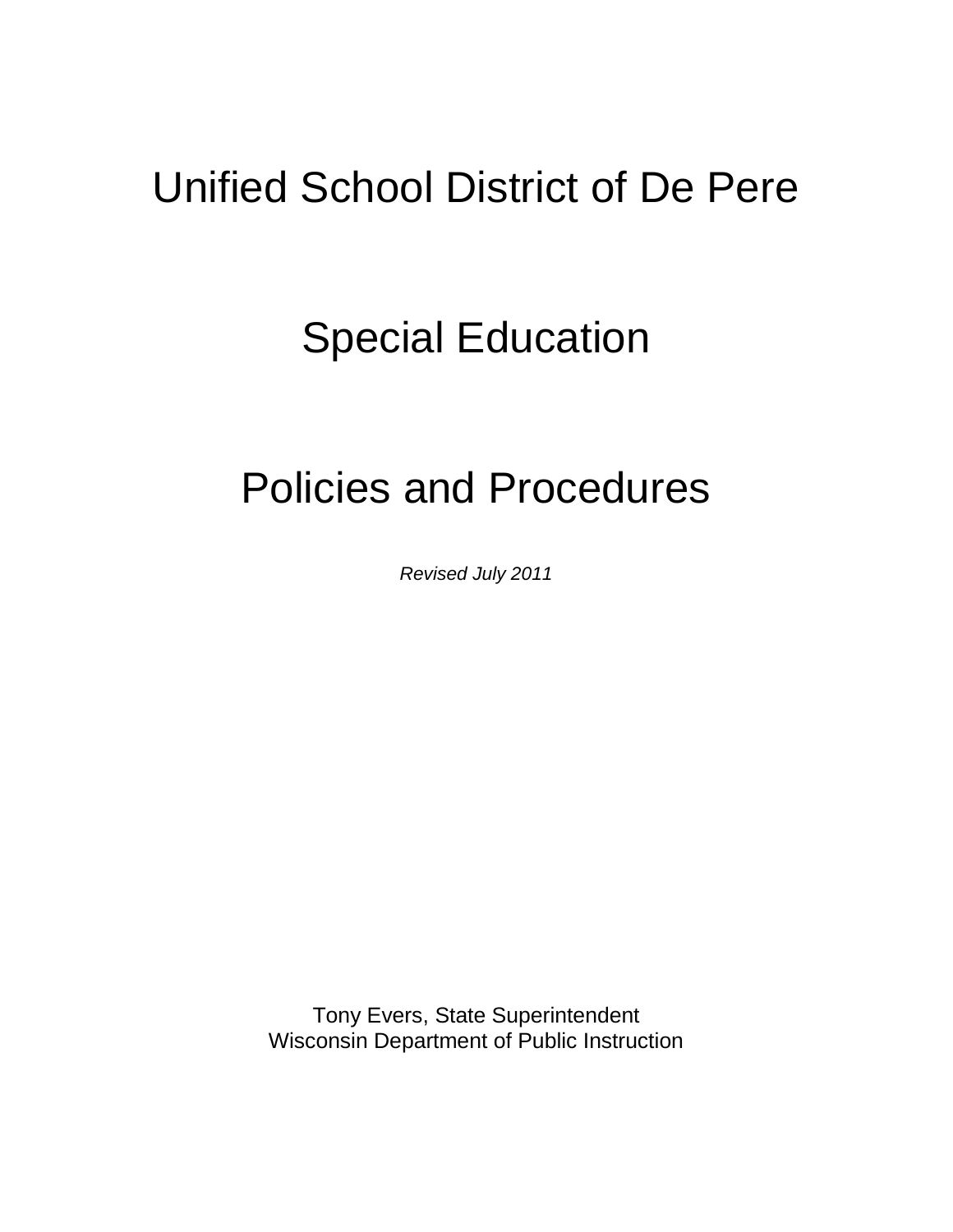## **TABLE OF CONTENTS**

| General                                                              |
|----------------------------------------------------------------------|
| Hearing Aids and External Components of Surgically Implanted Devices |
| <b>Physical Education</b>                                            |
| <b>Assistive Technology</b>                                          |
| <b>Extended School Year</b>                                          |
| <b>Participation in Assessments</b>                                  |
| Methods of Ensuring a Free Appropriate Public Education              |
|                                                                      |
|                                                                      |
| General                                                              |
| Referral                                                             |
|                                                                      |
| Participants                                                         |
| <b>IEP Team Attendance</b>                                           |
| Parent Participation in IEP Team Meetings                            |
| <b>IEP Team Duties</b>                                               |
| Timeline                                                             |
|                                                                      |
| General                                                              |
| <b>Initial Evaluations</b>                                           |
| IEP Team Determination of Eligibility or                             |
| <b>Continuing Eligibility (Initial and Reevaluation)</b>             |
| Reevaluation                                                         |
| <b>Evaluation Report</b>                                             |
| <b>Evaluation Safeguards</b>                                         |
| Additional Requirements for Specific Learning Disabilities           |
|                                                                      |
|                                                                      |
| Autism                                                               |
| <b>Cognitive Disability</b>                                          |
| <b>Emotional Behavioral Disability</b>                               |
| <b>Hearing Impairment</b>                                            |
| <b>Specific Learning Disability</b>                                  |
| <b>Orthopedic Impairment</b>                                         |
| <b>Other Health Impairment</b>                                       |
| <b>Significant Developmental Delay</b>                               |
| Speech and Language Impairment                                       |
| <b>Traumatic Brain Injury</b>                                        |
| <b>Visual Impairment</b>                                             |
| .45                                                                  |
| <b>IEP</b> in Effect                                                 |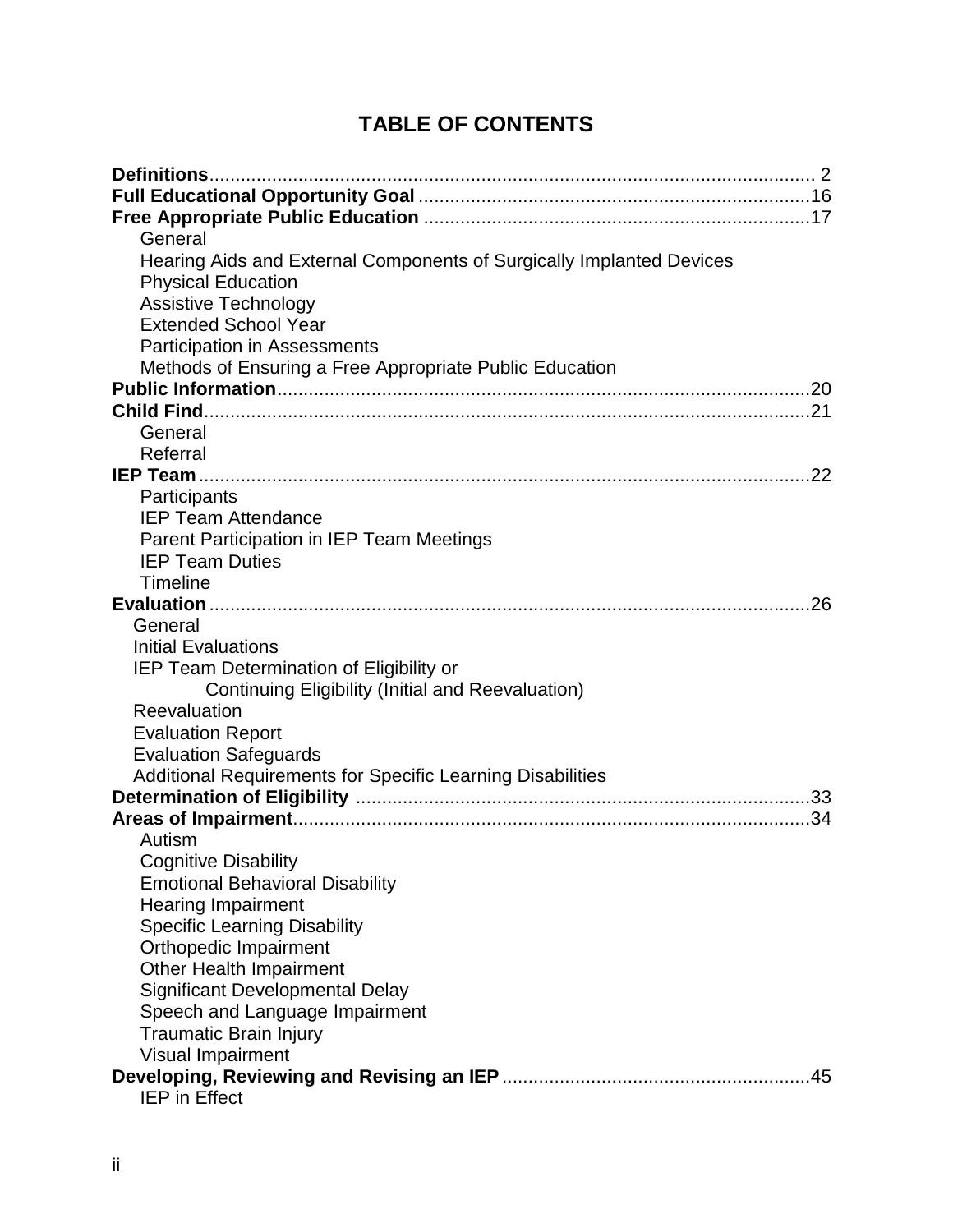| <b>Least Restrictive Environment</b>                                   |     |
|------------------------------------------------------------------------|-----|
| Notice of Placement                                                    |     |
| <b>Consent for Placement</b>                                           |     |
|                                                                        |     |
|                                                                        |     |
| <b>Physical Therapists' Licensure and Service Requirements</b>         |     |
| School Physical Therapist Assistants' Qualifications and               |     |
| Supervision of Physical Therapy                                        |     |
| Occupational Therapists' Licensure and Service Requirements            |     |
| Delegation and Supervision of Occupational Therapy                     |     |
| Responsibility of a School Occupational Therapist                      |     |
| School Occupational Therapy Assistants' Qualifications and Supervision |     |
|                                                                        |     |
|                                                                        |     |
| <b>In-State Transfer Students</b>                                      |     |
| <b>Out-of-State Transfer Students</b>                                  |     |
| <b>Transmittal of Records</b>                                          |     |
|                                                                        |     |
|                                                                        |     |
| Opportunity to Examine Records and Parent Participation in Meetings    |     |
| <b>Notice</b>                                                          |     |
| <b>Procedural Safeguards Notice</b>                                    |     |
| <b>Independent Educational Evaluations</b>                             |     |
| <b>Surrogate Parents</b>                                               |     |
| Mediation                                                              |     |
| Due Process Hearings                                                   |     |
| Transfer of Rights at Age of Majority                                  |     |
|                                                                        | .63 |
| <b>Authority of School Personnel</b>                                   |     |
| Placement in Interim Alternative Educational Settings                  |     |
| <b>Manifestation Determination Reviews</b>                             |     |
| <b>Placement During Appeals</b>                                        |     |
| Protections for Children Not Yet Eligible For Special Education and    |     |
| <b>Related Services</b>                                                |     |
|                                                                        |     |
| <b>Notice to Parents</b>                                               |     |
| <b>Access Rights</b>                                                   |     |
| Amendment of Records at Parent's Request                               |     |
| Consent                                                                |     |
| Safeguards                                                             |     |
| Destruction of Information                                             |     |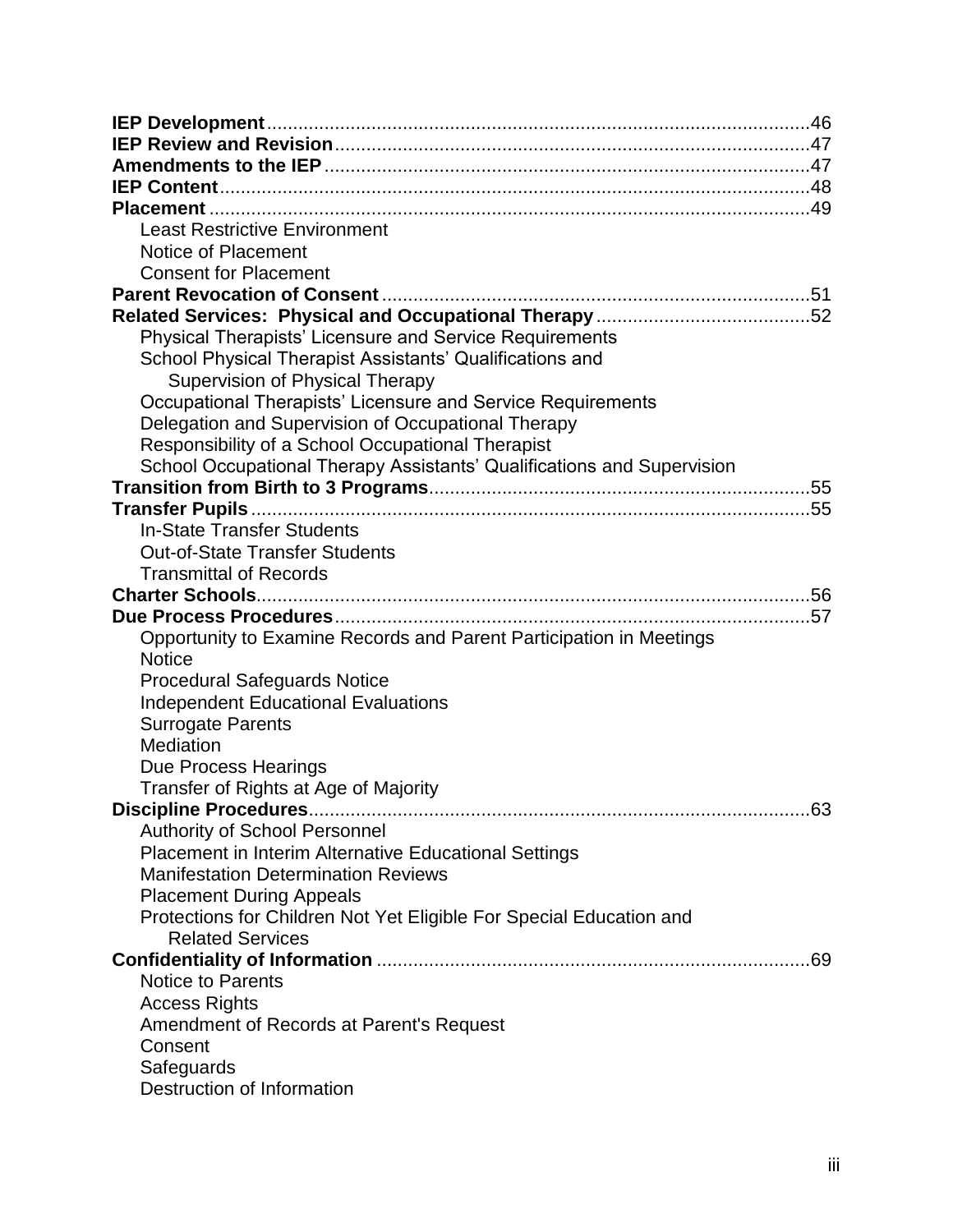Transfer of Confidentiality Rights at Age of Majority **Children With Disabilities Enrolled in Private Schools by Their Parents**..............72 Child Find Provision of Services **Expenditures Consultation** Equitable Services Determined Equitable Services Provided Location of Services and Transportation Requirement that Funds not Benefit a Private School Use of Personnel Separate Classes Prohibited Property, Equipment, and Supplies Parentally Placed Children in Private Schools when FAPE is at Issue **Children with Disabilities in Private Schools Placed or Referred by the Local Educational Agency** ...........................................................................78 Development, Review, and Revision of the IEP **Children in Residential Care Centers** ..................................................................... 79 **Placement Disputes; School Board Referrals; Interagency Cooperation** .............80 **Local Educational Agency Reporting to State**.........................................................81 **Appendix of Federal law and regulations referenced in the Model Policies and Procedures** ........................................................................................................83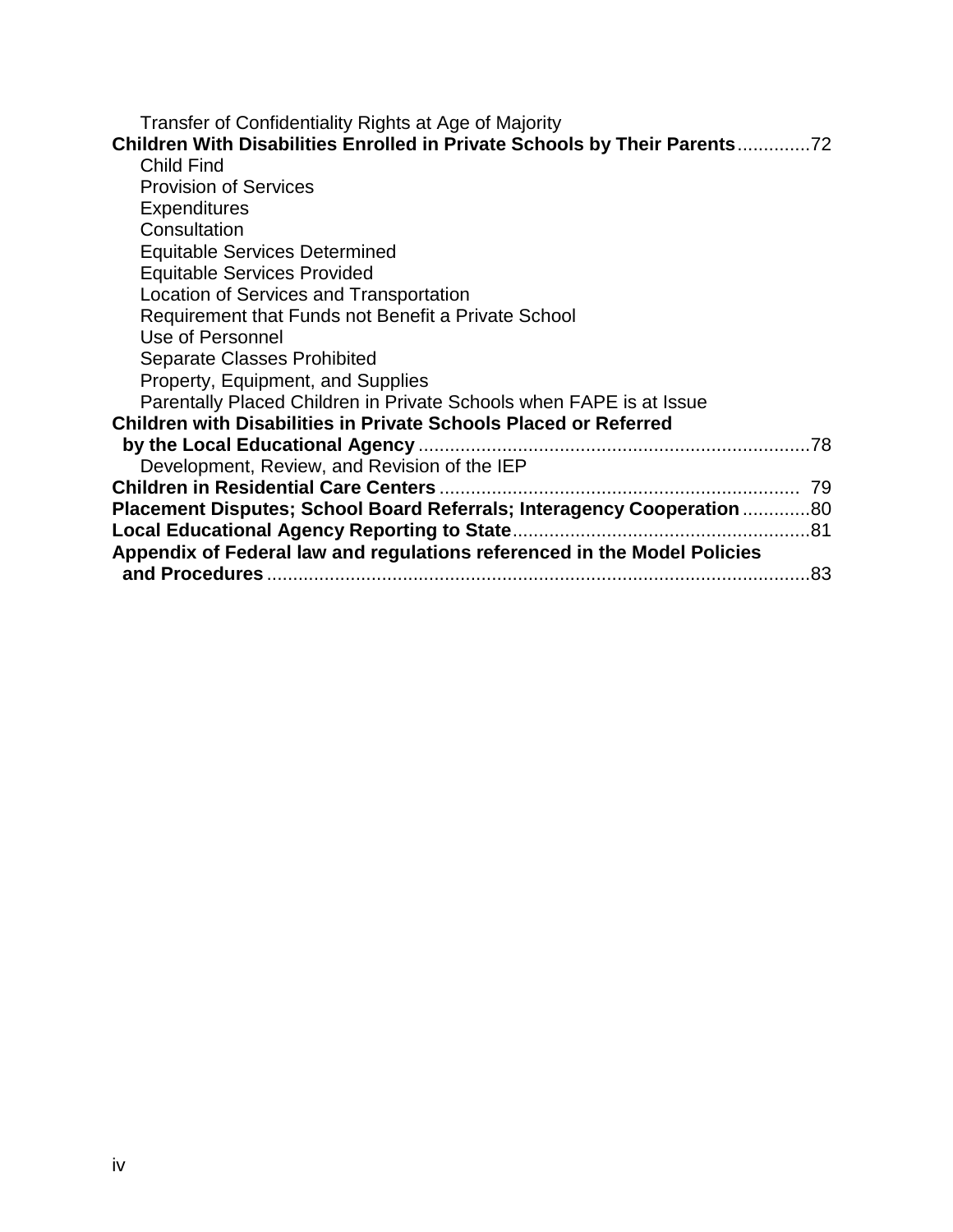## **Unified School District of De Pere Special Education Policies and Procedures**

#### **Preface**

As a condition of funding under the Individuals with Disabilities Education Act (IDEA), local educational agencies are required to establish written policies and procedures for implementing federal special education laws. In addition, Wisconsin law requires local educational agencies to establish written policies and procedures for implementing state and federal special education requirements. *Model Local Educational Agency Special Education Policies and Procedures* has been developed to help local educational agencies meet their obligation to establish and implement special education requirements. A local educational agency may establish special education requirements by adopting the model policies and procedures. The document may also be used as a reference tool and for staff development activities to promote understanding of and compliance with special education requirements.

The state special education statutes, subchapter V, chapter 115, Wis. Stats., incorporate the statutory provisions of Part B of the IDEA. Local educational agencies in Wisconsin must also comply with IDEA's regulations. Therefore, the model policies and procedures are derived primarily from Wisconsin special education statutes and IDEA regulations. A small number of policies and procedures are derived from Wisconsin special education rules, chapter PI 11, Wis. Admin. Code. The underlying law can be found by using the following tools:

- 1. the table of contents to the IDEA Regulations found at 34 CFR Part 300, Vol. 71 Federal Register, No. 156 (August 14, 2006);
- 2. the table of contents of the state special education statute, Subchapter V, Chapter 115, Wis. Stats.; and
- 3. the table of contents for the state special education rules, Chapter PI 11, Wis. Admin. Code.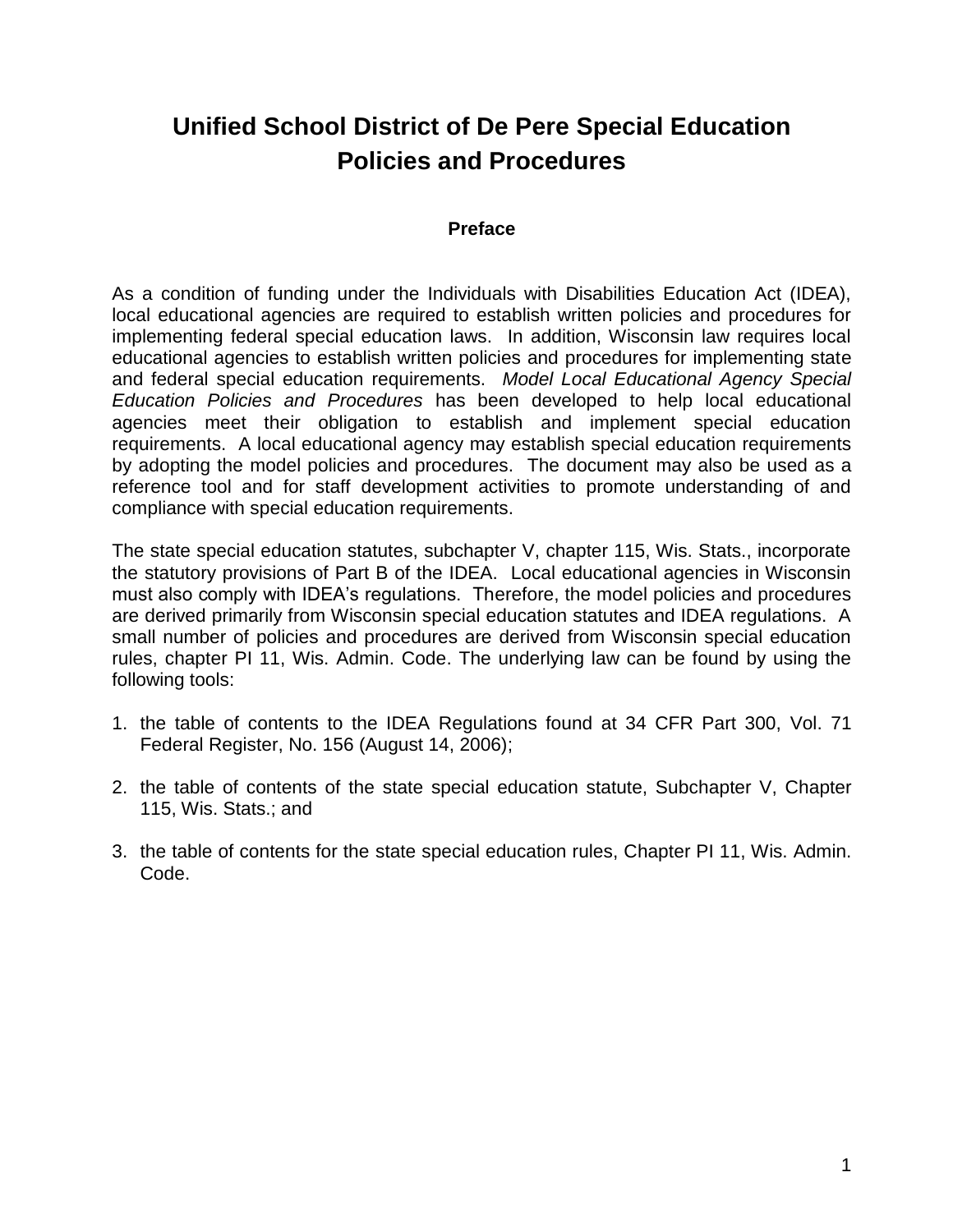## **Definitions**

For the purpose of these policies, the following definitions apply:

 "Assistive technology device" means any item, piece of equipment or product system that is used to increase, maintain or improve the functional capabilities of a child with a disability. The term does not include a medical device that is surgically implanted, or the replacement of that device.

34 CFR § 300.5**.**

- "Assistive technology service" means any service that directly assists a child with a disability in the selection, acquisition or use of an assistive technology device, including all of the following:
	- $\triangleright$  evaluating the needs of the child, including a functional evaluation of the child in the child's customary environment;
	- $\triangleright$  purchasing, leasing or otherwise providing for the acquisition of assistive technology devices by children with disabilities;
	- $\triangleright$  selecting, designing, fitting, customizing, adapting, applying, maintaining, repairing or replacing assistive technology devices;
	- $\triangleright$  coordinating and using other therapies, interventions or services with assistive technology devices, such as those associated with existing education and rehabilitative plans and programs;
	- $\triangleright$  training or technical assistance for a child with a disability or, if appropriate, the child's family; and
	- $\triangleright$  training or technical assistance for professionals, including individuals providing education and rehabilitation services, employers or other individuals who provide services to, employ or are otherwise substantially involved in the major life functions of that child.

34 CFR § 300.6

 "Business day" means Monday through Friday, except for federal and state holidays unless holidays are specifically included in the designation of business day.

34 CFR § 300.11

 "Charter school" means a school under contract with a school board under Wis. Stat. § 118.40, or with one of the entities under Wis. Stat. § 118.40(2)(2r)(b), or a school established and operated by one of the entities under Wis. Stat. §§ 118.40(2r)(b), 115.001(1).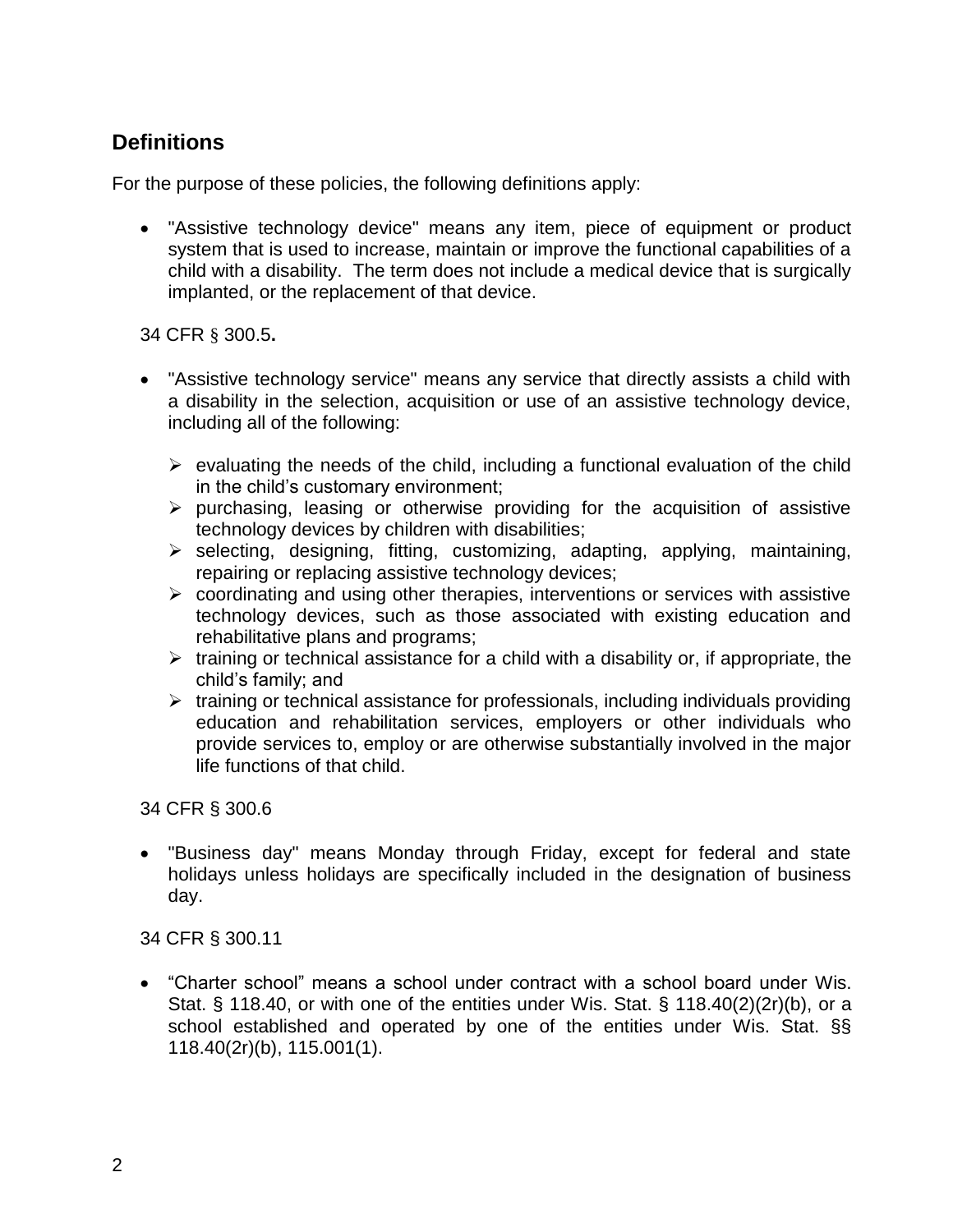"Child" means any person who is at least three years old but not yet 21 years old and who has not graduated from high school and, for the duration of a school term, any person who becomes 21 years old during that school term and who has not graduated from high school, and includes a child who is homeless, a child who is a ward of the state, county, or child welfare agency, and a child who is attending a private school.

Wis. Stat. § 115.76(3)

- "Child with a disability" means a child who, by reason of any of the following, needs special education and related services:
	- $\triangleright$  cognitive disabilities;
	- $\triangleright$  hearing impairments;
	- $\triangleright$  speech or language impairments;
	- $\triangleright$  visual impairments:
	- $\triangleright$  emotional behavioral disability;
	- $\triangleright$  orthopedic impairments;
	- $\triangleright$  autism;
	- $\triangleright$  traumatic brain injury;
	- $\triangleright$  other health impairments; and/or
	- $\blacktriangleright$  learning disabilities.

If the local educational agency determines through an appropriate evaluation that a child has one of the impairments listed above but only needs a related service and not special education, the child is not a child with a disability. "Child with a disability" may, at the discretion of the local educational agency and consistent with Department of Public Instruction rules, include a child who, by reason of his or her significant developmental delay, needs special education and related services.

34 CFR § 300.8; Wis. Stat. § 115.76(5)

- "Consent" means:
	- $\triangleright$  the parent has been fully informed of all information relevant to the activity for which consent is sought, in his or her native language, or other mode of communication;
	- $\triangleright$  the parent understands and agrees in writing to the carrying out of the activity for which his or her consent is sought, and the consent describes that activity and lists the records (if any) that will be released and to whom; and
	- $\triangleright$  the parent also understands the granting of consent is voluntary on the part of the parent and may be revoked at any time. If a parent revokes consent, that revocation is not retroactive (i.e. it does not negate an action that has occurred after the consent was given and before the consent was revoked).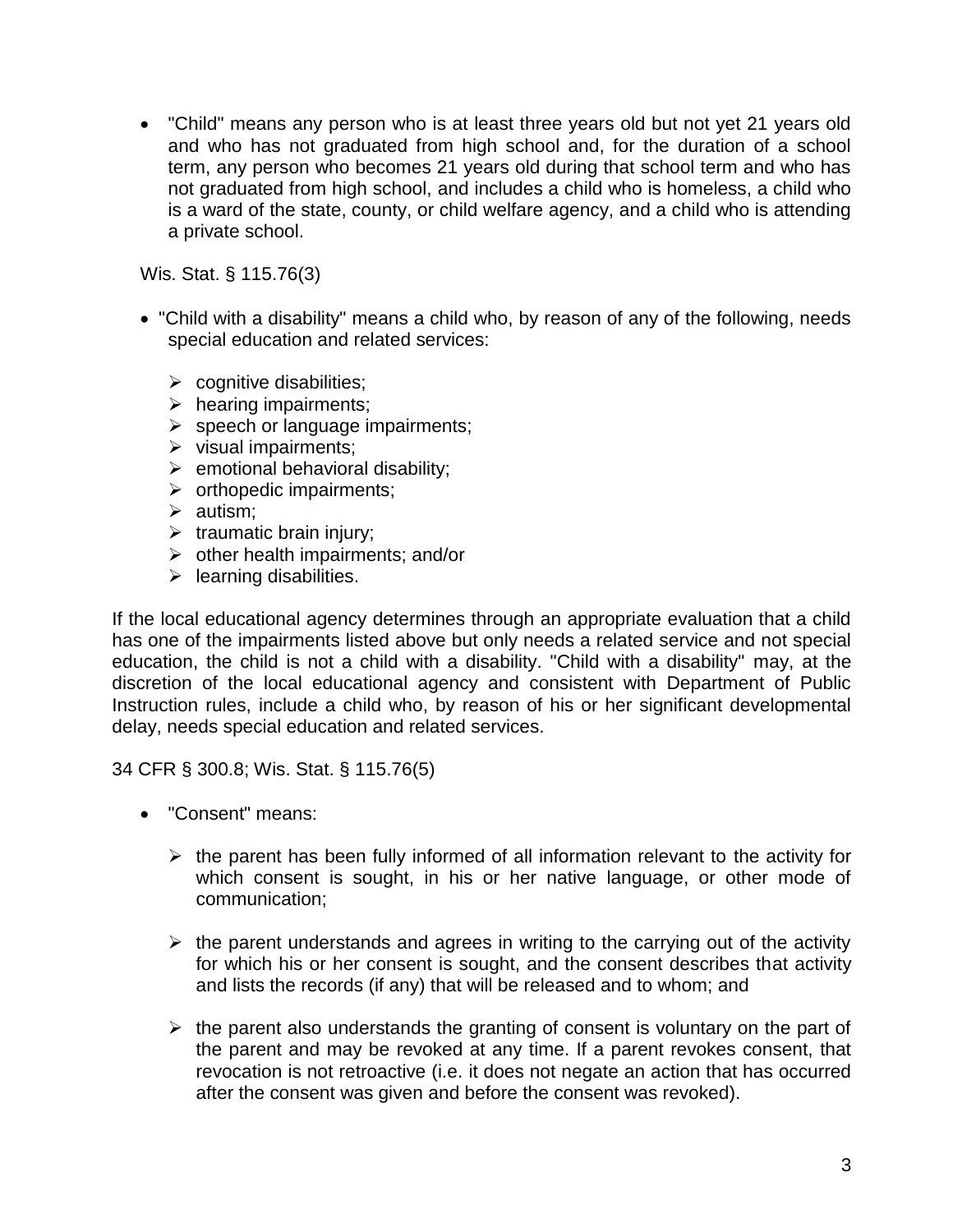34 CFR § 300.9

 "Controlled substance" means a drug or other substance identified under schedules I, II, III, IV, or V in section 202(c) of the Controlled Substance Act [21 U.S.C. 812(c)].

34 CFR § 300.530(i)(1)

 "Core academic subjects" means English, reading or language arts, mathematics, science, foreign languages, civic and government, economics, arts, history, and geography.

34 CFR § 300.10

 "Day" means calendar day unless otherwise indicated as business day or school day.

34 CFR § 300.11

 "Destruction," as used in the section on confidentiality in these policies, means physical destruction or removal of personal identifiers from information so the information is no longer personally identifiable.

34 CFR § 300.611(a)

 "Division" means the Division for Learning Support: Equity and Advocacy in the Department of Public Instruction.

Wis. Stat. § 115.76(6)

 "Education records" means the type of records covered under the definition of "education records" set forth in the regulations implementing the Family Educational Rights and Privacy Act of 1974. See Appendix.

34 CFR § 300.611(b)

 "Elementary school" means a nonprofit institutional day or residential school, including a public elementary charter school, that provides elementary education, as determined under State law. State law defines elementary grades as including K4-8<sup>th</sup> grade.

34 CFR § 300.13; Wis. Stat. § 115.01(2)

 "Equipment" means machinery, utilities, and built-in equipment, and any necessary enclosures or structures to house the machinery, utilities, or equipment; and all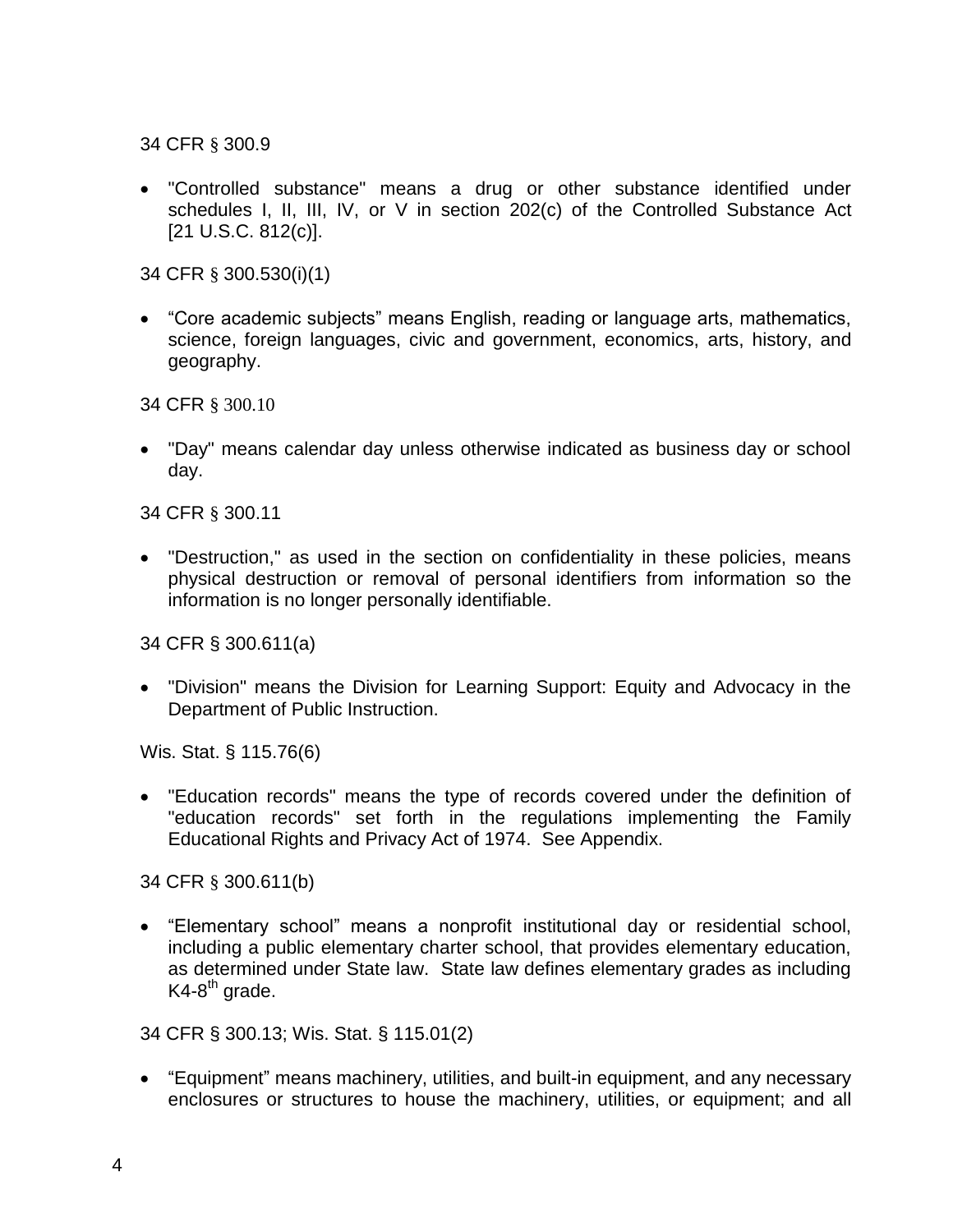other items necessary for the functioning of a particular facility as a facility for the provision of educational services, including items such as instructional equipment and necessary furniture; printed, published and audio-visual instructional materials; telecommunications, sensory, and other technological aids and devices; and books, periodicals, documents; and other related materials.

34 CFR § 300.14

 "Evaluation" means procedures used to determine whether a child has a disability and the nature and extent of the special education and related services the child needs.

34 CFR § 300.15

 "Extended school year services" means special education and related services that are provided to a child with a disability and meet the standards of the State of Wisconsin. These services are provided beyond the normal school year of the local educational agency, in accordance with the individualized education program (IEP), and at no cost to the parents of the child.

30 CFR § 300.106(b)

 "Free appropriate public education" means special education and related services that are provided at public expense and under public supervision and direction, and without charge, meet the standards of the Department of Public Instruction, include an appropriate preschool, elementary or secondary school education; and are provided in conformity with an IEP.

30 CFR § 300.17; Wis. Stat. § 115.76(7)

"General curriculum" means the same curriculum as for nondisabled children.

34 CFR § 300.320(a)(1)(i)

 "Hearing officer" means an independent examiner appointed to conduct due process hearings under Wis. Stat. § 115.80.

Wis. Stat. § 115.76(8).

 "Highly Qualified Teacher" means that a person has met the Department of Public Instruction's approved or recognized certification, licensing, registration in which he/she is providing special education or related services, consistent with provision 34 CFR § 300.18.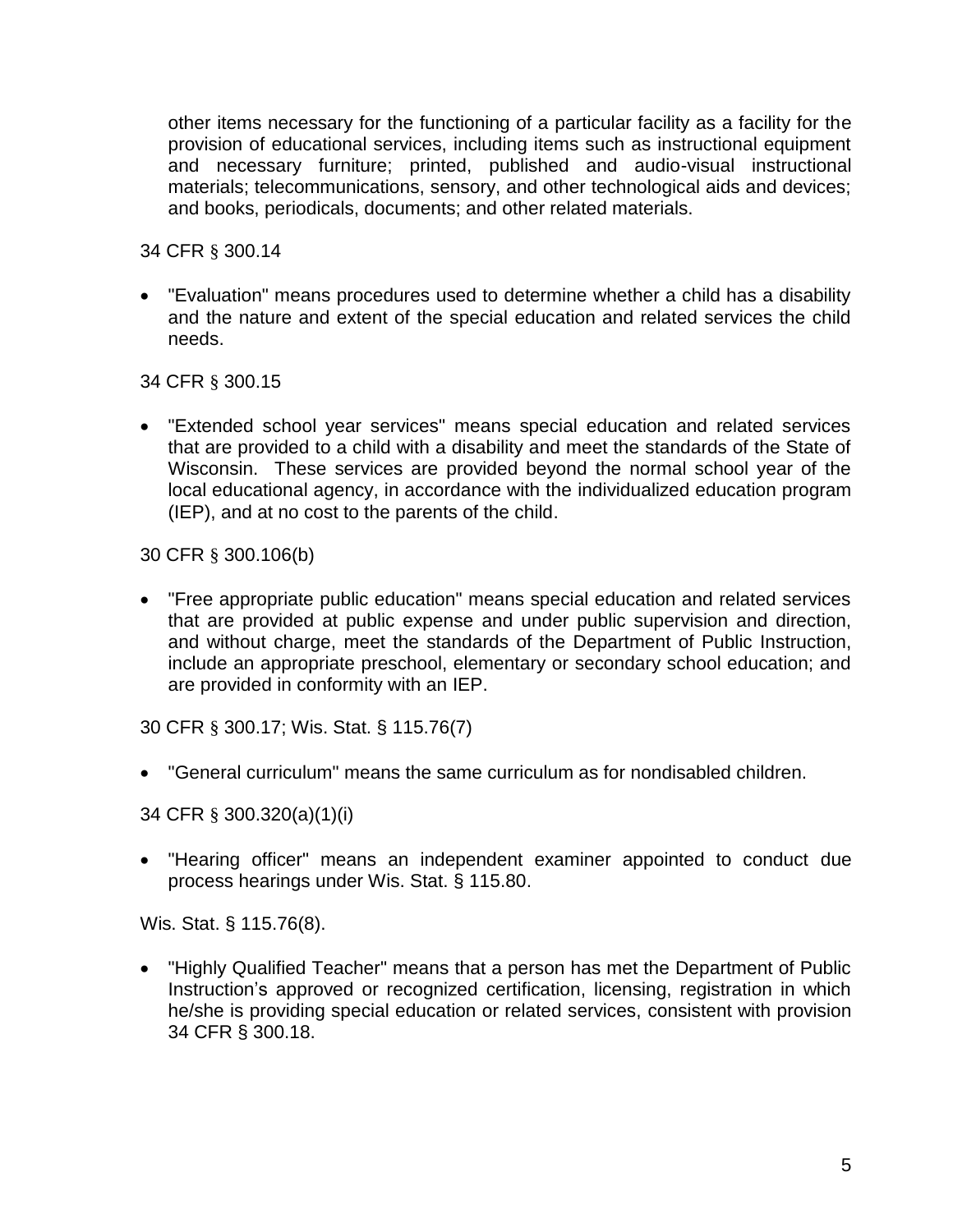"Homeless children" has the meaning given the term *homeless children and youths* in section 725 (42 U.S.C. 11434(a)) of the McKinney-Vento Homeless Assistance Act, as amended, 42 U.S.C. 11431 *et seq.* See Appendix.

34 CFR § 300.19

 "Illegal drug" means a controlled substance but does not include such a substance that is legally possessed or used under the supervision of a licensed healthcare professional or that is legally possessed or used under any other authority under federal law.

34 CFR § 300.530(i)(2)

 "Include" means that the items named are not all of the possible items that are covered whether like or unlike the ones named.

34 CFR § 300.20

 "Independent educational evaluation" means an evaluation conducted by a qualified examiner who is not employed by the public agency responsible for the education of the child in question.

34 CFR § 300.502

 "Individualized education program" (IEP) means a written statement for a child with a disability that is developed, reviewed and revised in accordance with Wis. Stat. § 115.787, and 34 CFR §§ 330.320 through 300.324.

34 CFR § 300.22; Wis. Stat. § 115.76(9)

• "IEP Team" means a group of individuals described in Wis. Stat. § 115.78 that is responsible for evaluating the child to determine the child's eligibility or continued eligibility for special education and related services and the educational needs of the child; developing, reviewing, or revising an IEP for the child; and determining the special education placement for the child.

34 CFR § 300.23; Wis. Stat. § 115.78

- "Limited English Proficiency" has the meaning given the term in section 9101 (25) of the Elementary and Secondary Education Act (ESEA).
- "Local educational agency," except as otherwise provided, means

 $\triangleright$  the school district in which the child with a disability resides,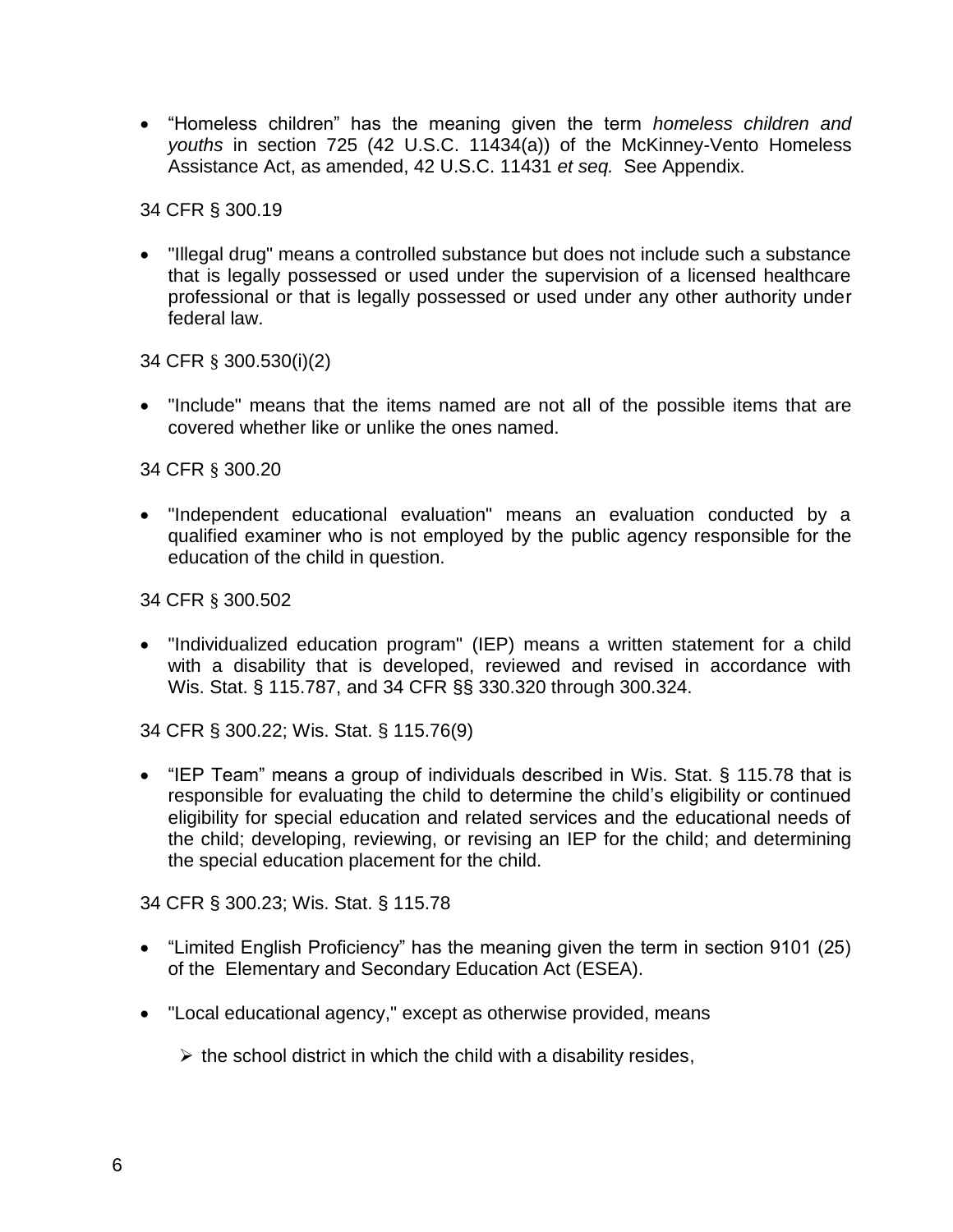- $\triangleright$  when the child attends a nonresident school district under Wis. Stat. § 118.51 (open enrollment) or  $\S$  121.84(1)(a) or (4) (tuition waiver), the district of attendance;
- $\triangleright$  the Department of Health and Family Services if the child with a disability resides in an institution or facility operated by the Department of Health and Family Services; or
- $\triangleright$  the Department of Corrections if the child with a disability resides in a Type 1 secured correctional facility, as defined in Wis. Stat. § 938.02(19), or a Type 1 prison, as defined in Wis. Stat. § 301.01(5).

Wis. Stat. § 115.76(10)

 "Native language," for individuals with limited English proficiency, means the language normally used by that individual. For children with limited English proficiency, the term means the language normally used by the parents of the child, except that in all direct contact with a child (including evaluation of the child), the term means the language normally used by the child in the home or learning environment. For an individual with deafness or blindness, or for an individual with no written language, the mode of communication is that normally used by the individual (such as sign language, Braille, or oral communication).

34 CFR § 300.29; Wis. Stat. §. 115.76(11)

 "Nonacademic and extracurricular services and activities" may include counseling services, athletics, transportation, health services, recreational activities, special interest groups or clubs sponsored by the public agency, referrals to agencies that provide assistance to individuals with disabilities and employment by the public agency and assistance in making outside employment available.

34 CFR § 300.107

- "Parent" means any of the following:
	- $\triangleright$  a biological parent;
	- $\triangleright$  a husband who has consented to the artificial insemination of his wife under Wis. Stat. § 891.40;
	- $\geq$  a male who is presumed to be the child's father under Wis. Stat. § 891.41;
	- $\triangleright$  a male who has been adjudicated the child's father under subch. VIII of ch. 48, under subch. IIX of ch. 767, by final order or judgment of an Indian tribal court of competent jurisdiction or by final order or judgment of a court of competent jurisdiction in another state:
	- $\triangleright$  an adoptive parent;
	- $\triangleright$  a legal guardian;
	- $\triangleright$  a person acting as a parent of a child with whom the child lives;
	- $\triangleright$  a person appointed as a sustaining parent under Wis. Stat. § 48.428;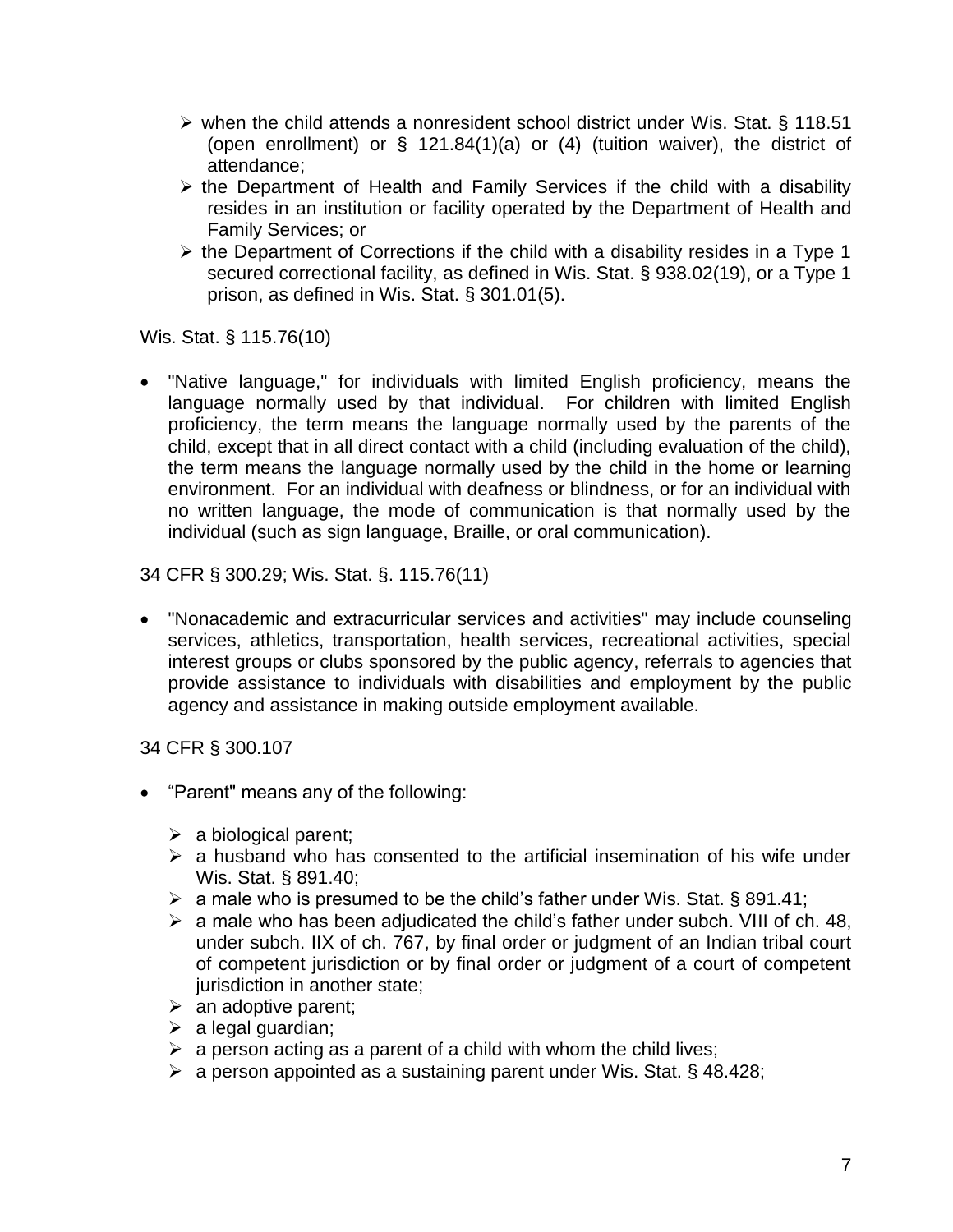- $\triangleright$  a person assigned as a surrogate parent under Wis. Stat. § 115.792(1)(a)2; and
- $\triangleright$  a foster parent, if the right and responsibility of all of the aforementioned individuals to make educational decisions concerning the child has been extinguished by termination of parental rights, by transfer of guardianship or legal custody or by other court order; the foster parent has an ongoing, longterm parental relationship with the child; the foster parent is willing to make educational decisions required of parents under special education law; and the foster parent has no interests that would conflict with the interests of the child.

The biological or adoptive parent, when attempting to act as a parent of the child, must be presumed to be the parent unless that person does not have legal authority to make educational decisions for the child.

34 CFR § 300.30(b)

"Parent" does not include any person whose parental rights have been terminated; the state, county, or a child welfare agency if a child was made a ward of the state, county, or child welfare agency under ch. 54 or 880 or if a child has been placed in the legal custody or guardianship of the state, county, or a child welfare agency under ch. 48 or ch. 767; or an American Indian tribal agency if the child was made a ward of the agency or placed in the legal custody or guardianship of the agency.

34 CFR § 300.30; Wis. Stat. § 115.76(12)

"Person acting as a parent of a child" means a relative of the child or a private individual allowed to act as a parent of a child by the child's biological or adoptive parents or guardian, and includes the child's grandparent, neighbor, friend or private individual caring for the child with the explicit or tacit approval of the child's biological or adoptive parents or guardian. "Person acting as a parent of a child" does not include any person that receives public funds to care for the child if such funds exceed the cost of such care.

34 CFR § 300.30(a)(4); Wis. Stat. § 115.76(13)

 "Participating agency," as used in the section on *Confidentiality of Information* in these policies, means any agency or institution that collects, maintains or uses personally-identifiable information, or from which information is obtained, under the Individuals with Disabilities Education Act.

34 CFR § 300.611(c)

 "Personally identifiable" means information that includes the name of the child, the child's parent or other family member; the address of the child; a personal identifier such as the child's social security number or student number; or a list of personal characteristics or other information that would make it possible to identify the child with reasonable certainty.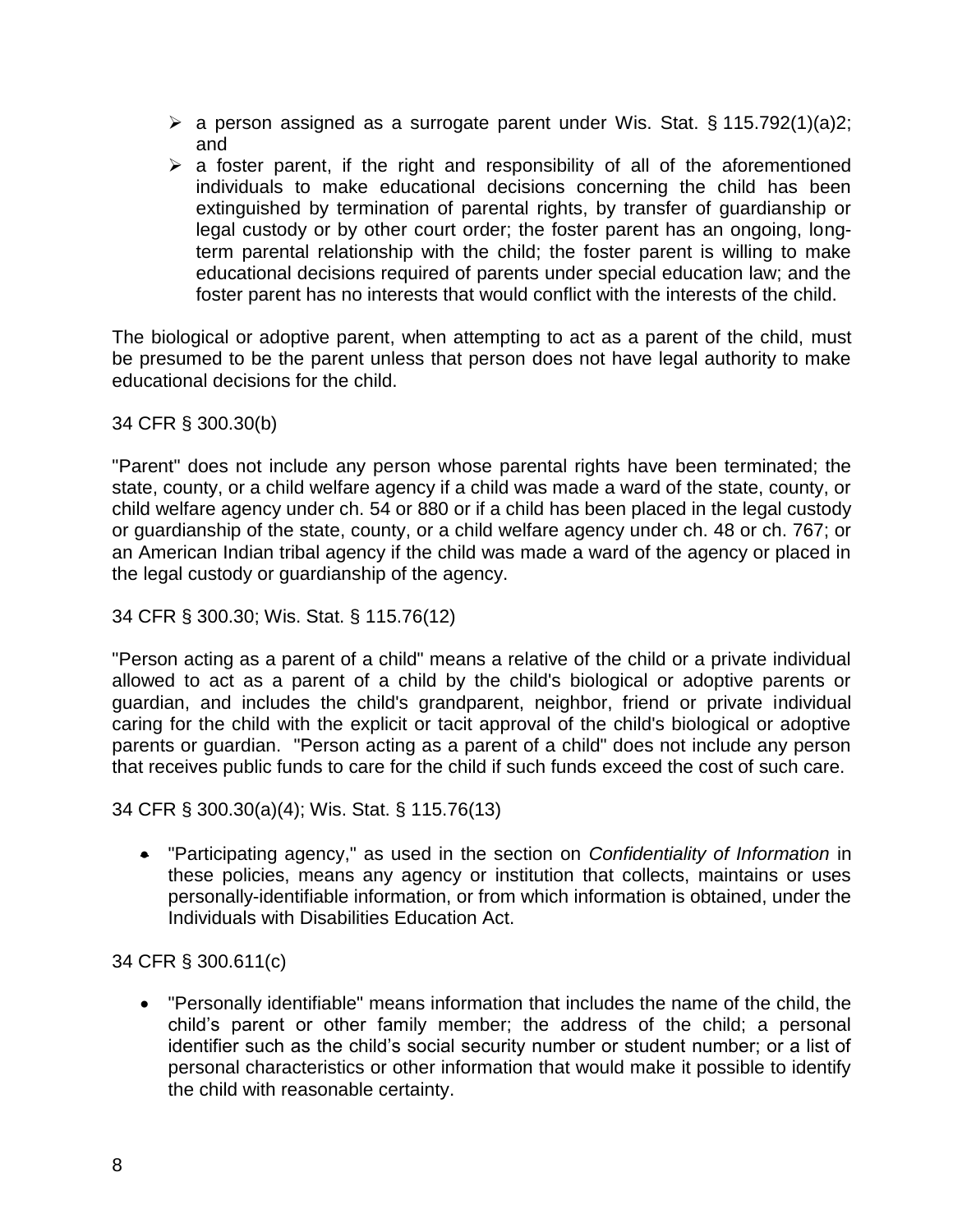#### 34 CFR § 300.32

 "Parentally-placed private school children with disabilities" are children with disabilities enrolled by their parents in private schools or facilities, including religious schools or facilities that meet the definition of elementary school or secondary school, other than children with disabilities placed or referred to private schools by public agencies.

34 CFR § 300.130

 "Public Agency" includes the State Educational Agency, Local Educational Agency, Cooperative Educational Service Agency (CESA), charter schools operating under Wis. Stat. § 118.40(2r), county children with disabilities education board, and any other political subdivisions of the State that are responsible for providing education to children with disabilities.

34 CFR § 300.33

- "Pupil Records" means all records relating to individual pupils maintained by a school but does not include:
	- $\triangleright$  notes or records maintained for personal use by a teacher or other person to be licensed if such records or notes are not available to others;
	- $\triangleright$  records necessary for, and available only to persons involved in, the psychological treatment of a pupil; and
	- $\triangleright$  law enforcement unit records.

Wis. Stat. § 118.125(1)(d)

 "Record" means any material on which written, drawn, printed, spoken, visual, or electromagnetic information is recorded or preserved, regardless of physical form or characteristics.

Wis. Stat. § 118.125(1)(e)

 "Related services" means transportation and such developmental, corrective and other supportive services (including speech-language pathology and audiology services; interpreting services; psychological services; physical and occupational therapy; recreation, including therapeutic recreation; social work services; school health services; school nursing services designed to enable a child with a disability to receive a free appropriate public education as described in the child's IEP; parent counseling and training*;* counseling services, including rehabilitation counseling; orientation and mobility services; medical services for diagnostic or evaluative purposes only; and the early identification and assessment of disabilities in children) as may be required to assist a child with a disability to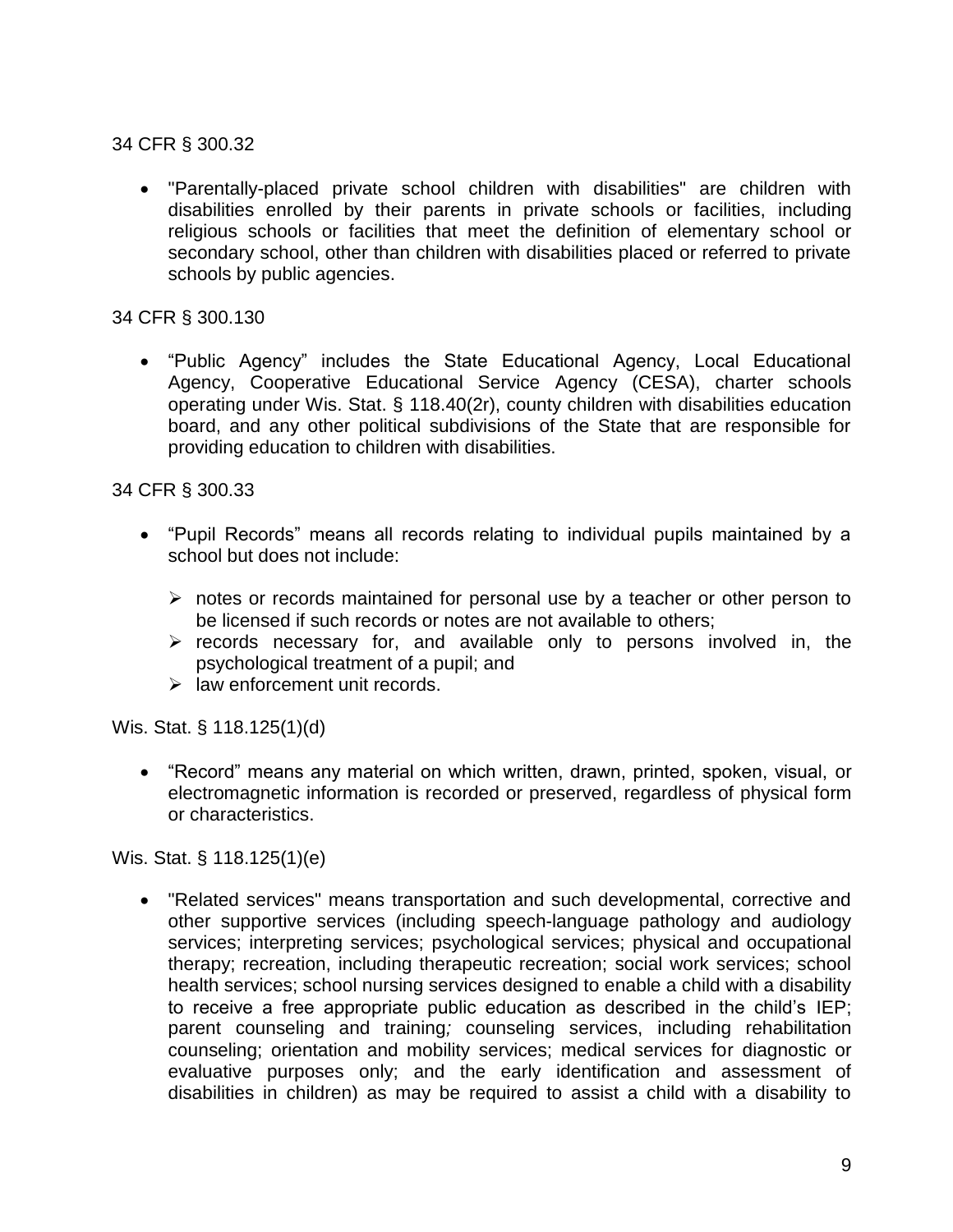benefit from special education. "Related services" does not include a medical device that is surgically implanted, the optimization of device functioning, maintenance of the device*,* or the replacement of such a device. Nothing in this definition limits the rights of a child with a surgically implanted device to receive related services as determined by the IEP Team to be necessary, limits the responsibility of a public agency to appropriately monitor and maintain medical devices that are needed to maintain the health and safety of the child, while the child is transported to and from school or is at school; or prevents the routine checking of an external component of a surgically implanted device to make sure it is functioning properly.

34 CFR § 300.34; Wis. Stat. § 115.76(14)

In this definition:

- > "Audiology" includes:
	- identification of children with hearing loss;
	- determination of the range, nature, and degree of hearing loss including referral for medical or other professional attention for the habilitation of hearing;
	- provision of habilitative activities such as language habilitation, auditory training, speech reading (lip-reading), hearing evaluation and speech conservation;
	- creation and administration of programs for prevention of hearing loss;
	- counseling and guidance of pupils, parents and teachers regarding hearing loss; and
	- determination of the child's need for group and individual amplification, selecting and fitting an appropriate aid and evaluating the effectiveness of amplification.
- $\triangleright$  "Counseling services" means services provided by qualified social workers, psychologists, guidance counselors or other qualified personnel.
- "Early identification and assessment of disabilities in children" means the implementation of a formal plan for identifying a disability as early as possible in a child's life*.*
- $\triangleright$  "Interpreting services," as used with respect to children who are deaf or hard of hearing, includes oral transliteration services, cued language transliteration services, sign language transliteration and interpreting services, and transcription services, and special interpreting services for children who are deaf-blind.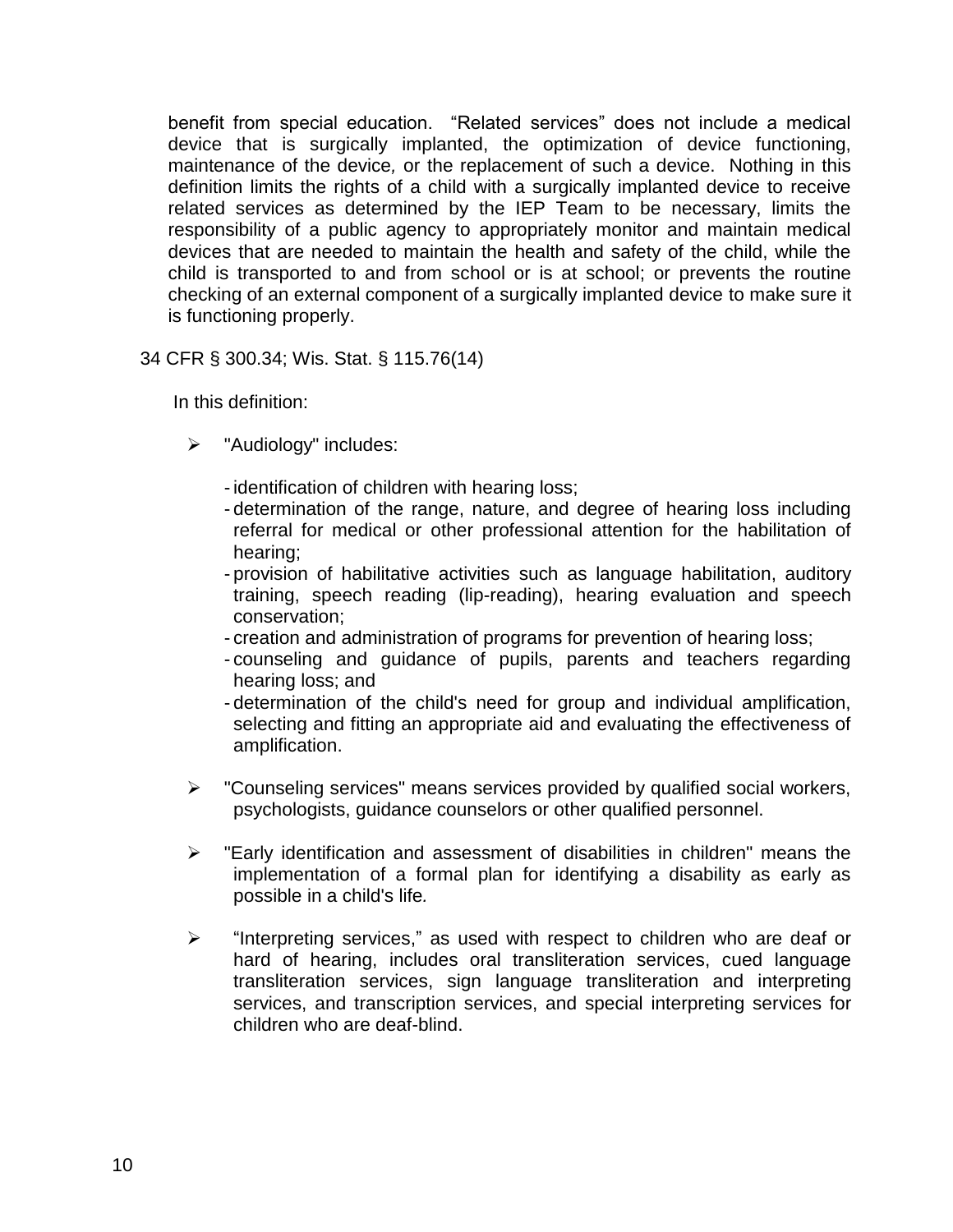- > "Medical services" means services provided by a licensed physician to determine a child's medically-related disability that results in the child's need for special education and related services.
- > "Occupational therapy" means services provided by a qualified occupational therapist, and includes:
	- improving, developing or restoring functions impaired or lost through illness, injury, or deprivation;
	- improving ability to perform tasks for independent functioning if functions are impaired or lost; and
	- preventing, through early intervention, initial or further impairment or loss of function.
- > "Orientation and mobility services" means services provided to blind or visually impaired students by qualified personnel to enable those students to attain systematic orientation to and safe movement within their environments in school, home, and community, and includes teaching students the following as appropriate:
	- spatial and environmental concepts and use of information received by the senses (such as sound, temperature and vibrations) to establish, maintain, or regain orientation and line of travel (for example, using sound at a traffic light to cross the street);
	- to use the long cane or a service animal to supplement visual travel skills or as a tool for safely negotiating the environment for students with no available travel vision;
	- to understand and use remaining vision and distance low vision aids, as appropriate; and
	- other concepts, techniques, and tools.
- $\triangleright$  "Parent counseling and training" means assisting parents in understanding the special needs of their child and providing parents with information about child development, and helping parents to acquire the necessary skills that will allow them to support the implementation of their child's IEP.
- $\triangleright$  "Physical therapy" means services provided by a qualified physical therapist.
- > "Psychological services" includes:
	- administering psychological and educational tests, and other assessment procedures;
	- interpreting assessment results;
	- obtaining, integrating, and interpreting information about child behavior and conditions relating to learning;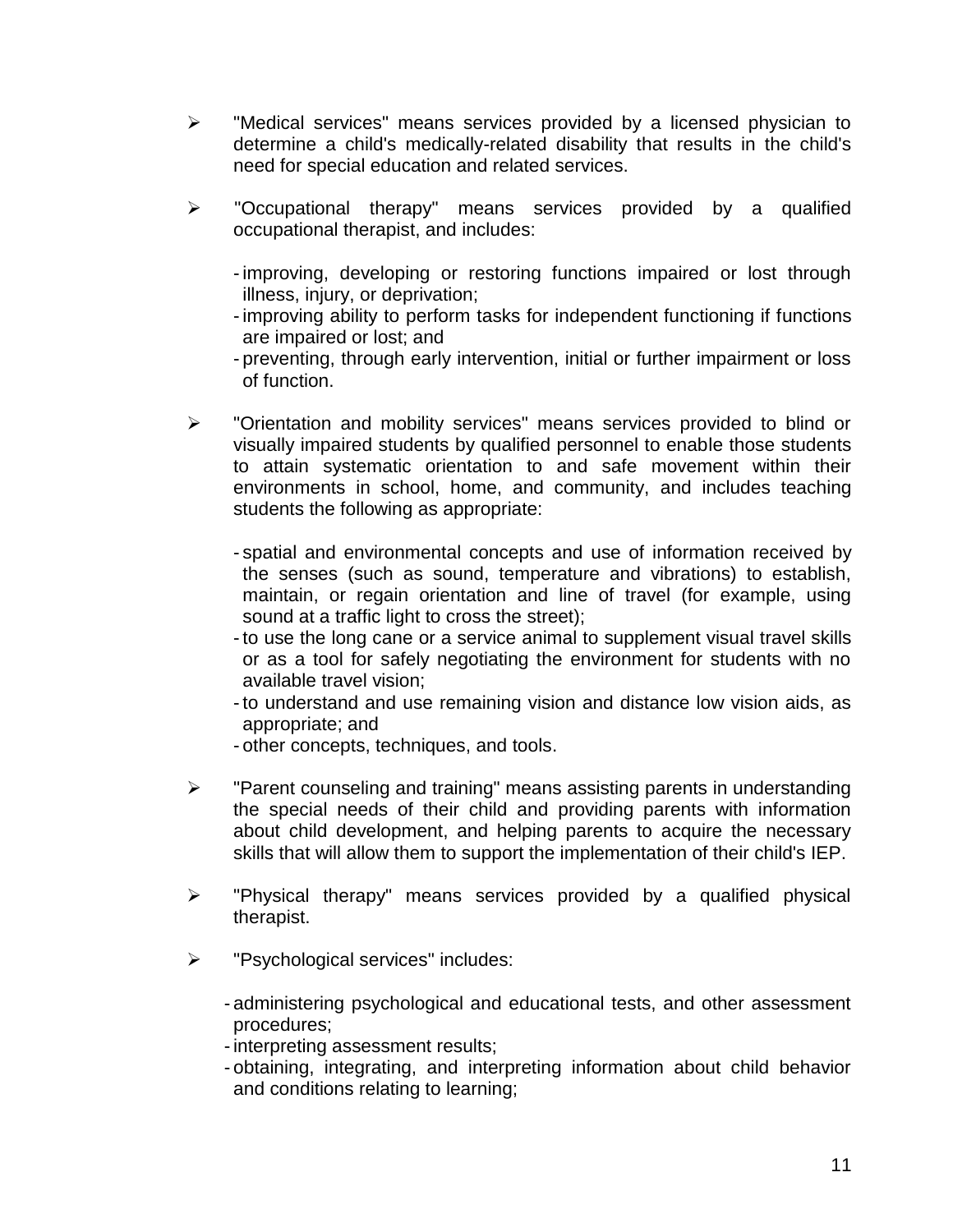- consulting with other staff members in planning school programs to meet the special educational needs of children as indicated by psychological tests, interviews, direct observations, and behavioral evaluations;
- planning and managing a program of psychological services, including psychological counseling for children and parents; and
- assisting in developing positive behavioral intervention strategies.
- > "Recreation" includes:
	- assessment of leisure function;
	- therapeutic recreation services;
	- recreation programs in schools and community agencies; and
	- leisure education.
- Exteeds The Nehabilitation counseling services" means services provided by qualified personnel in individual or group sessions that focus specifically on career development, employment preparation, achieving independence, and integration in the workplace and community of a student with a disability. The term also includes vocational rehabilitation services provided to a student with disabilities by vocational rehabilitation programs funded under the Rehabilitation Act of 1973, as amended.
- $\triangleright$  "School health services" means health services provided by a qualified school nurse or other qualified person that are designed to enable a child with a disability to receive FAPE as described in the child's IEP.
- $\triangleright$  "School nurse services" mean health services provided by a qualified school nurse, designed to enable a child with a disability to receive FAPE as described in the child's IEP.
- Social work services in schools" includes:
	- preparing a social or developmental history on a child with a disability;
	- group and individual counseling with the child and family;
	- working in partnership with parents and others on those problems in a child's living situation (home, school, and community) that affect the child's adjustment in school;
	- mobilizing school and community resources to enable the child to learn as effectively as possible in his or her educational program; and
	- assisting in developing positive behavioral intervention strategies.
- "Speech-language pathology services" include:
	- identification of children with speech or language impairments;
	- diagnosis and appraisal of specific speech or language impairments;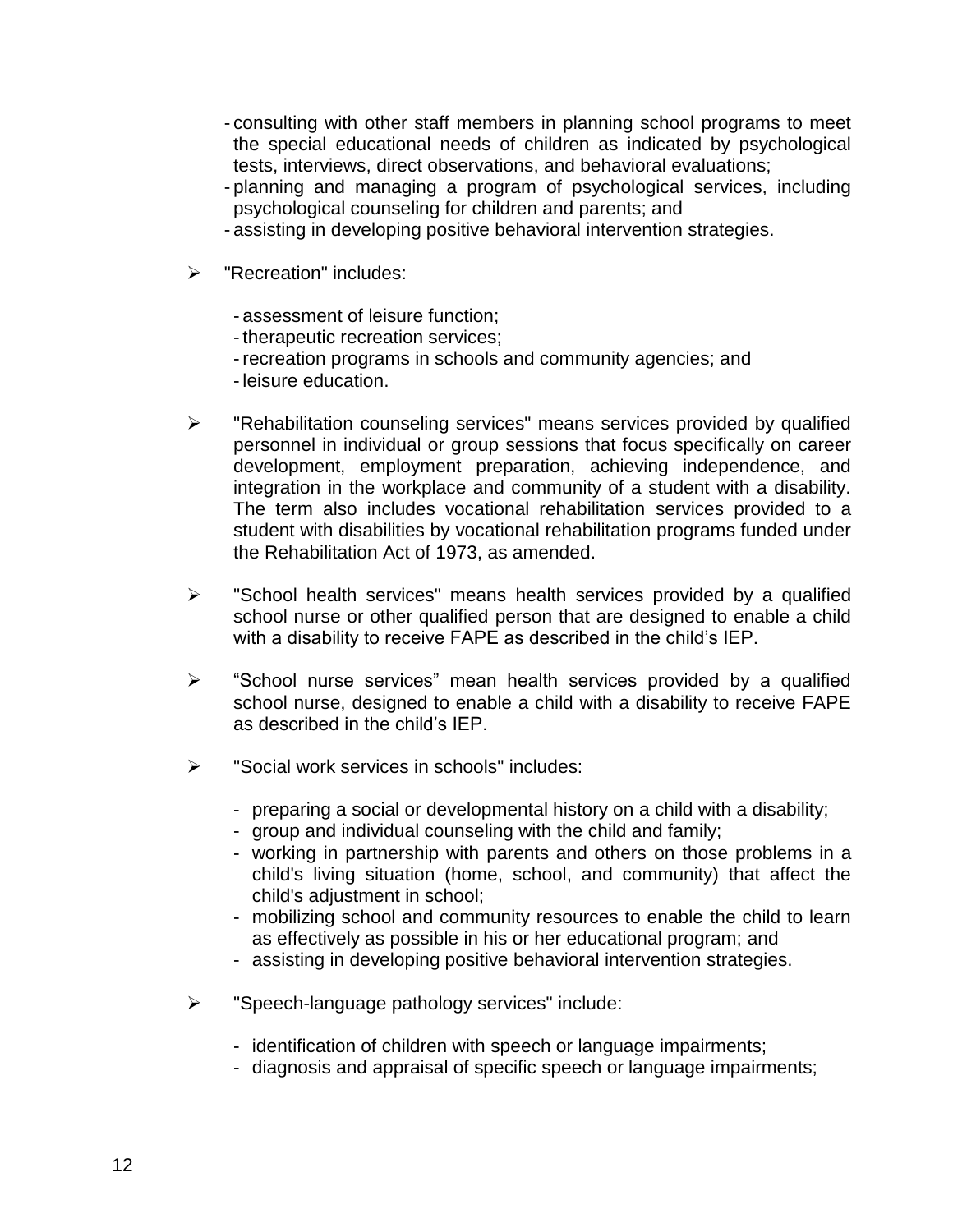- referral for medical or other professional attention necessary for the habilitation of speech or language impairments;
- provision of speech and language services for the habilitation or prevention of communicative impairments; and
- counseling and guidance of parents, children, and teachers regarding speech and language impairments.
- > "Transportation" includes:
	- travel to and from school and between schools;
	- travel in and around school buildings; and
	- specialized equipment (such as special or adapted buses, lifts, and ramps), if required to provide special transportation for a child with a disability.

34 CFR § 300.34

 "Residential care center for children and youth" means a facility operated by a child welfare agency licensed under Wis. Stat. § 48.60 for the care and maintenance of children residing in that facility.

Wis. Stat. § 115.76(14g)

• "Responsible Local Educational Agency:" as used in the section on children in residential care centers means the local educational agency that was responsible for providing a free, appropriate public education to the child before the placement of the child in a residential care center for children and youth.

Except "responsible local educational agency" means the school district in which the residential care center for children and youth is located if before the placement of the child in a residential care center for children and youth, the children resided in an: institute or facility operated by the department of health and family services; a Type 1 juvenile correctional facility; or a Type 1 prison.

Wis. Stat. § 115.81

 "School day" means any day, including a partial day, that children are in attendance at school for instructional purposes. The term "school day" has the same meaning for all children in school, including children with and without disabilities.

34 CFR § 300.11

 "Scientifically-based research" has the meaning given the term in section 9101(37) of the ESEA. See Appendix.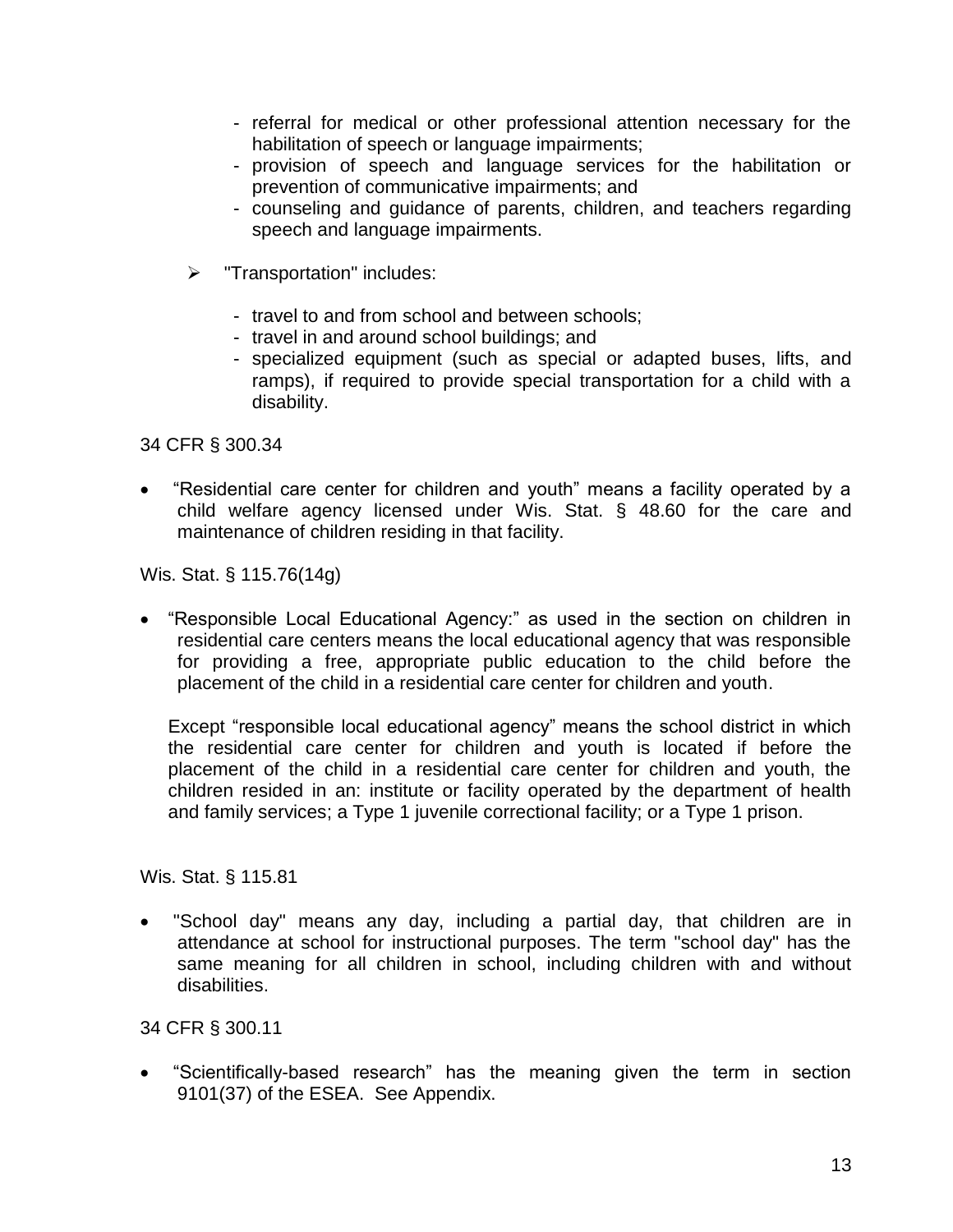34 CFR § 300.35

 "Secondary school" means a nonprofit institutional day or residential school including a public secondary charter school that provides secondary education for grades 9-12.

34 CFR § 300.36

 "Serious bodily injury" has the meaning given the term "serious bodily injury' under paragraph (3) of subsection (h) of section 1365 of title 18, United States Code.

34 CFR § 300.530(i)(3). See Appendix.

 "Services plan" means a written statement that describes the special education and related services the school district will provide to a parentally-placed child with a disability enrolled in a private school located in the district, including the location of the services and any transportation necessary, consistent with 34 CFR *§*§ 300.132, 300.137-139.

34 CFR § 300.37

- "Special education" means specially-designed instruction, regardless of where the instruction is conducted, that is provided at no cost to the child or the child's parents, to meet the unique needs of a child with a disability, including:
	- $\triangleright$  instruction conducted in the classroom, in the home, in hospitals and institutions, and in other settings;
	- $\triangleright$  instruction in physical education;
	- $\triangleright$  speech-language pathology services, or any other related service, if the service consists of specially-designed instruction and is considered special education rather than a related service under Wisconsin standards;
	- $\triangleright$  travel training; and
	- $\triangleright$  vocational education.

The terms in the definition of special education are defined as follows:

- $\triangleright$  "At no cost" means that all specially-designed instruction is provided without charge, but does not preclude incidental fees that are normally charged to nondisabled students or their parents as a part of the regular education program*.*
- "Physical education" means the development of*:*
	- physical and motor fitness;
	- fundamental motor skills and patterns; and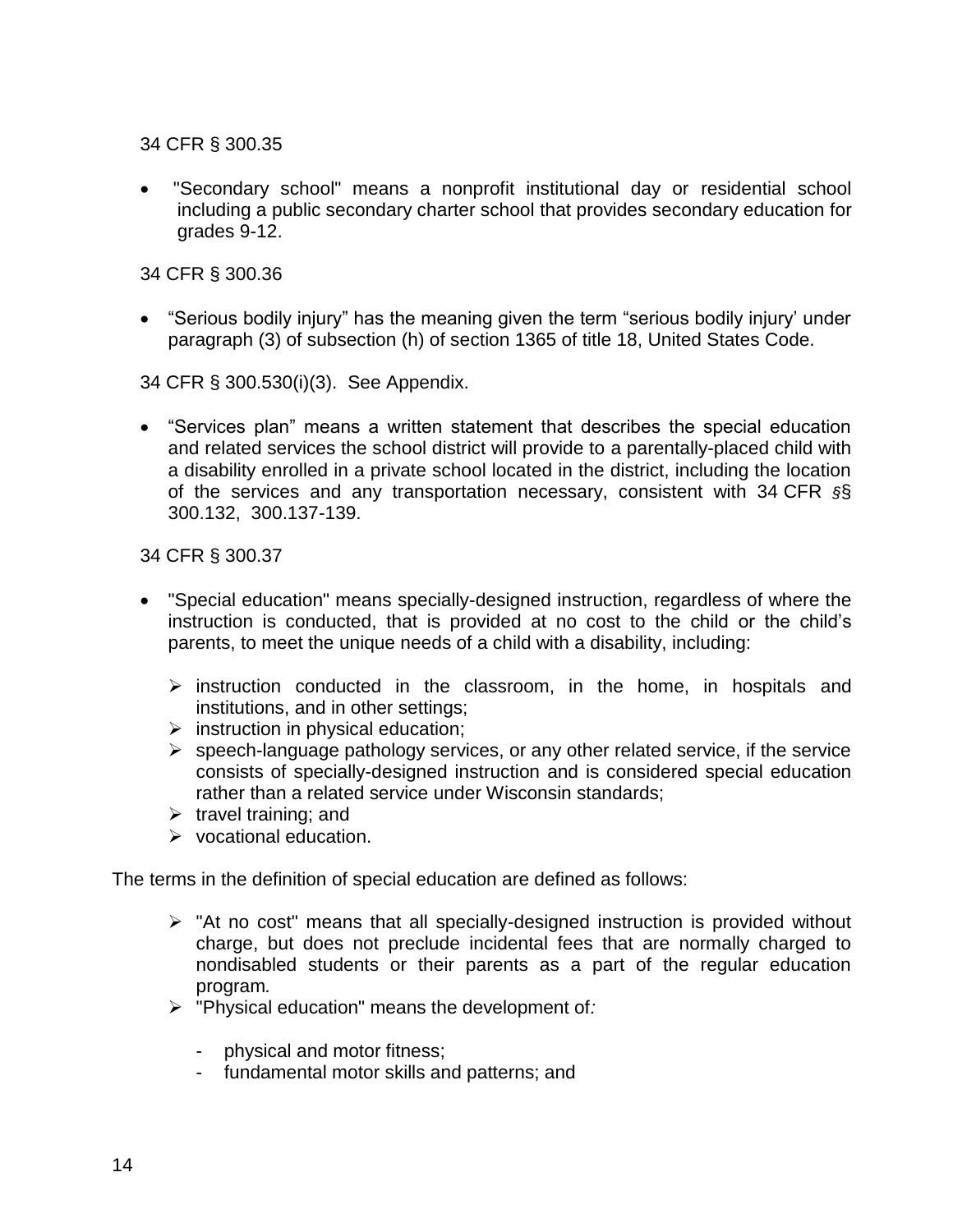- skills in aquatics, dance, and individual and group games and sports (including intramural and lifetime sports).

The term includes special physical education, adaptive physical education, movement education, and motor development.

- "Specially-designed instruction" means adapting content, methodology or delivery of instruction:
	- to address the unique needs of an eligible child that result from the child's disability; and
	- to ensure access of the child to the general curriculum, so that he or she can meet the educational standards within the jurisdiction of the local educational agency that apply to all children.
- > "Travel training" means providing instruction, as appropriate, to children with significant cognitive disabilities and any other children with disabilities who require this instruction to enable them to develop an awareness of the environment in which they live and learn the skills necessary to move effectively and safely from place to place within that environment (e.g., in school, in the home, at work, and in the community).
- $\triangleright$  "Vocational education" means organized educational programs that are directly related to the preparation of individuals for paid or unpaid employment or for additional preparation for a career requiring other than a baccalaureate or advanced degree.

34 CFR § 300.39; Wis. Stat. § 115.76(15)

 "Supplementary aids and services" mean aids, services, and other supports that are provided in regular education classes, other education-related settings, and in extracurricular and nonacademic settings to enable a child with a disability to be educated with nondisabled children to the maximum extent appropriate.

34 CFR § 300.42, 115.76(16)

 A "transfer pupil with a disability" means a child with a disability under the Individuals with Disabilities Education Act whose residence has changed from a local educational agency in this state to another local educational agency in this state or from a public agency in another state to a local educational agency in this state.

Wis. Admin. Code § PI 11.07

 "Transition services" means a coordinated set of activities for a child with a disability that: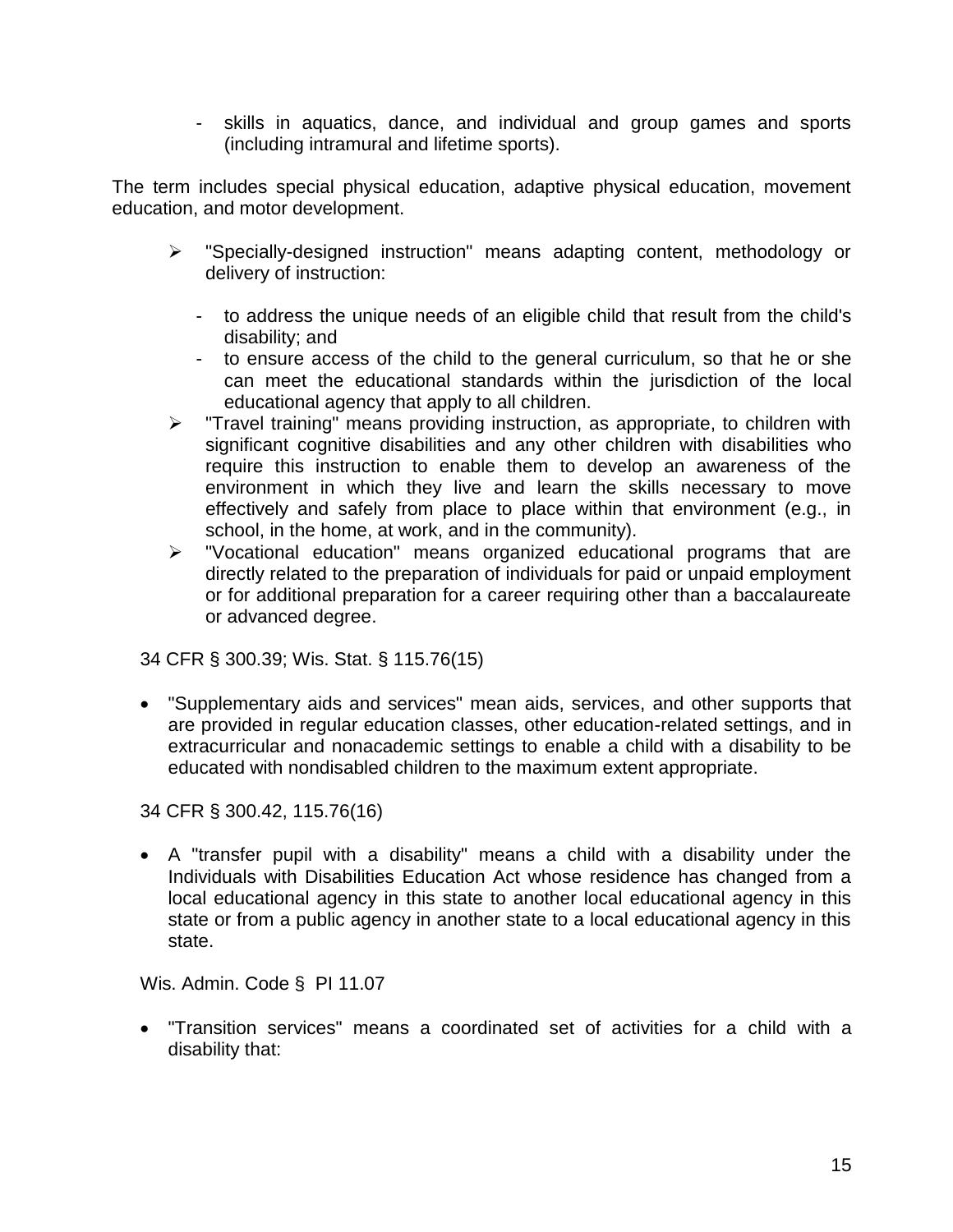- $\triangleright$  is designed to be within a results-oriented process that is focused on improving the academic and functional achievement of the child with a disability to facilitate the child's movement from school to post-school activities, including:
	- postsecondary education,
	- vocational education,
	- integrated employment (including supported employment)
	- continuing and adult education
	- adult services
	- independent living, or
	- community participation
- $\triangleright$  is based on the individual child's needs, taking into account the child's strengths, preferences, and interests; and includes:
	- instruction;
	- related services;
	- community experiences;
	- the development of employment and other post-school adult living objectives; and
	- if appropriate, acquisition of daily living skills and provision of a functional vocational evaluation*.*

34 CFR § 300.43

 "Universal Design" has the meaning given the term in section 3 of the Assistive Technology Act of 1998, as amended, 29 U.S.C. 3002.

34 CFR § 300.44 See Appendix.

 "Weapon" has the meaning given the term "dangerous weapon" under paragraph (2) of the first subsection (g) of section 930 of title 18, United States Code.

34 CFR § 300.530(i)(4) See Appendix.

## **Full Educational Opportunity Goal**

It is the goal of the local educational agency to provide full educational opportunity to all children with disabilities in the area served by the local educational agency. The local educational agency has available to all of its children with disabilities the variety of educational programs and services available to nondisabled children in the local educational agency, including: art, music, industrial arts, consumer and homemaking education, and vocational education or any program or activity in which nondisabled children participate. The local educational agency provides supplementary aids and services determined appropriate and necessary by the child's IEP Team, to ensure that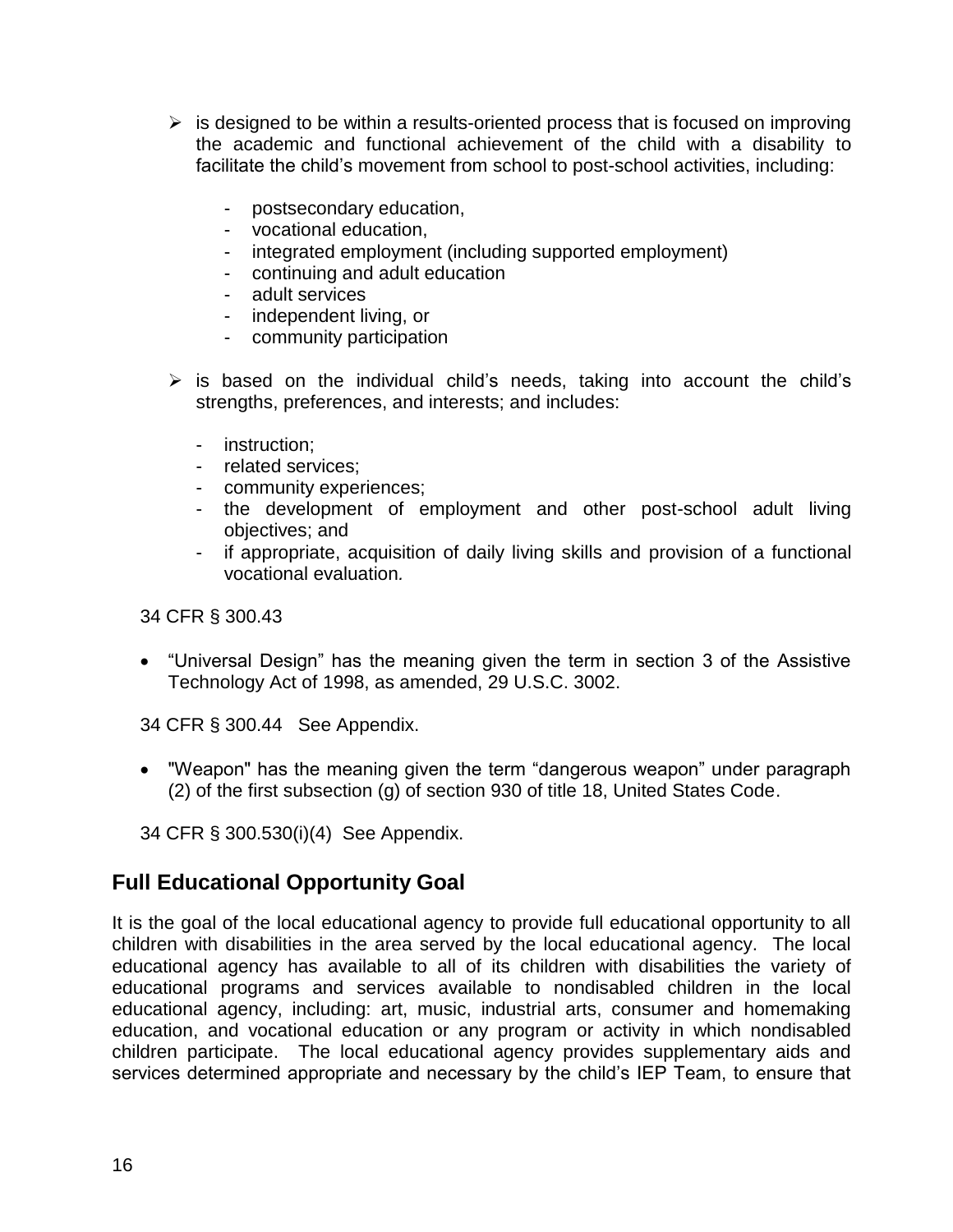children with disabilities have an equal opportunity to participate in nonacademic and extracurricular services and activities.

34 CFR §§ 300.107, 300.109; 300.110; 300.201

## **Free Appropriate Public Education**

**GENERAL.** All children with disabilities for whom the local educational agency is responsible are provided a free appropriate public education. Special education and related services are provided to these children with disabilities, including, as required by 34 CFR § 300.530(d), children with disabilities who have been suspended or expelled from school. Children with disabilities entitled to a free appropriate public education are children age three, but not yet 21 who have not graduated from high school with a regular high school diploma and, for the duration of a school term, persons who become 21 years old during that school term and who have not graduated from high school with a regular diploma. A regular high school diploma does not include an alternative degree that is not fully aligned with the State's academic standards, such as a certificate or a general educational development credential (GED). The special education and related services provided to children addresses all of their special education and related services needs and are provided by personnel qualified as required by 34 CFR § 300.156.

34 CFR § 300.101(a); 34 CFR § 300.102(a)(3)(iv); 34 CFR § 300.156; Wis. Stat. § 115.76(3)

The local educational agency provides prior written notice of a change in placement consistent with the requirements in the law when a child with a disability graduates from high school with a regular diploma. Additionally for those students who graduate from high school with a regular diploma as well as students who exceed the age of eligibility, the local educational agency provides a summary of their academic achievement and functional performance, including recommendations on how to assist the child in meeting the child's postsecondary goals.

34 CFR § 300.102(a)(3)(iii); 300.305(e)(3)

The local educational agency ensures that an IEP is in effect for each eligible child no later than the child's third birthday. If the child's third birthday occurs during the summer, the child's IEP team determines when the IEP services will begin.

34 CFR § 300.101(b)

If a placement in a public or private residential program is necessary to provide special education and related services to a child with a disability, the program, including nonmedical care and room and board, is provided at no cost to the parents of the child.

34 CFR § 300.104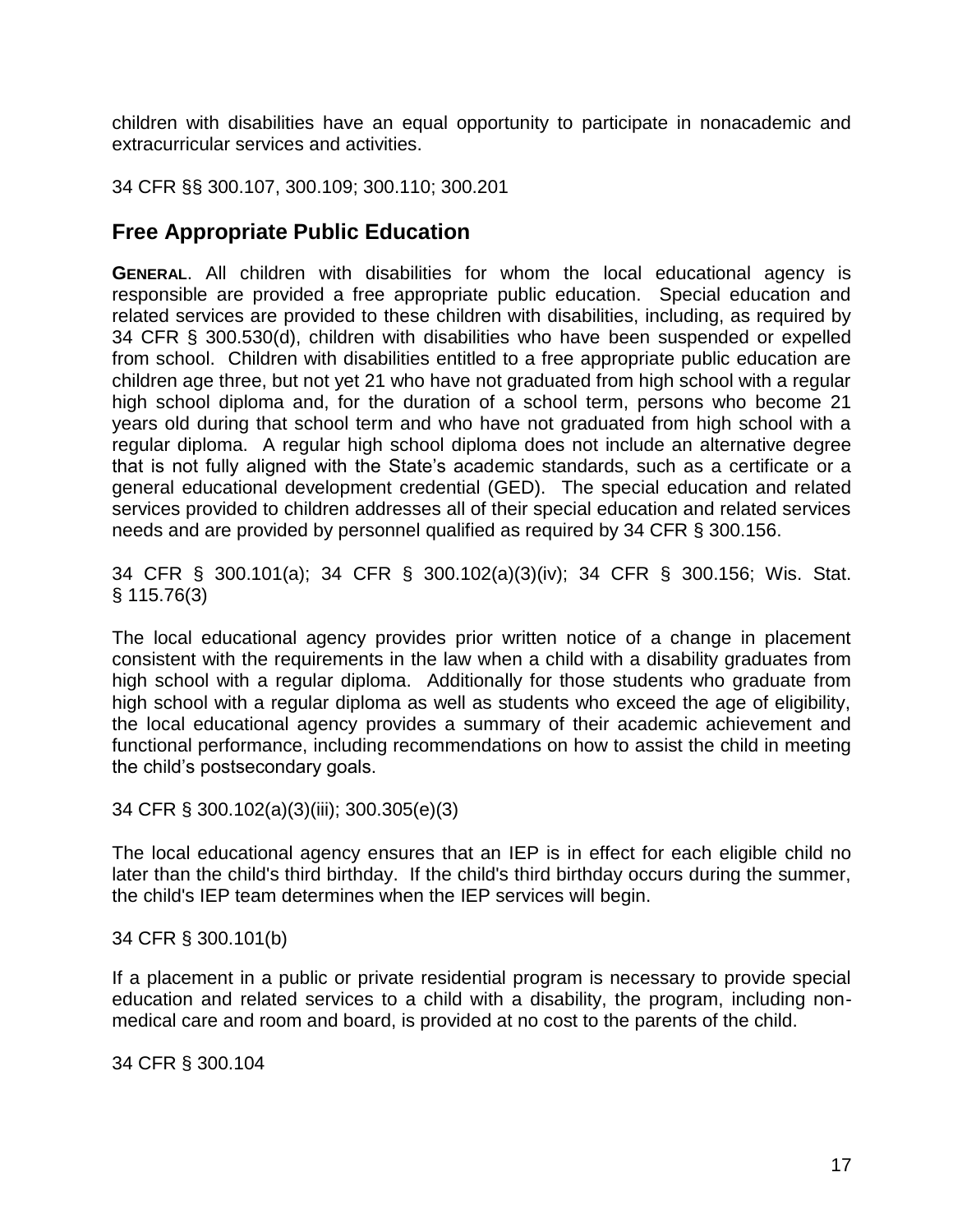The local educational agency admits a nonresident child if the program is appropriate for the child's disability. When a resident child is refused admittance to another local educational agency, the resident local educational agency ensures that a free appropriate public education is provided to the child. When board and lodging are not furnished to a nonresident child with a disability, the resident local educational agency provides transportation, except as provided in Wis. Stat. § 115.82(2)(a) and (b).

Wis. Stat. § 115.82

After a child with a disability has been removed from his or her current placement for ten school days in the same school year, for any subsequent removal, the local educational agency provides services, although in another setting, so as to enable the child to continue to participate in the general education curriculum and to progress toward meeting the goals set out in the child's IEP. In such a case, school personnel, in consultation with at least one of the child's teachers, determine the extent of the services. When there is a change of placement, the IEP team determines the appropriate services.

#### 34 CFR § 300.530(d)

**HEARING AIDS AND EXTERNAL COMPONENTS OF SURGICALLY IMPLANTED MEDICAL DEVICES.**  The local educational agency ensures that hearing aids worn in school by children with hearing impairments, including deafness, are functioning properly. The local educational agency ensures that the external components of surgically implanted medical devices are functioning properly, but is not responsible for the post-surgical maintenance, programming, or replacement of the medical devices that has been surgically implanted, or of an external component of the surgically implanted medical device.

#### 34 CFR § 300.113

**PHYSICAL EDUCATION.** Physical education services, specially designed if necessary, are made available to every child with a disability unless the LEA does not provide physical education to children without disabilities in the same grades. Each child with a disability is afforded the opportunity to participate in regular physical education programs available to nondisabled children unless the child is enrolled full time in a separate facility, or the child needs specially-designed physical education as prescribed in the child's IEP.

If specially-designed physical education is prescribed in a child's IEP, the local educational agency provides the services directly or makes arrangements for those services to be provided through other public or private programs. The local educational agency ensures that a child with a disability who is enrolled in a separate facility receives appropriate physical education services in compliance with the law.

#### 34 CFR § 300.108

**ASSISTIVE TECHNOLOGY.** The local educational agency makes available assistive technology devices or assistive technology services, or both, to a child with a disability if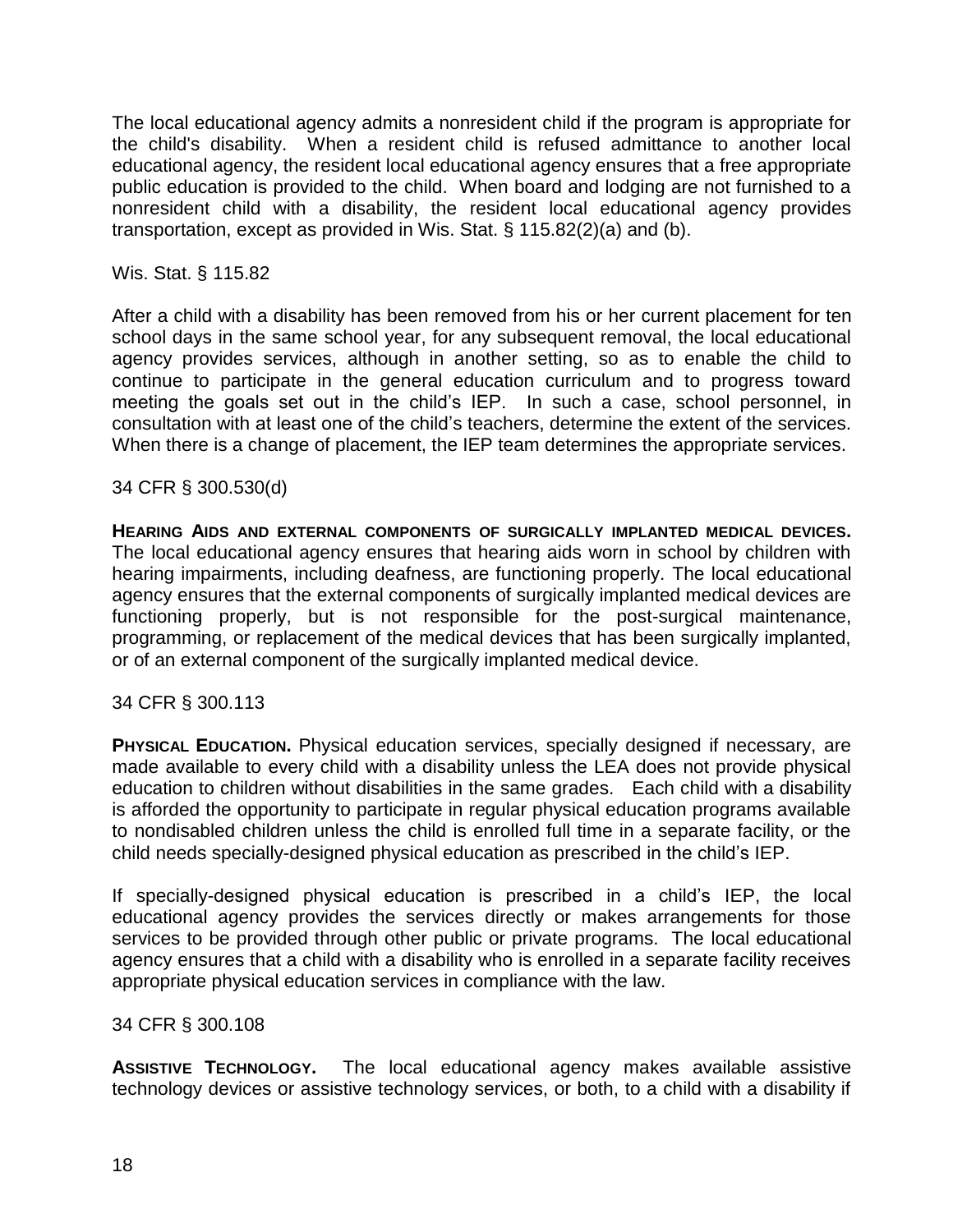required as part of the child's special education, related services, or supplementary aids and services. If a child's IEP team determines that access to school-purchased assistive technology devices or services in the child's home or in other settings is necessary for the child to receive a free appropriate public education, the devices or services are provided.

#### 34 CFR § 300.105

**EXTENDED SCHOOL YEAR.** The local educational agency ensures that extended school year services are available to each child with a disability as necessary to provide a free appropriate public education. Extended school year services are provided when a child's IEP team determines, on an individual basis, that the services are necessary for the provision of a free appropriate public education to the child. The local educational agency does not limit extended school year services to particular categories of disability, or unilaterally limit the type, amount, or duration of those services.

34 CFR § 300.106

**PARTICIPATION IN ASSESSMENTS.** Children with disabilities attending this local educational agency are included in all state-wide and district-wide assessment programs with appropriate accommodations. Those children who cannot participate in state-wide or district-wide assessments participate in alternate assessments. Needed accommodations or alternate assessments are identified by the IEP team and are specified in the child's IEP.

#### 20 U.S.C 1412(a)(16); Wis. Stat. § 115.77(1m)(bg)

**METHODS OF ENSURING A FREE APPROPRIATE PUBLIC EDUCATION.** If a public agency, other than an educational agency, fails to meet its obligation under federal or state law or under state policy or interagency agreement to provide or pay for any services that are also considered special education and related services that are necessary for ensuring a free appropriate public education to a child, the local educational agency provides or pays for these services to the child in a timely manner.

#### 34 CFR § 300.154(b)(2)

When the local educational agency uses Medicaid or other public insurance benefits programs in which a child participates to provide or pay for special education and related services necessary for the child to receive a free appropriate public education as permitted under the public insurance program, the local educational agency obtains parent consent each time access to public benefits or insurance is sought.

Furthermore, the local educational agency does not:

• require parents to sign up for or enroll in public insurance programs in order for their child to receive a free appropriate public education under Part B of the Act;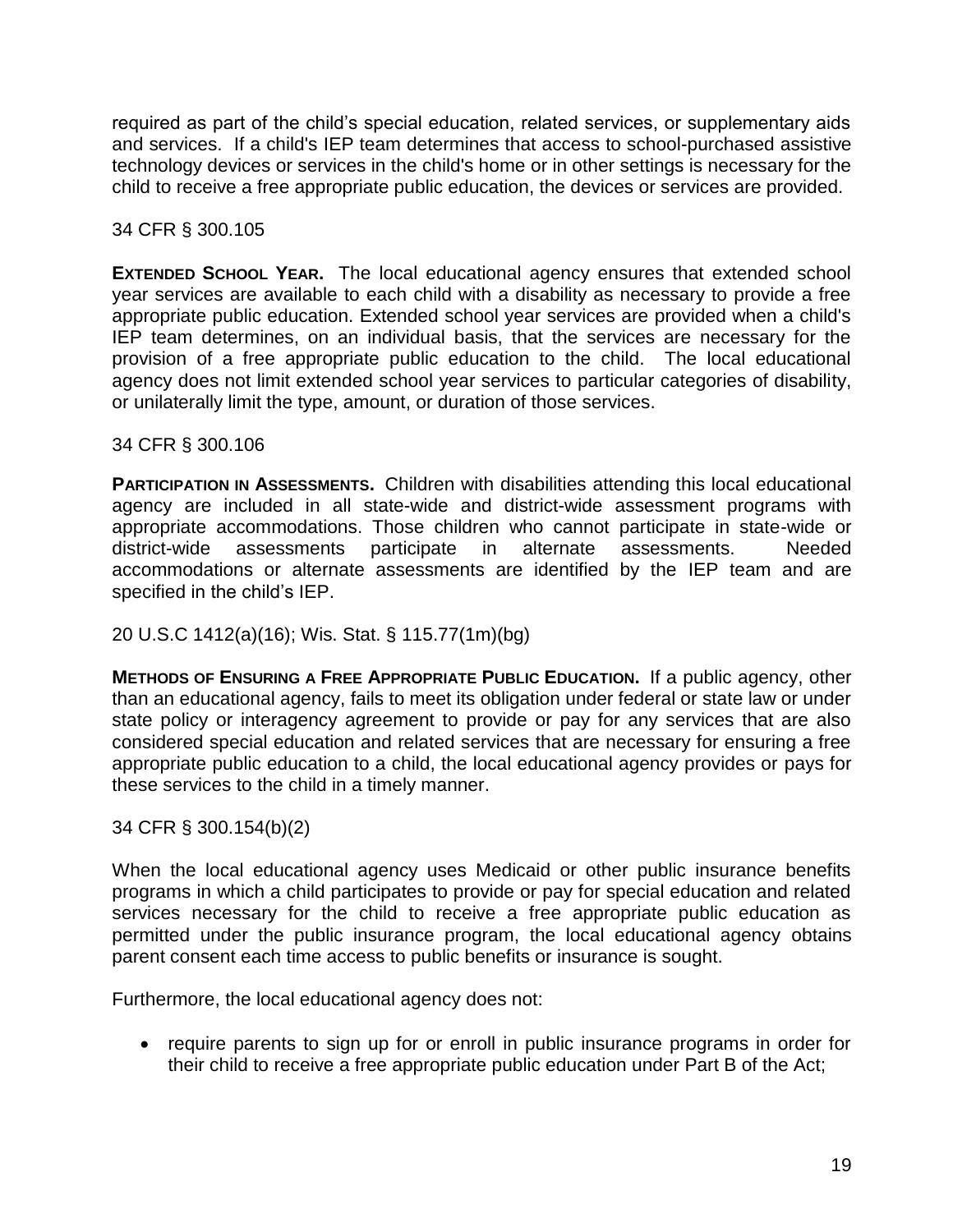- require parents to incur an out-of-pocket expense such as the payment of a deductible or co-pay amount incurred in filing a claim for special education and related services; or
- use a child's benefits under a public insurance program if that use would:
	- $\triangleright$  decrease available lifetime coverage or any other insured benefit,
	- $\triangleright$  result in the family paying for services that would otherwise be covered by the public benefits or insurance program and that are required for the child outside of the time the child is in school,
	- $\triangleright$  increase premiums or lead to the discontinuation of benefits or insurance or
	- $\triangleright$  risk loss of eligibility for home and community-based waivers based on aggregate health-related expenditures.

Each time the local educational agency proposes to access the proceeds of a parents' private insurance to provide services necessary for the child to receive a free appropriate public education, the local educational agency:

- obtains informed parent consent; and
- informs the parents that their refusal to permit the local educational agency to access their private insurance does not relieve the public agency of its responsibility to ensure that all required services are provided at no cost to the parents.

#### 34 CFR § 300.154

The local educational agency timely provides instructional materials in accessible formats to children who are blind, children with print disabilities, or other children with disabilities as required in the child's IEP.

#### 34 CFR § 300.210

Except for the circumstances provided for in Wis. Stat. § 118.51(12)(a)&(b)2 of the Full-Time Open Enrollment law, if a non-resident child with a disability is attending the local educational agency under the Full-Time Open Enrollment law, the local educational agency provides an educational placement for the child. If tuition charges are required by the placement, the local educational agency pays tuition charges instead of the resident school district.

Wis. Stat. § 115.79(1)(b)

### **Public Information**

The local educational agency regularly publicizes information about its special education procedures and services. Further, the local educational agency makes available to any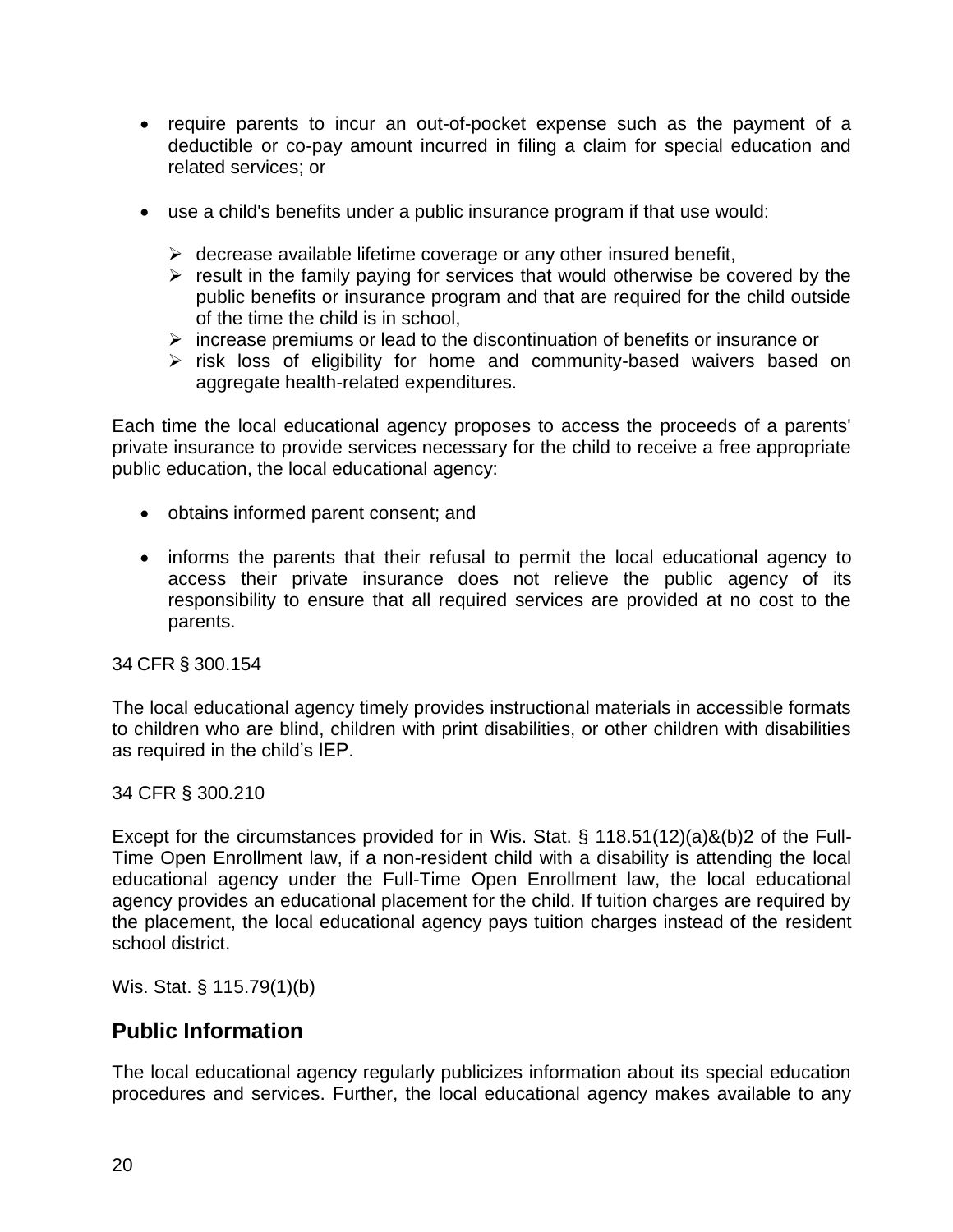person, upon request, all documents relating to the local educational agency's eligibility for state and federal special education funds.

34 CFR § 300.212; Wis. Stat. § 115.77(1m)(g) and (h)

If the local educational agency receives a notice from the Department of Public Instruction that it is in noncompliance with respect to state or federal special education law and the Department of Public Instruction is proposing to reduce or withhold any further payments to the local educational agency until the Department of Public Instruction is satisfied that the local educational agency is complying with that requirement, the local educational agency gives public notice of the pending state actions.

34 CFR § 300.222(b)

## **Child Find**

**GENERAL.** The local educational agency identifies, locates, and evaluates all children with disabilities, regardless of the severity of their disability, who are in need of special education and related services, including children attending private schools, children who are made a ward of the state, county, or child welfare agency under chapter 54 or 880, children who are not yet three years of age, highly mobile children such as migrant and homeless children, and children who are suspected of being a child with a disability even though they are advancing from grade to grade.

34 CFR § 300.111; Wis. Stat. § 115.77(1m)(a)

**REFERRAL.** The local educational agency accepts and processes referrals of children suspected to have a disability. The local educational agency has written procedures for accepting and processing referrals. Licensed school personnel who reasonably believe a child has a disability are required to make a referral.

Prior to submitting a referral, the people required to make referrals inform the parents of their intent to make a referral. If this local educational agency receives a referral for a child who is attending this local educational agency under the Full-Time Open Enrollment law or a tuition waiver under Wis. Stat. § 121.84(1)(a) or (4), the local educational agency provides the name of the child and related information to the local educational agency of residence. Whenever this local educational agency receives a referral for a resident child attending school in another local educational agency under the Full-Time Open Enrollment law or a tuition waiver under Wis. Stat. § 121.84(1)(a) or (4), this local educational agency provides the name of the child and related information to the local educational agency of attendance.

The local educational agency accepts written referrals. Each referral includes the name of the child and reasons why the person making the referral believes that the child is a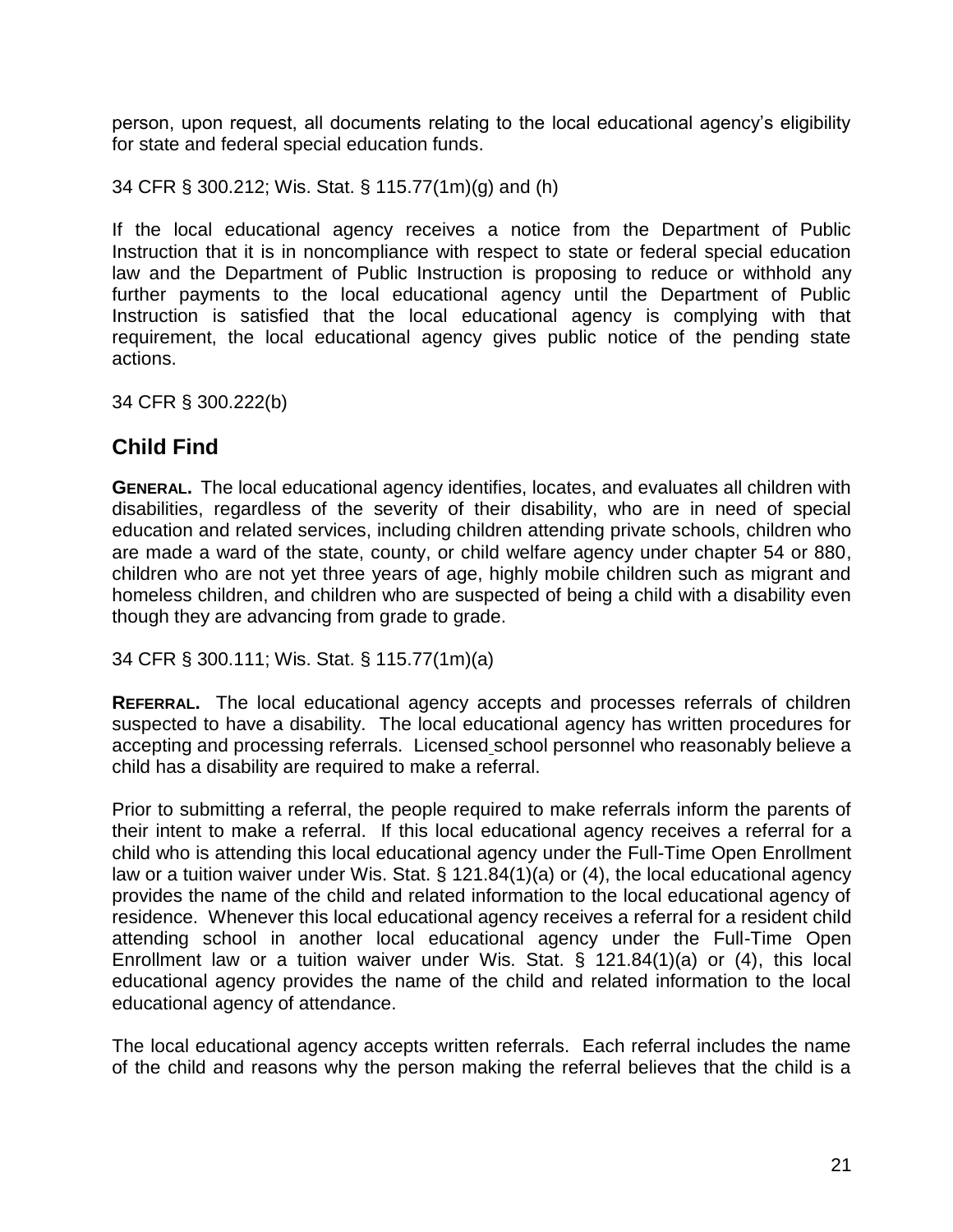child with a disability. The local educational agency documents and dates the receipt of each referral.

At least annually, the local educational agency informs parents and persons required by law to make referrals about the local educational agency's referral and evaluation procedures.

The local educational agency provides information and inservice opportunities for its licensed staff to familiarize them with the local educational agency's referral procedures.

Wis. Stat. § 115.777

## **IEP Team**

The local educational agency establishes an IEP team for each child referred to the local educational agency.

**PARTICIPANTS.** The IEP team for each child consists of all of the following:

- the parents of the child;
- at least one regular education teacher of the child if the child is, or may be, participating in a regular education environment;
- at least one special education teacher who has recent training or experience related to the child's known or suspected area of special education needs or, where appropriate, at least one special education provider of the child;
- a representative of the local educational agency:
	- $\triangleright$  who is qualified to provide or supervise the provision of special education,
	- $\triangleright$  who is knowledgeable about the general education curriculum, and
	- $\triangleright$  who is knowledgeable about and authorized to commit the available resources of the local educational agency (who may be another member of the IEP team if the criteria are met);
- an individual who can interpret the instructional implications of evaluation results, who may otherwise be a team member;
- an appropriate therapist if the child is suspected to need occupational therapy or physical therapy or both.

Wis. Admin. Code § PI 11.24

 a department-licensed speech or language pathologist when documenting a speech or language impairment and the need for speech or language services.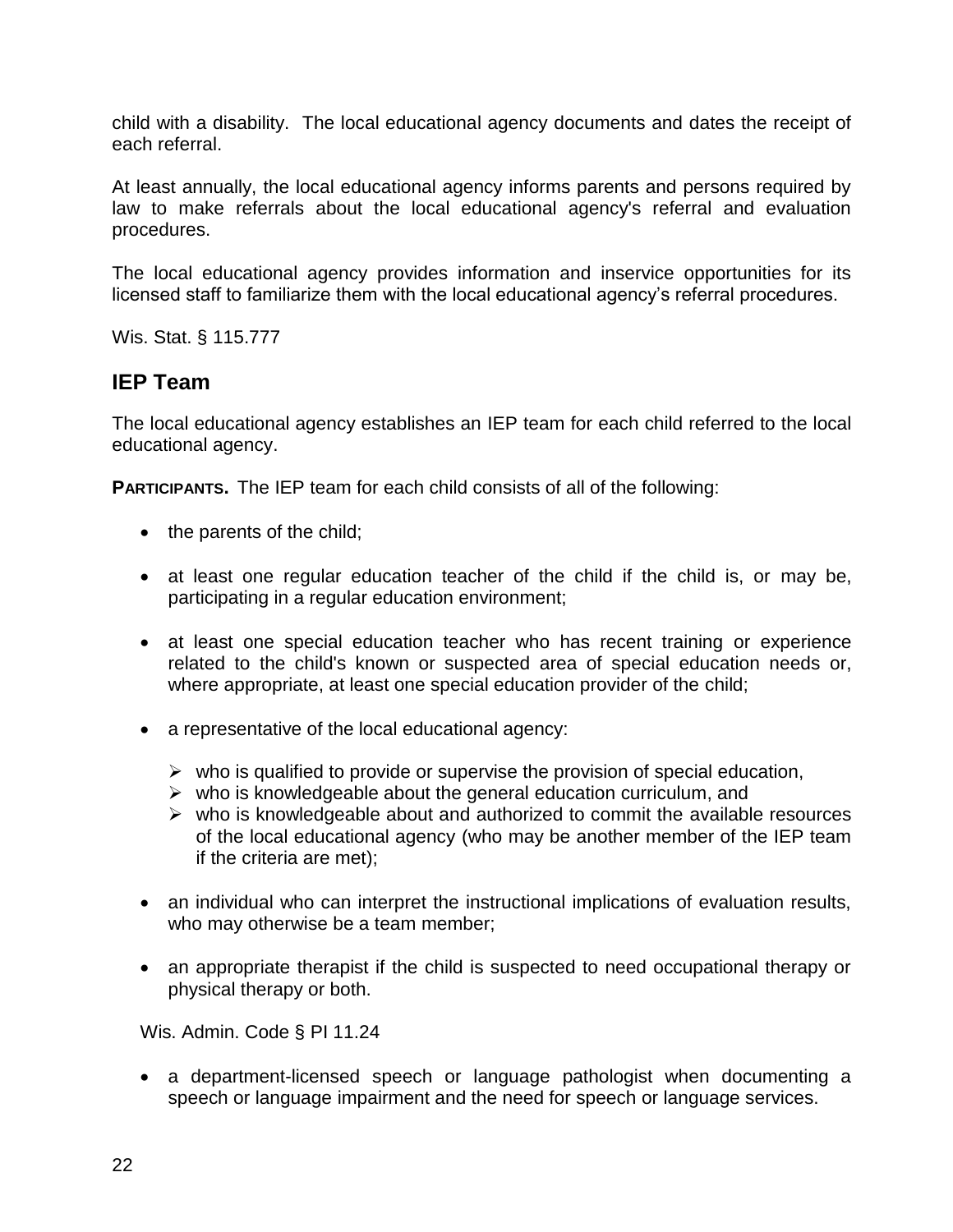Wis. Admin. Code § PI 11.36(5)(e)

- at the discretion of the parent or local educational agency, other individuals who have knowledge or special expertise about the child, including related services personnel as appropriate. The determination of the individual's knowledge or special expertise is made by the party (parents or public local educational agency) who invited the individual to be a member of the IEP team;
- whenever appropriate, the child;
- at least one person designated by the school board of the child's school district of residence who has knowledge or special expertise about the child when the student is attending a public school in a nonresident school district under Full-Time Open Enrollment Law, or a tuition waiver under Wis. Stat. § 121.84(1)(a) or (4),

In addition to the above members, the local educational agency invites the following:

- To the extent appropriate, a representative of any participating agency that is likely to be responsible for providing or paying for transition services, if the parents or the child who has reached the age of majority provides consent; and
- The student, when the purpose of the meeting will be consideration of the postsecondary goals for the child and the transition services needed to assist the child in reaching those goals. If the student does not attend the IEP Team meeting, the local educational agency takes other steps to ensure consideration of the student's preferences and interests.
- If requested by the parent, at the initial IEP Team meeting for a child previously served under Part C, the Part C service coordinator or other representatives of the Part C System will be invited.

34 CFR § 300.321; Wis. Stat. § 115.78; PI 11.24(2)

### **IEP TEAM ATTENDANCE**

An IEP Team member is not required to attend an IEP Team meeting, in whole, or in part, if the parent of a child with a disability and the local educational agency agree, in writing, the attendance is not necessary because the member's area of curriculum or related services is not being modified or discussed.

An IEP Team member may be excused from attending an IEP Team meeting, in whole or in part, when the meeting involves a modification to or discussion of the member's area of curriculum or related services, if the parent, in writing, and the local educational agency consent to the excusal, and the member submits, in writing to the parent and the IEP Team, input into the development of the IEP prior the meeting.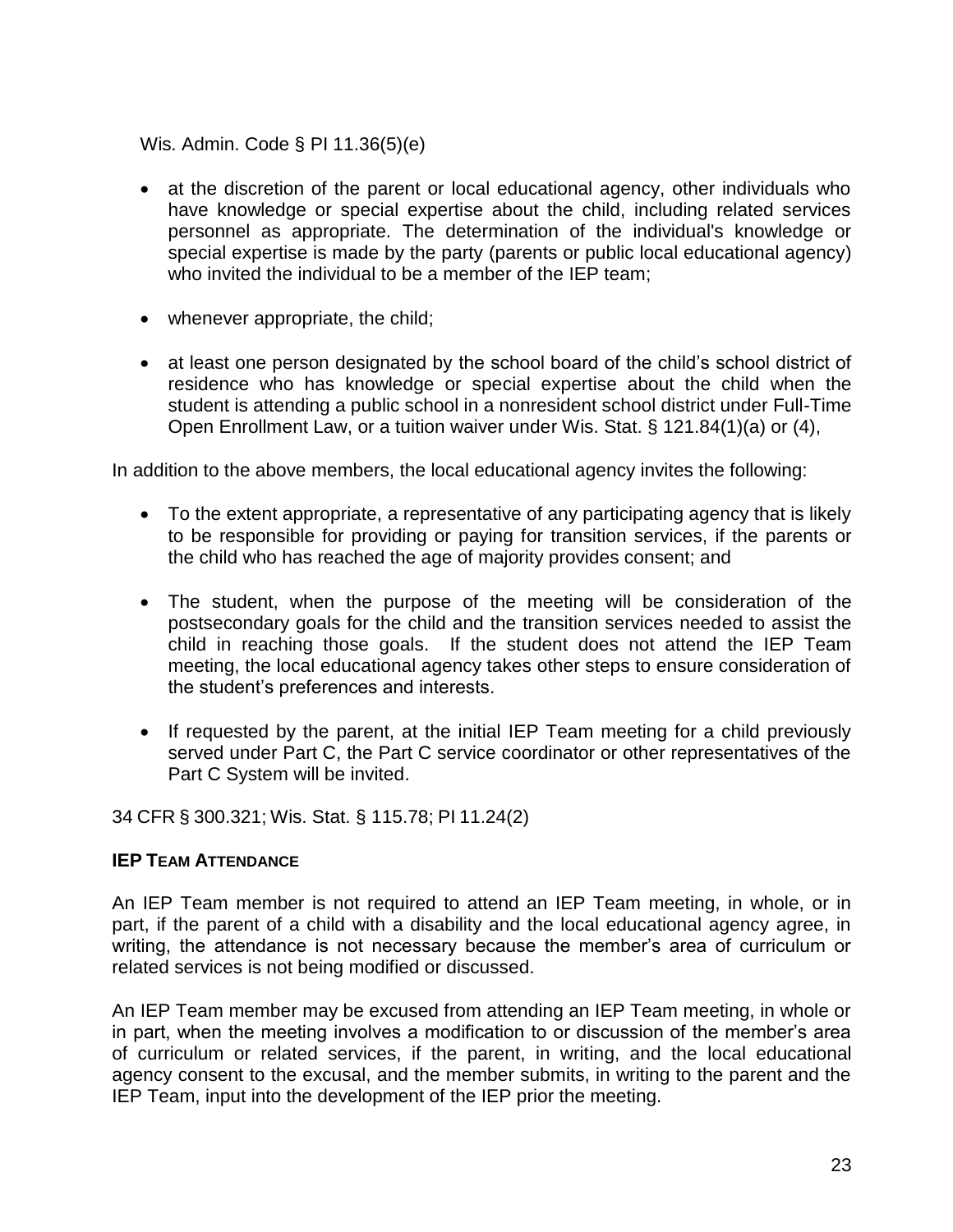#### 34 CFR § 300.321(e); Wis. Stat. § 115.78(5)

**PARENT PARTICIPATION IN IEP TEAM MEETINGS.** The local educational agency takes steps to ensure that one or both of the parents of a child with a disability are present at each IEP Team meeting or are afforded the opportunity to participate, including:

- notifying parents of the meeting early enough to ensure that they will have an opportunity to attend; and
- scheduling the meeting at a mutually agreed on time and place.

The notice required in this policy:

- indicates the purpose, time, and location of the meeting and who will be in attendance; informs the parents of the provisions in these policies relating to the participation of other individuals on the IEP team who have knowledge or special expertise about the child; and
- informs the parents that they can request the Part C coordinator or other representatives of the Part C system be at the initial IEP Team meeting for a child previously served under Part C of IDEA.

Beginning no later than in the first IEP that will be in effect when the child is 14, the notice also:

- indicates that a purpose of the meeting is the consideration of the postsecondary goals and transition services for the child;
- indicates that the local educational agency will invite the student; and
- identifies any other agency that will be invited to send a representative.

If neither parent can attend, the local educational agency uses other methods to ensure parent participation, including individual or conference calls.

The local educational agency may conduct meetings without a parent in attendance if the local educational agency is unable to convince the parents that they should attend. In this case the local educational agency has a record of its attempts to arrange a mutually agreed on time and place, such as:

- detailed records of telephone calls made or attempted and the results of those calls;
- copies of correspondence sent to the parents and any responses received; and
- detailed records of visits made to the parent's home or place of employment and the results of those visits.

The local educational agency takes whatever action is necessary to ensure that the parent understands the proceedings at the IEP Team meeting, including arranging for an interpreter for parents with deafness or whose native language is other than English.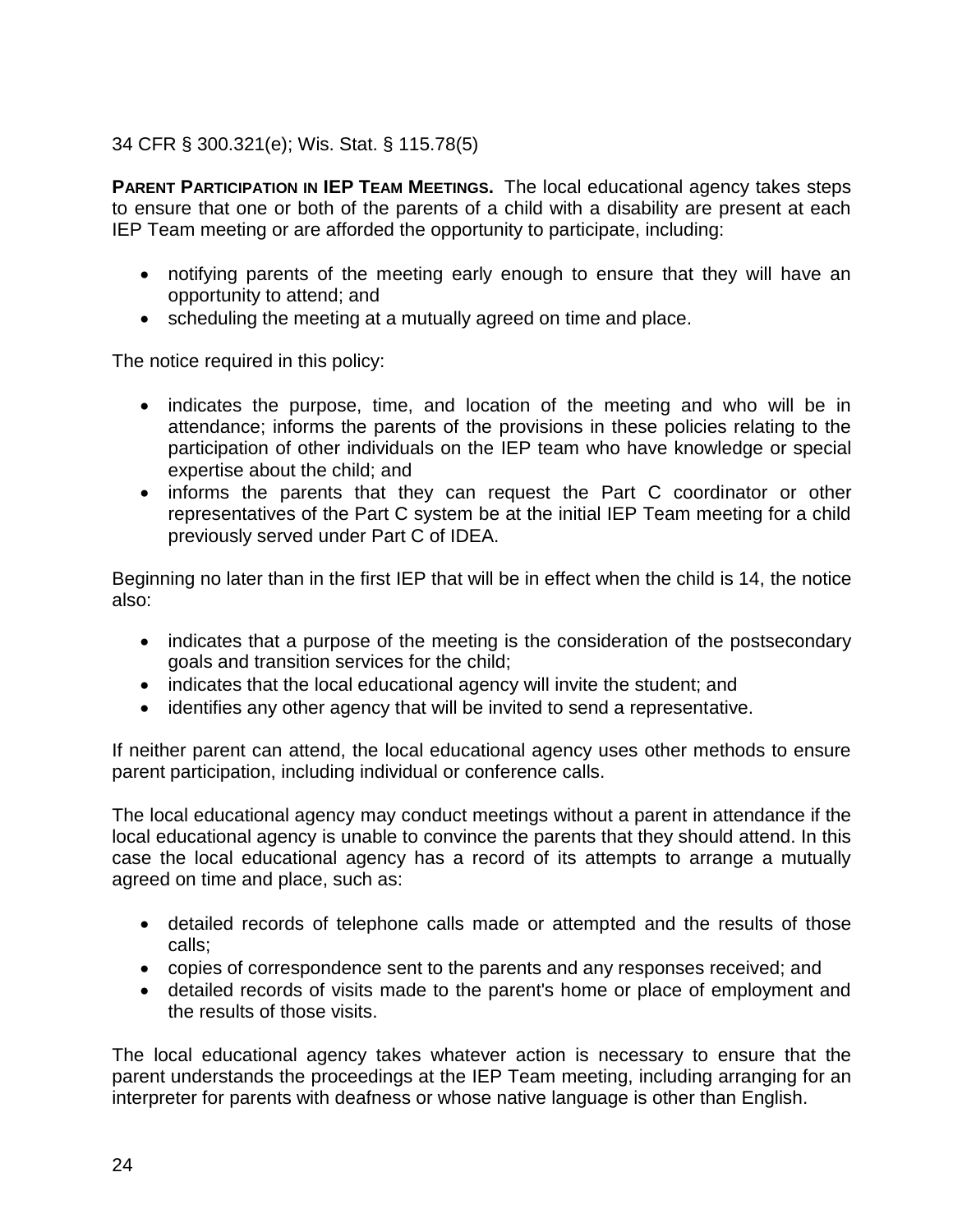Subject to the timeline requirements contained in this policy, if the parents of the child or the local educational agency staff determine at any meeting during the process of the evaluation, development of the IEP or placement of the child that additional time is needed to permit meaningful parental participation, the local educational agency provides it. Upon request, the local educational agency provides a copy of the most recent evaluation report to the child's parents at any meeting of the IEP team.

The local educational agency gives the parent a copy of the child's IEP at no cost to the parent.

34 CFR § 300.322; Wis. Stat. §§ 115.787(2)(g) and 115.78(3)(d)

**IEP TEAM DUTIES.** The IEP team does all of the following:

- evaluates the child to determine the child's eligibility or continued eligibility for special education and related services, and the educational needs of the child;
- develops an IEP for the child; and
- determines the special education placement for the child.

34 CFR § 300.324(a); Wis. Stat. § 115.78

**TIMELINE.** Within 15 business days of receiving a referral, the local educational agency sends to the child's parents a request for consent to evaluate the child except that if the local educational agency determines that no additional data are necessary, the local educational agency notifies the child's parent of that determination within 15 business days of receiving the referral. The local educational agency determines if a child is a child with a disability within 60 days after receiving parental consent for the evaluation or provides notice that no additional data are needed. The 60-day period does not apply:

- if the child transfers into this local educational agency before the previous local educational agency has made an eligibility determination, sufficient progress is being made to ensure a prompt completion of the evaluation, and the child's parents agree to a specific time when the evaluation will be completed;
- if the child's parent repeatedly fails or refuses to produce the child for the evaluation; or
- if a child is being evaluated for a specific learning disability and the timeline is extended by mutual written agreement of the child's parents and IEP team.

The local educational agency conducts a meeting to develop an IEP and determine placement within 30 days of a determination that a child is a child with a disability.

If the parents of the child or local educational agency staff determine at any meeting during the process of evaluation, development of the IEP, or determination of placement,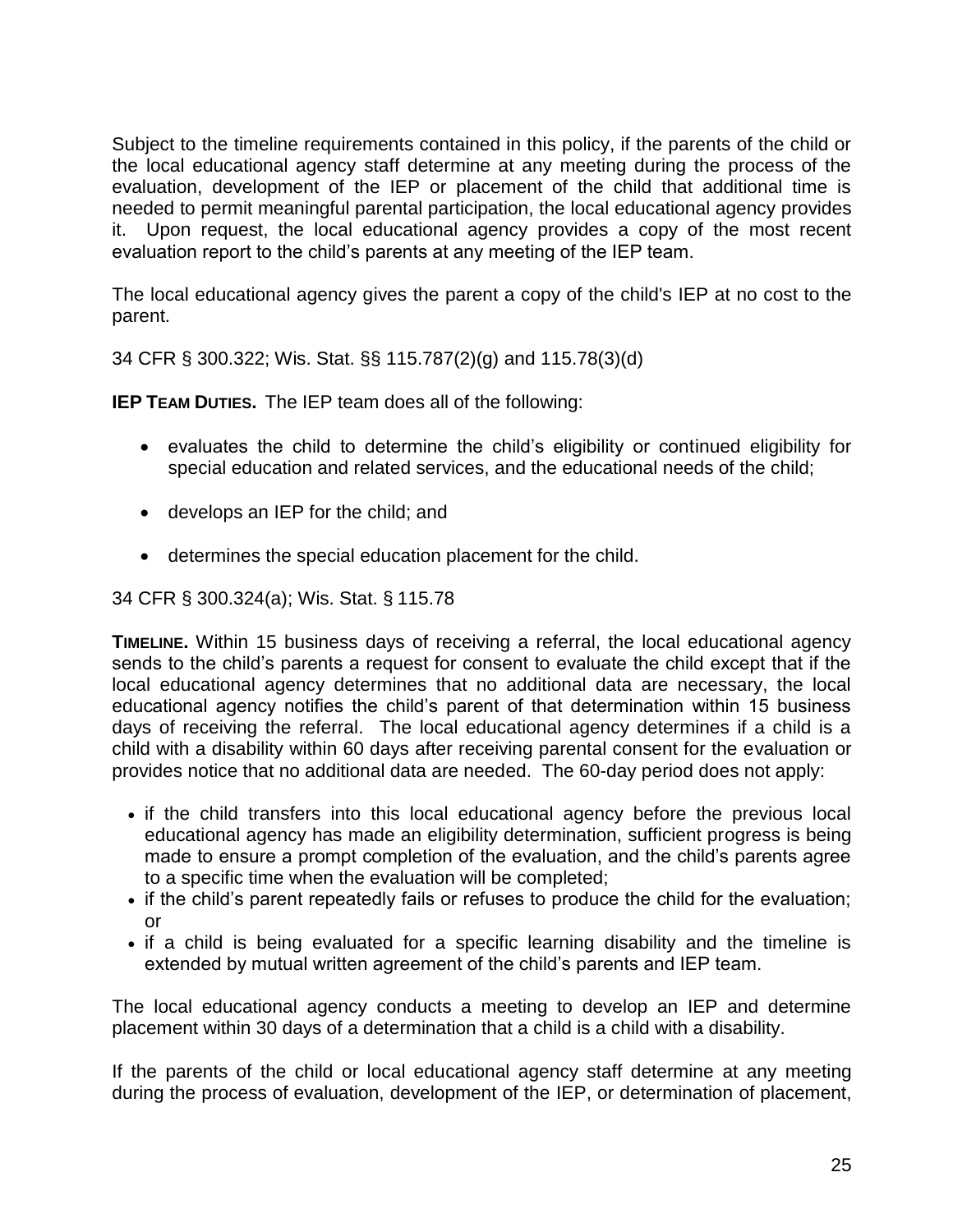that additional time is needed to permit meaningful parent participation, the local educational agency provides it.

34 CFR §§ 300.301, 300.323, 300.309(c); Wis. Stat. §§ 115.777(3)(e), 115.78

## **Evaluation**

**GENERAL.** As part of an initial evaluation of a child and as part of any reevaluation of a child, the IEP team and other qualified professionals, as determined by the local educational agency:

- reviews existing evaluation data on the child, including evaluations and information provided by the child's parents, previous interventions and the effects of those interventions, current classroom-based, local, or state assessments, classroombased observations, and observations by teachers and related services providers; and
- on the basis of that review and information provided by the child's parents, identifies the additional data, if any, that are needed, to determine:
	- $\triangleright$  whether the child has a particular category of disability and the educational needs of the child or, in case of a reevaluation of a child, whether the child continues to have such a disability and the educational needs of the child;
	- $\triangleright$  the present levels of academic achievement and related developmental needs of the child;
	- $\triangleright$  whether the child needs special education and related services, or in the case of a reevaluation of a child, whether the child continues to need special education and related services; and
	- $\triangleright$  whether any additions or modifications to the special education and related services are needed to enable the child to meet the measurable, annual goals specified in the child's IEP and to participate, as appropriate, in the general education curriculum.
- The local educational agency administers such assessment and other evaluations as may be needed to produce the additional data.
- The review of existing evaluation data on the child may occur without conducting a meeting.

34 CFR § 300.305; Wis. Stat. § 115.782(2)(b)

The local educational agency does not require parental consent before reviewing existing data as part of an evaluation or reevaluation or administering a test or other evaluation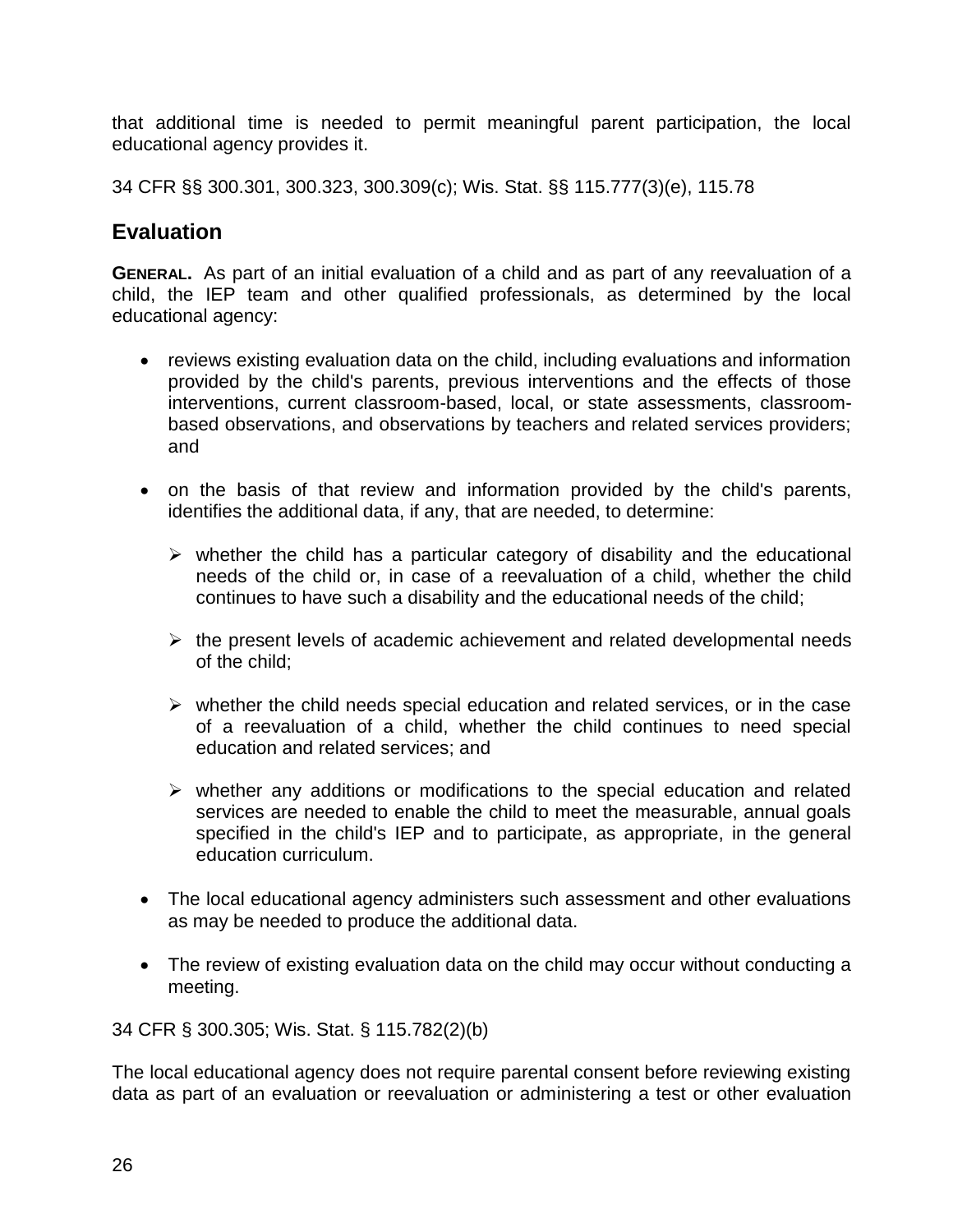that is administered to all children unless, before administration of that test or evaluation, the local educational agency requires consent for all children.

34 CFR § 300.300(d)(1)

Screening of a student by a teacher or specialist to determine appropriate instructional strategies for curriculum implementation is not considered to be an evaluation for eligibility for special education and related services.

34 CFR § 300.302

The local educational agency provides the parents of the child with proper written notice, of any evaluation procedures the agency proposes to conduct, and the names of the individuals who will conduct the evaluation, if known.

34 CFR § 300.304(a); Wis. Stat. § 115.782(1)(a)

#### **INITIAL EVALUATIONS**

The local educational agency obtains informed consent from the child's parent before administering assessments or other evaluation materials to the child. Parental consent for the evaluation does not constitute consent for placement for receipt of special education and related services.

34 CFR § 300.300(a); Wis. Stat. § 115.782(1)(b)

If the child is a ward of the state and is not residing with the child's parent, the local educational agency is not required to obtain informed consent from the parent for an initial evaluation if: the local educational agency cannot, after reasonable efforts, locate the parent of the child; the rights of the parents of the child have been terminated in accordance with state law; or, the rights of the parent to make educational decisions have been subrogated by a judge in accordance with state law and consent for an initial evaluation has been given by an individual appointed by the judge to represent the child.

34 CFR § 300.300(a)(2)

If the parent of a child enrolled in public school or seeking to be enrolled in public school does not provide consent for an initial evaluation or fails to respond to a request to provide consent, the local educational agency may, but is not required to, pursue the initial evaluation by utilizing mediation or due process.

34 CFR § 300.300(a)(3)

If a parent of a child who is home schooled or parentally placed in a private school does not provide consent, or the parent fails to respond to a request to provide consent, the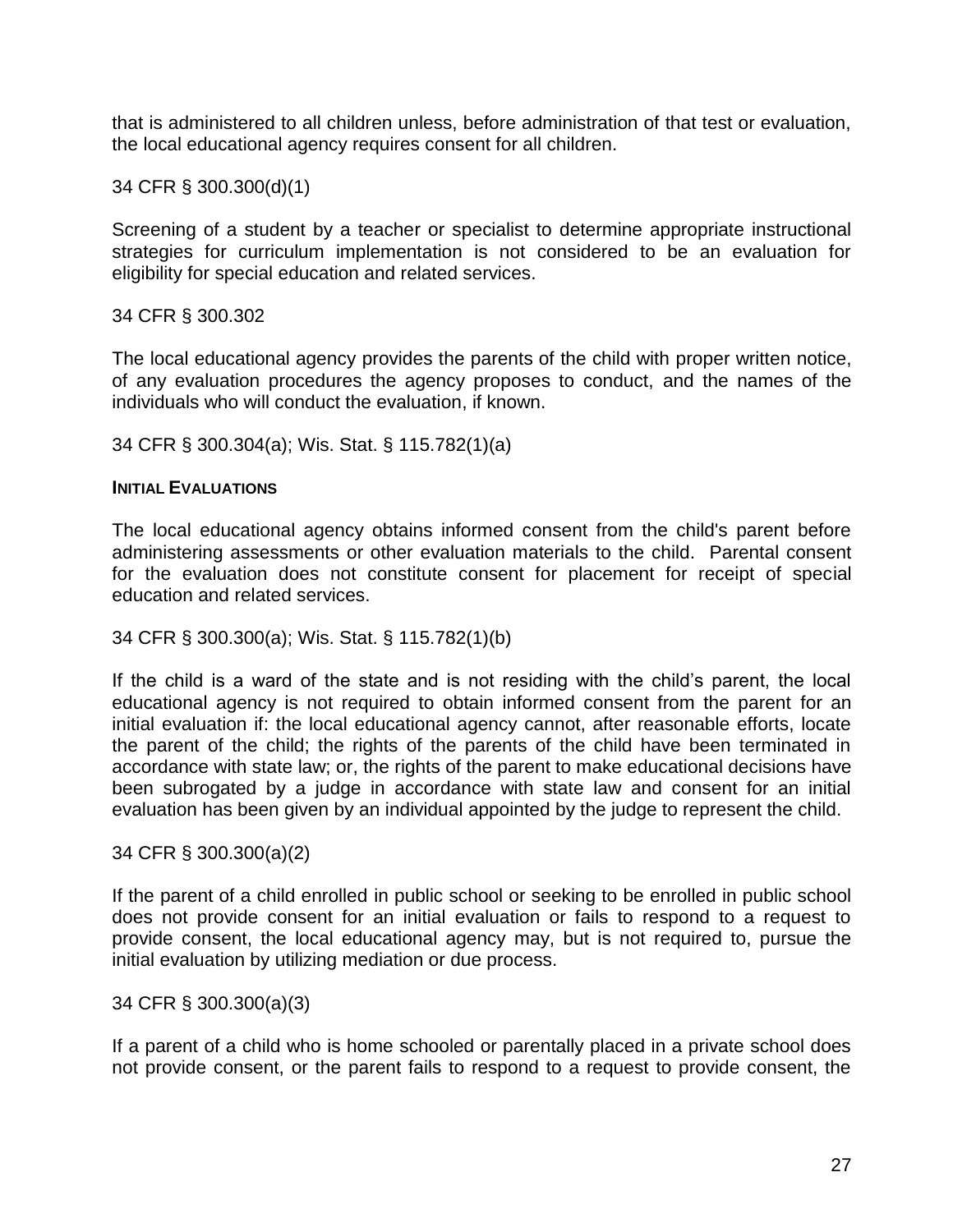local educational agency cannot use mediation or due process and is not required to consider the child as eligible for services.

34 CFR § 300.300(d)(4)

The local educational agency does not use a parent's refusal to consent to activities relating to conducting an initial evaluation to deny the parent or child any other service, benefit, or activity of the local educational agency.

#### 34 CFR § 300.300(d)(3)

**IEP TEAM DETERMINATION OF ELIGIBILITY OR CONTINUING ELIGIBILITY (INITIAL AND REEVALUATION).** Following a review of existing data and administration of assessments and other evaluation materials (if any), the IEP team determines whether the child is or continues to be a child with a disability. For a child who does not otherwise meet the eligibility criteria under state law, the IEP team does not determine that the child is a child with a disability solely because the child has received inappropriate instruction in reading or math or because the child has limited proficiency in English. In interpreting evaluation data for the purpose of determining if a child is a child with a disability, and the educational needs of the child, the local educational agency draws upon information from a variety of sources, including aptitude and achievement tests, parent input, teacher recommendations, physical condition, social or cultural background, and adaptive behavior. The local educational agency ensures that information obtained from all of these sources is documented and carefully considered.

34 CFR § 300.306

**REEVALUATION.** In conducting reevaluations, the IEP team:

- evaluates a child with a disability in accordance with the law before determining that the child is no longer a child with a disability, and
- reevaluates a child with a disability in accordance with the law if the local educational agency determines that the educational or related services needs of the child, including the child's academic and functional performance, warrant a reevaluation or if the child's parent or teacher requests a reevaluation. The IEP team shall reevaluate a child no more than once a year unless the child's parents and the local educational agency agree otherwise, and at least once every 3 years unless the child's parent and local educational agency agree that a reevaluation is unnecessary.

34 CFR §§ 300.303, 300.305(e)(1); Wis. Stat. § 115.782(4)

An evaluation is not required before the termination of a child's eligibility for special education and related services because he or she graduated from secondary school with a regular diploma or because he or she reached the age of 21. Under these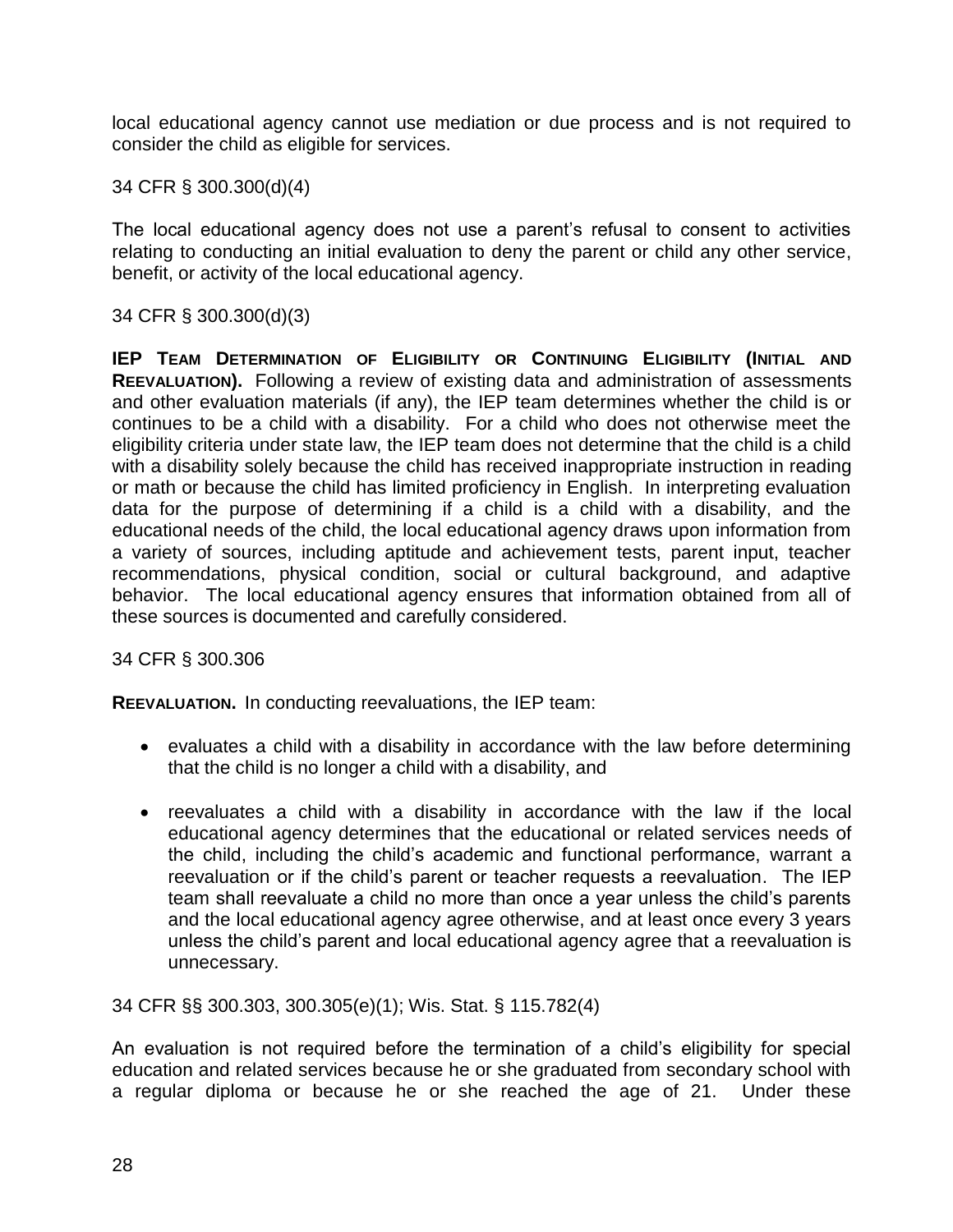circumstances, the local educational agency provides the child with a summary of the child's academic achievement and functional performance, including recommendations on how to assist the child in meeting his or her postsecondary goals.

34 CFR § 300.305(e)(2) and (3); Wis. Stat. § 115.782(4)

In conducting a reevaluation, the local educational agency obtains informed consent from the child's parent before administering new assessments and other evaluation materials. The local educational agency proceeds without consent only if the local educational agency has taken reasonable measures to obtain the consent and the child's parents have failed to respond. Reasonable measures are the measures required for conducting an IEP meeting without a parent in attendance. If the parent of a child enrolled in public school or seeking to be enrolled in public school refuses to provide consent, the local educational agency is not required to pursue the reevaluation, but may pursue the reevaluation by utilizing mediation or due process.

If a parent of a child who is home schooled or parentally placed in a private school refuses or fails to respond to a request for consent for a reevaluation, the local educational agency cannot use mediation or due process, and is not required to consider the child as eligible for services.

34 CFR § 300.300(c) and (d); Wis. Stat. § 115.782(4)(b)

If the IEP team and other qualified professionals, as appropriate, finds no additional information is needed to determine whether a child continues to be a child with a disability, and to determine the child's educational needs, the local educational agency notifies the child's parents of that finding and the reasons for it, and that the parent has a right to request an assessment to determine whether the child continues to have a disability, and to determine the child's educational needs. The local educational agency conducts such an assessment if the parent requests it.

34 CFR § 300.305(d); Wis. Stat. § 115.782(4)(c)

**EVALUATION REPORT.** When the IEP team determines a child's eligibility, the team prepares an evaluation report that includes documentation of the determination of eligibility. The local educational agency gives a copy of the evaluation report and the documentation of determination of eligibility at no cost to the child's parents.

34 CFR § 300.306(a); Wis. Stat. § 115.782(3)(b)

**EVALUATION SAFEGUARDS.** When a local educational agency evaluates a child with a disability, the IEP team:

 does not use any single measure or assessment as the sole criterion for determining whether a child is a child with a disability and for determining an appropriate educational program for the child;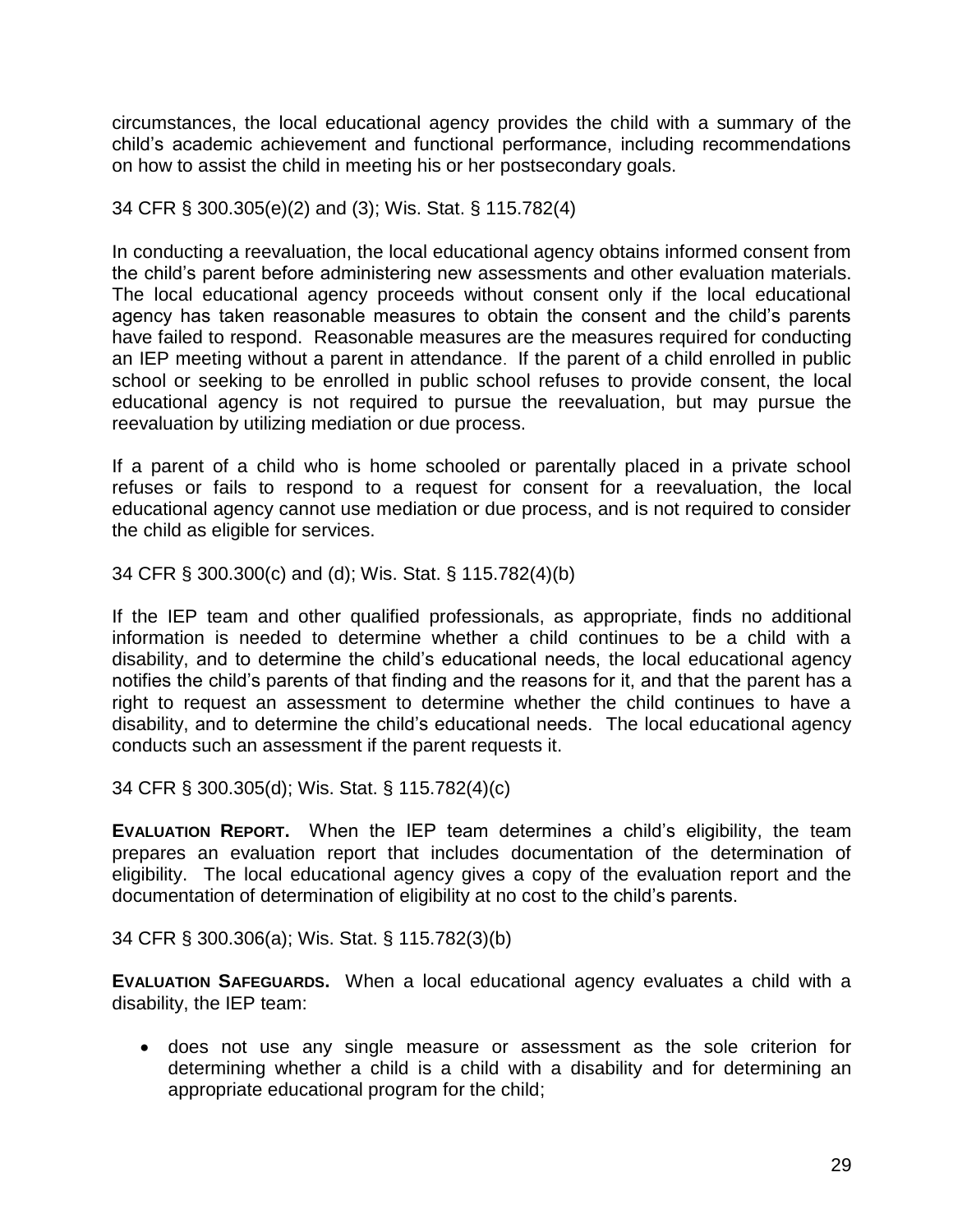- uses a variety of assessment tools and strategies to gather relevant functional, developmental, and academic information, including information provided by the child's parent, that may assist in determining whether the child is a child with a disability and the content of the child's IEP, including information related to enabling the child to be involved in and progress in the general education curriculum or, for preschool children, to participate in appropriate activities;
- uses technically sound instruments that may assess the relative contribution of cognitive and behavioral factors, in addition to physical or developmental factors; and
- ensures all of the following:
	- $\triangleright$  assessments and other evaluation materials used to assess a child are selected and administered so as not to be racially or culturally discriminatory and are provided and administered in the child's native language or other mode of communication and in the form most likely to yield accurate information on what the child knows and can do, academically, developmentally, and functionally, unless it is clearly not feasible to do so;
	- $\triangleright$  any assessments given to the child have been validated for the specific purpose for which they are used, are administered by trained and knowledgeable personnel and are administered in accordance with any instructions provided by the producer of such assessments or evaluation materials;
	- $\triangleright$  the child is assessed in all areas of suspected disability; including, if appropriate, health, vision, hearing, social and emotional status, general intelligence, academic performance, communicative status, and motor abilities; and
	- $\triangleright$  assessment tools and strategies that provide relevant information that directly assists persons in determining the educational needs of the child are used.

34 CFR § 300.304; Wis. Stat. §§ 115.782(2) and 3(b),

 $\triangleright$  The evaluation report includes documentation of determination of eligibility for special education. A copy of the evaluation report, including the documentation of eligibility is given to the child's parents.

In evaluating each child with a disability, the evaluation is sufficiently comprehensive to identify all of the child's special education and related services needs whether or not commonly linked to the disability category in which the child has been classified.

34 CFR § 300.304 (c)(6)-(7)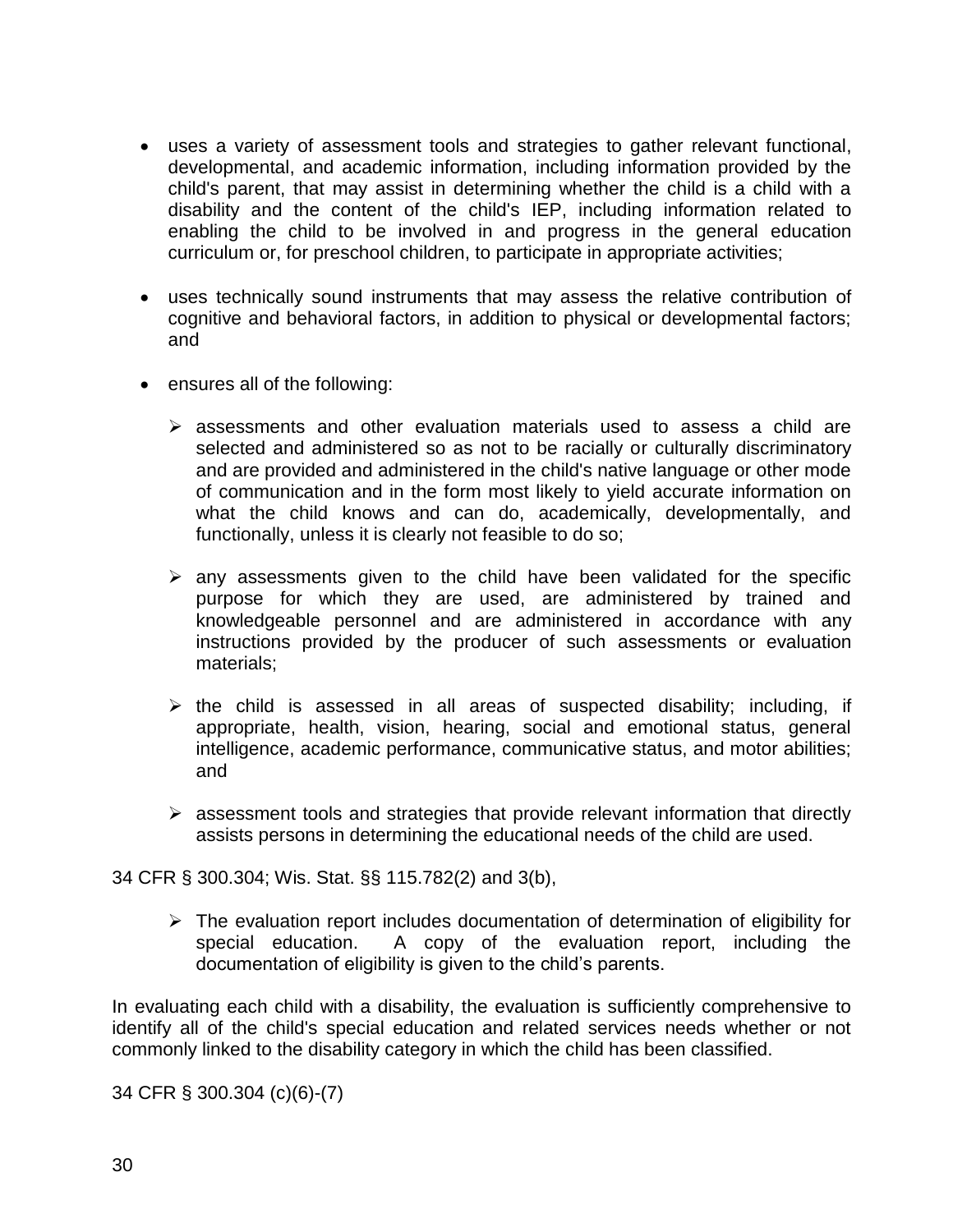The local educational agency ensures assessments and other evaluation materials include those tailored to assess specific areas of educational need and not merely those designed to provide a single general intelligence quotient.

#### 34 CFR § 300.304(c)(2)

The local educational agency ensures assessments are selected and administered so as best to ensure that if an assessment is administered to a child with impaired sensory, manual, or speaking skills, the assessment results accurately reflect the child's aptitude or achievement level or whatever other factors the test purports to measure, rather than reflecting the child's impaired sensory, manual or speaking skills (unless those skills are the skills the test purports to measure).

34 CFR § 300.304(c)(3)

#### **ADDITIONAL REQUIREMENTS FOR SPECIFIC LEARNING DISABILITIES.**

When a school begins to use data from a multi-level system of support to consider if the student meets the Insufficient Progress criterion, the IEP team shall include the following additional members:

- $\triangleright$  at least one licensed person who is qualified to assess data on individual rate of progress using a psychometrically valid and reliable methodology;
- $\triangleright$  at least one licensed person who has implemented scientific, research-based or evidence-based, intensive interventions with the referred pupil
- $\triangleright$  at least one licensed person who is qualified to conduct individual diagnostic evaluations of children; and
- $\triangleright$  if the child does not have a licensed general education teacher, a general education classroom teacher licensed to teach a child of the same age, or for a child of less than school age, an individual qualified by the Department of Public Instruction to teach a child of his or her age.

PI 11.36(6)

For a child suspected of having a specific learning disability, the documentation of the determination of eligibility shall include:

- $\triangleright$  whether the child has a specific learning disability;
- $\triangleright$  the basis for making that determination, including an assurance that the eligibility determination was based on a variety of sources, including aptitude and achievement tests, parent input, and teacher recommendations, as well as information about the child's physical condition, social or cultural background, and adaptive behavior; and that the information obtained from all of these sources is documented and carefully considered;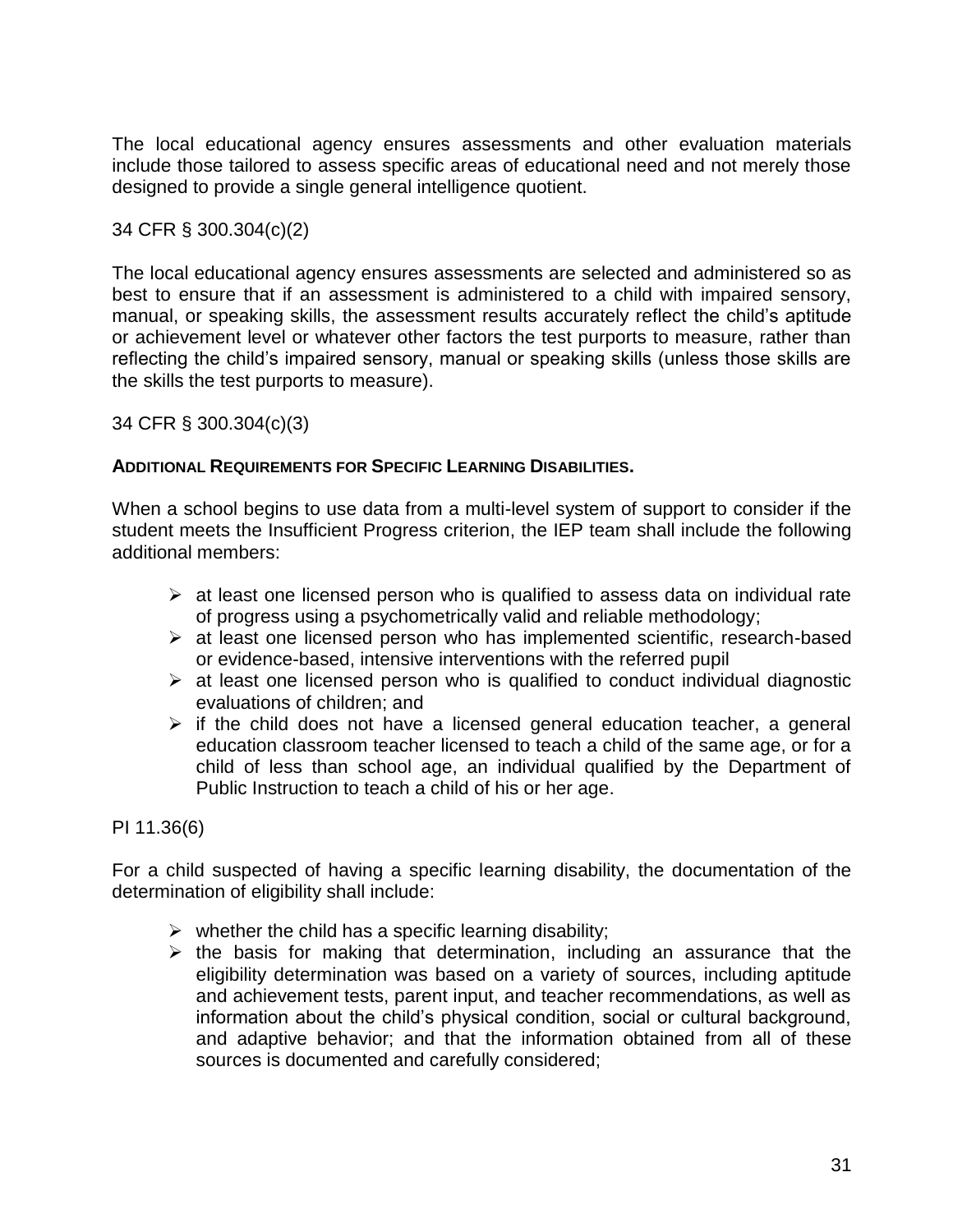- $\triangleright$  the relevant behavior, if any, noted during observation of the child and the relationship of that behavior to the child's academic functioning in the area of potential specific learning disability;
- $\triangleright$  documentation that the intensive intervention was applied in a manner highly consistent with its design, was closely aligned to pupil need, and was culturally appropriate;
- $\triangleright$  the educationally relevant medical findings, if any;
- $\triangleright$  whether the child does not achieve adequately for the child's age or to meet state approved grade-level standards and the child does not make sufficient progress to meet age or State-approved grade-level standards; or until November 30, 2013, the child exhibits a significant discrepancy between the child's academic achievement in any of the eight areas of potential specific learning disabilities and intellectual ability.
- $\triangleright$  the determination of the team concerning the effects of a visual, hearing, or motor disability; mental retardation; emotional disturbance; cultural factors; environmental or economic disadvantage; or limited English proficiency on the child's achievement level; and
- $\triangleright$  if the child has participated in a process that assesses the child's response to scientific, research-based intervention, documentation that the child's parents were notified about the following:
	- the progress monitoring data collected;
	- strategies for increasing the child's rate of learning including the intensive interventions used, and
	- the parents' right to request an evaluation.

Each IEP team member certifies in writing whether the report reflects his or her conclusion. If the evaluation report does not reflect the IEP team member's conclusions, the member submits a separate statement presenting his or her conclusions.

PI 11.36(6)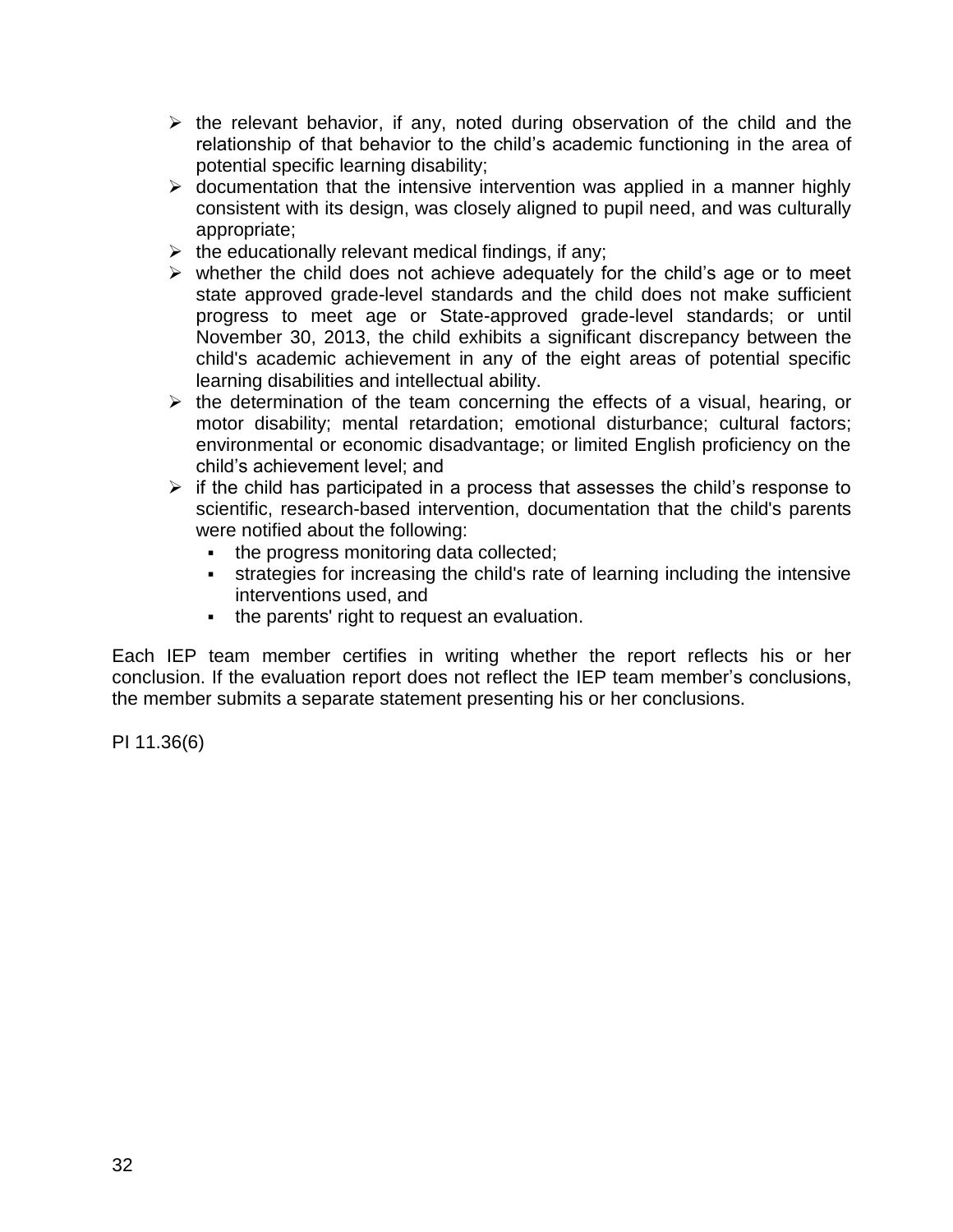# **Determination of Eligibility**

An evaluation conducted by an IEP team under Wis. Stat. § 115.782, shall focus on the consideration of information and activities that assist the IEP team in determining the educational needs of the child. Specifically, the IEP team shall meet the evaluation criteria specified under Wis. Stat. § 115.782(2)(a), when conducting tests and using other evaluation materials in determining a child's disability.

Wis. Admin. Code § PI 11.35(1)

A child shall be identified as having a disability if the IEP team has determined from an evaluation conducted under Wis. Stat. § 115.782, that the child has an impairment under Wis. Admin. Code § PI 11.36 that adversely affects the child's educational performance, and the child, as a result thereof, needs special education and related services. As part of an evaluation or reevaluation under Wis. Stat. § 115.782, conducted by the IEP team in determining whether a child is or continues to be a child with a disability, the IEP team shall identify all of the following:

- The child's needs that cannot be met through the regular education program as structured at the time the evaluation was conducted.
- Modifications, if any, that can be made in the regular education program, such as adaptation of content, methodology or delivery of instruction to meet the child's needs identified by the IEP team that will allow the child to access the general education curriculum and meet the educational standards that apply to all children.
- Additions or modifications, if any, the child needs which are not provided through the general education curriculum, including replacement content, expanded core curriculum and other supports.

Wis. Admin. Code § PI 11.35

A child will not be determined to be a child with a disability if:

- The determinant factor for that determination is
	- $\triangleright$  Lack of appropriate instruction in reading, including the essential components of reading instruction as defined in 20 USC 6368(3); or
	- $\triangleright$  Lack of appropriate instruction in math; or
	- $\triangleright$  Limited English proficiency; and,
- The child does not otherwise meet the eligibility criteria.

34 CFR § 300.306(b); Wis. Stat. § 115.782(3)(a)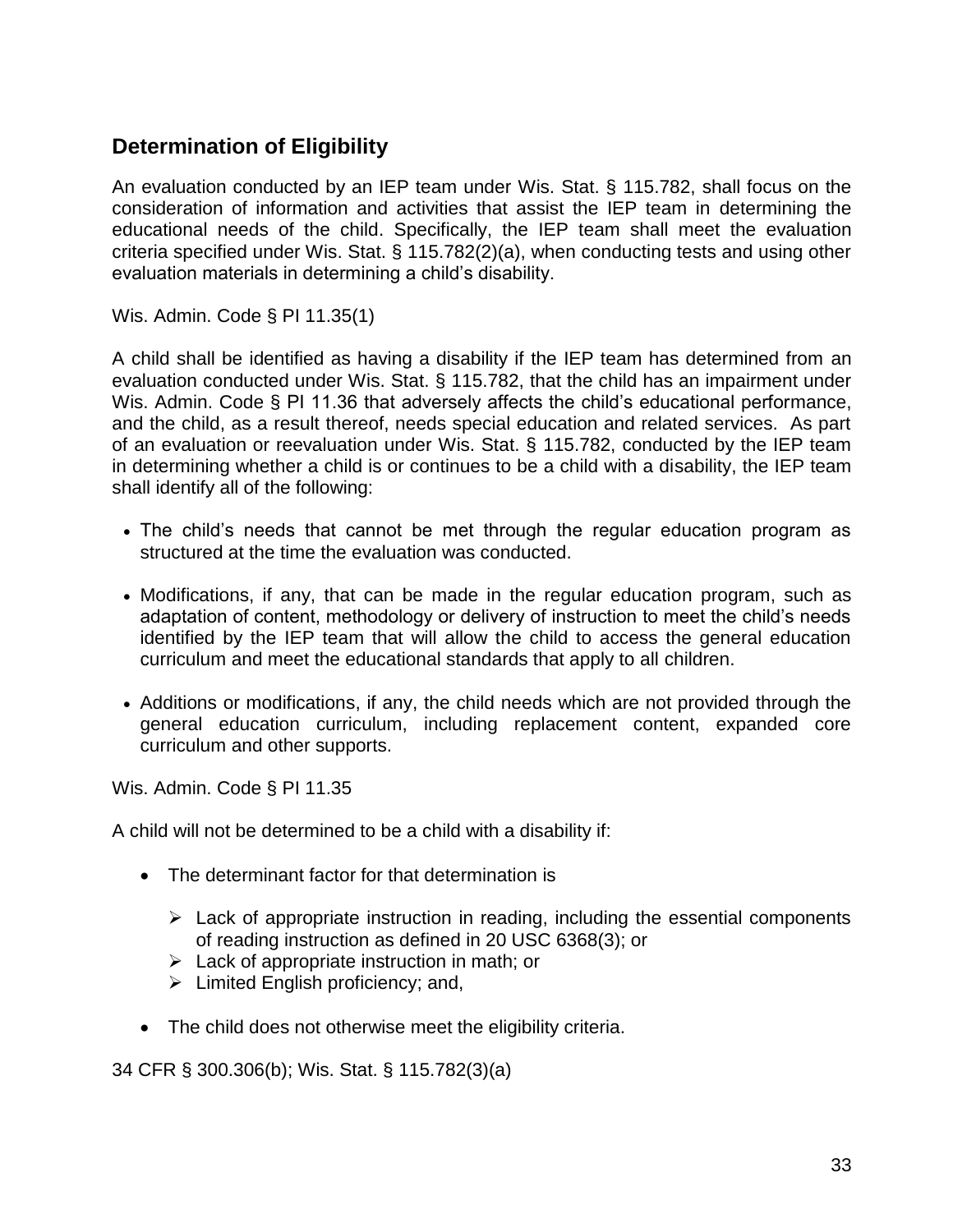## **Areas of Impairment**

All provisions in these policies shall be construed consistent with 20 USC 1400 et. Seq. and the regulations promulgated thereunder.

Wis. Admin. Code § PI 11.36

### **AUTISM.** Wis. Admin. Code § PI 11.36(8)

Autism means a developmental disability significantly affecting a child's social interaction and verbal and nonverbal communication, generally evident before age 3, that adversely affects learning and educational performance. Other characteristics often associated with autism are engagement in repetitive activities and stereotyped movements, resistance to environmental change or change in daily routines, and unusual responses to sensory experiences. The term does not apply if a child's educational performance is adversely affected primarily because the child has an emotional behavioral disability as defined in Wis. Admin. Code § PI 11.36(7).

The results of standardized or norm-referenced instruments used to evaluate and identify a child under this paragraph may not be reliable or valid. Therefore, alternative means of evaluation, such as criterion-referenced assessments, achievement assessments, observation and work samples shall be considered to identify a child under this paragraph. Augmentative communication strategies, such as facilitated communication, picture boards or signing shall be considered when evaluating a child under this paragraph. To identify a child as a child with autism, the criteria under 1. and 2. and one or more criteria under 3. through 6. shall be met.

- 1. The child displays difficulties or differences or both in interacting with people and events. The child may be unable to establish and maintain reciprocal relationships with people. The child may seek consistency in environmental events to the point of exhibiting rigidity in routines.
- 2. The child displays problems which extend beyond speech and language to other aspects of social communication, both receptively and expressively. The child's verbal language may be absent or, if present, lacks the usual communicative form which may involve deviance or delay or both. The child may have a speech or language disorder or both in addition to communication difficulties associated with autism.
- 3. The child exhibits delays, arrests, or regressions in motor, sensory, social or learning skills. The child may exhibit precocious or advanced skill development, while other skills may develop at normal or extremely depressed rates. The child may not follow normal developmental patterns in the acquisition of skills.
- 4. The child exhibits abnormalities in the thinking process and in generalizing. The child exhibits strengths in concrete thinking while difficulties are demonstrated in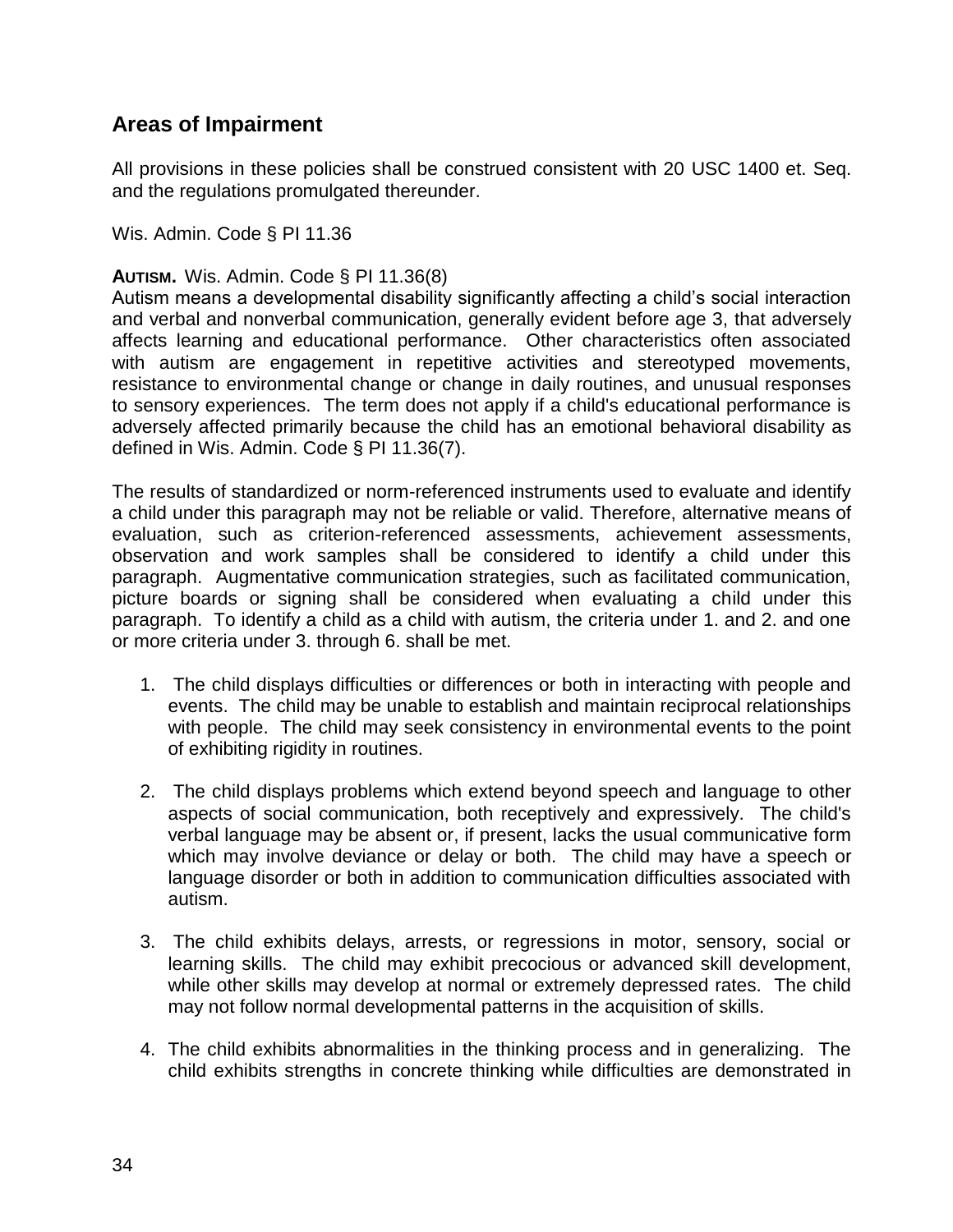abstract thinking, awareness and judgment. Perseverant thinking and impaired ability to process symbolic information may be present.

- 5. The child exhibits unusual, inconsistent, repetitive or unconventional responses to sounds, sights, smells, tastes, touch or movement. The child may have a visual or hearing impairment or both in addition to sensory processing difficulties associated with autism.
- 6. The child displays marked distress over changes, insistence on following routines and a persistent preoccupation with or attachment to objects. The child's capacity to use objects in an age-appropriate or functional manner may be absent, arrested or delayed. The child may have difficulty displaying a range of interests or imaginative activities or both. The child may exhibit stereotyped body movements.

## **COGNITIVE DISABILITY.** Wis. Admin. Code § PI 11.36(1)

Cognitive disability means significantly subaverage intellectual functioning that exists concurrently with deficits in adaptive behavior and that adversely affects educational performance. The IEP team may identify a child as having a cognitive disability if the child meets the criteria under 1.a. or b., 2. and 3.a. or b. as follows:

- 1.a. The child has a standard score of 2 or more standard deviations below the mean on at least one individually administered intelligence test developed to assess intellectual functioning.
- b. The child has a standard score between 1 and 2 standard deviations below the mean on at least one individually administered intelligence test, the child has been documented as having a cognitive disability in the past, and the child's condition is expected to last indefinitely.
- 2. The child has deficits in adaptive behavior as demonstrated by a standard score of 2 or more standard deviations below the mean on standardized or nationally-normed measures, as measured by comprehensive, individual assessments that include interviews of the parents, tests, and observations of the child in adaptive behavior which are relevant to the child's age, such as:
	- a. Communication.
	- b. Self-care.
	- c. Home living skills.
	- d. Social skills.
	- e. Appropriate use of resources in the community.
	- f. Self-direction.
	- g. Health and safety.
	- h. Applying academic skills in life.
	- i. Leisure.
	- j. Work.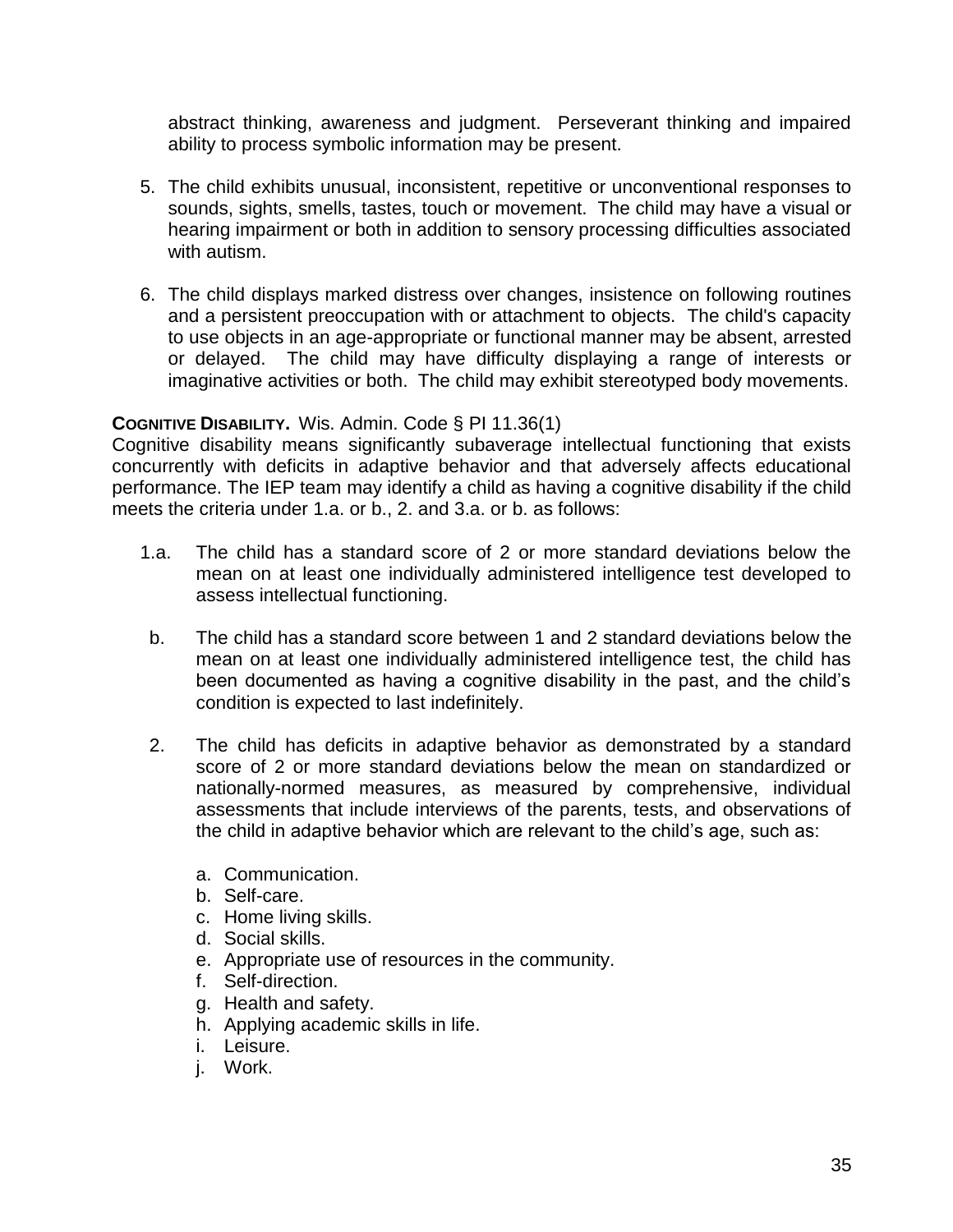- 3.a. The child is age 3 through 5 and has a standard score of 2 or more standard deviations below the mean on standardized or nationally-normed measures, as measured by comprehensive, individual assessments, in at least 2 of the following areas: academic readiness, comprehension of language or communication, or motor skills.
- b. The child is age 6 through 21 and has a standard score of 2 or more standard deviations below the mean on standardized or nationally-normed measures, as measured by comprehensive, individual assessments, in general information and at least 2 of the following areas: written language, reading, or mathematics.

#### *NOTE: Cognitive disabilities typically manifest before age 18. An etiology should be determined when possible, so the IEP team can use this information for program planning.*

### **EMOTIONAL BEHAVIORAL DISABILITY.** Wis. Admin. Code § PI 11.36(7)

Emotional behavioral disability, pursuant to Wis. Stat. § 115.76(5)(a)5, means social, emotional or behavioral functioning that so departs from the generally accepted, age appropriate ethnic or cultural norms that it adversely affects a child's academic progress, social relationships, personal adjustment, classroom adjustment, self-care or vocational skills. The IEP team may identify a child as having an emotional behavioral disability if the child meets the preceding definition and meets all of the following:

- The child demonstrates severe, chronic and frequent behavior that is not the result of situational anxiety, stress or conflict.
- The child's behavior described under par.(a) occurs in school and in at least one other setting.
- The child displays any of the following:
	- $\triangleright$  Inability to develop or maintain satisfactory interpersonal relationships.
	- $\triangleright$  Inappropriate affective or behavioral response to a normal situation.
	- $\triangleright$  Pervasive unhappiness, depression, or anxiety.
	- $\triangleright$  Physical symptoms, pains or fears associated with personal or school problems.
	- $\triangleright$  Inability to learn that cannot be explained by intellectual, sensory, or health factors.
	- $\triangleright$  Extreme withdrawal from social interactions.
	- $\triangleright$  Extreme aggressiveness for long period of time.
	- $\triangleright$  Other inappropriate behaviors that are so different from children of similar age, ability, educational experiences and opportunities that the child or other children in a regular or special education program are negatively affected.

The IEP team shall rely on a variety of sources of information, including systematic observations of the child in a variety of educational settings and shall have reviewed prior, documented interventions. If the IEP team knows the cause of the disability under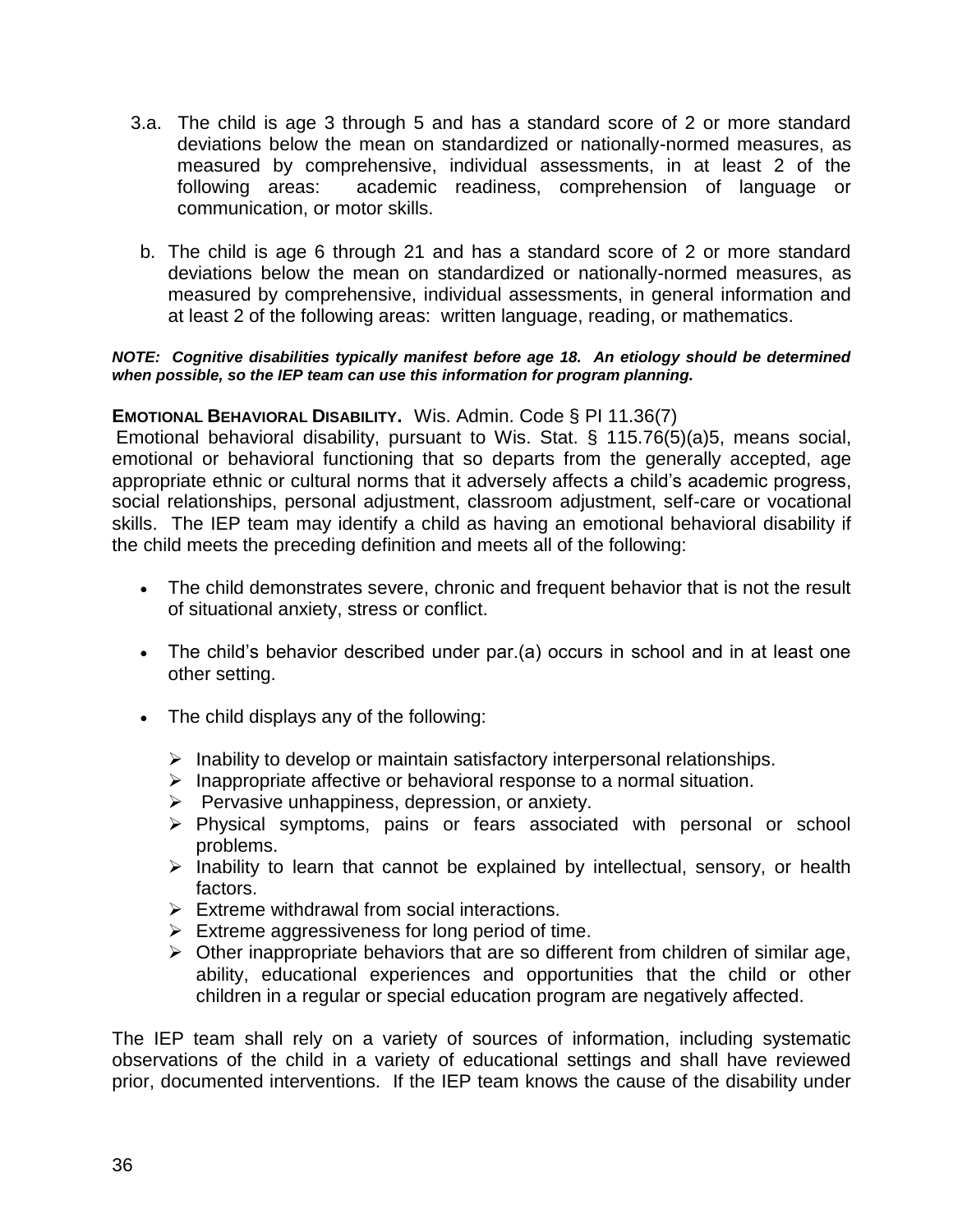this paragraph, the cause may be, but is not required to be, included in the IEP team's written evaluation summary.

The IEP team may not identify or refuse to identify a child as a child with an emotional behavioral disability solely on the basis that the child has another disability, or is socially maladjusted, adjudged delinquent, a dropout, chemically dependent, or a child whose behavior is primarily due to cultural deprivation, familial instability, suspected child abuse or socio-economic circumstances, or when medical or psychiatric diagnostic statements have been used to describe the child's behavior.

### **HEARING IMPAIRMENT.** Wis. Admin. Code § PI 11.36(4)

Hearing impairment, including deafness, means a significant impairment in hearing, with or without amplification, whether permanent or chronically fluctuating, that significantly adversely affects a child's educational performance including academic performance, speech perception and production, or language and communication skills. A current evaluation by an audiologist licensed under Wis. Stat. ch. 459 shall be one of the components for an initial evaluation of a child with a suspected hearing impairment.

#### **SPECIFIC LEARNING DISABILITY.** Wis. Admin. Code § PI 11.36(6)

Specific learning disability, means a disorder in one or more of the basic psychological processes involved in understanding or using language, spoken or written, that may manifest itself in an imperfect ability to listen, think, speak, read, write, spell or perform mathematical calculations, including conditions such as perceptual disabilities, brain injury, minimal brain dysfunction, dyslexia and developmental aphasia. The term does not include learning problems that are primarily the result of visual, hearing, motor disabilities, cognitive disabilities, emotional disturbance, cultural factors, environmental, or economic disadvantage.

The IEP team may identify a child as having a specific learning disability if both of the following apply:

#### **1. Inadequate Classroom Achievement**

Upon initial identification, the child does not achieve adequately for his or her age, or meet state-approved grade-level standards in one or more of the following eight areas of potential specific learning disabilities when provided with learning experiences and instruction appropriate for the child's age: oral expression, listening comprehension, written expression, basic reading skill, reading fluency skills, reading comprehension, mathematics calculation, and mathematics problem solving.

A child's achievement is inadequate when the child's score, after intensive intervention, on one or more assessments of achievement is equal to or more than 1.25 standard deviations below the mean in one or more of the eight areas of potential specific learning disabilities. Assessments shall be individually administered, norm-referenced, valid, reliable, and diagnostic of impairment in the area of potential specific learning disabilities.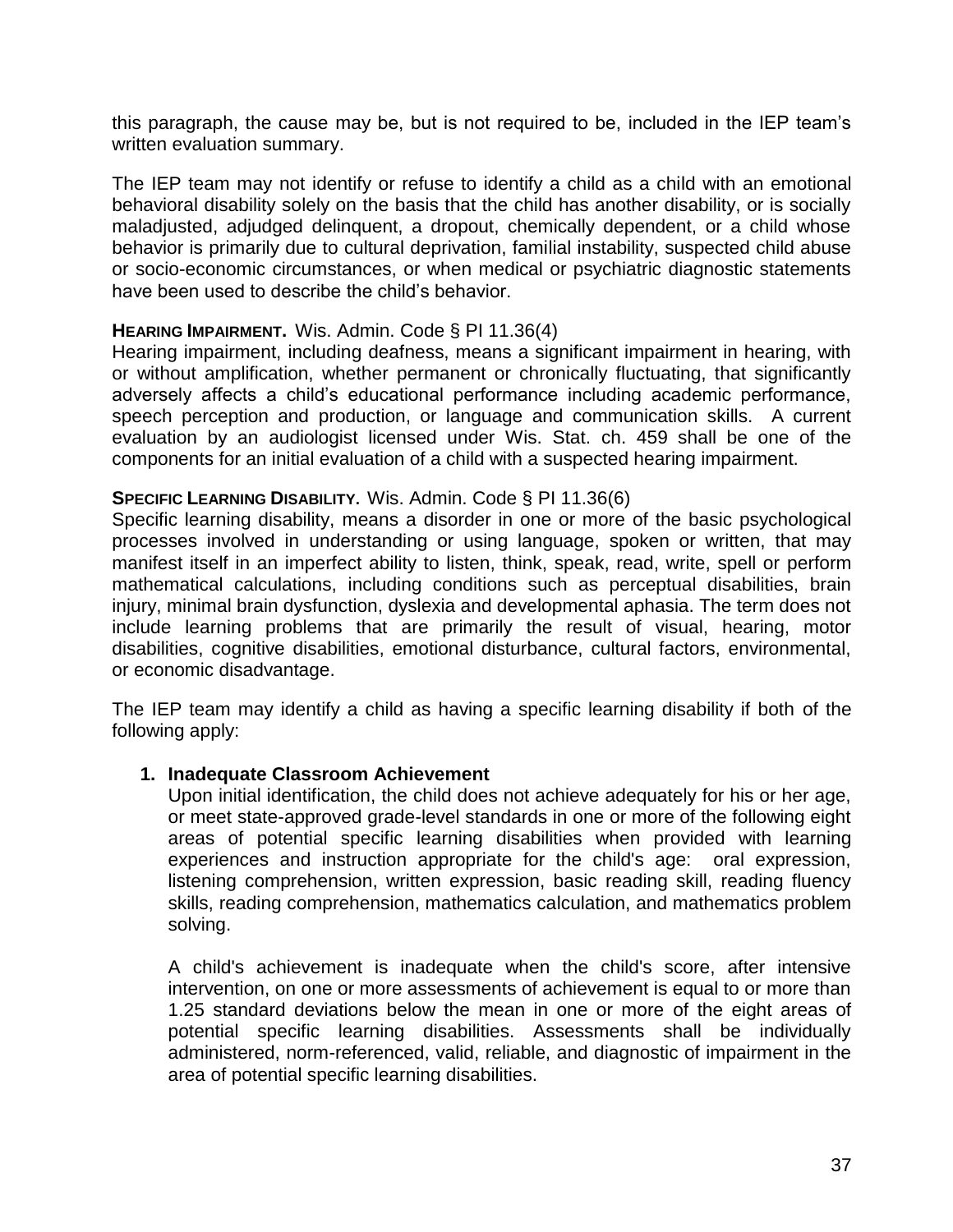The 1.25 standard deviation requirement may not be used if the IEP team determines that the child cannot attain valid and reliable standard scores for academic achievement because of the child's test behavior, the child's language proficiency, an impairment of the child that interferes with the attainment of valid and reliable scores, or the absence of individually administered, norm-referenced, standardized, valid, and reliable diagnostic assessments of achievement appropriate for the child's age. If the IEP team makes such a determination, it shall document the reasons why it was not appropriate to consider standardized achievement testing, and shall document that inadequate classroom achievement exists in at least one of the eight areas of potential specific learning disabilities using other empirical evidence.

The IEP team may consider scores within 1 standard error of the measurement of the 1.25 standard deviation criterion above to meet the inadequate classroom achievement criteria if the IEP team determines the child meets all other criteria.

- 2. **Insufficient Progress**. Upon evaluation, the child has made insufficient progress in one of the following areas:
	- a. *Insufficient response to intensive, scientific, research-based or evidence-based intervention*. The child does not make sufficient progress to meet age or stateapproved grade-level standards in one or more of the eight areas of potential specific learning disabilities when using a process based on the child's response to intensive, scientific, research-based or evidence-based interventions.

Intensive interventions may be implemented prior to referral, or as part of an evaluation, for specific learning disability. The IEP team shall consider progress monitoring data from at least two intensive, scientific, research-based or evidence-based interventions, implemented with adequate fidelity and closely aligned to individual student learning needs. The median score of three probes is required to establish a stable baseline data point for progress monitoring. IEP teams shall use weekly or more frequent progress monitoring to evaluate rate of progress during intensive, scientific, research-based or evidence-based interventions.

Rate of progress during intensive interventions is insufficient when any of the following areas are true: the rate of progress of the referred child is the same or less than that of his or her same-age peers; the referred child's rate of progress is greater than that of his or her same-age peers but will not result in the referred child reaching the average range of his or her same-age peers' achievement for that area of potential disability in a reasonable period of time; or the referred child's rate of progress is greater than that of his or her sameage peers, but the intensity of the resources necessary to obtain this rate of progress cannot be maintained in general education.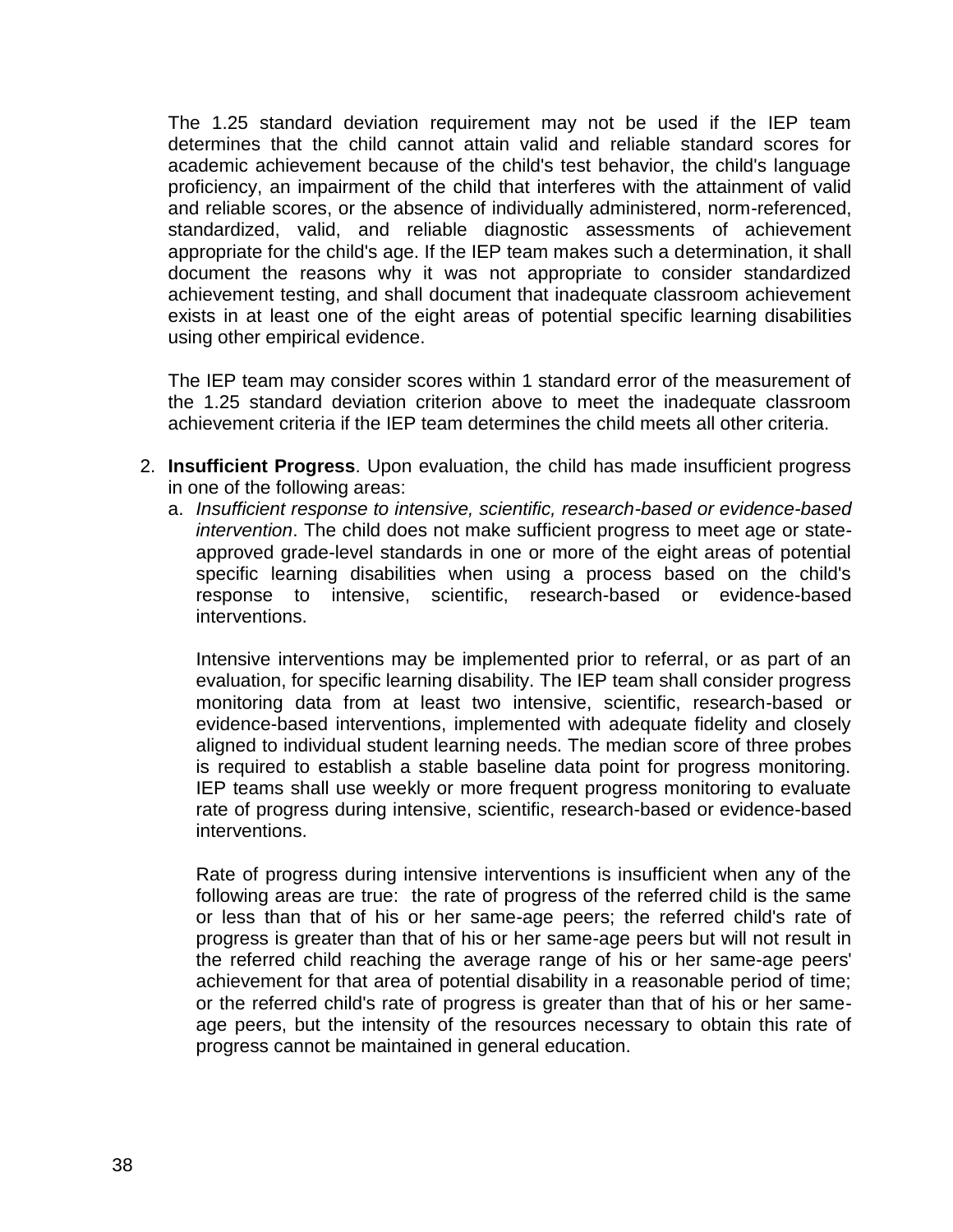If the LEA decides to use insufficient response to intensive, scientific, researchbased or evidence-based intervention for any child being evaluated for specific learning disabilities enrolled in a school, the LEA shall use insufficient response to intensive, scientific, research-based or evidence-based interventions for all such evaluations of children enrolled in that school. At least ten days in advance of beginning to use insufficient response to intensive, scientific, research-based or evidence-based intervention in a school, the LEA will notify parents of all children enrolled in that school of the intent to use insufficient response to intensive, scientific, research-based or evidence-based intervention.

b. *Significant discrepancy or insufficient progress in achievement as compared to measured ability*. LEAs are permitted to use this option until November 30, 2013.

Upon initial evaluation, the child exhibits a significant discrepancy between the child's academic achievement in any of the eight areas of potential specific learning disabilities and intellectual ability as documented by the child's composite score on a multiple score instrument or the child's score on a single score instrument.

The IEP team may base a determination of significant discrepancy only upon the results of individually administered, norm-referenced, valid, and reliable diagnostic assessment of achievement. A significant discrepancy means a difference between standard scores for ability and achievement equal to or greater than 1.75 standard errors of the estimate below expected achievement, using a standard regression procedure that accounts for the correlation between ability and achievement measures.

This regression procedure shall be used except when the IEP team determines that the child cannot attain valid and reliable standard scores for intellectual ability or achievement because of the child's test behavior, the child's language, another impairment of the child that interferes with the attainment of valid and reliable scores, or the absence of valid and reliable standardized, diagnostic tests appropriate for the child's age. If the IEP team makes such a determination, it shall document the reasons why it was not appropriate to use the regression procedure and shall document that a significant discrepancy exists, including documentation of a variable pattern of achievement or ability, in at least one of the eight areas of potential specific learning disabilities using other empirical evidence.

If the discrepancy between the child's ability and achievement approaches but does not reach the 1.75 standard error of the estimate cut-off for this subdivision paragraph, the child's performance in any of the eight areas of potential specific learning disabilities is variable, and the IEP team determines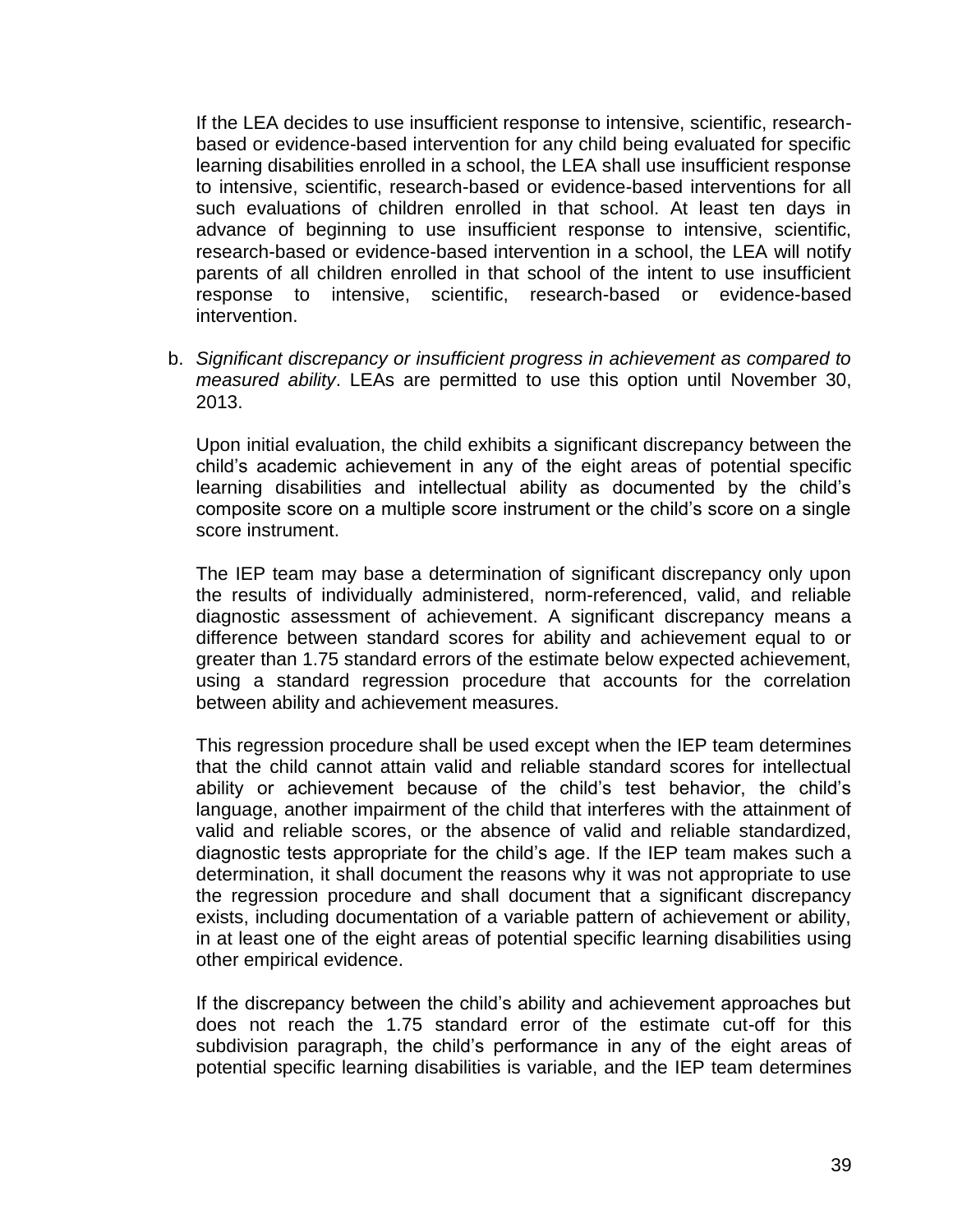that the child meets all other criteria, the IEP team may consider that a significant discrepancy exists.

The IEP team may not identify a child as having a specific learning disability if the team's findings of inadequate classroom achievement or insufficient progress are primarily due to one of the following exclusionary factors:

- environmental, economic disadvantage or cultural factors;
- lack of appropriate instruction in reading, including in the essential components of reading instruction;
- lack of instruction in math;
- limited proficiency in English;
- any of the other impairments; and
- lack of appropriate instruction in the area(s) of potential specific learning disability under consideration.

The child must be systematically observed in the child's learning environment, including the general classroom setting when possible, to document the child's academic performance and behavior in any of the eight areas of potential specific learning disabilities.

The systematic observation of routine classroom instruction and monitoring of the child's performance in at least one of the eight areas of potential specific learning disabilities may be conducted before the child was referred for evaluation, or the systematic observation of the child's academic performance in at least one of the eight areas of potential specific learning disabilities shall be conducted after the child has been referred for an evaluation and parental consent is obtained. If the child is less than school age or out of school, at least one member of the IEP team will conduct a systematic observation of the child in an environment appropriate for a child of that age.

If the child has participated in a process that assesses the child's response to intensive, scientific, research-based or evidence-based interventions, the IEP team will use information from a systematic observation of pupil behavior and performance in the area or areas of potential specific learning disability during intensive intervention for that area, conducted by an individual who is not responsible for implementing the interventions with the referred pupil.

In addition to all other determinations, the IEP team shall base its decision of whether a child has a specific learning disability on a comprehensive evaluation using formal and informal assessment data regarding academic achievement and learning behavior from sources such as standardized tests, error analysis, criterion referenced measures, curriculum-based assessments, pupil work samples, interviews, systematic observations, analysis of the child's response to previous interventions, and analysis of classroom expectations and curriculum.

Upon reevaluation, a child who met initial identification criteria and continues to demonstrate a need for special education, including specially designed instruction, is a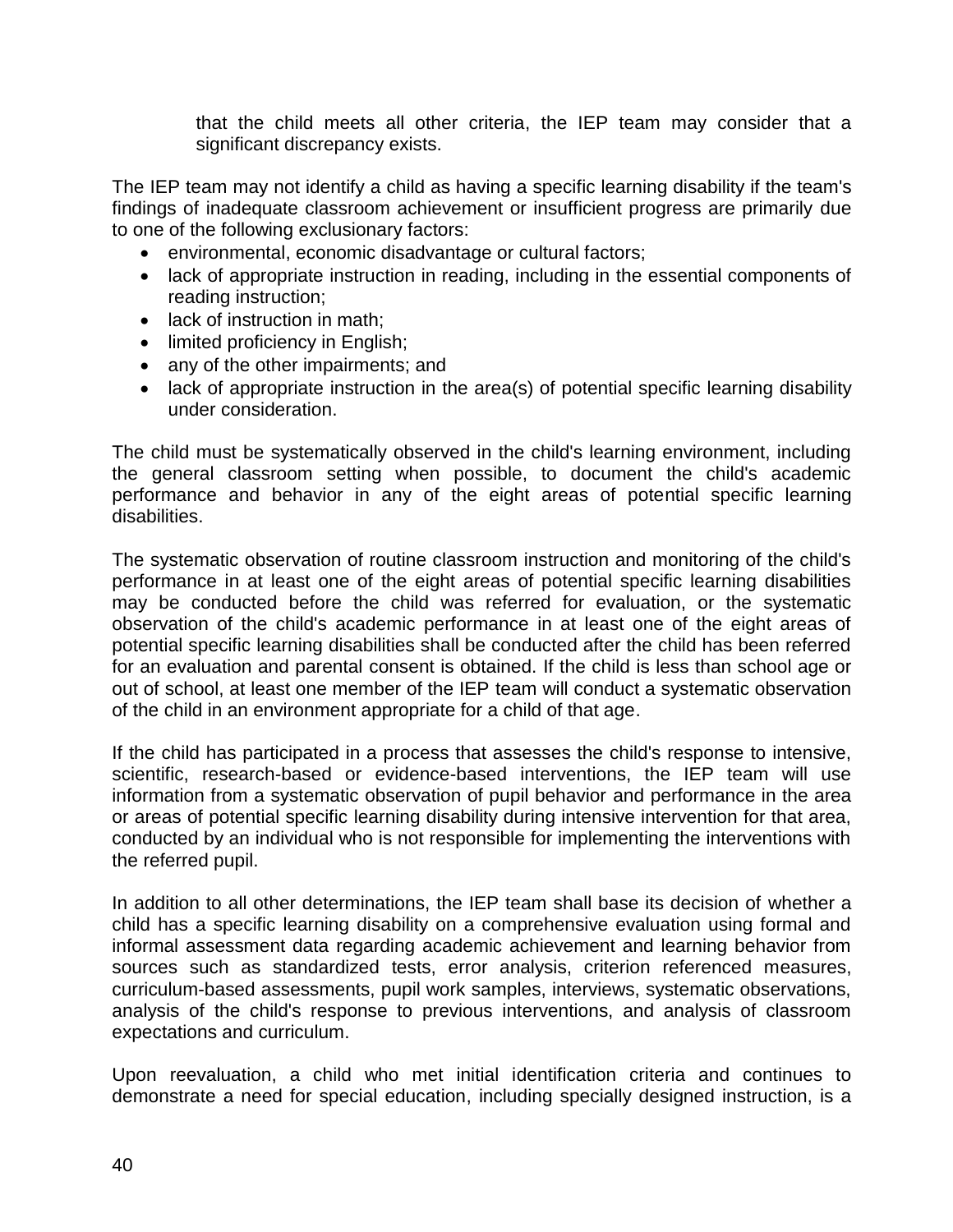child with a disability under this section, unless the exclusionary factors now apply. If a child with a specific learning disability performs to generally accepted expectations in the general education classroom without specially designed instruction, the IEP team shall determine whether the child is no longer a child with a disability.

### **ORTHOPEDIC IMPAIRMENT.** Wis. Admin. Code § PI 11.36(2)

Orthopedic impairment means a severe orthopedic impairment that adversely affects a child's educational performance. The term includes but is not limited to impairments caused by congenital anomaly such as clubfoot or absence of some member; impairments caused by disease such as poliomyelitis or bone tuberculosis; and impairments from other causes such as cerebral palsy, amputations, and fractures or burns that cause contractures.

### **OTHER HEALTH IMPAIRMENT.** 34 CFR § 300.8; Wis. Admin. Code § PI 11.36(10)

Other health impairment means having limited strength, vitality or alertness due to chronic or acute health problems. The term includes but is not limited to a heart condition, tuberculosis, rheumatic fever, nephritis, asthma, attention deficit disorder or attention deficit hyperactivity disorder, sickle cell anemia, Tourette syndrome, hemophilia, epilepsy, lead poisoning, leukemia, diabetes or acquired injuries to the brain caused by internal occurrences or degenerative conditions, which adversely affects a child's educational performance.

### **SIGNIFICANT DEVELOPMENTAL DELAY.** Wis. Admin. Code § PI 11.36(11)

Significant developmental delay means children, ages 3, 4 and 5 years of age or below compulsory school attendance age, who are experiencing significant delays in the areas of physical, cognition, communication, social-emotional or adaptive development.

All other suspected impairments are considered before identifying a child's primary impairment as significant developmental delay.

A child may be identified as having significant developmental delay when delays in development significantly challenge the child in two or more of the following five major life activities:

- Physical activity in gross motor skills such as the ability to move around and interact with the environment with appropriate coordination, balance and strength; or fine motor skills, such as manually controlling and manipulating objects such as toys, drawing utensils and other useful objects in the environment.
- Cognitive activity such as the ability to acquire, use and retrieve information as demonstrated by the level of imitation, discrimination, representation, classification, sequencing and problem-solving skills often observed in a child's play.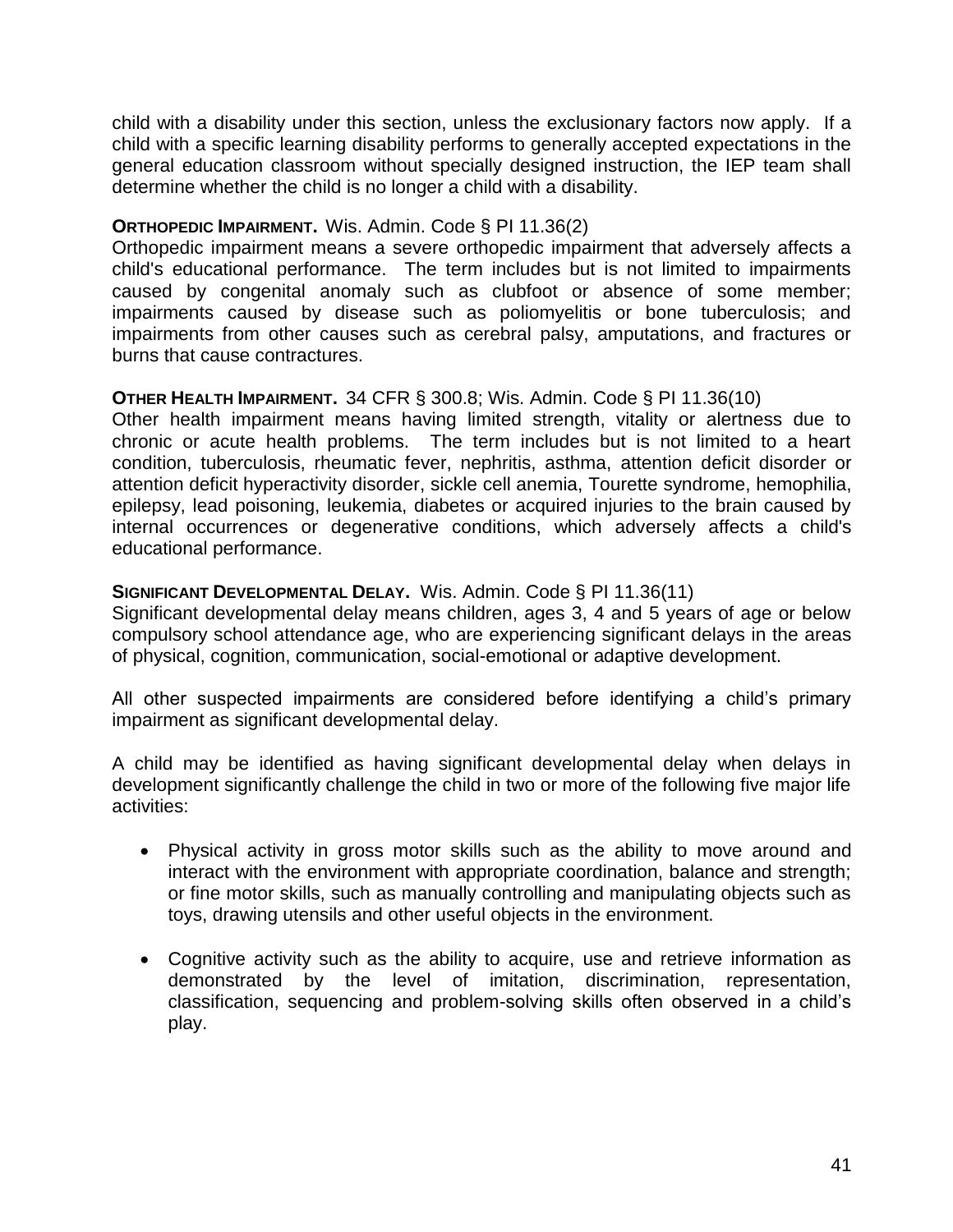- Communication activity in expressive language such as the production of ageappropriate content, form and use of language; or receptive language, such as listening, receiving and understanding language.
- Emotional activity such as the ability to feel and express emotions and develop a positive sense of oneself; or social activity, such as interacting with people, developing friendships with peers and sustaining bonds with family members and other significant adults.
- Adaptive activity, such as caring for his or her own needs and acquiring independence in age-appropriate eating, toileting, dressing and hygiene tasks.

Documentation of significant developmental delays and their detrimental effect upon the child's daily life shall be based upon qualitative and quantitative measures including all of the following:

- A developmental and basic health history including results from vision and hearing screenings and other pertinent information from parents and, if applicable, other caregivers or service providers.
- Observation of the child in his or her daily living environment such as the child's home with a parent or caregiver or an early education or care setting which includes peers who are typically developing. If observation in these settings is not possible, observation in an alternative setting is permitted.
- Results from norm-referenced instruments are used to document significant delays of at least one and one-half standard deviations below the mean in two or more of the developmental areas which correspond to the major life activities. If it is clearly not appropriate to use norm-referenced instruments, other instruments such as criterion-referenced measures are used to document the significant delays.

*NOTE: IDEA 2004 permits the identification of children with significant developmental delay (SDD) through the age of nine. The department's current rule under PI 11.36, relating to SDD permits identification only to the age of six. The department has promulgated a proposed rule amending PI 11.36(a) and (b) to extend the SDD age limit through age nine. Because the proposed rule has not been adopted as this date, the model policies do not reflect this change.* 

## **SPEECH AND LANGUAGE IMPAIRMENT.** Wis. Admin. Code § PI 11.36(5)

Speech or language impairment means an impairment of speech or sound production, voice, fluency, or language that significantly affects educational performance or social, emotional or vocational development. The IEP team may identify a child as having a speech or language impairment if the child meets the preceding definition and meets any of the following criteria:

 The child's conversational intelligibility is significantly affected and the child displays at least one of the following: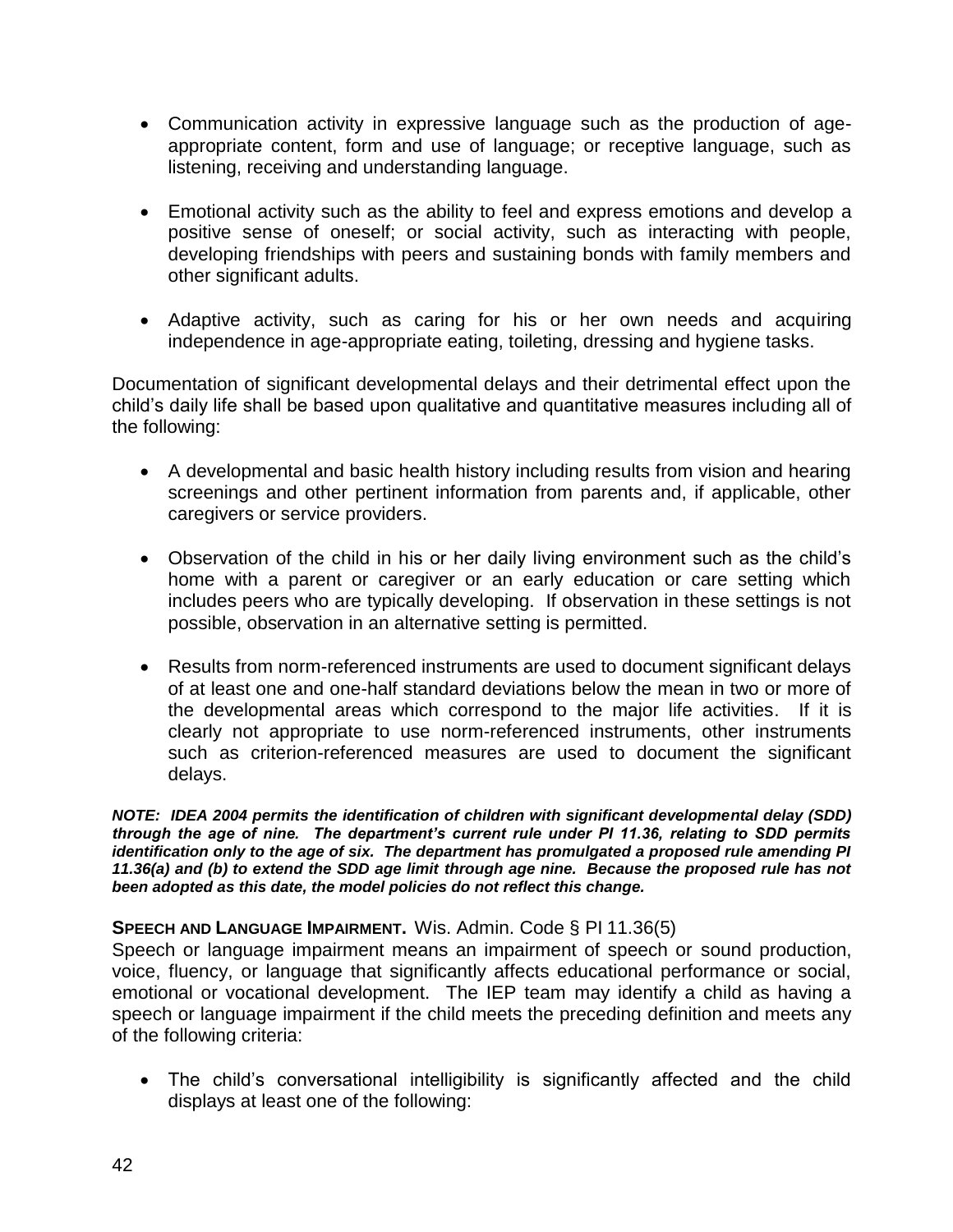- $\triangleright$  The child performs on a norm referenced test of articulation or phonology at least 1.75 standard deviations below the mean for his or her chronological age.
- $\triangleright$  Demonstrates consistent errors in speech sound production beyond the time when 90% of typically developing children have acquired the sound.
- One or more of the child's phonological patterns of sound are at least 40% disordered or the child scores in the moderate to profound range of phonological process use in formal testing and the child's conversational intelligibility is significantly affected.
- The child's voice is impaired in the absence of an acute, respiratory virus or infection and not due to temporary physical factors such as allergies, short term vocal abuse or puberty. The child exhibits atypical loudness, pitch, quality or resonance for his or her age and gender.
- The child exhibits behaviors characteristic of a fluency disorder.
- The child's oral communication or, for a child who cannot communicate orally, his or her primary mode of communication, is inadequate, as documented by all of the following:
	- $\triangleright$  Performance on norm referenced measures that is at least 1.75 standard deviations below the mean for chronological age.
	- $\triangleright$  Performance in activities is impaired as documented by informal assessment such as language sampling, observations in structured and unstructured settings, interviews, or checklists.
	- > The child's receptive or expressive language interferes with oral communication or his or her primary mode of communication. When technically adequate norm referenced language measures are not appropriate as determined by the IEP team to provide evidence of a deficit of 1.75 standard deviations below the mean in the area of oral communication, then two measurement procedures shall be used to document a significant difference from what would be expected given consideration to chronological age, developmental level, and method of communication such as oral, manual, and augmentative. These procedures may include additional language samples, criterion referenced instruments, observations in natural environments and parent reports.

The IEP team may not identify a child who exhibits any of the following as having a speech or language impairment:

- Mild, transitory or developmentally appropriate speech or language difficulties that children experience at various times and to various degrees.
- Speech or language performance that is consistent with developmental levels as documented by formal and informal assessment data unless the child requires speech or language services in order to benefit from his or her educational programs in school, home, and community environments.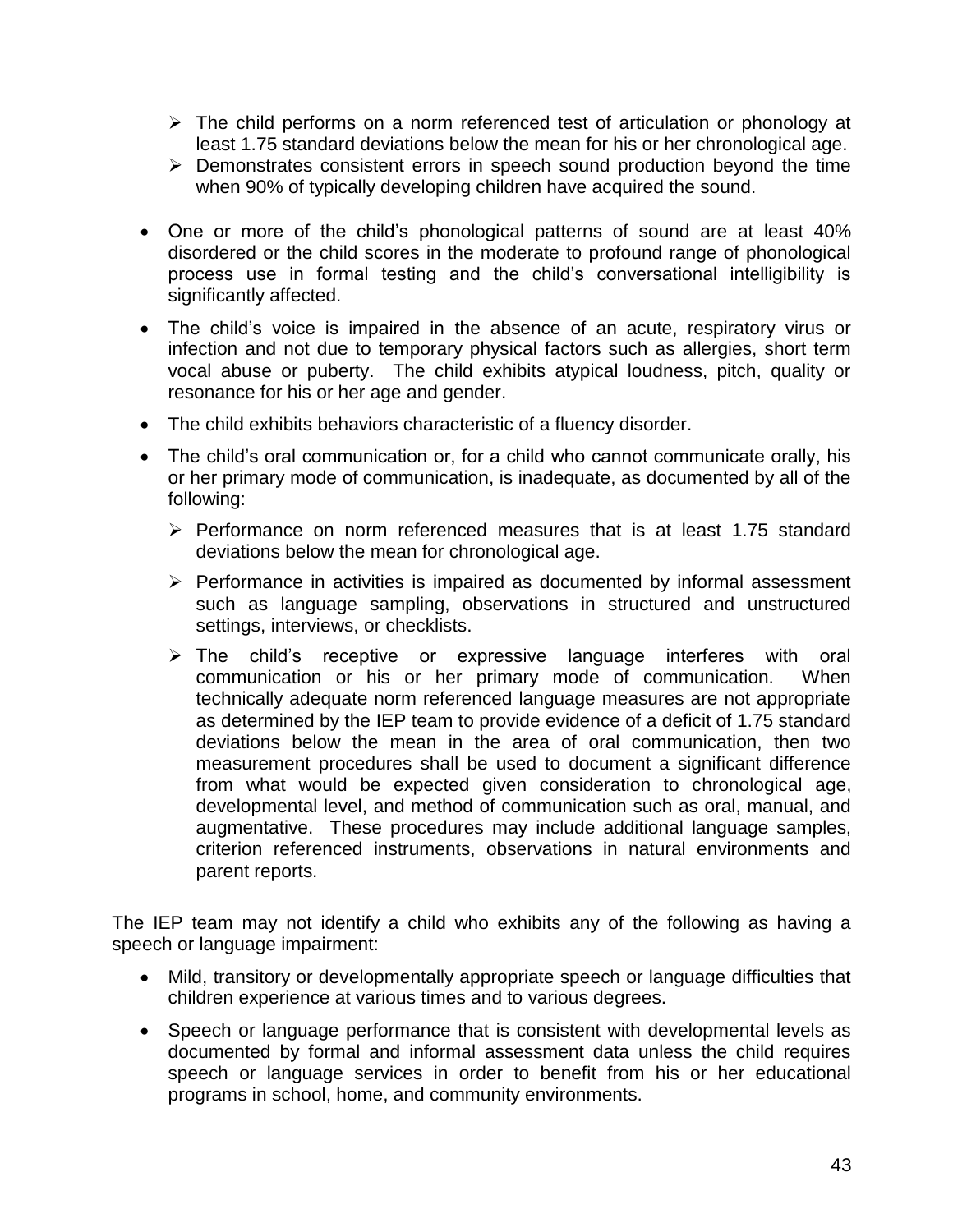- Speech or language difficulties resulting from dialectical differences or from learning English as a second language, unless the child has a language impairment in his or her native language.
- Difficulties with auditory processing without a concomitant documented oral speech or language impairment.
- A tongue thrust which exists in the absence of a concomitant impairment in speech sound production.
- Elective or selective mutism or school phobia without a documented oral speech or language impairment.

The IEP team shall substantiate a speech or language impairment by considering all of the following:

- Formal measures using normative data or informal measures using criterion referenced data.
- Some form of speech or language measures such as developmental checklists, intelligibility ratio, language sample analysis, minimal core competency.
- Information about the child's oral communication in natural environments.
- Information about the child's augmentative or assistive communication needs.

An IEP team shall include a department-licensed speech or language pathologist and information from the most recent assessment to document a speech or language impairment and the need for speech or language services.

### **TRAUMATIC BRAIN INJURY.** Wis. Admin. Code § PI 11.36(9)

Traumatic brain injury means an acquired injury to the brain caused by an external physical force resulting in total or partial functional disability or psychosocial impairment, or both, that adversely affects a child's educational performance. The term applies to open or closed head injuries resulting in impairments in one or more areas such as cognition; speech and language; memory; attention; reasoning; abstract thinking; communication; judgment; problem-solving; sensory, perceptual and motor abilities; psychosocial behavior; physical functions; information processing; and executive functions, such as organizing, evaluating and carrying out goal-directed activities. The term does not apply to brain injuries that are congenital or degenerative or brain injuries induced by birth trauma.

Children whose educational performance is adversely affected as a result of acquired injuries to the brain caused by internal occurrences, such as vascular accidents, infections, anoxia, tumors, metabolic disorders and the effects of toxic substances or degenerative conditions may meet the criteria of one of the other impairments.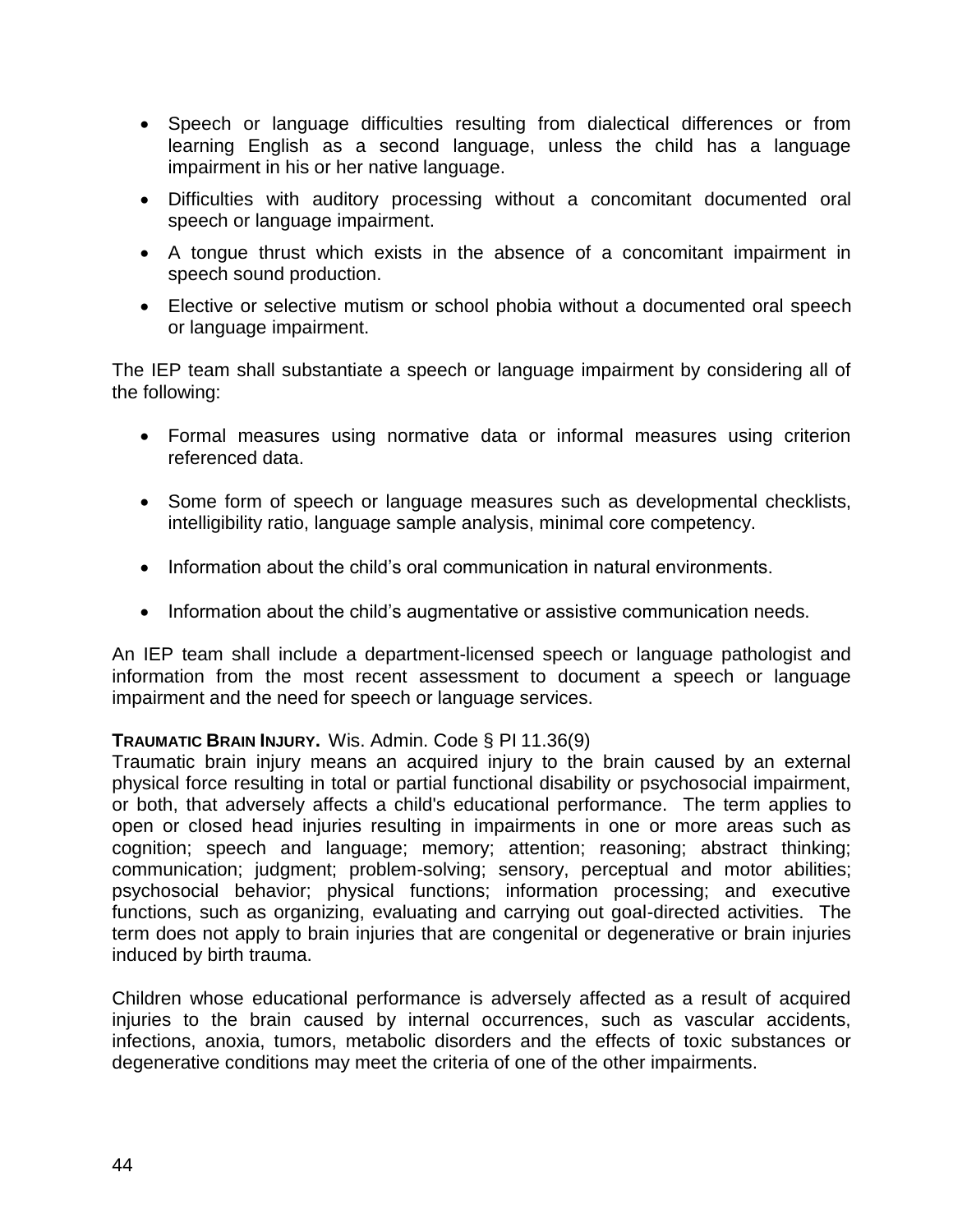The results of standardized and norm-referenced instruments used to evaluate and identify a child as traumatic brain injured may not be reliable or valid. Therefore, alternative means of evaluation, such as criterion-referenced assessment, achievement assessment, observation, work samples, and neuropsychological assessment data are considered to identify a child who exhibits total or partial functional disability or psychosocial impairment in one or more areas listed above. Before a child may be identified as traumatic brain injured, available medical information from a licensed physician is considered.

## **VISUAL IMPAIRMENT.** Wis. Admin. Code § PI 11.36(3)

Visual impairment means even after correction a child's visual functioning significantly adversely affects his or her educational performance. The IEP team may identify a child as having a visual impairment after all of the following events occur:

- A certified teacher of the visually impaired conducts a functional vision evaluation which includes a review of medical information, formal and informal tests of visual functioning and the determination of the implications of the visual impairment on the educational and curricular needs of the child.
- An ophthalmologist or optometrist finds at least one of the following:
	- $\triangleright$  Central visual acuity of 20/70 or less in the better eye after conventional correction.
	- $\triangleright$  Reduced visual field to 50 $^{\circ}$  or less in the better eve.
	- $\triangleright$  Other ocular pathologies that are permanent and irremediable.
	- $\triangleright$  Cortical visual impairment.
	- $\triangleright$  A degenerative condition that is likely to result in a significant loss of vision in the future.

An orientation and mobility specialist, or teacher of the visually impaired in conjunction with an orientation and mobility specialist, evaluates the child to determine if there are related mobility needs in home, school, or community environments.

# **Developing, Reviewing and Revising IEPs**

**IEP** IN **EFFECT**. At the beginning of each school year the local educational agency has in effect an IEP for each child with a disability within its jurisdiction. The local educational agency ensures that a meeting to develop an IEP and determine placement is conducted within 30 days of determination that the child is a child with a disability. The local educational agency ensures an IEP is in effect before special education and related services are provided to children with disabilities and is implemented as soon as possible following the meetings at which the IEP is developed. The local educational agency develops and implements an IEP for each child with a disability served by that agency including children placed in or referred to a private school or facility by the local educational agency.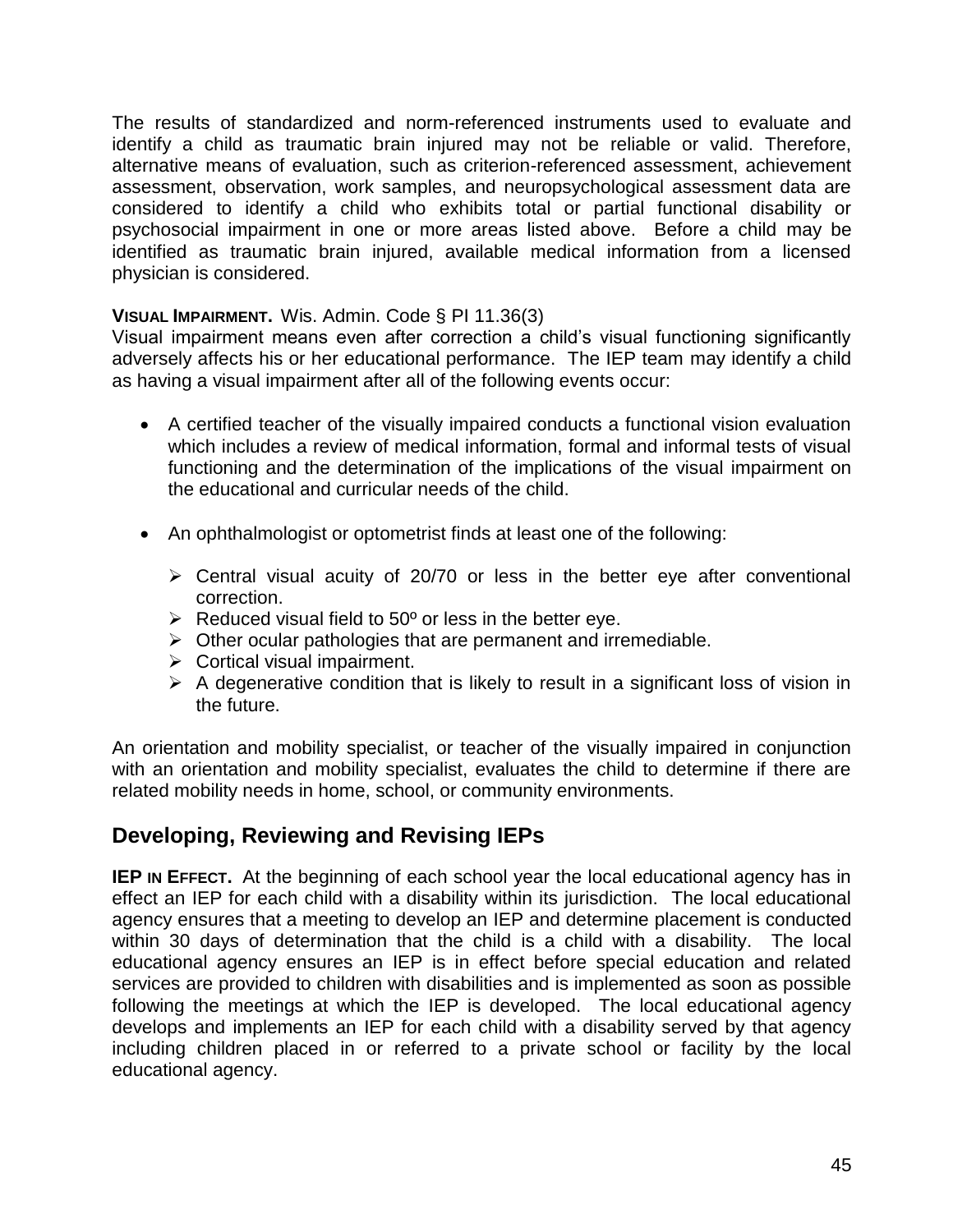The local educational agency ensures each child's IEP is accessible to each regular education teacher, special education teacher, related service provider and any other service provider who is responsible for its implementation. The local educational agency ensures each teacher and provider responsible for implementing a child's IEP is informed of his or her specific responsibilities related to implementing the child's IEP and the specific accommodations, modifications and supports that must be provided for the child in accordance with the IEP. The local educational agency provides special education and related services to a child with a disability in accordance with the child's IEP and makes a good faith effort to assist the child to achieve the goals and objectives or benchmarks listed in the IEP.

34 CFR 300.323(a),(c)-(d); Wis. Stat. §§ 115.787(1), 115.78(3)(c)

# **IEP Development**

In developing each child's IEP, the IEP team considers the strengths of the child, the concerns of the child's parents for enhancing the education of their child, and the results of the initial or most recent evaluation of the child, and the academic, developmental, and functional needs of the child.

The IEP team considers the following special factors:

- the use of positive behavioral interventions and supports, and other strategies, to address that behavior in the case of a child whose behavior impedes the child's learning or that of others;
- the language needs of the child as such needs relate to the child's IEP in the case of a child with limited English proficiency;
- instruction in Braille and the use of Braille in the case of a child who is visually impaired unless the IEP team determines, after an evaluation of the child's reading and writing skills, needs, and appropriate reading and writing media, including an evaluation of the child's future needs for instruction in Braille or the use of Braille, that instruction in Braille or the use of Braille is not appropriate for the child;
- the communication needs of the child and, in the case of a child who is hearing impaired, the child's language and communication needs, opportunities for direct communications with peers and professional personnel in the child's language and communication mode, academic level and full range of needs including opportunities for direct instruction in the child's language and communication mode; and
- whether the child requires assistive technology devices and services.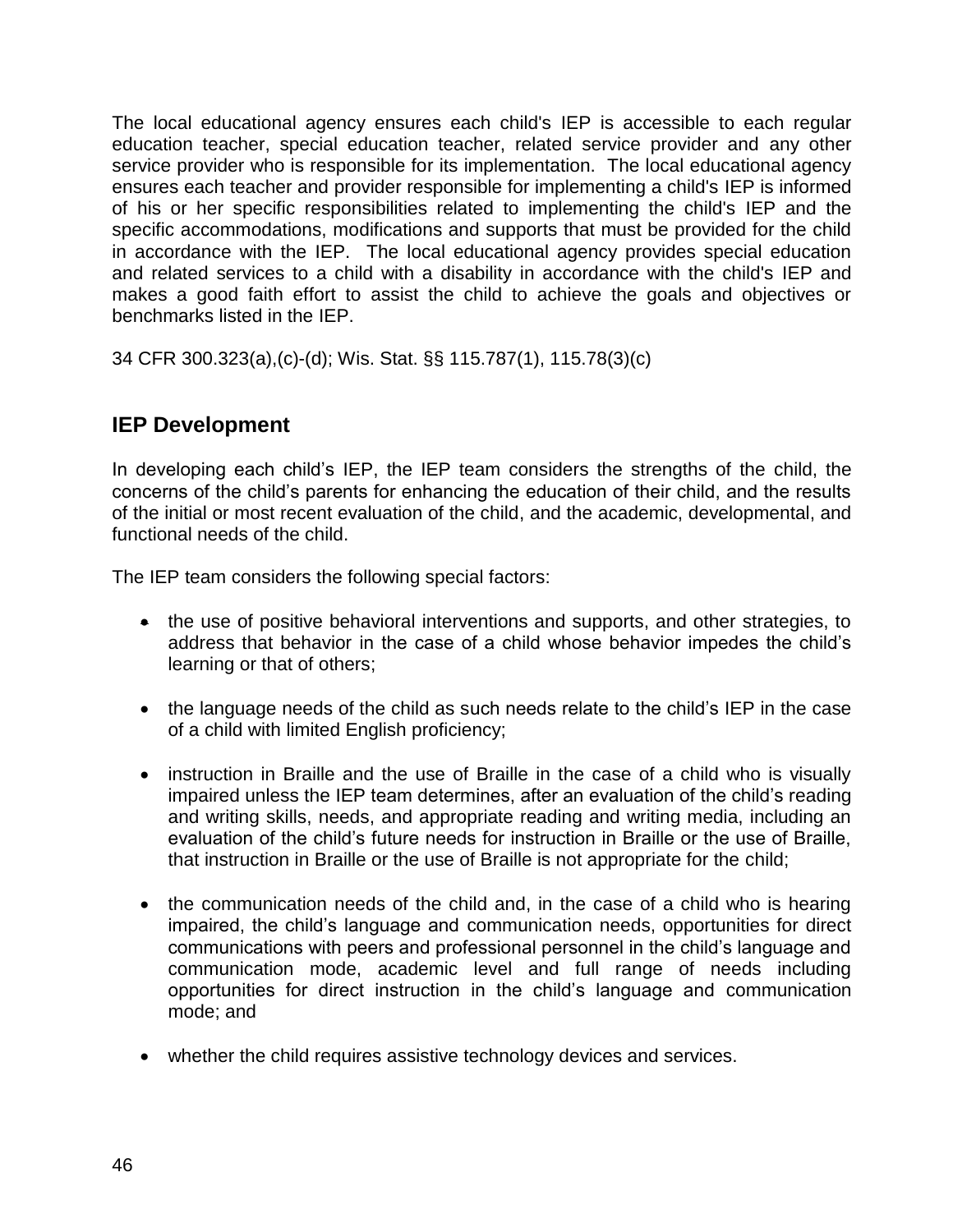If when considering these special factors, the IEP team determines a child needs a particular device or service in order to receive a free appropriate public education, the IEP team includes a statement to that effect in the IEP.

The child's regular education teacher, as a member on the IEP team, participates in the development of the IEP of the child to the extent appropriate. The teacher participates in the determination of appropriate positive behavioral interventions and supports and other strategies, supplementary aids and services, program modifications and supports for school personnel.

The local educational agency gives a copy of the IEP to the child's parents with the notice of placement.

34 CFR § 300.324(a); Wis. Stat. § 115.787(3)

# **IEP Review and Revision**

The IEP team reviews the child's IEP periodically, but at least once a year, to determine whether the annual goals for the child are being achieved and revises the IEP as appropriate to address:

- any lack of expected progress toward the annual goals and in the general education curriculum;
- the results of any reevaluation;
- information about the child provided to or by the parents;
- the child's anticipated needs; or
- other matters.

In conducting a review of the child's IEP, the IEP team considers the special factors listed above under the development of the IEP section.

To the extent appropriate, the regular education teacher of the child, as a member on the IEP team, participates in the review and revision of the IEP of the child.

If a participating agency, other than the local educational agency, fails to provide transition services described in the IEP, the local educational agency reconvenes the IEP team to identify alternative strategies to meet the transition objectives for the child set out in the IEP.

34 CFR § 300.324(b) and (c); Wis. Stat. § 115.787(4)

## **Amendments to the IEP**

In making changes to a child's IEP after the annual IEP team meeting for a school year, the parent of a child with a disability and the local educational agency may agree not to convene an IEP team meeting for the purposes of making those changes, and instead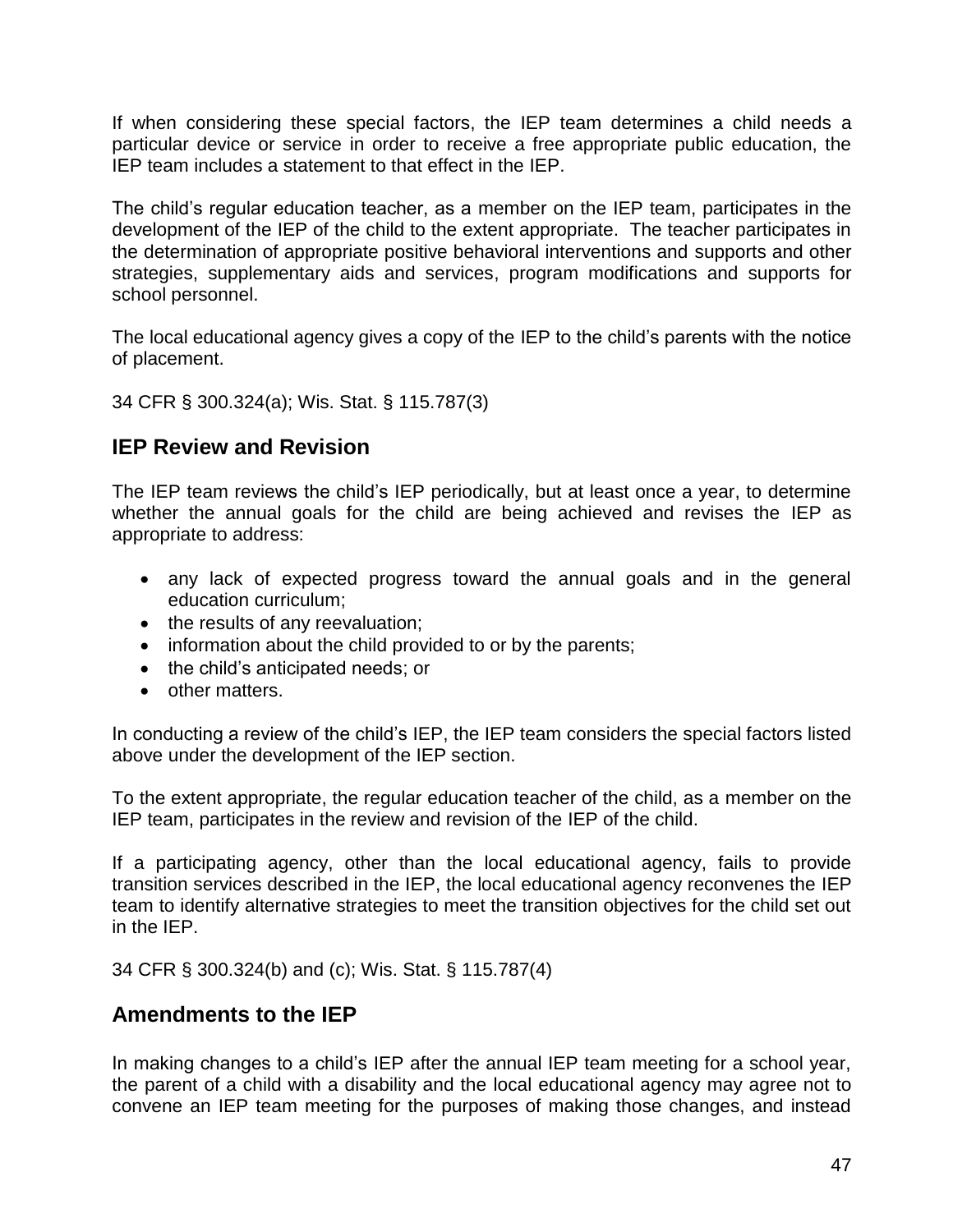develop a written document to amend or modify the child's current IEP. If changes are made without a meeting, the local educational agency informs the child's IEP team of those changes.

Changes to the IEP may be made by either the entire IEP Team at an IEP team meeting or as described above by amending the IEP rather than redrafting the entire IEP. The local educational agency gives the child's parent a copy of the revised IEP with the amendments incorporated.

34 CFR § 300.324(a)(4)-(6); Wis. Stat. § 115.787(4)(c)

# **IEP Content**

The IEP for each child with a disability includes:

- a statement of the child's present levels of academic achievement and functional performance including how the child's disability affects the child's involvement and progress in the general education curriculum (i.e., the same curriculum as for nondisabled children) or, for a preschool child, as appropriate, how the disability affects the child's participation in appropriate activities;
- a statement of measurable annual goals for the child, including academic and functional goals, designed to meet the child's needs that result from the child's disability to enable the child to be involved in and progress in the general education curriculum and to meet each of the child's other educational needs that result from the child's disability;
- for children with disabilities who take alternate assessments aligned to alternate achievement standards, a description of benchmarks or short-term objectives;
- a statement of the special education and related services and supplementary aids and services, based on peer-reviewed research to the extent practicable, to be provided to the child or on behalf of the child and a statement of the program modifications or supports for school personnel that will be provided to enable the child to:
	- $\triangleright$  advance appropriately toward attaining the annual goals;
	- $\triangleright$  be involved in and make progress in the general education curriculum and to participate in extracurricular and other non academic activities; and
	- $\triangleright$  be educated and participate with other children with disabilities and nondisabled children in the activities described above;
- an explanation of the extent to which the child will not participate with nondisabled children in regular classes in the general education curriculum and in extracurricular and other nonacademic activities;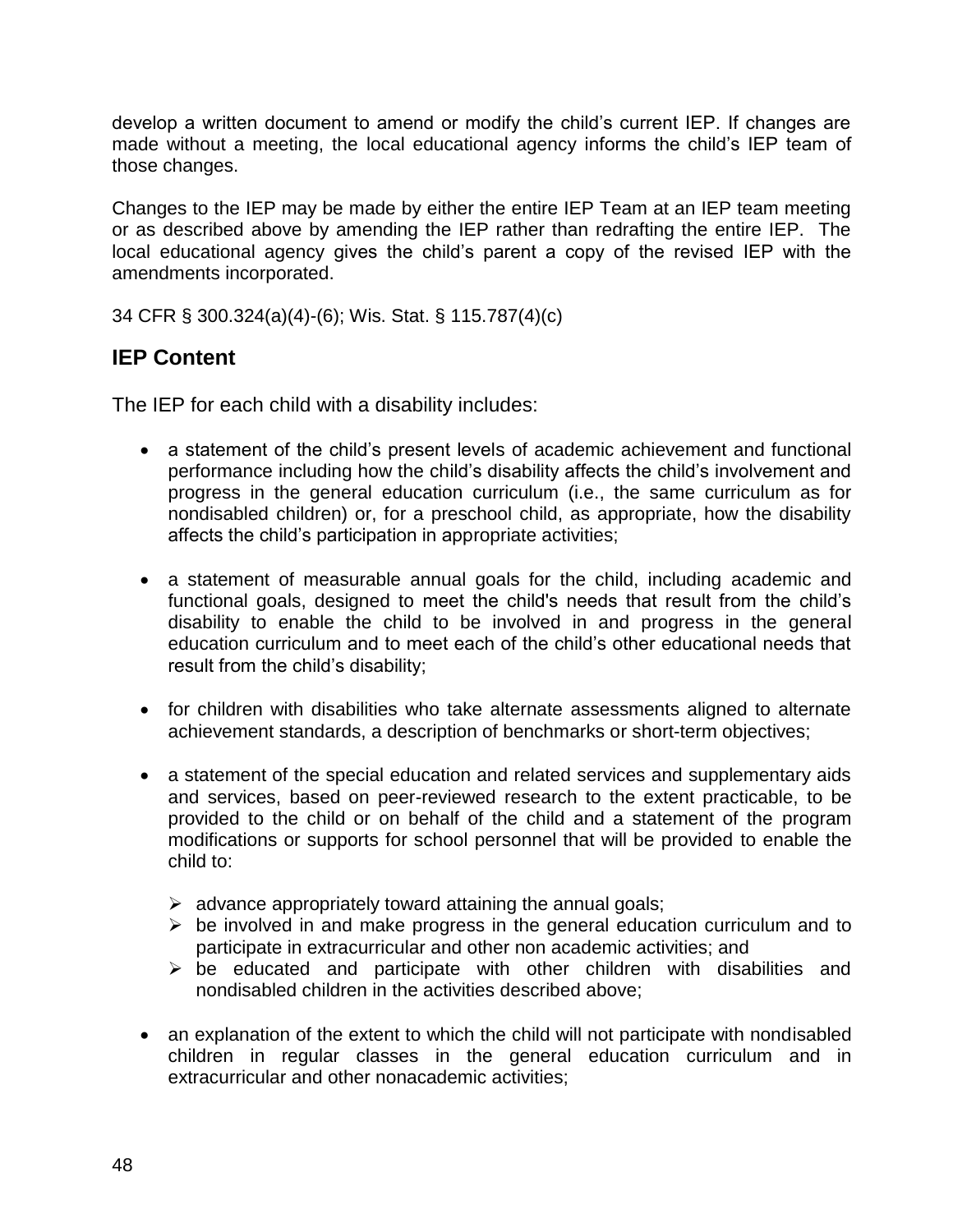- a statement of any individual appropriate accommodations that are necessary to measure the academic achievement and functional performance on state or district-wide assessments;
- if the IEP team determines a child must take an alternate assessment instead of participating in a particular regular state-wide or local educational agency-wide assessment of student achievement, a statement indicating why the child cannot participate in the regular assessment and why the particular alternate assessment selected is appropriate for the child;
- the projected date for the beginning of the services and modifications described in the IEP and the anticipated frequency, duration and location of those services and modifications;
- beginning not later than in the first IEP that will be in effect when the child is 14 and updated annually thereafter until the child is no longer eligible for special education and related services, a statement of appropriate measurable postsecondary goals based upon age appropriate transition assessments related to training, education, employment, and, where appropriate, independent living skills; and a description of the transition services, including courses of study, needed to assist the child in reaching those goals;
- a statement that the student has been informed of the parental rights that will transfer to the pupil under special education law on reaching the age of 18, beginning at least one year before the child attains the age of 18, and annually thereafter until the pupil is no longer eligible for special education and related services;
- a description of how the child's progress toward attaining the annual goals will be measured; and
- a description of when periodic reports, such as quarterly reports or other periodic reports issued concurrent with report cards, on the child's progress toward attaining the annual goals will be provided to the parents.

34 CFR § 300.320; Wis. Stat. § 115.787

## **Placement**

The local educational agency ensures an evaluation is conducted before special education and related services are provided to a child with a disability and an educational placement is provided to implement each child's IEP. The IEP team makes placement decisions. The placement is based upon and implements the child's IEP, is determined at least annually, and in uniformity with the least restrictive environment provisions described below.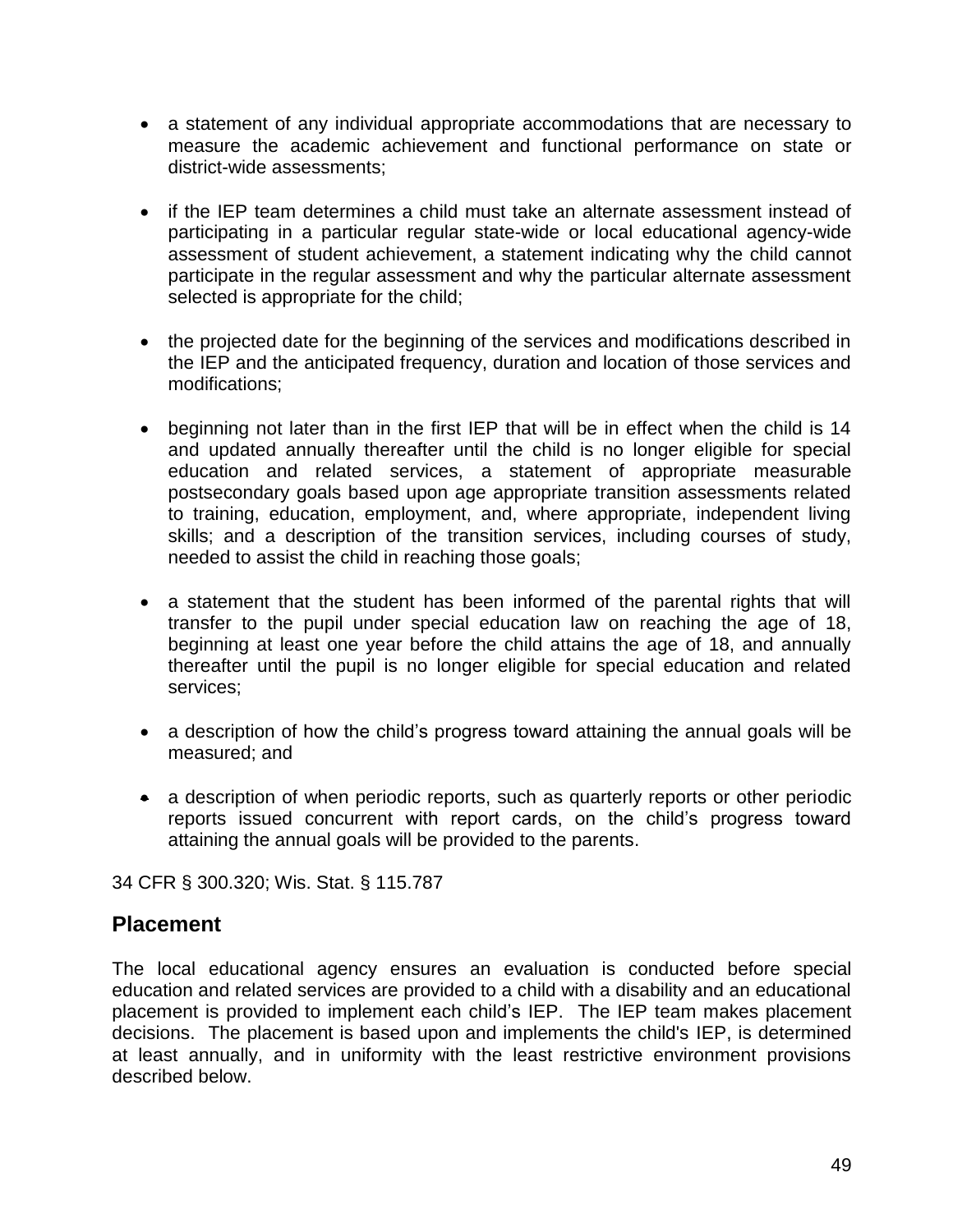### 34 CFR §§ 300.301(a), 300.116(b); Wis. Stat. §§ 115.78(2), 115.79(1)(a) and (b)

**LEAST RESTRICTIVE ENVIRONMENT.** The local educational agency ensures the following:

- Unless the IEP requires a different arrangement, the child is educated in the school he or she would attend if not disabled.
- The placement is provided as close as possible to the child's home.
- In selecting the least restrictive environment consideration is given to any potential harmful effect on the child or on the quality of services that he or she needs.
- A child with a disability is not removed from education in age-appropriate regular classrooms solely because of needed modifications in the general education curriculum.
- To the maximum extent appropriate, a child with a disability, including a child receiving publicly funded special education in a public or private institution or other care facility, is educated with children who are not disabled.
- Special classes, separate schooling or any other removal of a child from the regular educational environment occurs only when the nature or severity of a child's disability is such that education in regular classes with the use of supplementary aids and services cannot be achieved satisfactorily.
- The local educational agency ensures a continuum of alternative placements is available to meet the needs of children with disabilities for special education and related services.
- The local educational agency ensures a continuum of alternative placements is available and will be used that includes instruction in regular classes, special classes, special schools, home instruction, and instruction in hospitals and institutions.
- The continuum makes provision for supplementary services (such as resource room or itinerant instruction) that are provided in conjunction with regular class placement.
- The local educational agency provides or arranges for nonacademic and extracurricular services and activities including meals and recess periods so each child with a disability participates with nondisabled children in the extracurricular services and activities to the maximum extent appropriate to the needs of that child. The local educational agency ensures that each child with a disability has the supplementary aids and services determined by the child's IEP Team to be appropriate and necessary for the child to participate in nonacademic settings.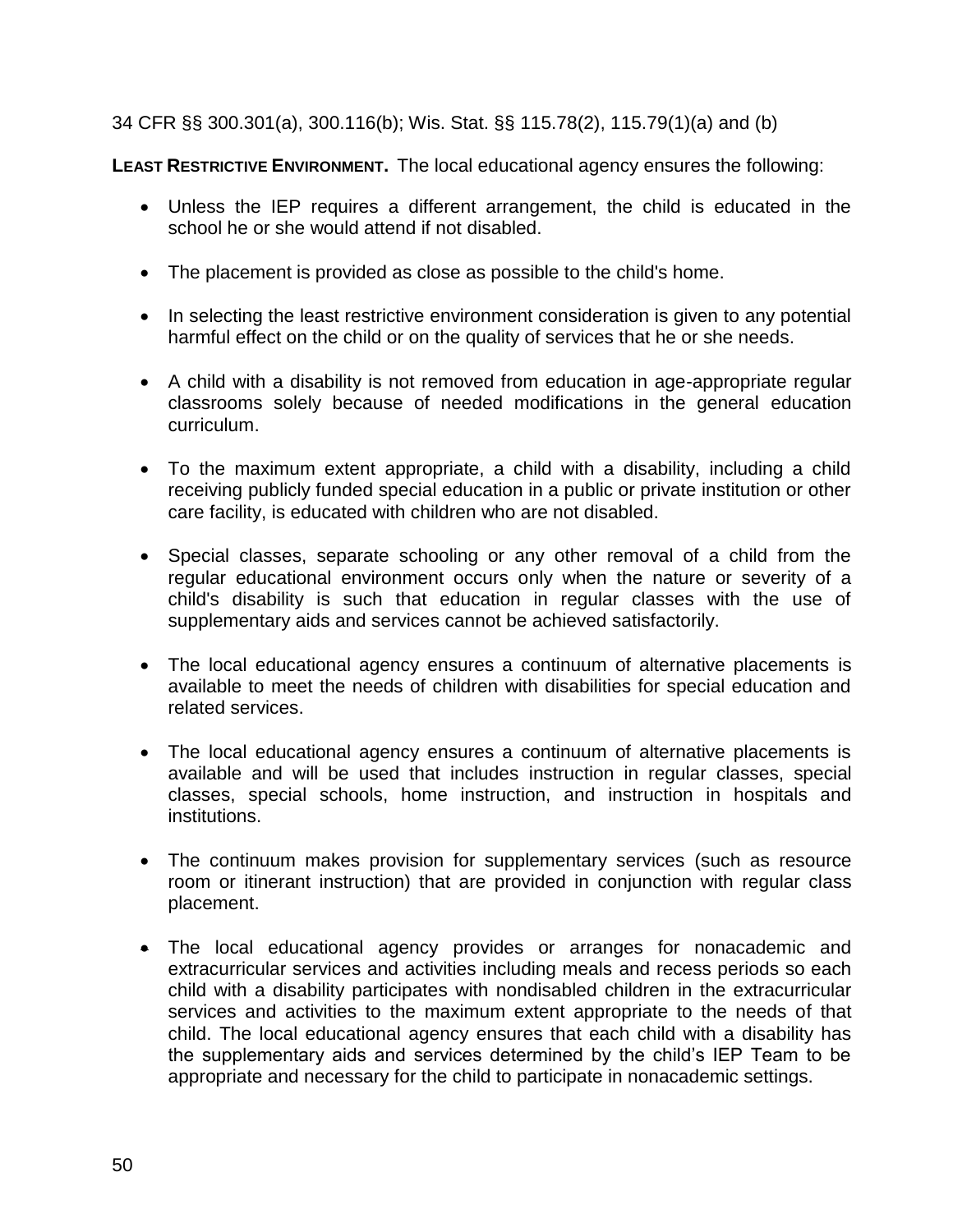34 CFR § 300.114-117

**NOTICE OF PLACEMENT.** Following the development of the IEP, a notice of placement and a copy of the child's IEP is given to the child's parent(s).

34 CFR § 300.503(b)(4); Wis. Stat. §§ 115.787(3)(e)

**CONSENT FOR PLACEMENT.** The local educational agency obtains informed and written parental consent prior to the initial provision of special education and related services to a child with a disability in a program providing special education and related services.

The local educational agency makes reasonable efforts to obtain informed consent from the parent for the initial provision of special education and related services to the child. If the parent of a child fails to respond or refuses to consent to services, the local educational agency can not provide special education or related services and cannot use mediation or due process procedures in order to obtain agreement or a ruling that the services may be provided to the child.

If the parent of the child refuses to consent to the initial provision of special education and related services, or the parent fails to respond to a request to provide consent for the initial provision of special education and related services, the local educational agency will not be considered to be in violation of the requirement to make available FAPE to the child for the failure to provide the child with the special education and related services for which the local educational agency requests consent; and is not required to convene an IEP Team meeting or develop an IEP for the child for the special education and related services for which the local educational agency requests such consent.

34 CFR § 300.300(b); Wis. Stat. § 115.79(2)

# **Parent Revocation of Consent:**

If, at any time subsequent to the initial provision of special education and related services, the parent of a child revokes consent in writing for the continued provision of special education and related services, the school district:

- Will stop providing special education and related services to the child, but before doing so, will provide prior written notice in accordance with 34 CFR § 300.503;
- Will not use special education dispute resolution procedures, including mediation and due process, in order to obtain agreement or a ruling that the services may be provided to the child;
- Is not considered to be in violation of the requirement to make FAPE available to the child because of the failure to provide the child with further special education and related services; and
- Is not required to convene an IEP Team meeting or develop an IEP for the child for further provision of special education and related services;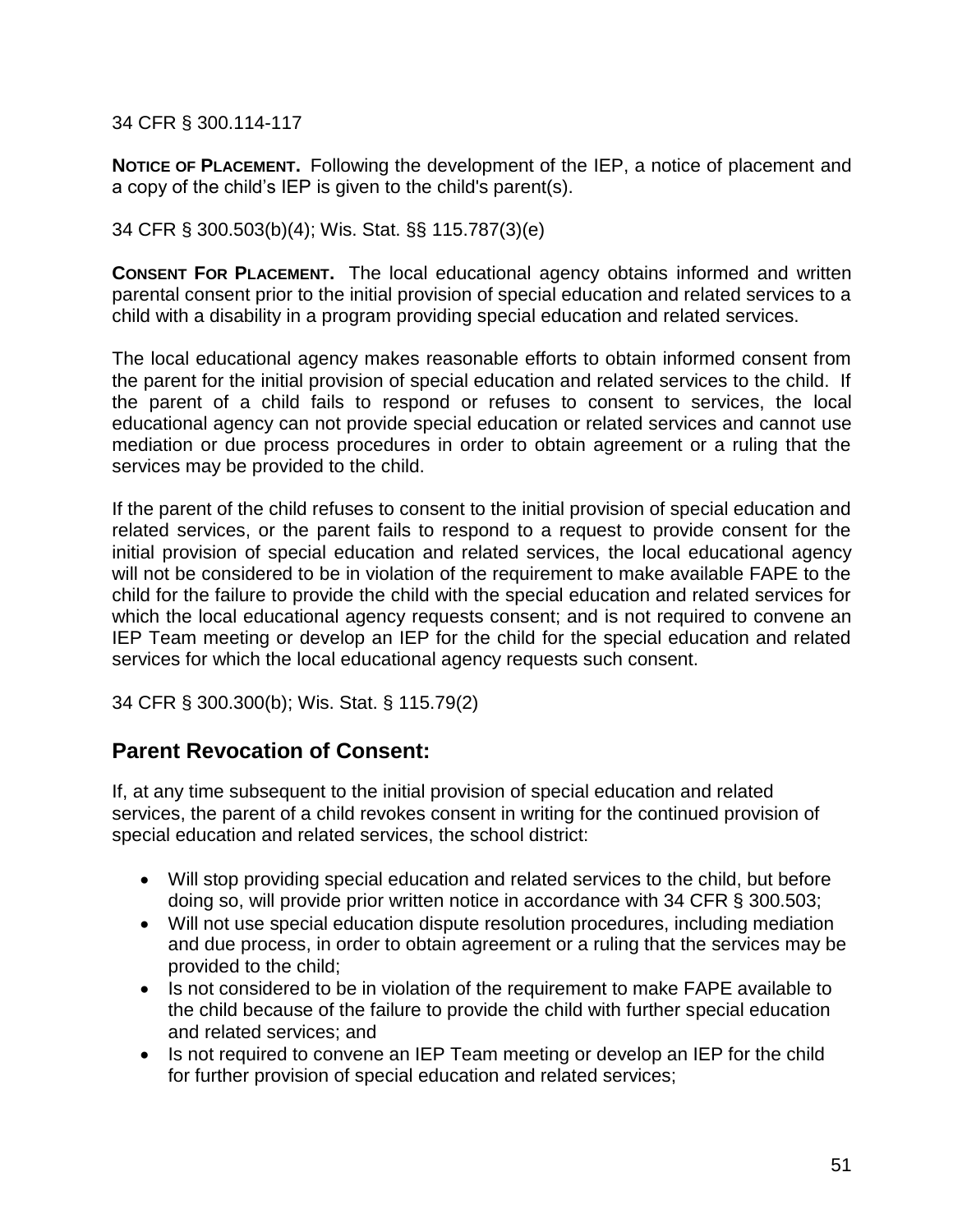• Is not required to amend the child's education records to remove any reference to the child's receipt of special education and related services because of the revocation of consent.

34 CFR § 300.300

# **Related Services: Physical and Occupational Therapy**

If a child is suspected to need occupational therapy or physical therapy or both, the IEP team includes an appropriate therapist.

Wis. Admin. Code § PI 11.24(2)

**PHYSICAL THERAPISTS' LICENSURE AND SERVICE REQUIREMENTS.** The local educational agency ensures the following:

- Physical therapists are licensed by the Department of Public Instruction as school physical therapists.
- Caseloads for full-time physical therapists employed for a full day, 5 days a week, is a minimum of 15 children and a maximum of 30 children, or maximum of 45 children with one or more school physical therapist assistants. A caseload may be varied subject to DPI's approval. The caseload for a part-time school physical therapist may be pro-rated.
- The school physical therapist has medical information from a licensed physician regarding a child before the child receives physical therapy.
- The school physical therapist delegates to a school physical therapist assistant only those portions of a child's physical therapy which are consistent with the school physical therapist assistant's education, training and experience.
- The school physical therapist supervises the physical therapy provided by a school physical therapist assistant. The school physical therapist develops a written policy and procedure for written and oral communication to the physical therapist assistant. The policy and procedure includes a specific description of the supervisory activities undertaken for the school physical therapist assistant which includes either of the following levels of supervision:
	- $\triangleright$  the school physical therapist has daily, direct contact on the premises with the school physical therapist assistant; or
	- $\triangleright$  the school physical therapist has direct, face-to-face contact with the school physical therapist assistant at least once every 14 calendar days. Between direct contacts the physical therapist is available by telecommunication. The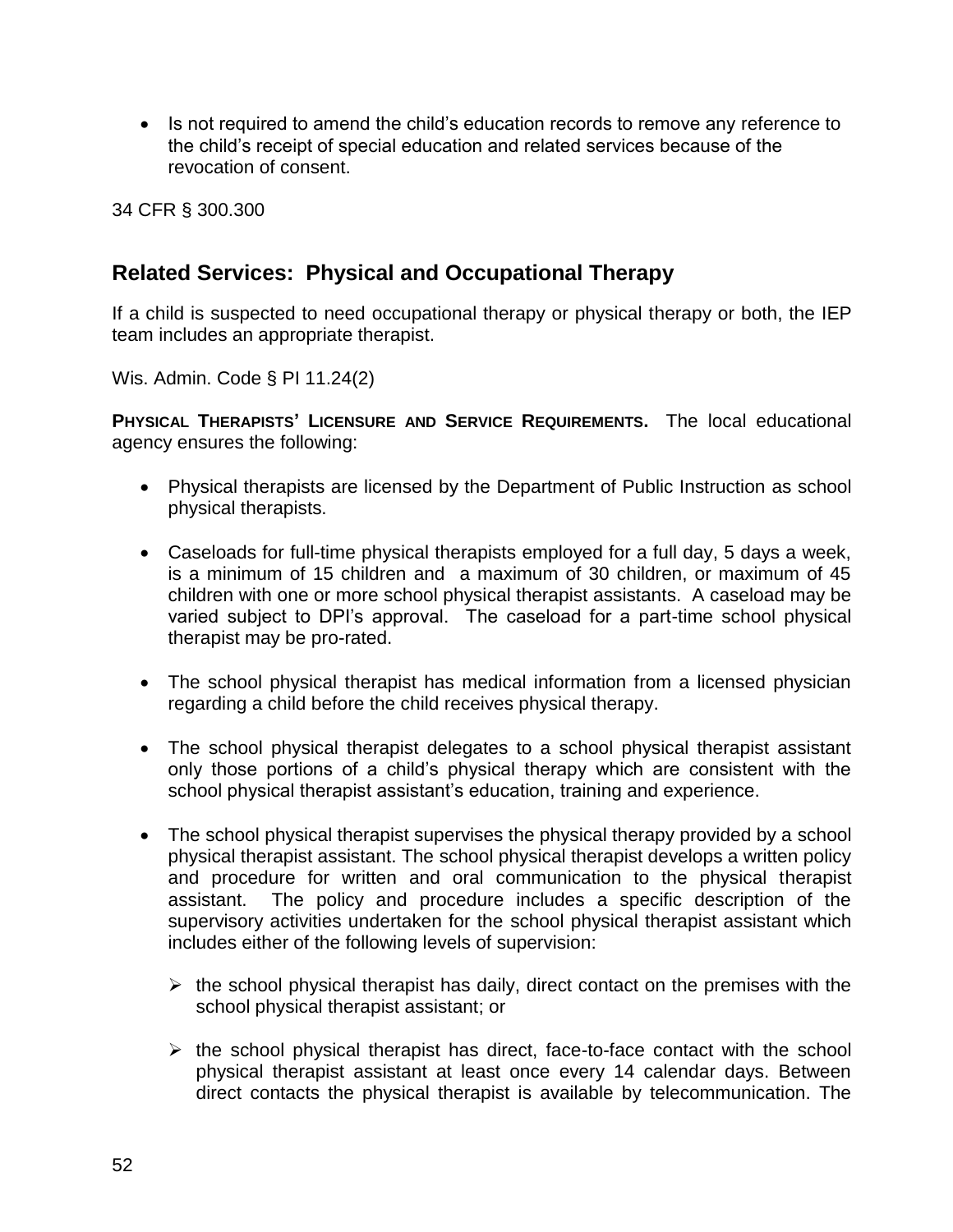school physical therapist providing general supervision provides an onsite reevaluation of each child's physical therapy a minimum of one time per calendar month or every tenth day of physical therapy, whichever is sooner, and adjusts the physical therapy as appropriate.

- A full-time school physical therapist supervises no more than two full-time equivalent physical therapist assistant positions which may include no more than three physical therapist assistants.
- Acts undertaken by a school physical therapist assistant are considered acts of the supervising physical therapist who has delegated the act.
- A school physical therapist conducts all physical therapy evaluations and reevaluations of a child, participates in the development of the child's IEP, and develops physical therapy treatment plans for the child. A school physical therapist is not represented by a school physical therapist assistant on an IEP team.

Wis. Admin. Code § PI 11.24(7)

**SCHOOL PHYSICAL THERAPIST ASSISTANTS' QUALIFICATIONS AND SUPERVISION OF PHYSICAL THERAPY.** The local educational agency ensures the following:

- Physical therapist assistants are licensed by the Department of Public Instruction as school physical therapists.
- The school physical therapist assistant providing physical therapy to a child is supervised by a school physical therapist as specified in these policies.

Wis. Admin. Code § PI 11.24(8)

**OCCUPATIONAL THERAPISTS' LICENSURE AND SERVICE REQUIREMENTS.** The local educational agency ensures the following:

- Occupational therapists are licensed by the Department of Public Instruction as school occupational therapists.
- Caseloads for full-time school occupational therapists employed for a full day, 5 days a week, is a minimum of 15 children and a maximum of 30 children, or maximum of 45 children with one or more school occupational therapist assistants. A caseload may be varied subject to DPI's approval. The caseload for a part-time school physical therapist may be pro-rated.
- The school occupational therapist has medical information before a child is evaluated for occupational therapy.

Wis. Admin. Code § PI 11.24(9)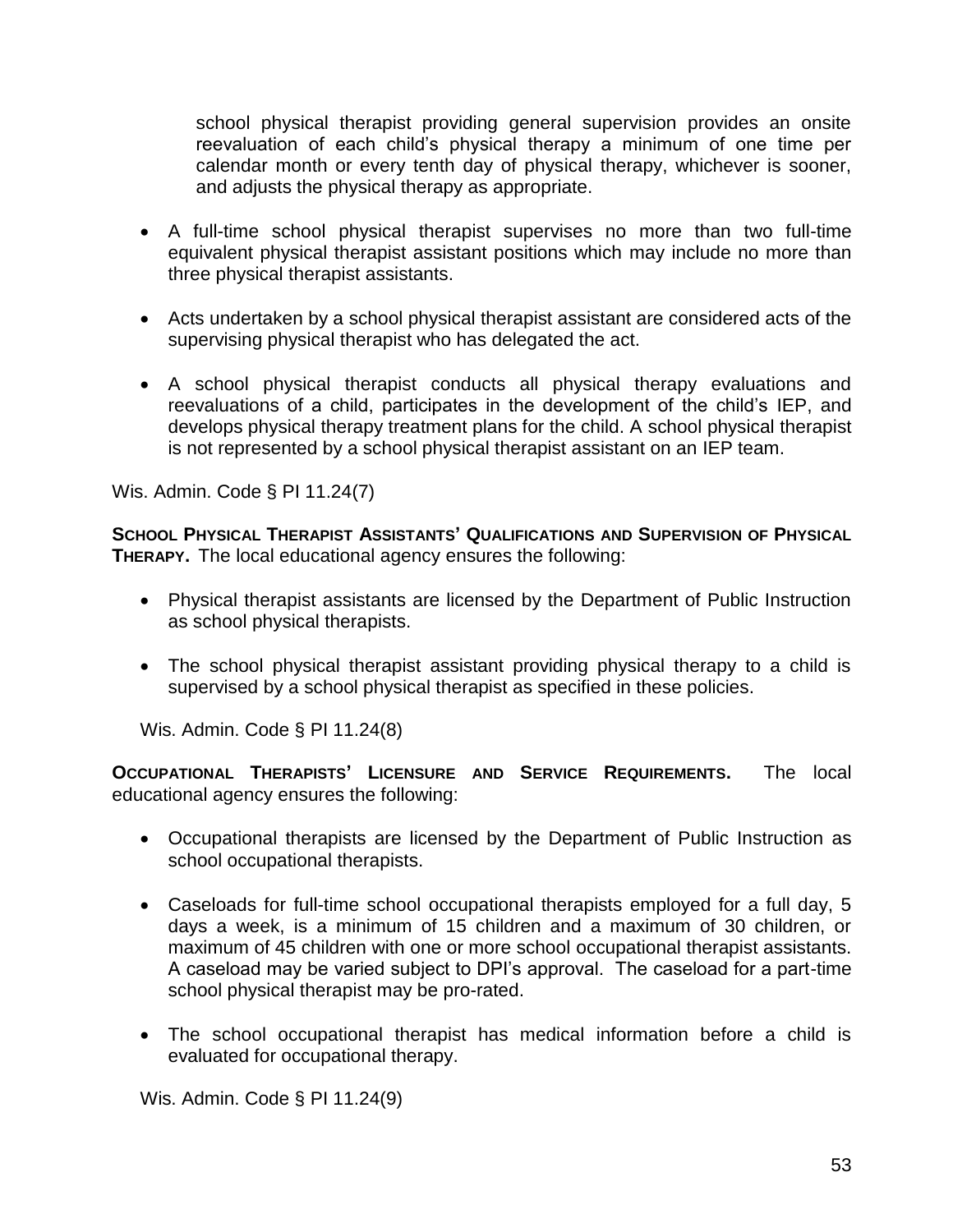**DELEGATION AND SUPERVISION OF OCCUPATIONAL THERAPY.** The local educational agency ensures the following:

- The school occupational therapist may delegate to a school occupational therapy assistant only those portions of a child's occupational therapy which are consistent with the school occupational therapy assistant's education, training and experience.
- The school occupational therapist supervises the occupational therapy provided by a school occupational therapy assistant. The school occupational therapist develops a written policy and procedure for written and oral communication to the occupational therapist assistant. The policy and procedure includes a specific description of the supervisory activities undertaken for the school occupational therapist assistant which includes either of the following levels of supervision:
	- $\triangleright$  the school occupational therapist has daily, direct contact on the premises with the school occupational therapy assistant or
	- $\triangleright$  the school occupational therapist has direct, face-to-face contact with the school occupational therapy assistant at least once every 14 calendar days. Between direct contacts the occupational therapist is available by telecommunication. The school occupational therapist providing general supervision provides an onsite reevaluation of each child's occupational therapy a minimum of every two weeks, and adjusts the occupational therapy as appropriate.
- A full-time school occupational therapist supervises no more than two full-time equivalent occupational therapy assistant positions which includes no more than three occupational therapy assistants;
- An act undertaken by a school occupational therapy assistant is considered the act of the supervising occupational therapist who has delegated the act.

Wis. Admin. Code § PI 11.24(9)

**RESPONSIBILITY OF A SCHOOL OCCUPATIONAL THERAPIST.** The local educational agency ensures the following:

- A school occupational therapist conducts all occupational therapy evaluations and reevaluations of a child, participates in the development of the child's IEP and develops occupational therapy treatment plans for the child.
- A school occupational therapist may not be represented by a school occupational therapy assistant on an IEP team.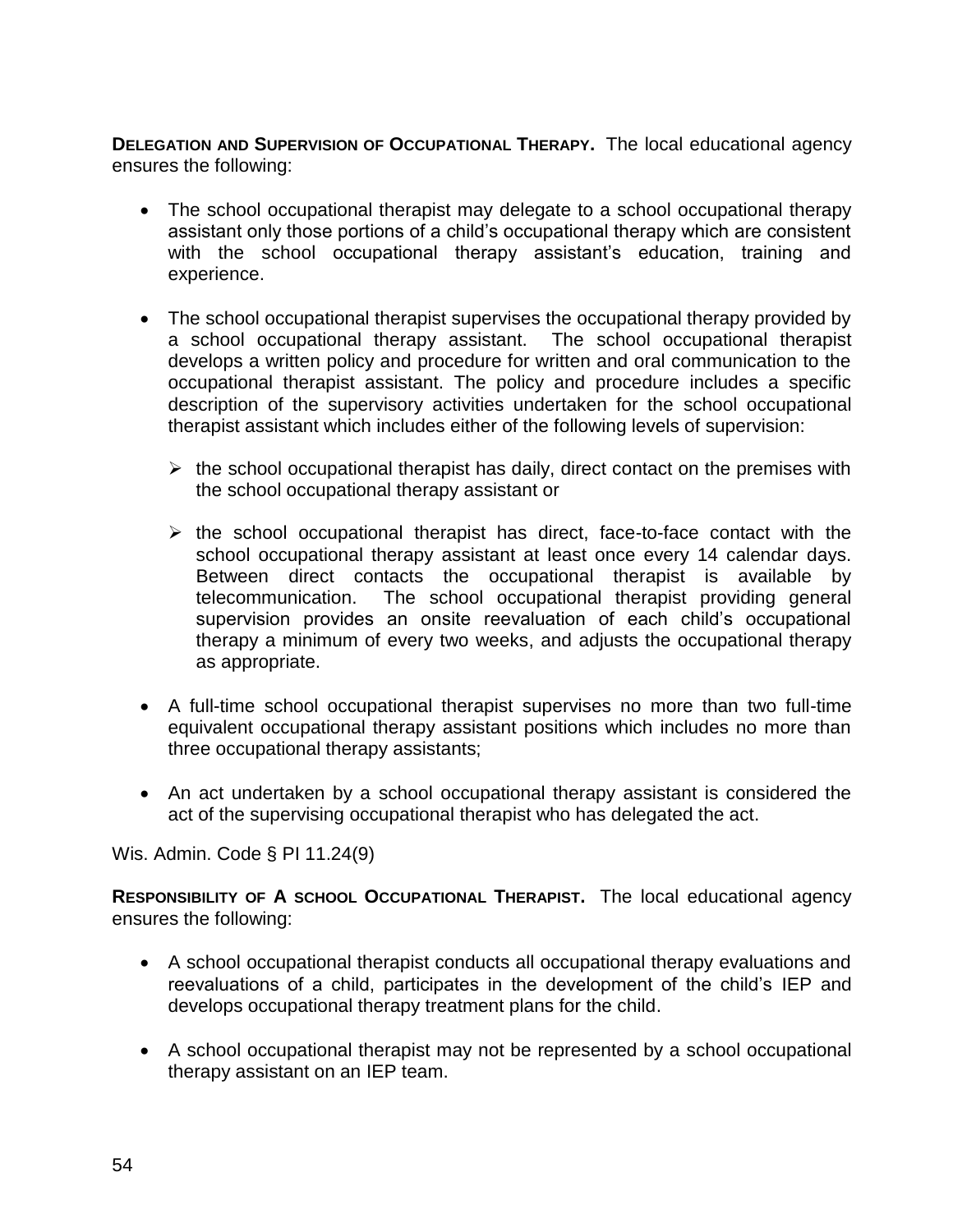Wis. Admin. Code § PI 11.24(9)

**SCHOOL OCCUPATIONAL THERAPY ASSISTANTS' QUALIFICATIONS AND SUPERVISION.** The local educational agency ensures the following:

- Occupational therapy assistants are licensed by the Department of Public Instruction as school occupational therapy assistants.
- The school occupational therapy assistant providing occupational therapy to a child is supervised by a school occupational therapist as specified in these policies.

Wis. Admin. Code § PI 11.24(10)

## **Transition from Birth to Three Programs**

The local educational agency participates with birth to three programs to ensure a smooth and effective transition of children with disabilities from the birth to three program for infants and toddlers with disabilities to preschool programs in the local educational agency. The local educational agency participates in transition planning conferences arranged by birth to three programs.

For children participating in birth to three programs who will participate in special education preschool programs in the local educational agency, the local educational agency has an IEP in effect by the child's third birthday.

If a child's third birthday occurs during the summer, the child's IEP Team shall determine the date when services under the IEP will begin.

34 CFR §§ 300.124, 300.101(b)

## **Transfer Pupils**

### **In-State-Transfer Students**

When a child with a disability (who had an IEP that was in effect in a previous Wisconsin local educational agency) transfers to this local educational agency and enrolls in a new school within the same school year, this local educational agency (in consultation with the parents) provides FAPE to the child, including services comparable to those described in the child's IEP from the previous agency, until this local educational agency either:

- Adopts the child's IEP from the previous public agency; or
- Develops, adopts, and implements a new IEP.

The local educational agency adopts the evaluation and the eligibility determination of the sending local educational agency or conducts an evaluation and eligibility determination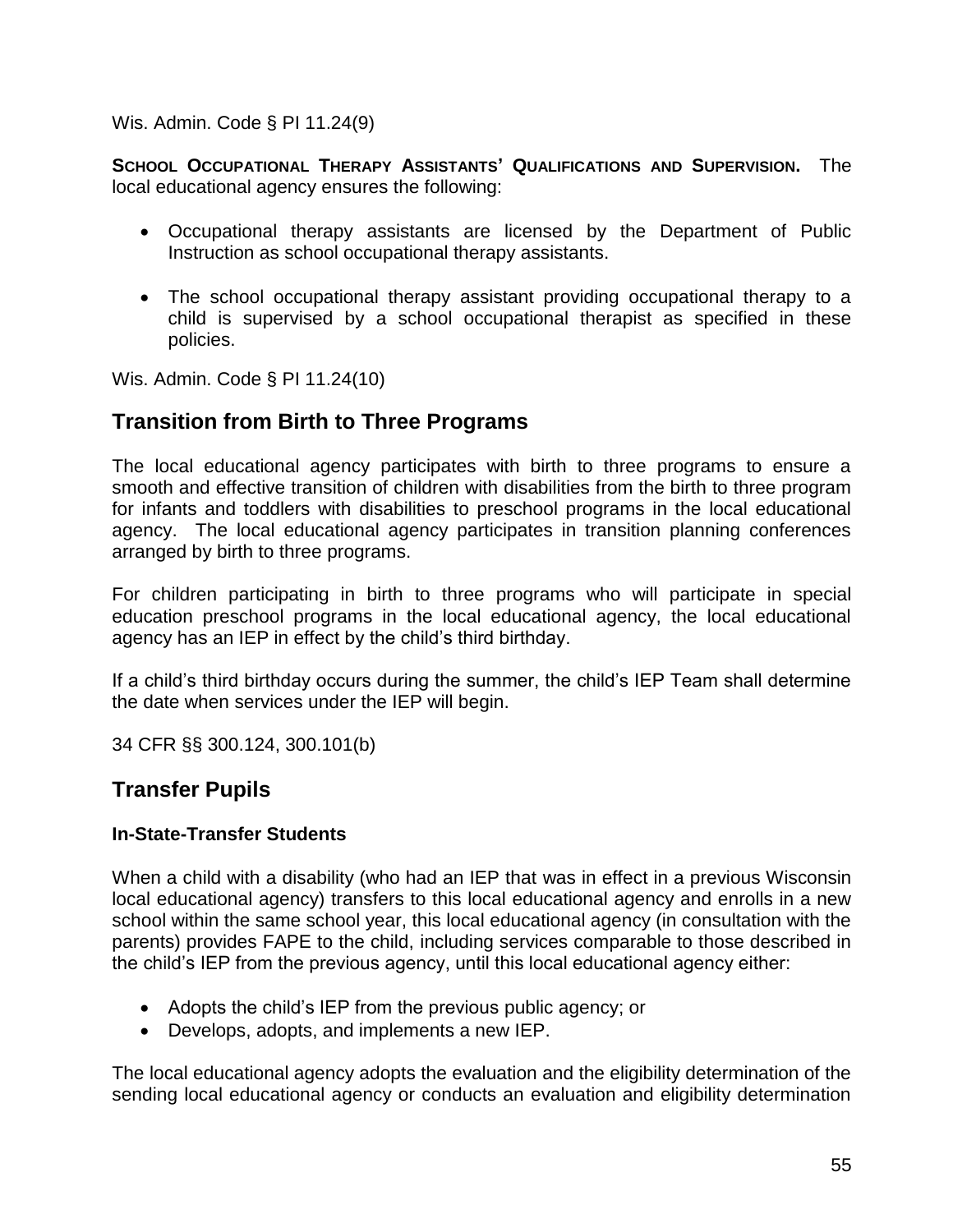of the transfer pupil. The local educational agency does not adopt the evaluation and eligibility determination or the IEP of the sending local educational agency if the evaluation and eligibility determination or the IEP do not meet state and federal requirements.

34 CFR § 300.323(e)

## **Out-of-State Transfer Students**

When a child with a disability (who had an IEP that was in effect in a previous agency in another State) transfers to this local educational agency, and enrolls in a new school within the same school year, this local educational agency, in consultation with the parents, provides the child with FAPE, including services comparable to those described in the child's IEP from the out-of-state agency, until this local educational agency:

- Conducts an evaluation and determines eligibility if determined to be necessary by this local educational agency; and
- Develops, adopts and implements a new IEP, if appropriate.

34 CFR § 300.323(f)

## **Transmittal of Records**

When the local educational agency receives a transfer pupil with a disability and does not receive the pupil's records from the sending local educational agency, the local educational agency takes reasonable steps, including a written request, to promptly obtain the child's records, including the IEP and supporting documents and any other records relating to the provision of special education or related services to the child from the previous public agency in which the child was enrolled. When this local educational agency receives such a written request for a transfer pupil, this local educational agency transfers the pupil's records to the requesting local educational agency within five working days of receipt of the written notice as required under Wis. Stat. § 118.125(4).

34 CFR § 300.323(g); Wis. Stat. § 118.125(4)

# **Charter Schools**

Children with disabilities who attend the local educational agency's charter schools and their parents retain all rights under federal special education laws. The local educational agency ensures that the requirements of federal special education law are met.

Children with disabilities who attend Charter Schools under contract with the local educational agency, are served in the same manner as other children with disabilities in the local educational agency. This includes providing supplementary and related services on site at the charter school to the same extent to which the local educational agency provides such services on the site to its other public schools. Funds received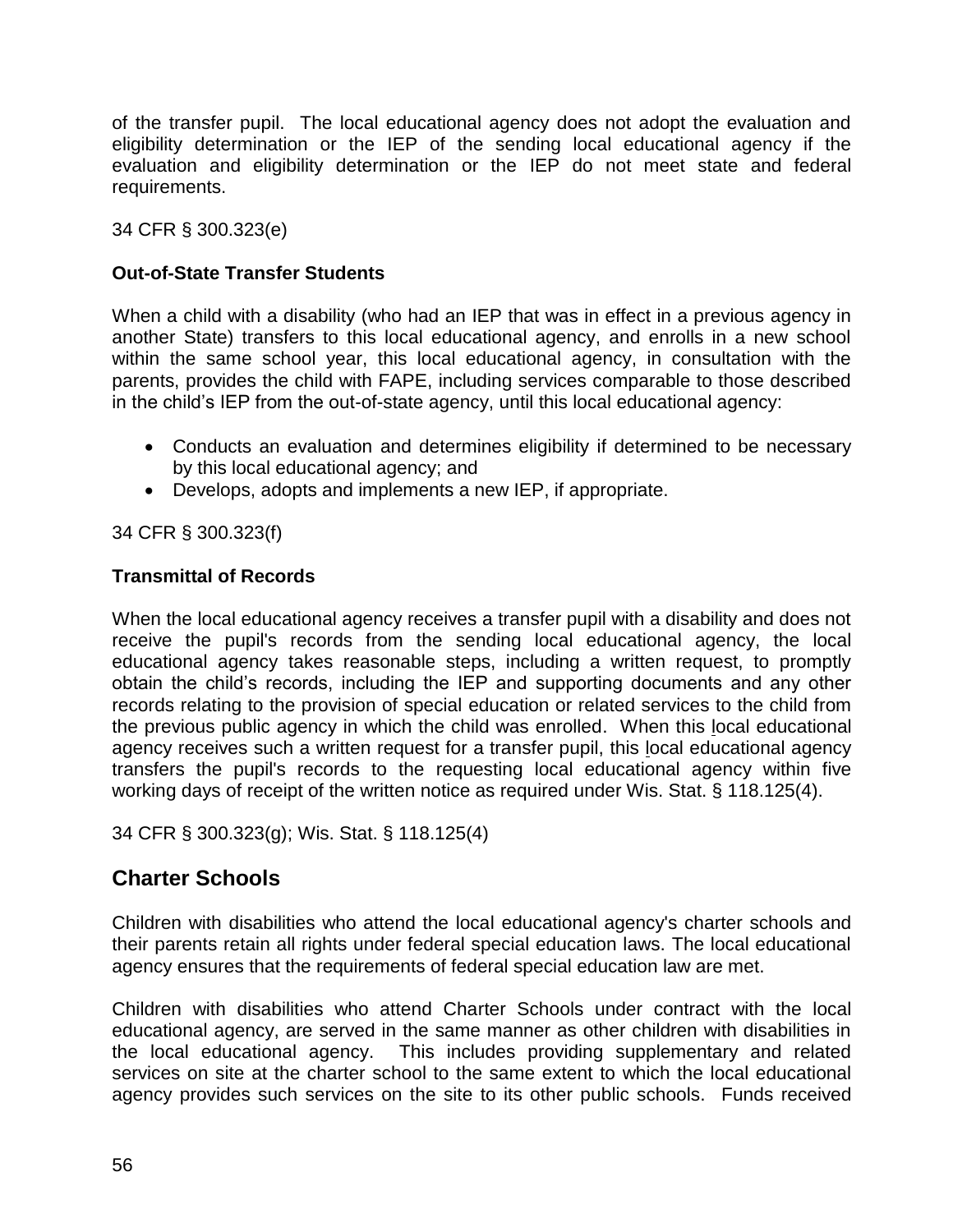under part B of the Individuals with Disabilities Education Act are provided to charter schools in the same manner as they are provided to other schools in the local educational agency, including proportional distribution based on relative enrollment of children with disabilities and at the same time as the local educational agency distributes other Federal funds to the local educational agency's other public schools.

34 CFR § 300.209(a) and (b); Wis. Stat. § 115.77(8).

# **Due Process Procedures**

**OPPORTUNITY TO EXAMINE RECORDS AND PARENT PARTICIPATION IN MEETINGS.** The parents of a child with a disability are afforded, in accordance with the policies in the "Confidentiality" section of this document, an opportunity to:

- inspect and review all education records with respect to the identification, evaluation, and educational placement of the child and the provision of a free appropriate public education to the child; and
- participate in meetings with respect to the identification, evaluation and educational placement of the child and the provision of a free appropriate public education to the child.

The local educational agency notifies parents consistent with the policies in the "Parent Participation in IEP Team Meetings" section of these policies to ensure that parents of children with disabilities have the opportunity to participate in meetings described above. The term "meeting" in this policy does not include informal or unscheduled conversations involving public agency personnel and conversations on issues such as teaching methodology, lesson plans, or coordination of service provision. A meeting also does not include preparatory activities that local educational agency personnel engage in to develop a proposal or response to a parent proposal that will be discussed at a later meeting.

The IEP team, which includes the parent, makes decisions on the educational placement of the child. In implementing this policy, the local educational agency uses procedures consistent with the policies described above. If neither parent can participate in a meeting in which a decision is to be made relating to the educational placement of their child, the local educational agency uses other methods to ensure their participation including individual or conference telephone calls, or video conferencing. A placement decision may be made by the IEP team without the involvement of the parent if the local educational agency is unable to obtain the parent's participation in the decision. In this case, the local educational agency must have a record of its attempt to ensure parent involvement.

34 CFR §§ 300.501, 300.322(e)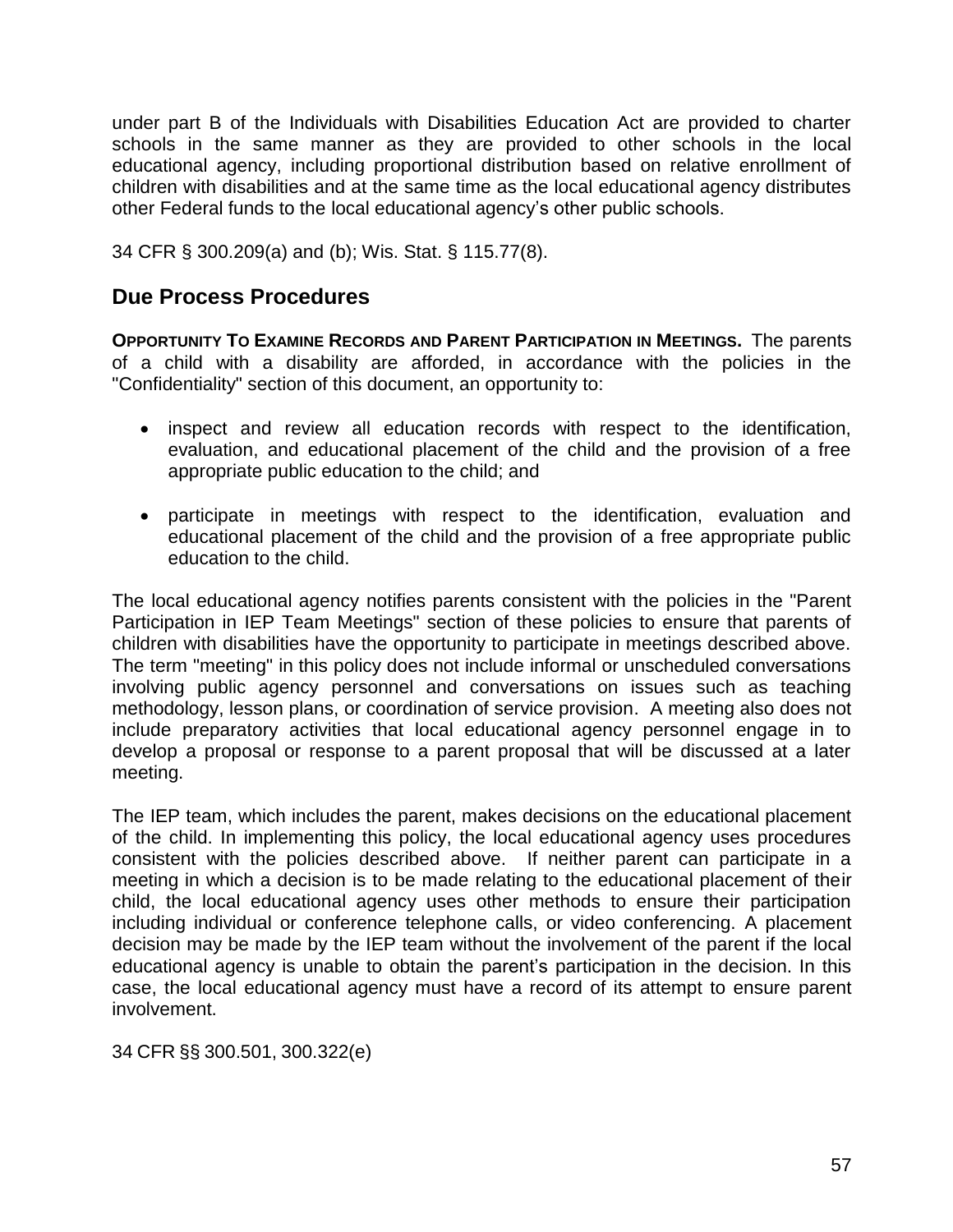**NOTICE.** The local educational agency ensures a child's parents are provided prior written notice a reasonable time before the local educational agency proposes to initiate or change or refuses to initiate or change the identification, evaluation or educational placement of the child or the provision of a free appropriate public education to the child. The notice contains:

- a description of the action proposed or refused;
- an explanation of why the local educational agency proposed or refused to take action;
- a statement that the parents of a child with a disability have protection under the procedural safeguards and, if this notice is not an initial referral for evaluation, the means by which a copy of a description of the procedural safeguards can be obtained;
- a description of any other options considered and the reason(s) they were rejected;
- a description of each evaluation procedure, assessment, record or report used as a basis for the proposed or refused action;
- the names of the evaluators, if known, if the notices propose to evaluate or reevaluate the child;
- a description of any other factors relevant to the proposal or refusal; and
- sources for parents to contact to obtain assistance in understanding special education law.

Each prior written notice is written in language understandable to the general public, in the parent's native language or other means of communication unless it is clearly not feasible to do so. If the native language or other mode of communication of the parent is not a written language, the local educational agency takes steps to ensure the notice is translated orally or by other means to the parent in his or her native language or other mode of communication; the parent understands the content of the notice; and there is written evidence that these requirements have been met.

34 CFR § 300.503; Wis. Stat. § 115.792(2)

**PROCEDURAL SAFEGUARDS NOTICE.** A copy of the procedural safeguards available to the parents of a child with a disability is given to the parents one time a school year, except that a copy is given to the parents:

- upon initial referral or parent request for evaluation;
- upon receipt of the first IDEA State complaint and the first due process complaint;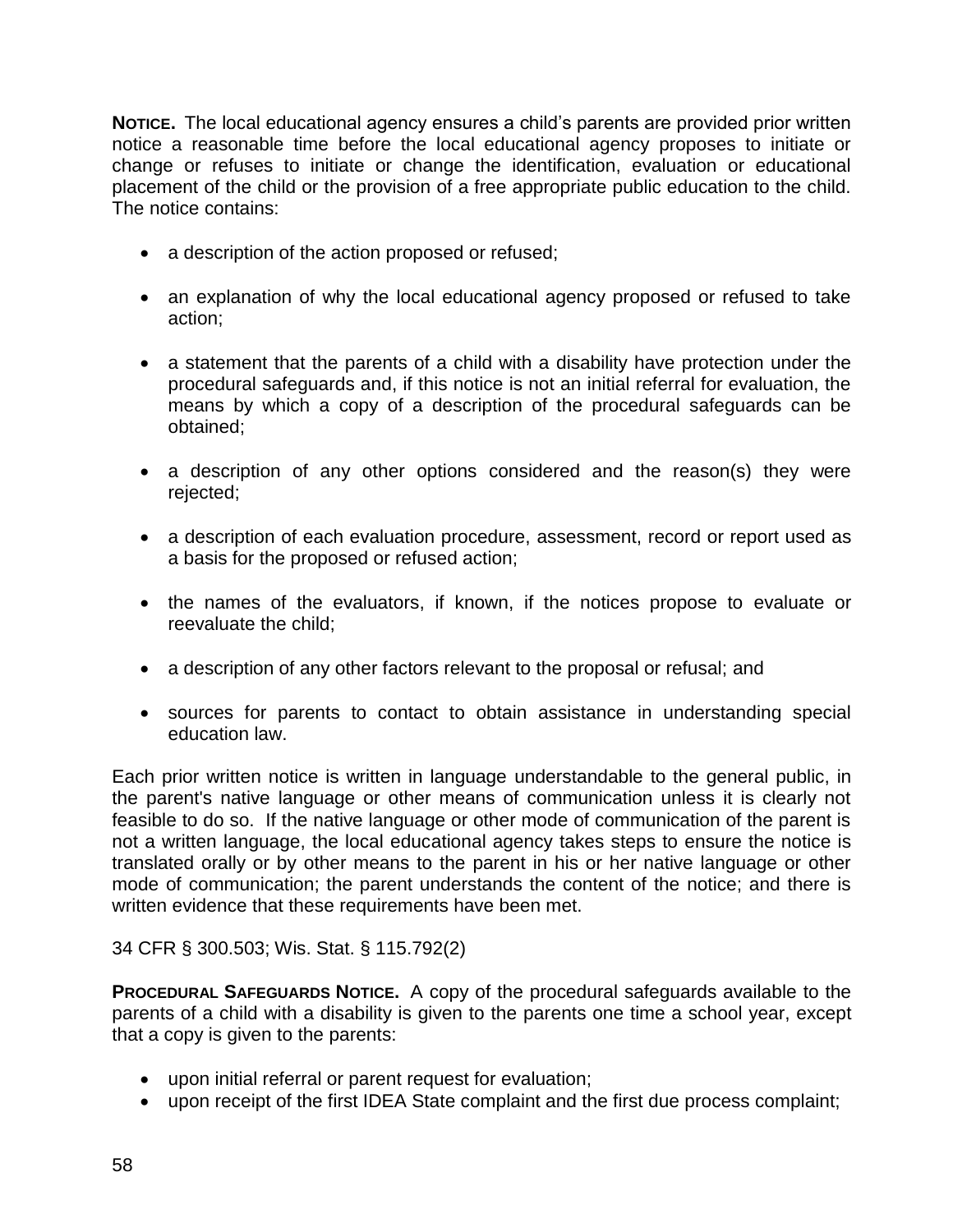- on the date on which the decision is made to make a disciplinary removal that constitutes a change of placement;
- upon request by a parent.

The procedural safeguards notice includes a full explanation of the procedural safeguards available under special education law written so as to be easily understood by the general public and in the native language of the child's parents unless it is clearly not feasible to do so, relating to:

- independent educational evaluation;
- prior written notice;
- parental consent;
- access to educational records:
- opportunity to present and resolve complaints through the due process complaint and State IDEA complaint procedures, including:
	- $\triangleright$  the time period in which to file a complaint;
	- $\triangleright$  the opportunity for the agency to resolve the complaint; and
	- $\triangleright$  the difference between the due process complaint and the State complaint procedures, including the jurisdiction of each procedure, what issues may be raised, filing and decisional timelines, and relevant procedures.
- the child's placement during pendency of due process proceedings;
- procedures for pupils who are subject to placement in interim alternative educational settings under 20 USC § 1415(k);
- requirements for the unilateral placement by parents of pupils in private schools at public expense;
- availability of mediation;
- due process hearings including requirements for disclosure of evaluation results and recommendations;
- civil actions, including the time period in which to file those actions; and
- attorney fees.

### 34 CFR § 300.504

**INDEPENDENT EDUCATIONAL EVALUATIONS.** A parent may obtain an independent educational evaluation of his or her child. If a parent requests information from the local educational agency about an independent evaluation, the local educational agency provides the parent with information about where an independent evaluation may be obtained and the agency criteria applicable for independent educational evaluations. A parent has the right to an independent educational evaluation at public expense if the parent disagrees with an evaluation obtained by the local educational agency. "Public expense" means the local educational agency either pays for the full cost of the evaluation or ensures the evaluation is otherwise provided at no cost to the parent.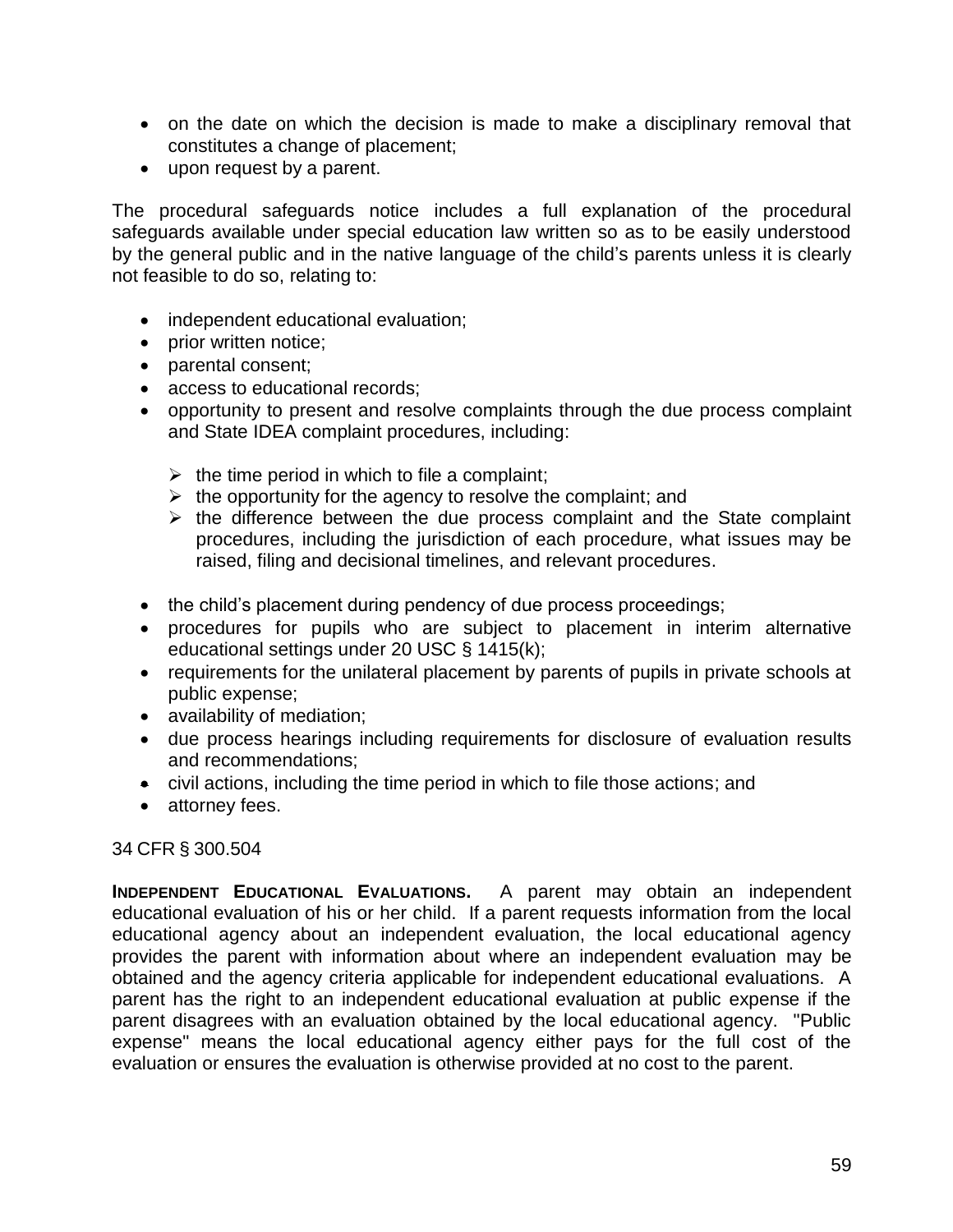If a parent requests an independent educational evaluation at public expense, the local educational agency, without unnecessary delay, either initiates a due process hearing to show its evaluation is appropriate or ensures an independent educational evaluation is provided at public expense unless the local educational agency demonstrates in a due process hearing that the evaluation obtained by the parent did not meet local educational agency criteria.

If a parent requests an independent educational evaluation, the local educational agency may ask for the parent's reason why he or she objects to the public evaluation. However, the local educational agency does not require the explanation and the local educational agency does not unreasonably delay either providing the independent educational evaluation at public expense or initiating a due process hearing to defend the public evaluation. A parent is entitled to only one independent educational evaluation at public expense each time the local educational agency conducts an evaluation with which the parent disagrees.

If the local educational agency initiates a hearing and the final decision is that the local educational agency's evaluation is appropriate, the parent still has the right to an independent educational evaluation but not at public expense. If the parent obtains an independent educational evaluation at public expense or shares with the local educational agency an evaluation obtained at private expense, the results of the evaluation must be considered by the local educational agency, if it meets agency criteria, in any decision made with respect to the provision of FAPE to the child.

If a hearing officer requests an independent educational evaluation as part of a hearing, the cost of the evaluation must be at public expense. When an independent educational evaluation is at public expense, the criteria under which the evaluation is obtained, including the location of the evaluation and the qualifications of the examiner, is the same as the criteria that the local educational agency uses when it initiates an evaluation to the extent that those criteria are consistent with the parent's right to an independent educational evaluation. Except for the criteria described above, the local educational agency does not impose conditions or timelines related to obtaining and independent educational evaluation at public expense.

### 34 CFR § 300.502

**SURROGATE PARENTS.** The local educational agency ensures the rights of a child are protected if no parent can be identified; the local educational agency, after reasonable efforts, cannot locate a parent; the child is a ward of the state; or the child is an unaccompanied homeless youth as defined in the McKinney-Vento Homeless Assistance Act. In such instances, the local educational agency assigns an individual to act as a surrogate for the parents. The local educational agency has a method for determining whether a child needs a surrogate parent and for assigning a surrogate parent to the child. In the case of a child who is a ward of the State, the surrogate parent may be appointed by the judge overseeing the child's case.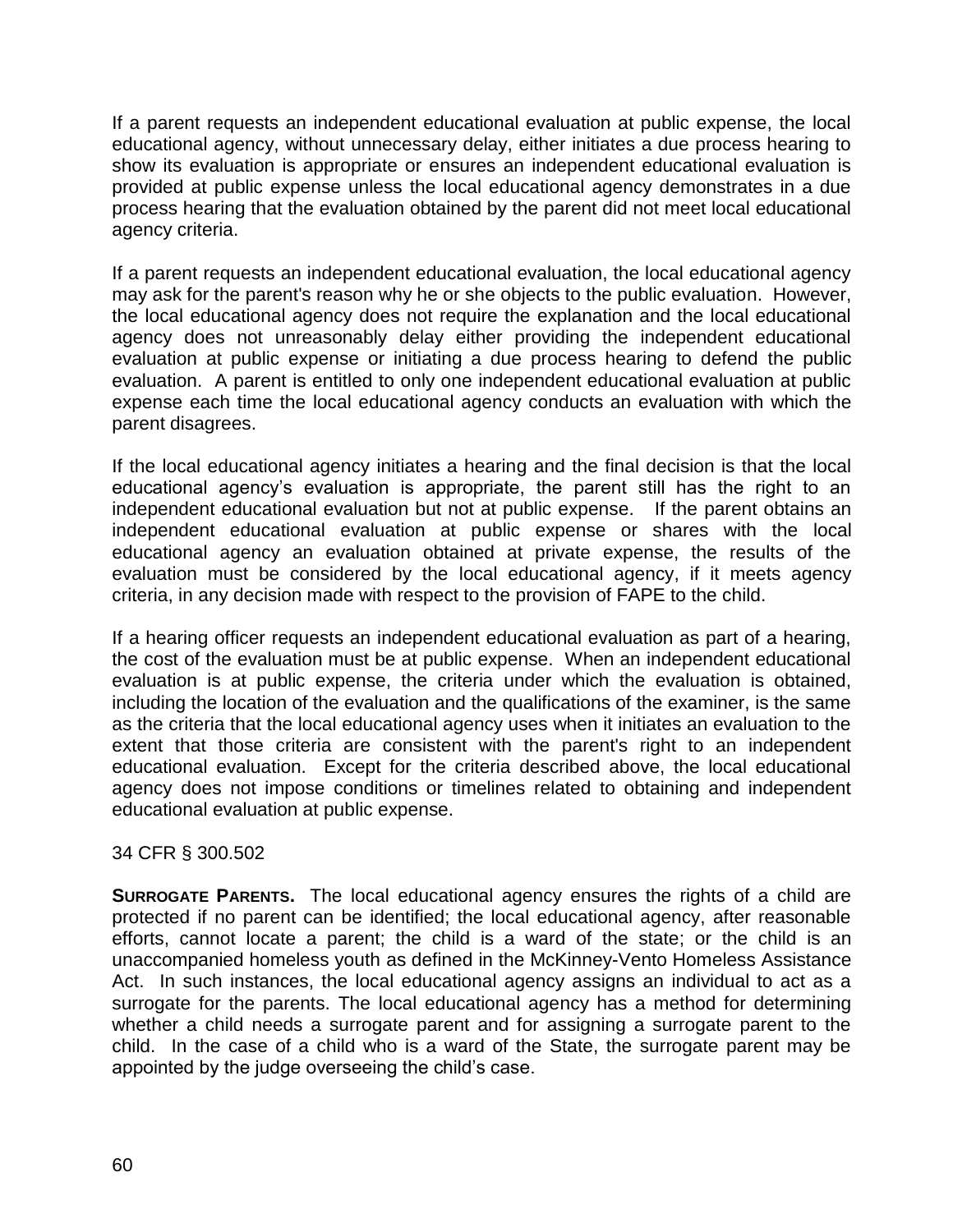The local educational agency ensures that a person selected as a surrogate parent is not an employee of the Department of Public Instruction, the local educational agency, or any other agency that is involved in the education or care of the child; has no personal or professional interest that conflicts with the interest of the child he or she represents; and has knowledge and skills that ensure adequate representation of the child. A person who otherwise qualifies to be a surrogate parent is not an employee of the local educational agency solely because he or she is paid by the local educational agency to serve as a surrogate parent.

For an unaccompanied homeless youth, appropriate staff of emergency shelters, transitional shelters, independent living programs, and street outreach programs may be appointed as temporary surrogate parents until a surrogate parent can be appointed that meets all of the requirements for selection of surrogate parents.

The surrogate parent may represent the child in all matters relating to the identification, evaluation, and educational placement of the child and the provision of FAPE to the child.

The local educational agency makes reasonable efforts to ensure the assignment of a surrogate parent not more than 30 days after it determines that one is needed.

34 CFR § 300.519; Wis. Stat. § 115.792(1)(a)2

**MEDIATION.** When a local educational agency participates in a mediation under Wis. Stat. § 115, the local educational agency:

- keeps discussion that occurs during mediation confidential;
- does not use discussion that occurs during mediation as evidence in any subsequent hearing or civil proceeding;
- does not record a mediation session unless both parties and the mediator agree;
- may be represented by two individuals, unless the parties agree to additional representatives;
- may withdraw from mediation at any time;
- may recess a mediation session to consult advisors, whether or not present, or to consult privately with the mediator;
- assumes responsibility with the parents for additional compensation if the parties agree that the amount of the mediator's compensation should be greater than the Wisconsin Special Education Mediation System schedule allows; and
- assumes responsibility with the parents for the compensation of a mediator who is not on the mediation system roster.

If the parties resolve the dispute or a portion of the dispute through the mediation process, the parties must execute a legally binding agreement. The agreement is reduced to writing, signed by the parties and a copy is given to each party. The agreement states that all discussions that occurred during mediation are confidential and may not be used as evidence in any hearing or civil proceeding. The agreement is legally binding upon the parties and is enforceable in circuit court. The agreement is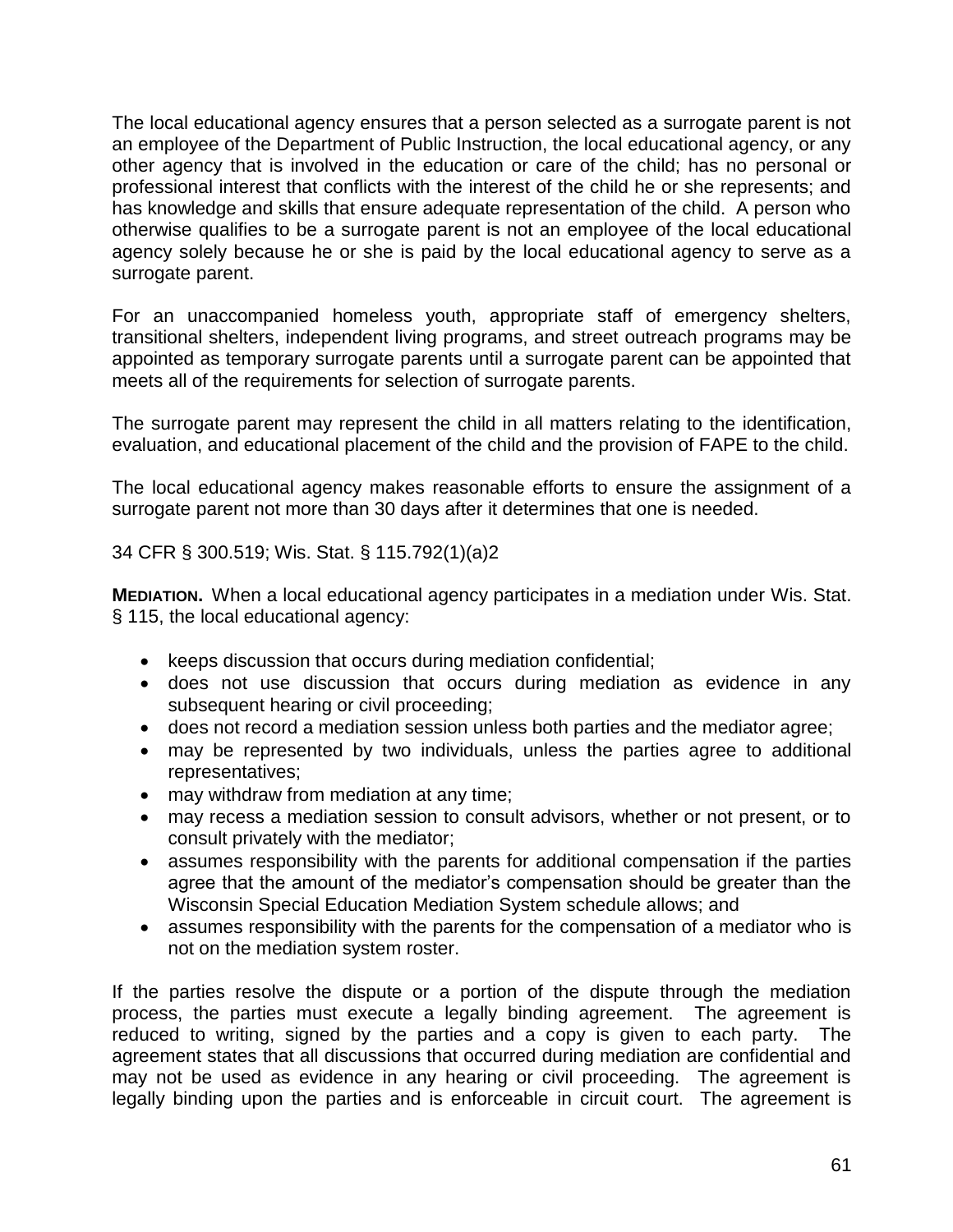signed by a representative of the local educational agency who has the authority to bind the local educational agency.

The Wisconsin Mediation System is voluntary on the part of the parties and the local educational agency does not use it to deny or delay a parent's right to a hearing on the parent's due process complaint, or to deny any other rights afforded under special education law.

### 34 CFR § 300.506; Wis. Stat. § 115.797

**DUE PROCESS HEARINGS.** When the local educational agency files a request for a due process hearing, it will provide a copy of the hearing request to the other party, a copy to the DPI and will keep the hearing request confidential.

If the parent or the child's attorney files a written request for a due process hearing, the local educational agency will:

- inform the parent of any free or low cost legal and other relevant services available in the area;
- (unless it has previously sent a written notice to the parent regarding the item in dispute) within 10 days of receiving the hearing request, provide a written response that includes an explanation of why the agency proposed or refused to take the action raised in the hearing request; a description of other options that the IEP team considered and the reasons why those options were rejected; a description of each evaluation procedure, assessment, record, or report the agency used as the basis for the proposed or refused action; and, a description of the other factors that are relevant to the agency's proposed or refused action;
- within 10 days of receiving the request, send a written response that addresses the issues raised in the hearing request; and
- (except when the parents and local educational agency agree in writing to waive a meeting or use mediation) within 15 days of receiving the request and before the hearing is conducted, convene a meeting with the child's parents, a representative of the local educational agency who is authorized to make decisions on behalf of the agency, and the relevant members of the IEP team who have specific knowledge of the facts identified in the hearing request. If the meeting resolves any subject matter of the hearing request, the parents and the local educational agency will execute and sign a legally binding agreement.

When the local educational agency is a party to a due process hearing under Wis. Stat. § 115.80, the local educational agency:

• pays for the cost of the hearing;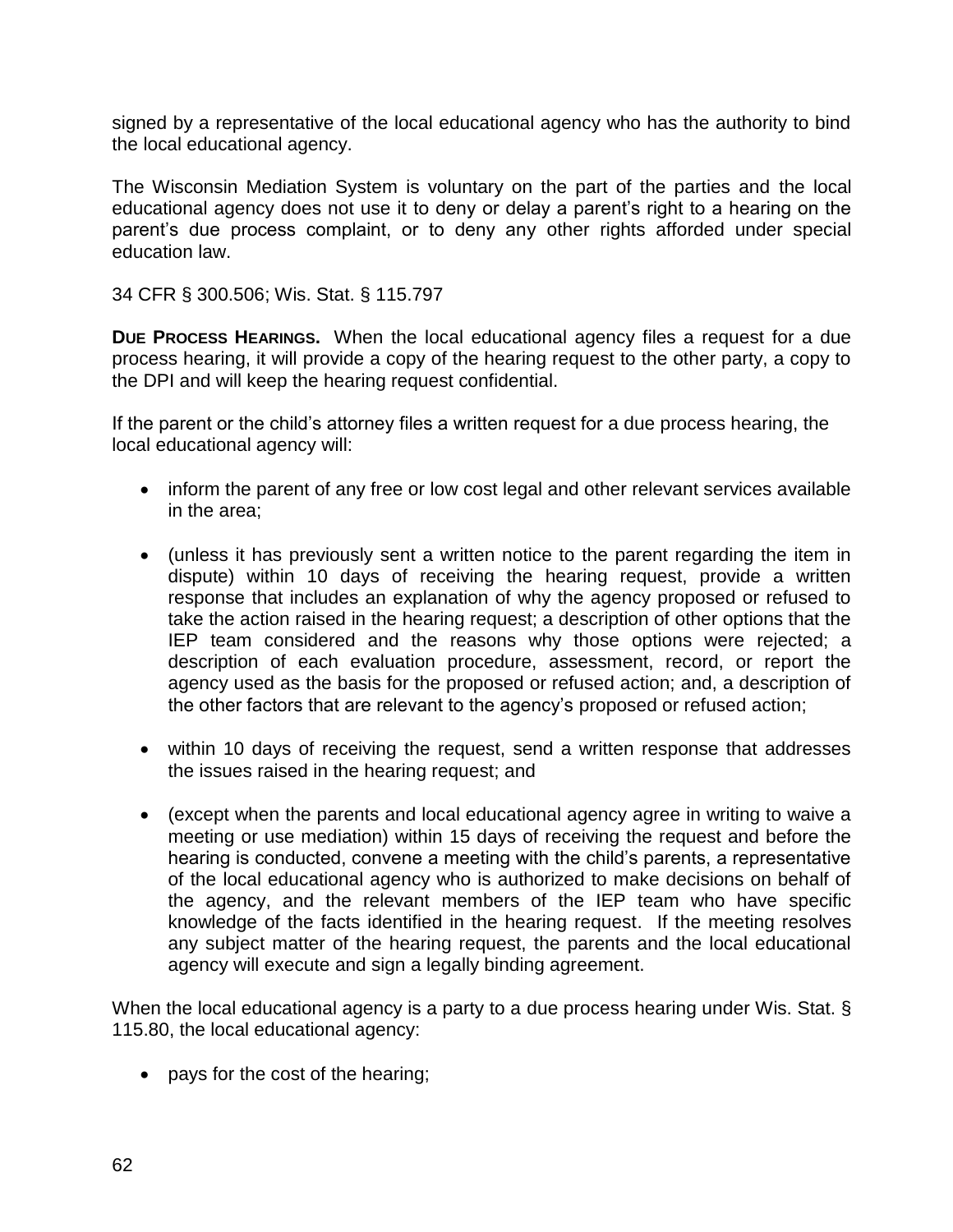- pays for the cost of an independent educational evaluation ordered by the hearing officer;
- discloses to all other parties, at least five business days before a hearing is conducted (other than an expedited hearing under the provisions of the Individuals with Disabilities Education Act), all evaluations completed by that date and recommendations based upon the local educational agency's evaluations that the local educational agency intends to use at the hearing; and
- except as provided in the "discipline" section of the local educational agency's policies, the local educational agency does not change the educational placement of a child during the pendency of a hearing or judicial proceedings unless the child's parents agree to the change. If the child is applying for initial admission to a public school, the child, with the consent of the parents, is placed in the public school program until all due process proceedings have been completed.

Before filing a civil action under any federal law seeking relief that is also available under state special education law, the local educational agency exhausts the due process hearing procedures to the same extent as would be required had the action been brought under special education law.

34 CFR §§ 300.507, 300.508, 300.510; Wis. Stat. § 115.80

**TRANSFER OF RIGHTS AT AGE OF MAJORITY.** When a child with a disability reaches the age of 18, unless he or she has been determined to be incompetent as defined by state law, the local educational agency transfers the rights of parents under the Individuals with Disabilities Education Act and Chapter 115, Wis. Stats., to the individual pupil. The local educational agency provides any required notices to both the parents and the adult pupil. The local educational agency notifies both the parents and the individual pupil of the transfer of rights.

34 CFR § 300.520; Wis. Stat. § 115.807

# **Discipline Procedures**

**AUTHORITY OF SCHOOL PERSONNEL.** School personnel consider any unique circumstances on a case-by-case basis when determining whether a change in placement, consistent with the discipline procedures of Individuals with Disabilities Education Act, is appropriate for a child with a disability who violates a code of school conduct.

School personnel are authorized to remove a child with a disability who violates a code of student conduct from the child's current placement to an appropriate interim alternative educational setting (IEAS), another setting, or suspension for not more than ten consecutive school days (to the extent those alternatives are applied to children without disabilities) consistent with state requirements relating to the suspension of pupils.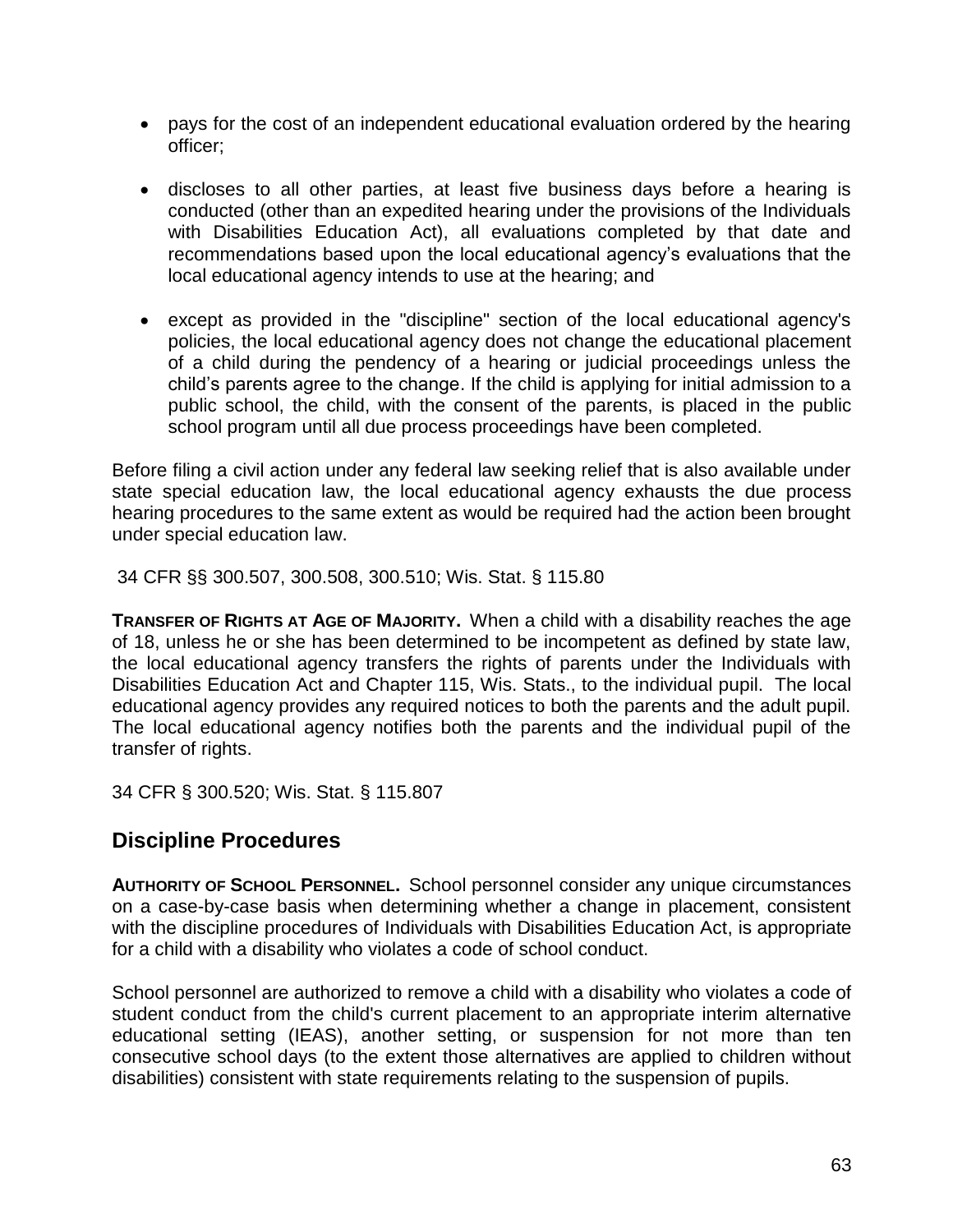State law permits suspensions from school for up to five consecutive school days and for up to 15 consecutive school days when a notice of expulsion hearing has been sent. A child with a disability may be suspended for more than ten consecutive school days only if the conduct is not a manifestation of the child's disability and the requirements provided below are followed.

School personnel are authorized to remove a child with a disability for additional removals of not more than ten consecutive school days, consistent with state requirements, in that same school year for separate incidents of misconduct (as long as those removals do not constitute a change of placement).

If a child with a disability has been removed from his or her placement for 10 school days or less, the local educational agency provides services to the child if the local educational agency also provides services to children without disabilities who have been similarly removed.

For purposes of removals of a child with a disability from the child's current educational placement, a change of placement occurs if the removal is for more than ten consecutive school days or the child is subjected to a series of removals that constitute a pattern because

- the series of removals total more than ten school days in a school year;
- the child's behavior is substantially similar to the child's behavior in previous incidents that resulted in the series of removals; and
- such additional factors as the length of each removal, the total amount of time the child is removed and the proximity of the removals to one another.

The local educational agency determines on a case-by-case basis whether a pattern of removals constitutes a change of placement.

After a child with a disability has been removed from the current placement for ten school days in the same school year during any subsequent days of removal the local educational agency must provide services so as to enable the child to continue to participate in the general education curriculum, although in another setting, and to progress toward meeting the goals set out in the child's IEP.

If the current removal is for not more than 10 consecutive school days and is not a change of placement, school personnel, in consultation with at least one of the child's teachers, determine the appropriate services.

The local educational agency applies the relevant disciplinary procedures for children without disabilities to the child only if, as a result of the manifestation determination review, the local educational agency determines the behavior of the child with a disability was not a manifestation of the child's disability. The local educational agency applies the relevant disciplinary procedures in the same manner in which they would be applied to children without disabilities.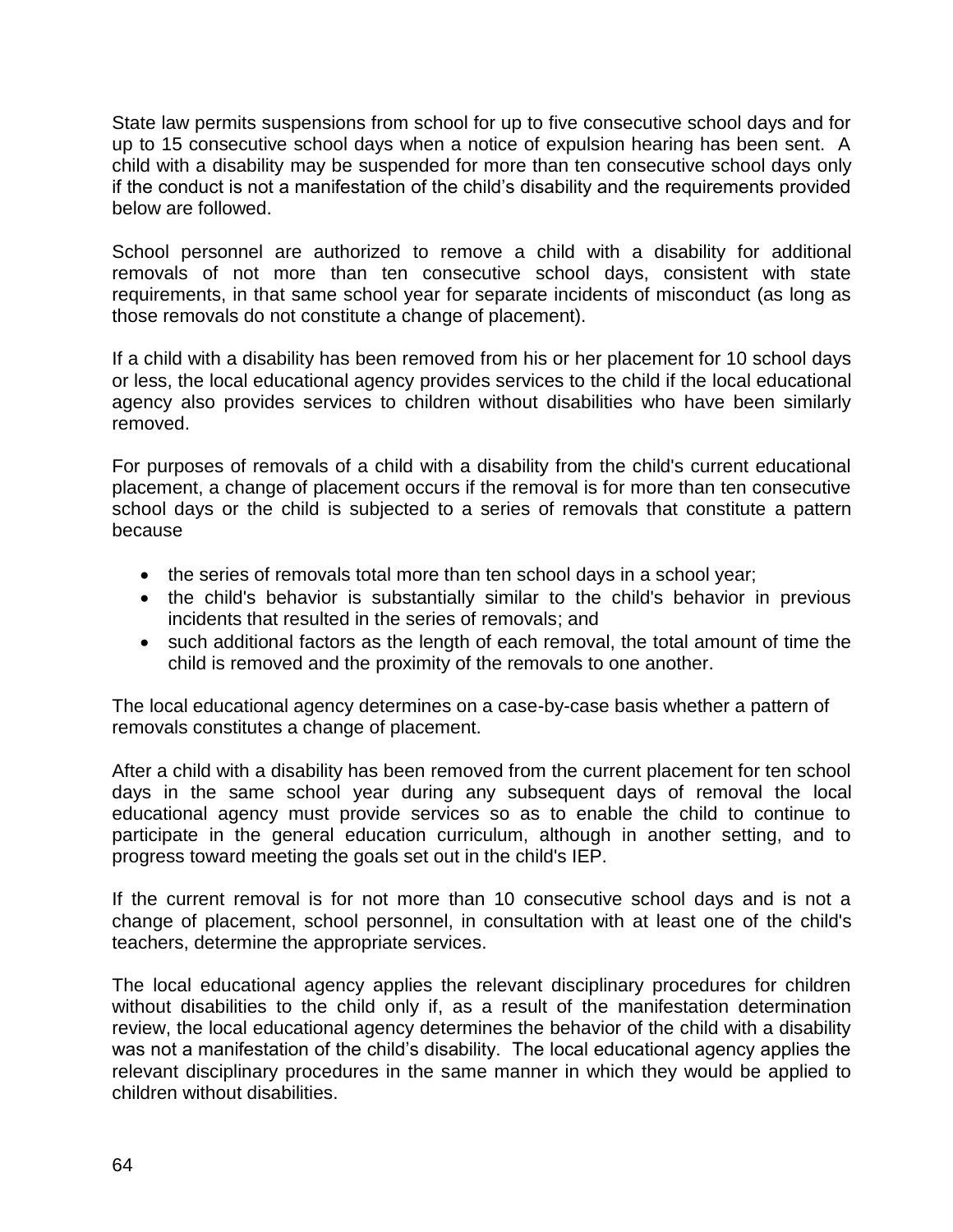A child with a disability whose behavior is determined not to be a manifestation of the child's disability continues to be provided education services so as to enable the child to continue to participate in the general education curriculum, although in another setting, and to progress toward meeting the goals set out in the child's IEP.

## 34 CFR § 300.530; 300.536

**PLACEMENT IN INTERIM ALTERNATIVE EDUCATIONAL SETTINGS.** School personnel are authorized to remove a child with a disability to an interim alternative educational setting for not more than 45 school days without regard to whether the behavior is determined to be a manifestation of the child's disability if:

- the child carries a weapon to or possesses a weapon at school, on school premises, or to or at a school function under the jurisdiction of the state or a local educational agency;
- the child knowingly possesses or uses illegal drugs, or sells or solicits the sale of a controlled substance, while at school, on school premises, or at a school function under the jurisdiction of the state or a local educational agency; or
- the child has inflicted serious bodily injury upon another person while at school, on school premises, or at a school function under the jurisdiction of the state or a local educational agency.

### 34 CFR § 300.530(g)

The IEP team determines the interim alternative educational setting and the appropriate services to be provided. A child placed in an interim alternative educational setting:

- continues to receive educational services to enable the child to continue to participate in the general curriculum, although in another setting, and to progress toward meeting the goals set out in the child's IEP; and
- if the behavior is not a manifestation of the child's disability, receives, as appropriate, a functional behavioral assessment, and behavioral intervention services and modifications, that are designed to address the behavior violation so that it does not recur;
- if the behavior is a manifestation of the child's disability, receives either:
	- $\triangleright$  a functional behavior assessment, unless the local educational agency had conducted a functional behavioral assessment before the behavior that resulted in the change of placement occurred, and implemented a behavioral intervention plan, or
	- $\triangleright$  if a behavioral intervention plan already has been developed, a review of the behavioral intervention plan, and modifications to it, as necessary, to address the behavior.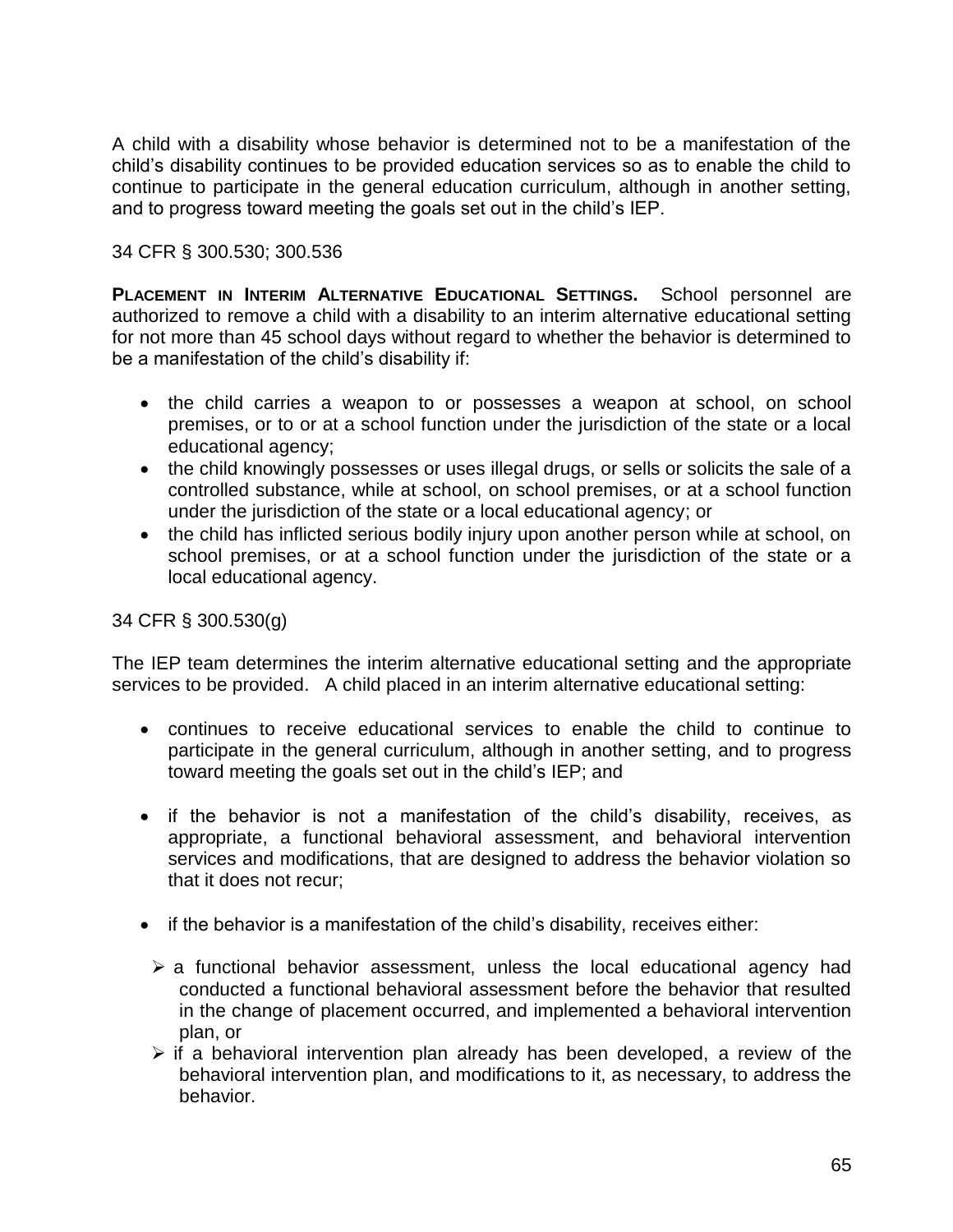## 34 CFR §§ 300.530, 300.531

On the date on which the decision is made to place the child in an interim alternative educational setting or to make a removal that constitutes a change of placement for violating a code of conduct, the local educational agency notifies the parents of that decision and provides the parents a procedural safeguards notice.

### 34 CFR § 300.530(h)

When the local educational agency determines that maintaining the current placement of a child with a disability is substantially likely to result in injury to the child or others, the agency may request an expedited due process hearing to change the child's placement to an appropriate interim alternative educational setting for not more than 45 school days. The request for a due process hearing may be repeated if the local educational agency believes that returning the child to the original placement is substantially likely to result in injury to the child or others.

### 34 CFR § 300.532

### **MANIFESTATION DETERMINATION REVIEWS.**

Within 10 school days of any decision to change the placement of a child with a disability because of a violation of a code of student conduct, the local educational agency, the parent, and relevant members of the child's IEP team (as determined by the parent and the local educational agency):

- review all relevant information in the student's file, including the child's IEP;
- any teacher observations; and
- any relevant information provided by the parents.

The conduct is determined to be a manifestation of the child's disability if the local educational agency, the parent, and relevant members of the child's IEP team determine that either:

- the conduct in question was caused by, or had a direct and substantial relationship to, the child's disability; or
- the conduct in question was the direct result of the local educational agency's failure to implement the IEP.

If the local educational agency, the parent, and relevant members of the child's IEP team determine the conduct in question was the direct result of the local educational agency's failure to implement the IEP, the local educational agency takes immediate steps to remedy those deficiencies.

If the conduct was a manifestation of the child's disability, the IEP team returns the child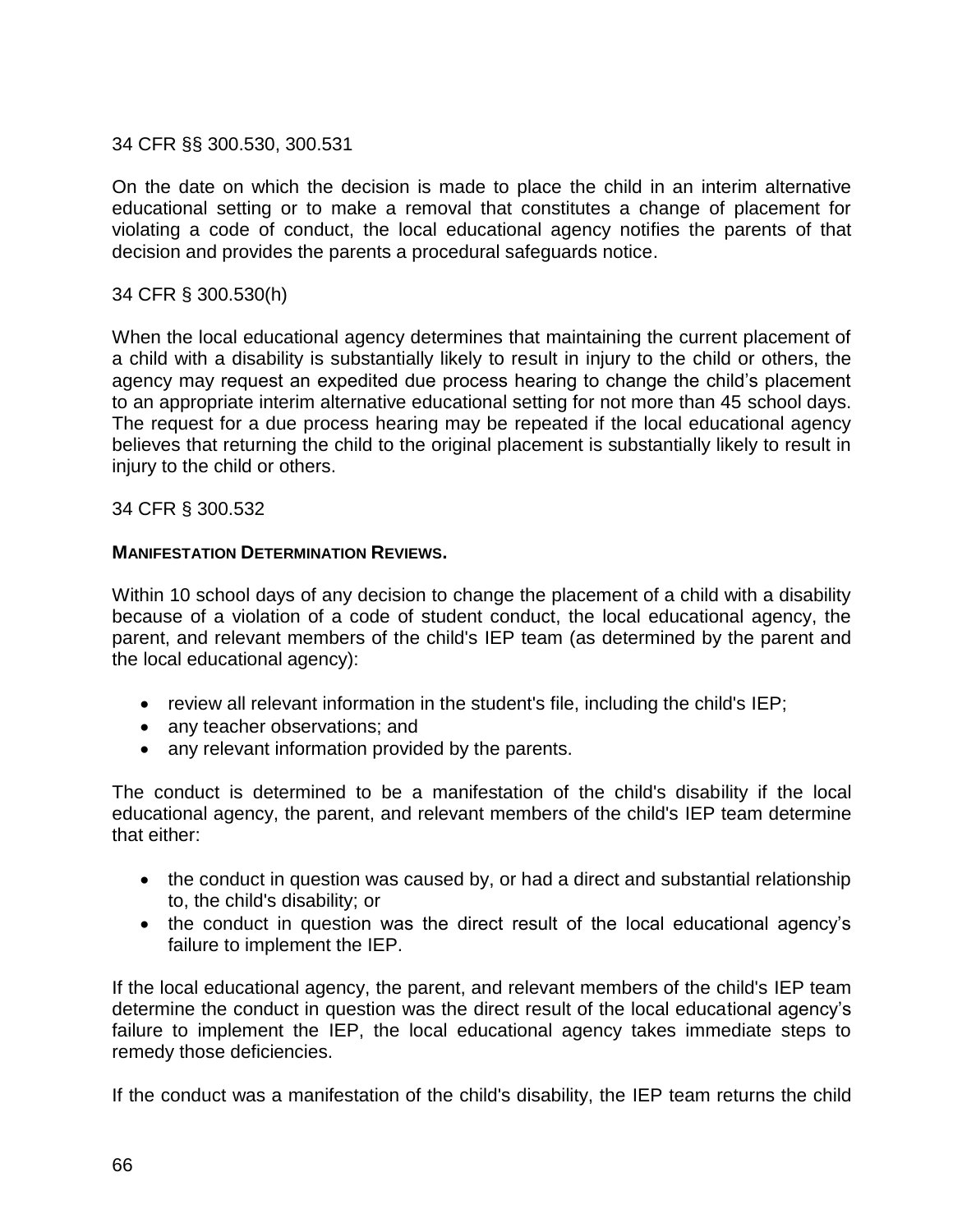to the placement from which the child was removed, unless the child has been placed in an interim alternative educational setting or the parent and local educational agency agree to a change of placement as part of the modification of the behavioral intervention plan, and either:

- conducts a functional behavioral assessment, unless the local educational agency had conducted a functional behavioral assessment before the behavior that resulted in the change of placement occurred, and implements a behavioral intervention plan for the child; or
- if a behavioral intervention plan already has been developed, the IEP team reviews the behavioral intervention plan, and modifies it, as necessary, to address the behavior.

If the conduct was not a manifestation of the child's disability, the child receives, as appropriate:

- a functional behavioral assessment and behavioral intervention services and modifications that are designed to address the behavior violation so that it does not recur; and
- educational services so as to enable the child to continue to participate in the general education curriculum, although in another setting, and to progress toward meeting the goals set out in the child's IEP.

34 CFR § 300.530(d)(e) and (f)

### **PLACEMENT DURING APPEALS.**

The parent of a child with a disability who disagrees with any decision regarding a disciplinary change in placement or a manifestation determination, or the local educational agency believes that maintaining the current placement is substantially likely to result in injury to the child or others may appeal the decision by requesting a hearing. During such appeal, the child will remain in the placement to which the child was removed pending the decision of the hearing officer or until the expiration of the disciplinary placement, which ever occurs first. The parent and the local educational agency may agree to a different placement during the appeal.

Unless the local educational agency and the parents agree in writing to waive the resolution meeting or agree to use the mediation process, the local educational agency conducts a resolution meeting within seven days of receiving notice of the parent's due process complaint.

### 34 CFR § 300.532; 300.533

**PROTECTIONS FOR CHILDREN NOT YET ELIGIBLE FOR SPECIAL EDUCATION AND RELATED SERVICES.** The local educational agency provides the protections asserted for a child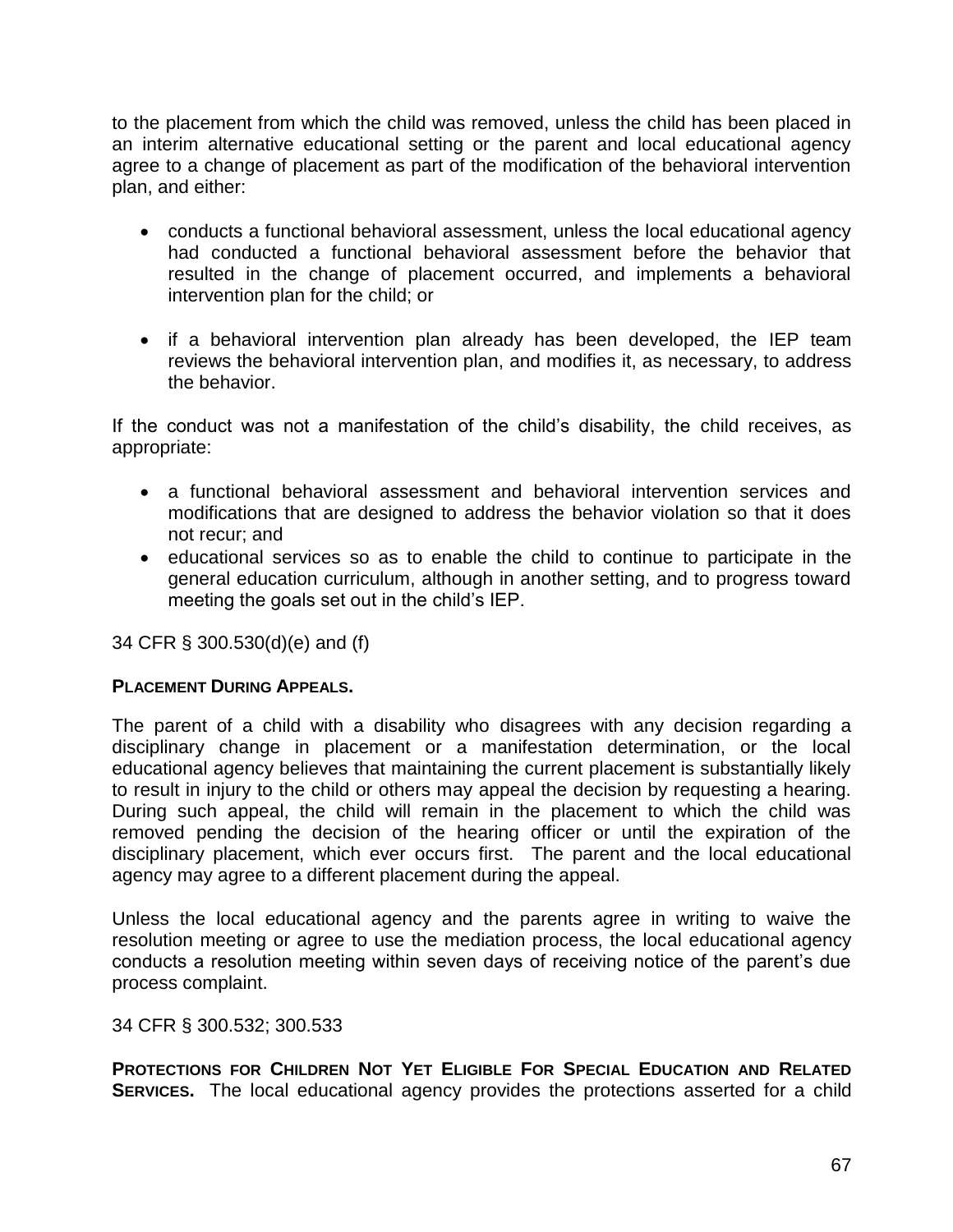under the Individuals with Disabilities Education Act-Part B to a child who has not been determined to be eligible for special education and related services and who has engaged in behavior that violated a code of conduct of the local educational agency if the local educational agency had knowledge (as determined in accordance with the provisions below) that the child was a child with a disability before the behavior that precipitated the disciplinary action occurred.

The local educational agency has knowledge that a child is a child with a disability if before the behavior that precipitated the disciplinary action occurred:

- the parent of the child expressed concern in writing to supervisory or administrative personnel of the appropriate educational agency, or a teacher of the child, that the child is in need of special education and related services;
- the parent of the child requested an IEP team evaluation of the child; or
- the teacher of the child, or other personnel of the local educational agency, expressed specific concerns about a pattern of behavior demonstrated by the child directly to the director of special education of the agency or to other supervisory personnel of the agency.

The local educational agency does not have knowledge that a child is a child with a disability if:

- the parent of the child has not allowed an IEP team evaluation of the child or has refused special education services; or
- the local educational agency conducted an IEP team evaluation and determined that the child was not a child with a disability.

If the local educational agency does not have knowledge that a child is a child with a disability prior to taking disciplinary measures against the child, the local educational agency may subject the child to the same disciplinary measures as measures applied to children without disabilities who engaged in comparable behaviors.

### 34 CFR § 300.534

If a request is made for an evaluation of a child during the time period in which the child is subjected to disciplinary measures, the evaluation is conducted in an expedited manner. Until the evaluation is completed, the local educational agency maintains the child in the educational placement determined by school authorities, which can include suspension or expulsion without educational services.

If the child is determined to be a child with a disability, taking into consideration information from the local educational agency's evaluation and information provided by the parents, the local educational agency provides special education and related services in accordance with the Individuals with Disabilities Education Act-Part B and state law,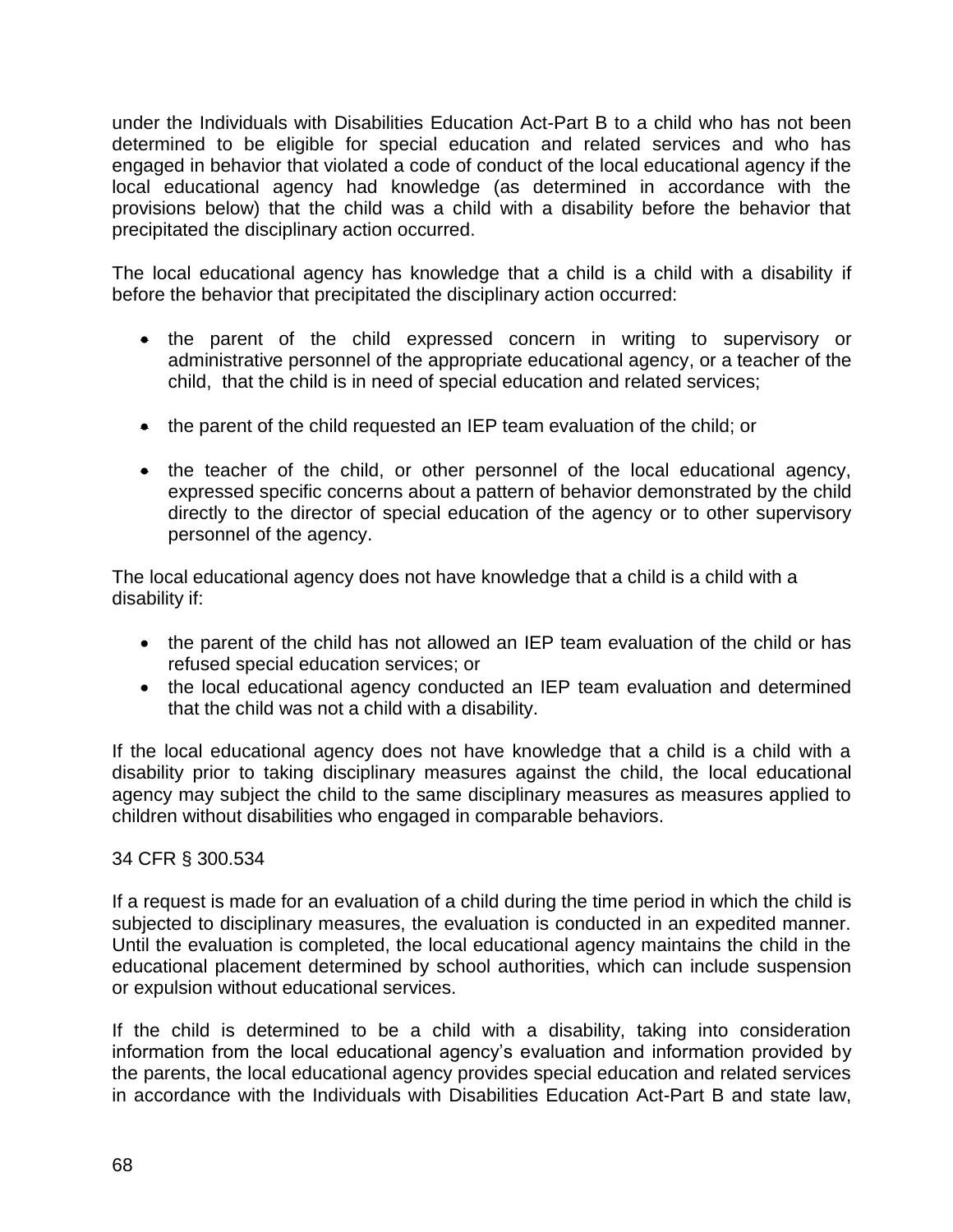including legal requirements relating to discipline and the provision of a free appropriate public education to children with disabilities.

34 CFR § 300.534

When the local educational agency reports a crime committed by a child with a disability, it ensures copies of the child's special education and disciplinary records are transmitted for consideration by the appropriate authorities to whom it reports the crime. The local educational agency transmits copies of the child's special education and disciplinary records only to the extent that the Family Educational Rights and Privacy Act permits transmission.

34 CFR § 300.535

## **Confidentiality of Information**

**NOTICE TO PARENTS.** The local educational agency notifies parents before any major child identification, location or evaluation activity. The notice is published or announced in newspapers or other media, or both, with circulation adequate to notify parents of children attending the local educational agency of the activity.

34 CFR § 300.612(b)

The local educational agency gives notice that is adequate to fully inform parents about the confidentiality of personally-identifiable information requirements in the law, including:

- a description of the extent that the notice is given in the native languages of the various population groups in the local educational agency;
- a description of the children on whom personally-identifiable information is maintained, the types of information sought, the methods the local educational agency intends to use in gathering the information (including the sources from whom information is gathered), and the uses to be made of the information;
- a summary of the policies and procedures that participating agencies must follow regarding storage, disclosure to third parties, retention, and destruction of personally-identifiable information; and
- a description of all of the rights of parents and children regarding this information, including the rights under the Family Educational Rights and Privacy Act of 1974 and the implementing regulations.

34 CFR § 300.612

**ACCESS RIGHTS.** The local educational agency permits parents to inspect and review any education records relating to their children that are collected, maintained or used by the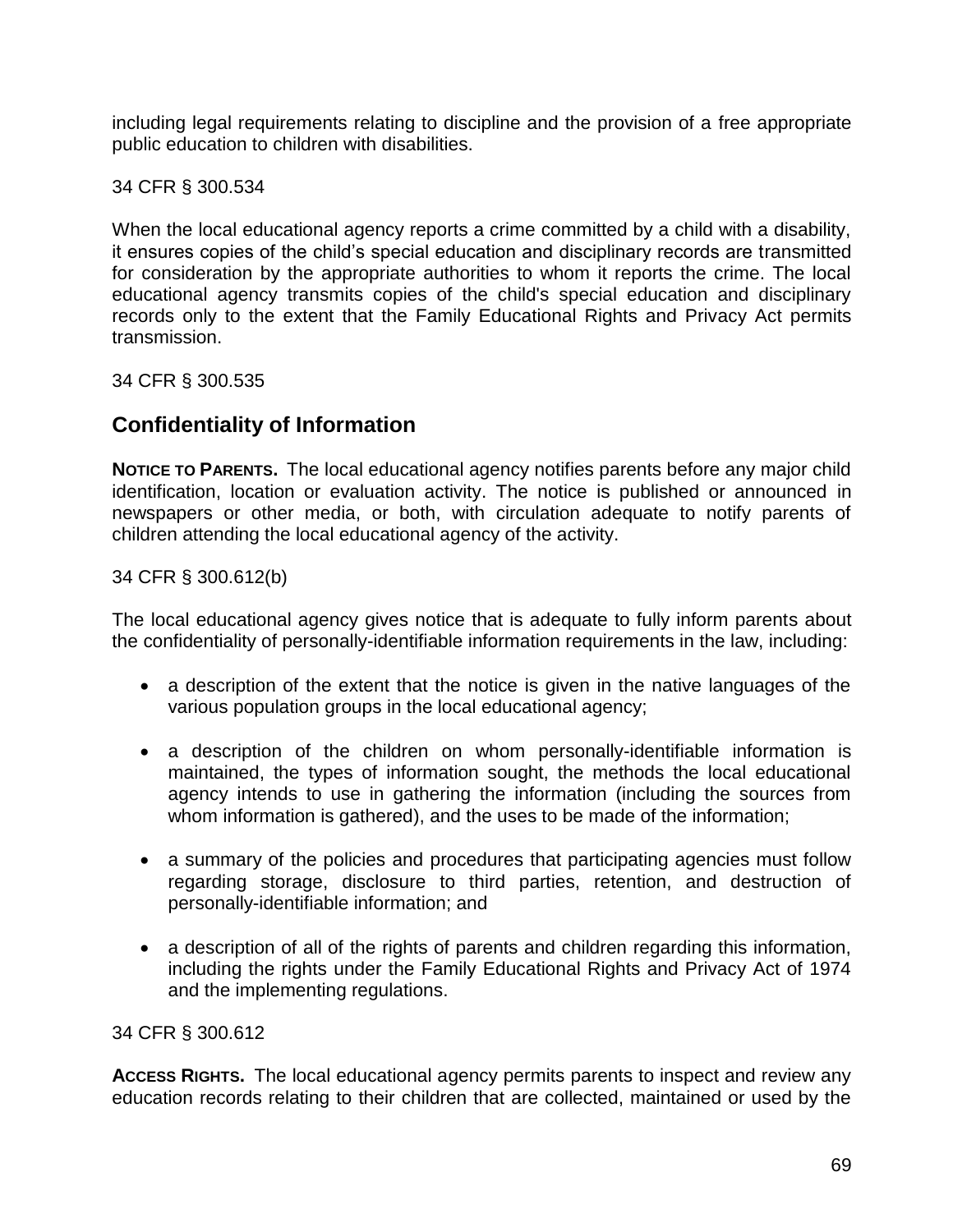agency under the Individuals with Disabilities Education Act-Part B. The agency complies with a request without unnecessary delay and before any meeting regarding an IEP, or any due process hearing or resolution session, and in no case more than 45 days after the request has been made.

The right to inspect and review education records includes:

- the right to a response from the participating agency to reasonable requests for explanations and interpretations of the records;
- the right to have copies of the records upon request; and
- the right to have a representative of the parent inspect and review the records.

The local educational agency presumes that the parent has authority to inspect and review records relating to his or her child unless the local educational agency has been advised that the parent does not have authority under state law.

#### 34 CFR § 300.613

The local educational agency keeps a record of parties obtaining access to education records collected, maintained or used under the Individuals with Disabilities Education Act (except access by parents and authorized employees of the local educational agency), including the name of the party, the date access was given and the purpose for which the party is authorized to use the records.

#### 34 CFR § 300.614

The local educational agency provides parents on request a list of the types and locations of education records collected, maintained or used by the agency. If any education record includes information on more than one child, the parents of those children have the right to inspect and review only the information relating to their child or to be informed of that specific information.

#### 34 CFR §§ 300.615, 300.616

The local educational agency does not charge a fee for copies of records that are made for parents if the fee effectively prevents the parents from exercising their right to inspect and review those records. The local educational agency does not charge a fee to search for or to retrieve information in educational records.

#### 34 CFR § 300.617

**AMENDMENT OF RECORDS AT PARENT'S REQUEST.** A parent who believes information in the education records collected, maintained or used under the Individuals with Disabilities Education Act is inaccurate or misleading or violates the privacy or other rights of the child may request the local educational agency to amend the information. The local educational agency decides whether to amend the information in accordance with the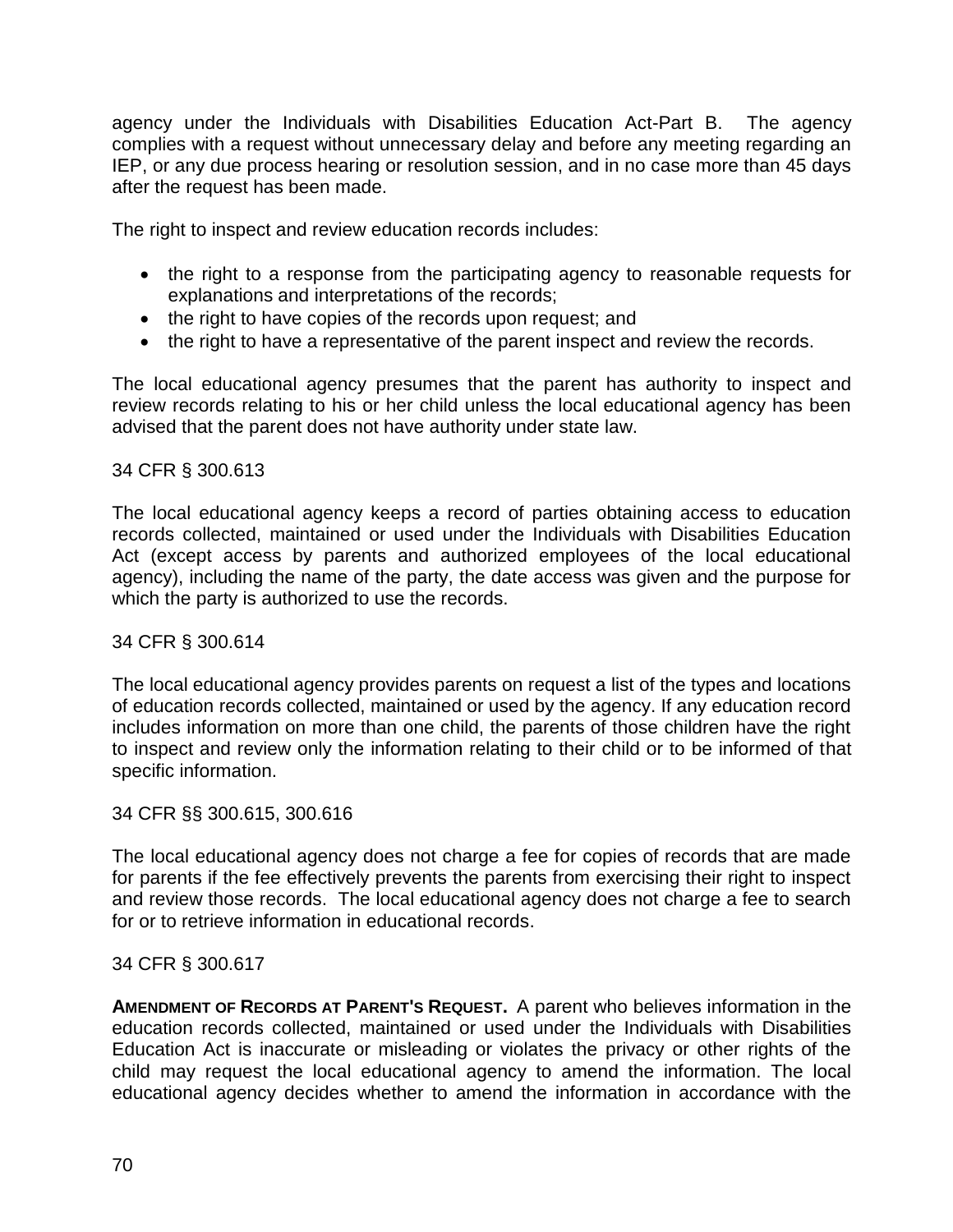request within a reasonable period of time of receipt of the request. If the local educational agency decides to refuse to amend the information in accordance with the request, it informs the parent of the refusal and advises the parent of the right to an educational records hearing pursuant to the local educational agency's policies.

### 34 CFR § 300.618

The local educational agency, on request, provides an opportunity for a hearing to challenge information in education records to ensure it is not inaccurate, misleading or otherwise in violation of the privacy or other rights of the child.

## 34 CFR § 300.619

The hearing is conducted according to the procedures described in the Family Educational Rights and Privacy Act implementing regulations. If, as a result of the hearing, the local educational agency decides the information is inaccurate, misleading or otherwise in violation of the privacy or other rights of the child, it amends the information accordingly and so informs the parent in writing. If, as a result of the hearing, the local educational agency decides the information is not inaccurate, misleading or otherwise in violation of the privacy or other rights of the child, it informs the parent of the right to place in the records it maintains on the child a statement commenting on the information or setting forth any reasons for disagreeing with the decision of the local educational agency.

### 34 CFR § 300.619-621

Any explanation placed in the records of the child under this section is maintained as part of the records of the child as long as the record or contested portion is maintained. If the records of the child or the contested portion are disclosed to any party, the explanation is also disclosed to the party.

### 34 CFR § 300.620(c)(2)

**CONSENT.** Parental consent is obtained before personally-identifiable information is disclosed, unless the disclosure is authorized without parental consent under the Family Educational Rights and Privacy Act and Wis. Stat. § 118.125. Parental consent is not required before personally-identifiable information is released to officials of participating agencies for purposes of meeting a requirement of the Individuals with Disabilities Education Act with the following exceptions:

 Parental consent or the consent of an eligible child who has reached the age of majority under state law, is obtained before personally-identifiable information is released to officials of participating agencies providing or paying for transition services.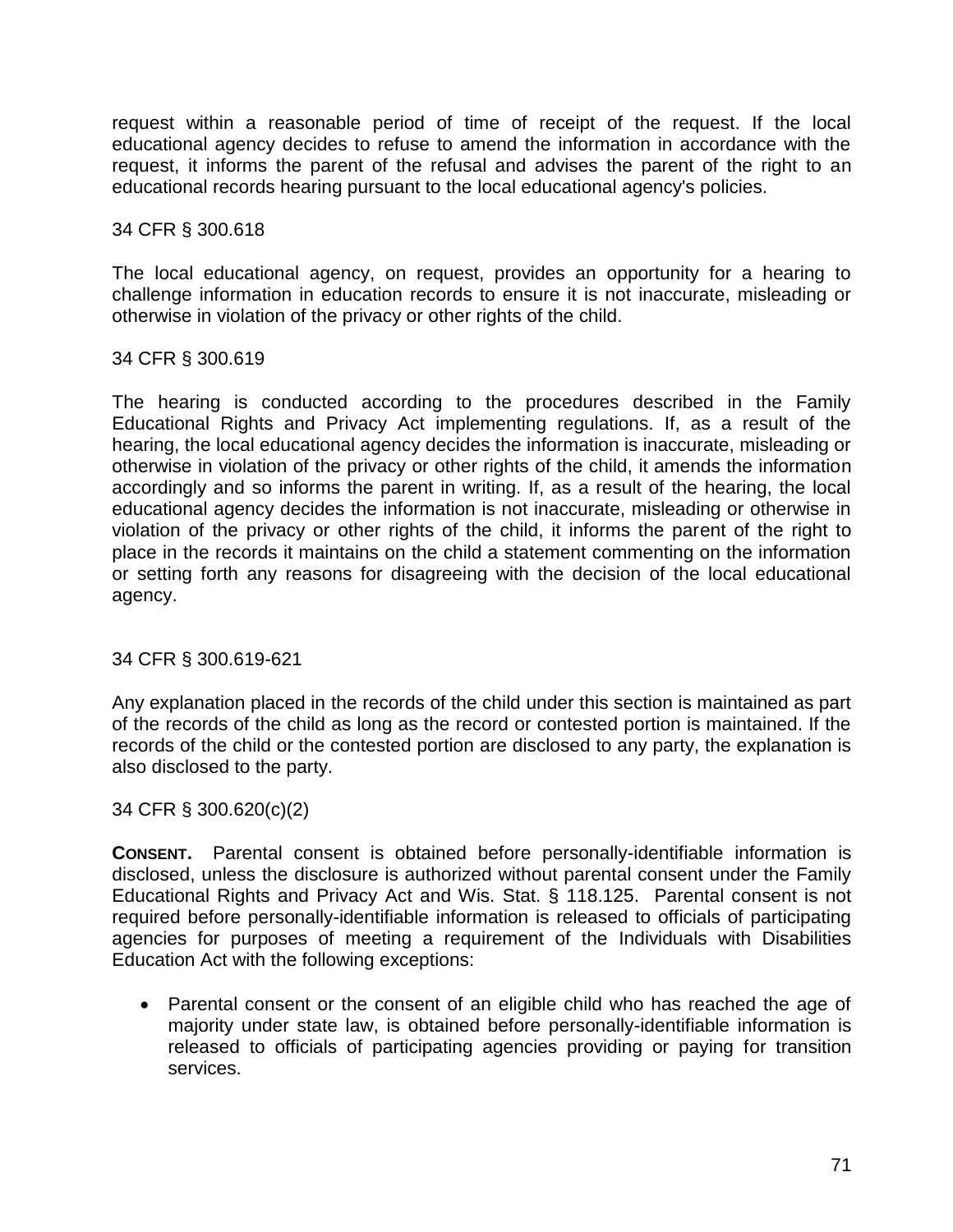If a child is enrolled or is going to enroll in a private school that is not located in the local educational agency of the parent's residence, parental consent is obtained before any personally-identifiable information about the child is released between school officials in the local educational agency where the private school is located and officials in the local educational agency of the parent's residence.

### 34 CFR § 300.622

**SAFEGUARDS.** The local educational agency protects the confidentiality of personallyidentifiable information at collection, storage, disclosure and destruction stages. One official at the local educational agency assumes responsibility for ensuring the confidentiality of any personally-identifiable information. All persons collecting or using personally-identifiable information receive training or instruction regarding the state's policies and procedures described in the regulations implementing the Individuals with Disabilities Education Act and the Family Educational Rights and Privacy Act. The local educational agency maintains, for public inspection, a current listing of the names and positions of those employees within the agency who may have access to personallyidentifiable information.

### 34 CFR § 300.623

**DESTRUCTION OF INFORMATION.** The local educational agency informs parents when personally-identifiable information collected, maintained or used under the Individuals with Disabilities Education Act is no longer needed to provide educational services to the child. The information is destroyed at the request of the parents. However, a permanent record of the student's name, address, and phone number, his or her grades, attendance record, classes attended, grade level completed, and year completed may be maintained without time limitation.

### 34 CFR § 300.624

**TRANSFER OF CONFIDENTIALITY RIGHTS AT AGE OF MAJORITY.** Under the regulations for the Family Educational Rights and Privacy Act, the rights of parents regarding education records are transferred to the student at age 18. When the rights accorded to parents under the Individuals with Disabilities Education Act are transferred to a student who reaches the age of majority, the rights regarding educational records in the Individuals with Disabilities Education Act also transfer to the student. However, the local educational agency provides any notice required under the Individuals with Disabilities Education Act to the student and the parents.

34 CFR § 300.625(b) and (c)

# **Children With Disabilities Enrolled in Private Schools by Their Parents**

**CHILD FIND.** This school district locates, identifies, and evaluates all children with disabilities who are enrolled by their parents in private, including religious, elementary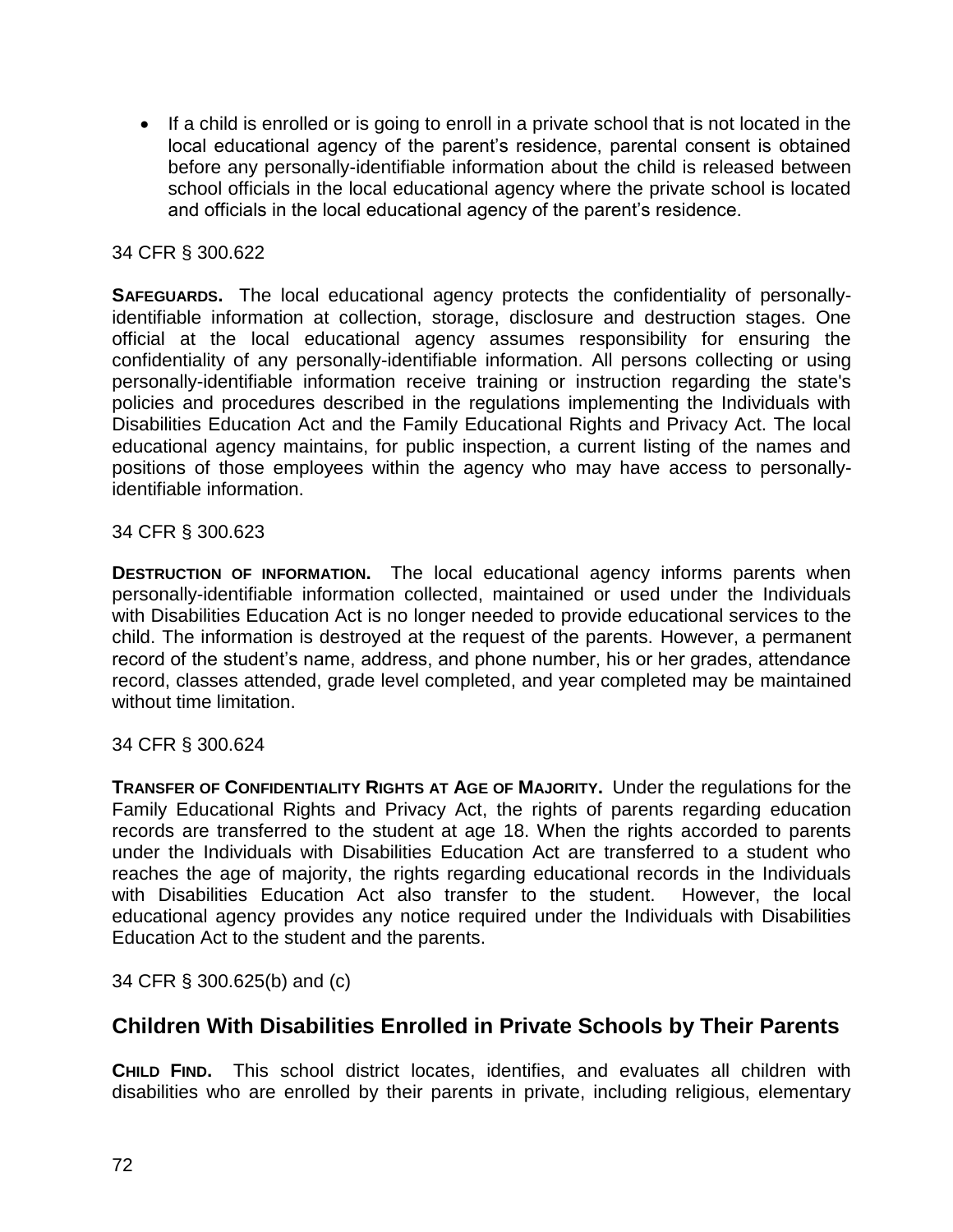schools and secondary schools located in the school district. The child find process is designed to ensure the equitable participation of parentally-placed private school children and an accurate count of those children. This school district undertakes child find activities similar to the activities undertaken for the agency's public school children. The child find process is completed in a time period comparable to that for students attending public schools in this school district. In carrying out the child find requirements for parentally-placed private school students, this school district includes parentally-placed private school children who reside in another state.

34 CFR § 300.131

Any due process complaint regarding child find requirements must be filed with the school district in which the private school is located and a copy must be forwarded to the Department of Public Instruction.

34 CFR § 300.140(b)(2)

**PROVISION OF SERVICES.** To the extent consistent with the number and location of children with disabilities who are enrolled by their parents in private, including religious, elementary and secondary schools located in this school district, this school district provides for the participation of those children by providing them with special education and related services, including direct services determined in accordance with the provision under the "Equitable Services Determined" section of this policy.

A services plan is developed and implemented for each private school child with a disability designated by this school district to receive special education and related services under the Individuals with Disabilities Education Act. This school district maintains in its records, and provides to the Wisconsin Department of Public Instruction, the following information related to parentally-placed private school children: (1) the number of children evaluated; (2) the number of children determined to be children with disabilities; and (3) the number of children served.

34 CFR § 300.132

**EXPENDITURES.** In providing special education and related services, including direct services, to children with disabilities enrolled by their parents in private schools, this school district spends, for children aged 3 through 21, an amount that is the same proportion of the school district's total Individuals with Disabilities Education Act flowthrough grant as is the number of private school children with disabilities aged 3 through 21 who are enrolled by their parents in private, including religious, elementary schools and secondary schools located in this school district, is to the total number of children with disabilities in its jurisdiction aged 3 through 21.

For parentally placed private school children aged 3 through 5, this school district spends an amount that is the same proportion of this school district's total preschool entitlement funds as the number of parentally placed private school children with disabilities aged 3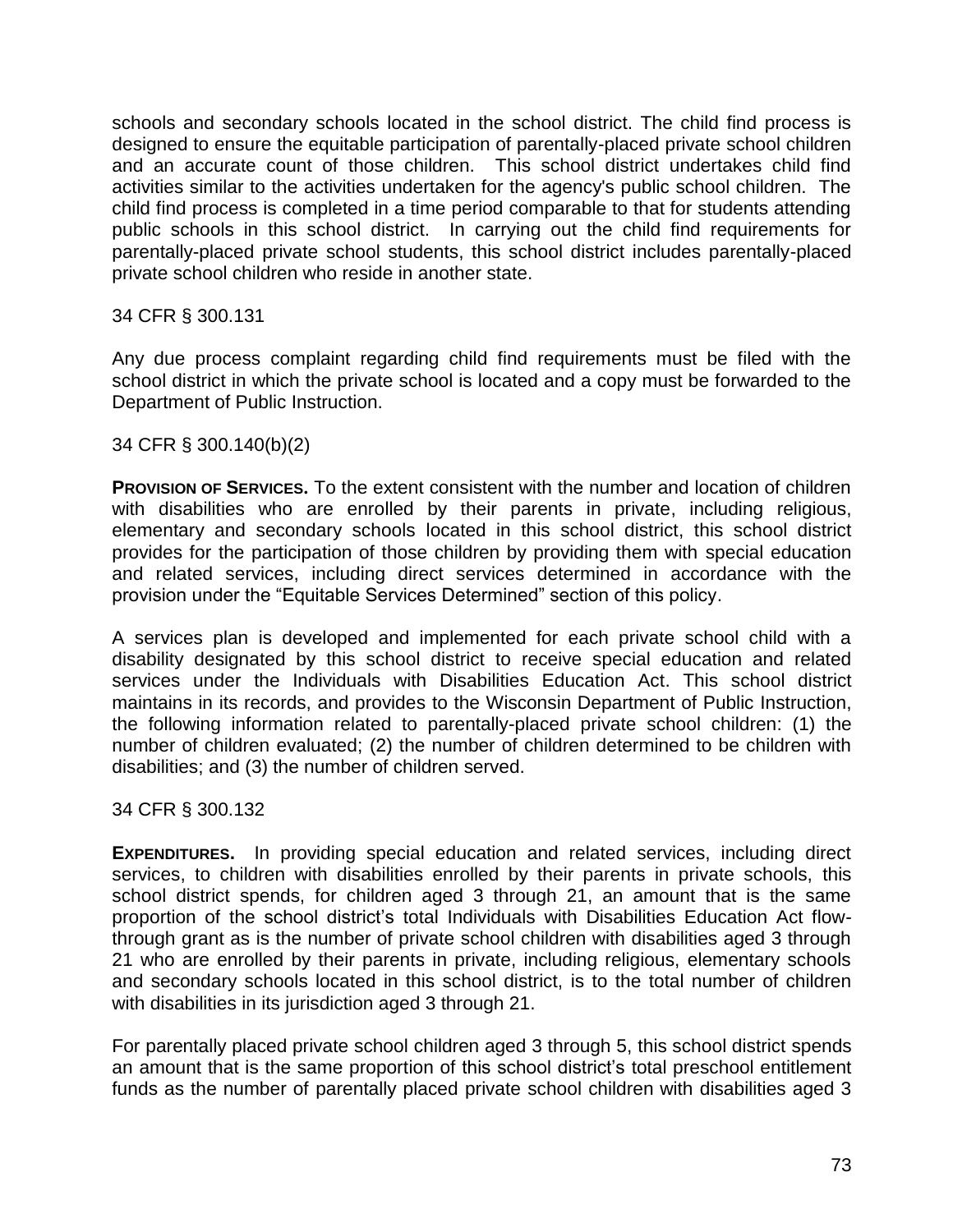through 5 is to the total number of children with disabilities in its jurisdiction aged 3 through 5. This school district may provide services to private school children in excess of those required, consistent with the law and local educational agency policy.

In calculating the proportionate amount of Federal funds to be provided for parentallyplaced private school children with disabilities, this school district, after timely and meaningful consultation with representatives of private schools, conducts a thorough and complete child find process to determine the number of parentally-placed children with disabilities attending private schools located in this school district.

After timely and meaningful consultation with representatives of parentally-placed private school children with disabilities, this school district determines the number of parentallyplaced private school children with disabilities attending private schools located in this school district; and ensures the count is conducted on October 1 of each year. The child count is used to determine the amount this school district must spend on providing special education and related services to parentally-placed private school children with disabilities in the next subsequent fiscal year.

34 CFR § 300.133(c)(2)

State and local funds may supplement and in no case supplant the proportionate amount of Federal funds required to be expended for parentally-placed private school children with disabilities under the Individuals with Disabilities Education Act.

34 CFR § 300.133(d)

The cost of carrying out child find requirements, including individual evaluations, is not considered in determining if this school district has met its obligation to expend a proportionate amount of Individuals with Disabilities Education Act funds to provide equitable services.

34 CFR § 300.131(d)

If this school district has not expended for equitable services all of the funds required by the end of the fiscal year for which Congress appropriated the funds, the district obligates the remaining funds for special education and related services (including direct services) to parentally-placed private school children with disabilities during a carry-over period of one additional year.

34 CFR § 300.133(a)(3)

**CONSULTATION.** To ensure timely and meaningful consultation, this school district consults with private school representatives and representatives of parents of parentally-placed private school children with disabilities during the design and development of special education and related services for the children regarding the following: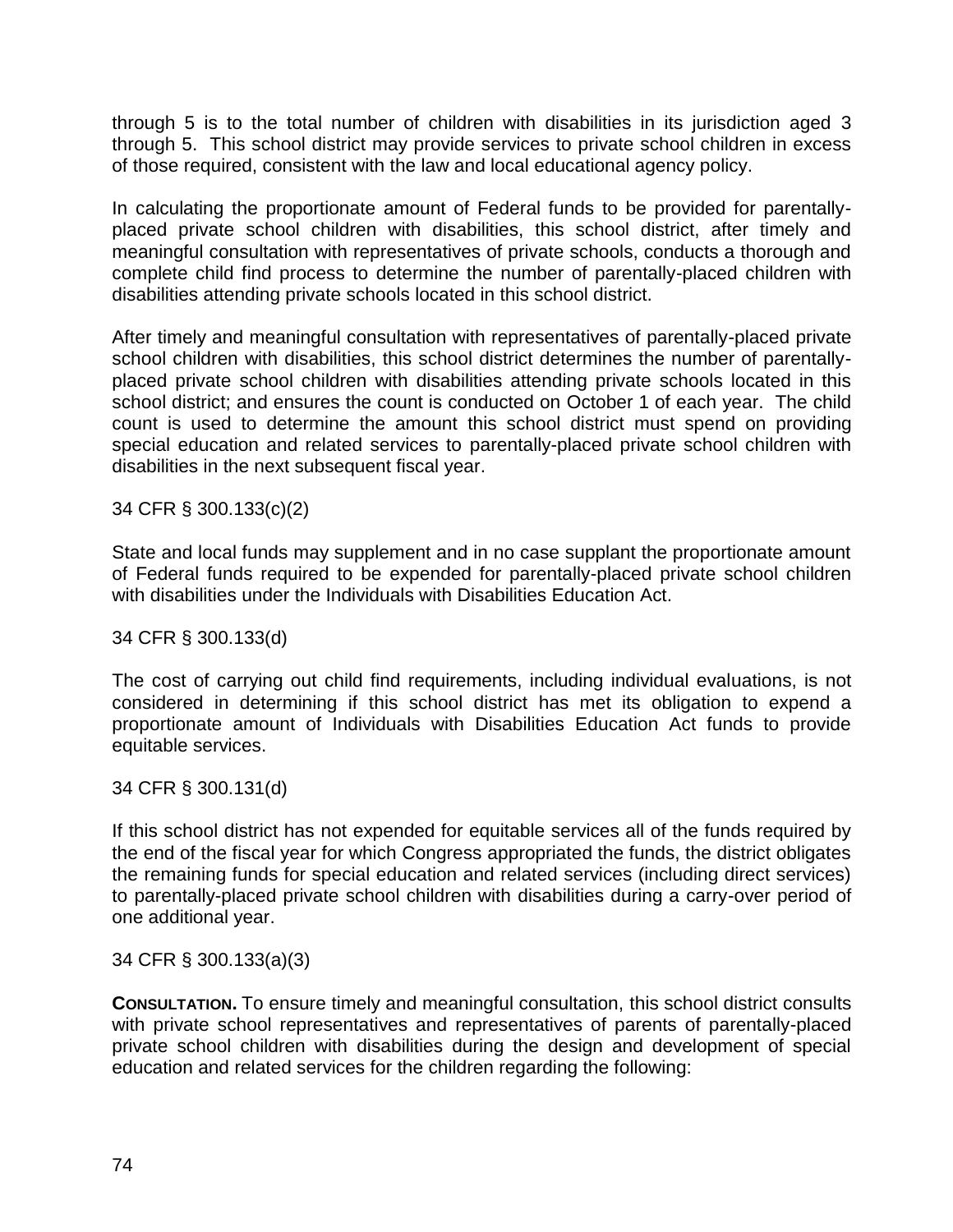- the child find process, including how parentally-placed private school children suspected of having a disability can participate equitably, and how parents, teachers, and private school officials will be informed of the process;
- the determination of the proportionate share of Federal funds available to serve parentally-placed private school children with disabilities including the determination of how the proportionate share of those funds was calculated;
- the consultation process among this school district, private school officials, and representatives of parents of parentally-placed private school children with disabilities, including how the process will operate throughout the school year to ensure that parentally-placed children with disabilities identified through the child find process can meaningfully participate in special education and related services;
- how, where, and by whom special education and related services will be provided for parentally-placed private school children with disabilities, including a discussion of the types of services, including direct services and alternate service delivery mechanisms, and how special education and related services will be apportioned if funds are insufficient to serve all parentally-placed private school children, and how and when those decisions will be made; and,
- how, if this school district disagrees with the views of the private school officials on the provision of services or the types of services (whether provided directly or through a contract), the district will provide to the private school officials a written explanation of the reasons why the district chose not to provide services directly or through a contract.

When timely and meaningful consultation has occurred, this school district must obtain a written affirmation signed by the representatives of participating schools. If the representatives do not provide the affirmation within a reasonable period of time, this school district forwards the documentation of the consultation process to the Wisconsin Department of Public Instruction.

If a private school representative files a complaint under 34 CFR § 300.136 to the Wisconsin Department of Public Instruction, this school district will forward appropriate documentation to the department.

34 CFR §§ 300.134, 300.135, and 300.136.

**EQUITABLE SERVICES DETERMINED.** No parentally-placed private school child with a disability has an individual right to receive some or all of the special education and related services the child would receive if enrolled in the public school. Decisions about the services that will be provided to parentally-placed private school children with disabilities are made in accordance with services plans and consultation processes contained in these policies.

The final decisions regarding services to be provided to eligible private school children are made by this school district.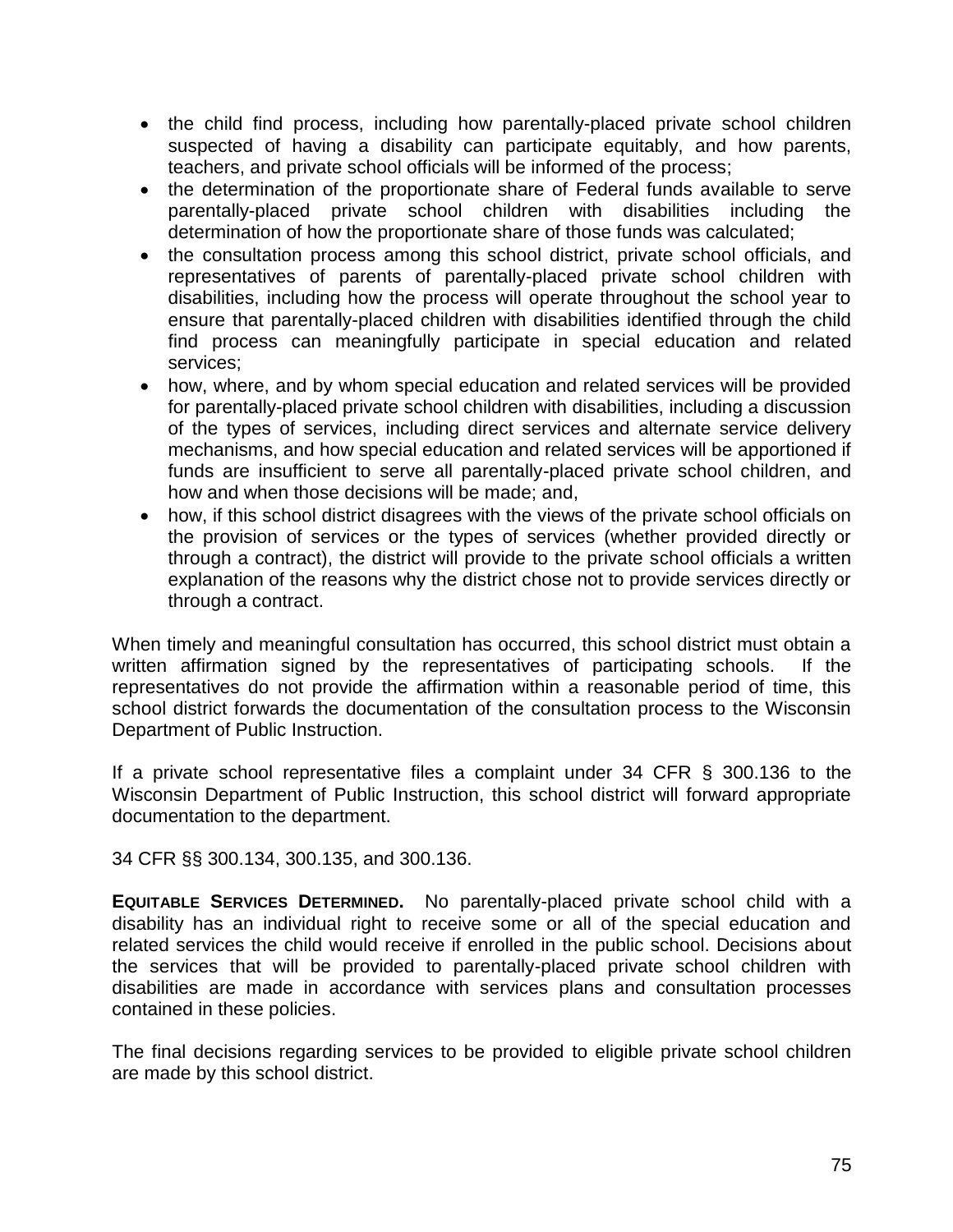34 CFR § 300.137

If a child with a disability is enrolled in a religious or other private school by the child's parents and will receive special education or related services from this school district, the district initiates and conducts meetings to develop, review and revise a services plan for the child in accordance with the law. This school district ensures a representative of the religious or other private school attends each meeting. If the representative cannot attend, this school district uses other methods to ensure participation by the private school, including individual or conference telephone calls.

34 CFR § 300.137(c)(2)

**EQUITABLE SERVICES PROVIDED.** The services provided to parentally-placed private school children with disabilities by this school district are provided by personnel meeting the same standards as personnel providing services in this school district, except that private elementary school and secondary school teachers who are providing equitable services to parentally-placed private school children with disabilities do not have to meet the highly qualified special education teacher requirements. Parentally-placed private school children with disabilities may receive a different amount of services than children with disabilities in public schools.

34 CFR § 300.138(a)(2)

Each private school child with a disability who has been designated to receive services from this school district has a services plan that describes the specific special education and related services this school district will provide to the child in light of the services the district has determined (after consultation with representatives of private school children with disabilities) it will make available to parentally-placed private school children with disabilities. The services plan, to the extent appropriate, meets the IEP requirements with respect to the services provided. The services plan is developed, reviewed and revised consistent with the provisions in the law concerning IEP teams, when IEPs must be in effect, parent participation in IEP team meetings, and development, review and revision of IEPs.

34 CFR § 300.138(b)(2)

Services to parentally-placed private school children with disabilities are provided by employees of this school district or through contract by the district with an individual, association, agency, organization, or other entity. The services, including materials and equipment, are secular, neutral, and non-ideological.

34 CFR § 300.138(c)

**LOCATION OF SERVICES AND TRANSPORTATION.** If this school district provides services to private school children with disabilities at the child's private school, including a religiously affiliated private school, it will do so to the extent consistent with state and federal law. If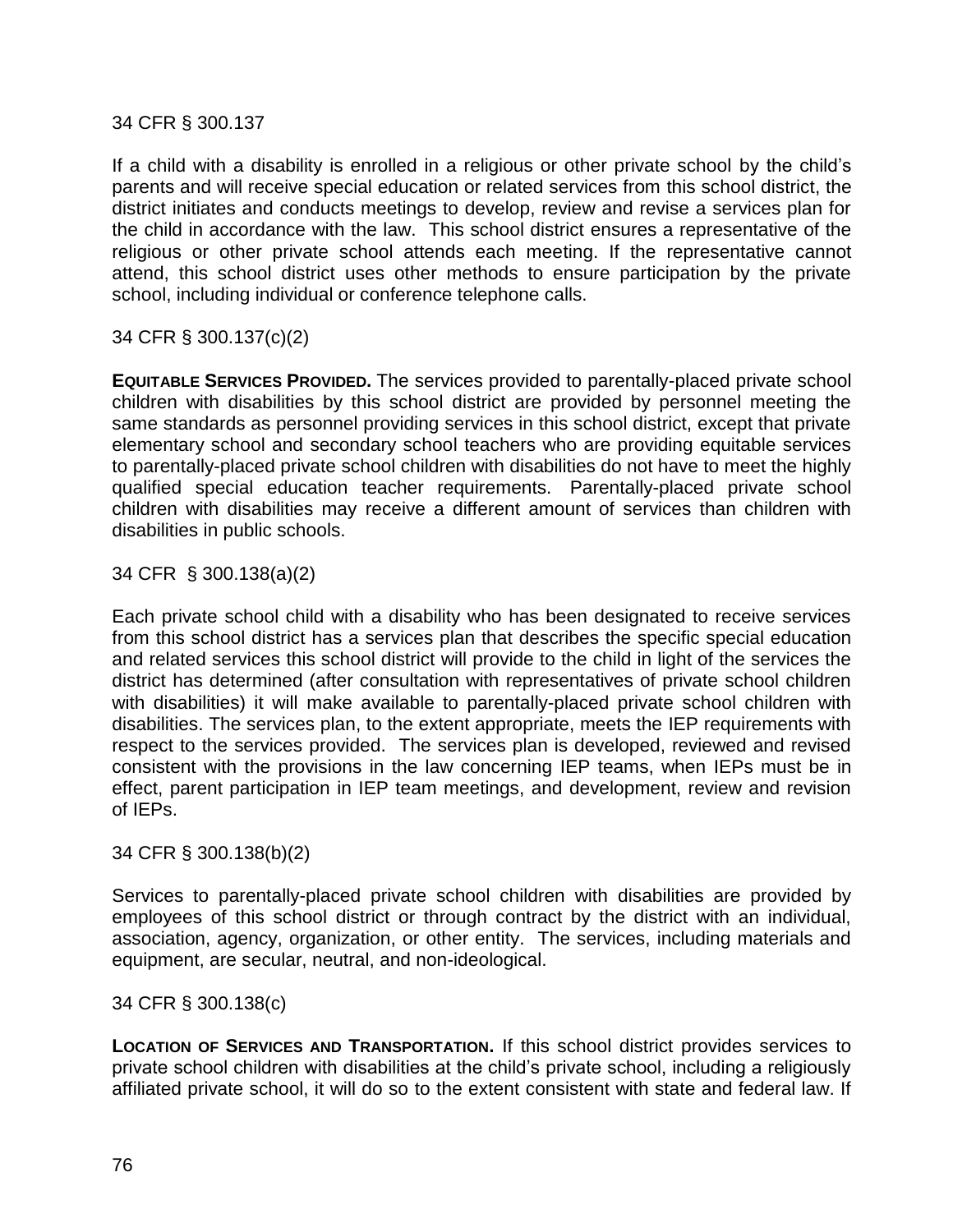necessary for the child to benefit from or participate in the services provided, this school district transports private school children with disabilities from the child's school or home to a site other than the child's private school and from the service site to the private school or the child's home, depending on the timing of the services. This school district may include the cost of such transportation in calculating whether it has met the requirement to expend a proportionate amount of Individuals with Disabilities Education Act funds on services to parentally-placed private school children with disabilities.

34 CFR § 300.139(b)(2)

**REQUIREMENT THAT FUNDS NOT BENEFIT A PRIVATE SCHOOL.** This school district does not use Individuals with Disabilities Education Act funds to finance the existing level of instruction in a private school or to otherwise benefit the private school**.** The funds are used to meet the special education and related services needs of parentally-placed private school children with disabilities, but not for meeting the needs of a private school or the general needs of the students enrolled in the private school.

### 34 CFR § 300.141

**USE OF PERSONNEL.** Individuals with Disabilities Education Act funds are used to make public school personnel available in other than public facilities to the extent necessary to provide equitable services for parentally-placed private school children with disabilities and if those services are not normally provided by the private school. If this school district pays for the services of an employee of a private school employee, the employee performs the services outside of his or her regular hours of duty and under public supervision and control.

### 34 CFR § 300.142

**SEPARATE CLASSES PROHIBITED.** This school district does not use Individuals with Disabilities Education Act funds for classes that are organized separately on the basis of school enrollment or religion of the students if the classes are at the same site and include both students enrolled in public schools and students enrolled in private schools.

### 34 CFR § 300.143

**PROPERTY, EQUIPMENT, AND SUPPLIES.** This school district controls and administers Individuals with Disabilities Education Act funds used to provide special education and related services to parentally-placed private school children with disabilities and holds title to and administer materials, equipment, and property purchased with those funds**.**  Equipment and supplies are placed in a private school for the period of time needed for the Individuals with Disabilities Education Act program. Equipment and supplies placed in a private school are used only for Individuals with Disabilities Education Act purposes and can be removed from the private school without remodeling the private school facility.Equipment and supplies are removed from a private school if the equipment and supplies are no longer needed for Individuals with Disabilities Education Act purposes; or removal is necessary to avoid unauthorized use of the equipment and supplies for other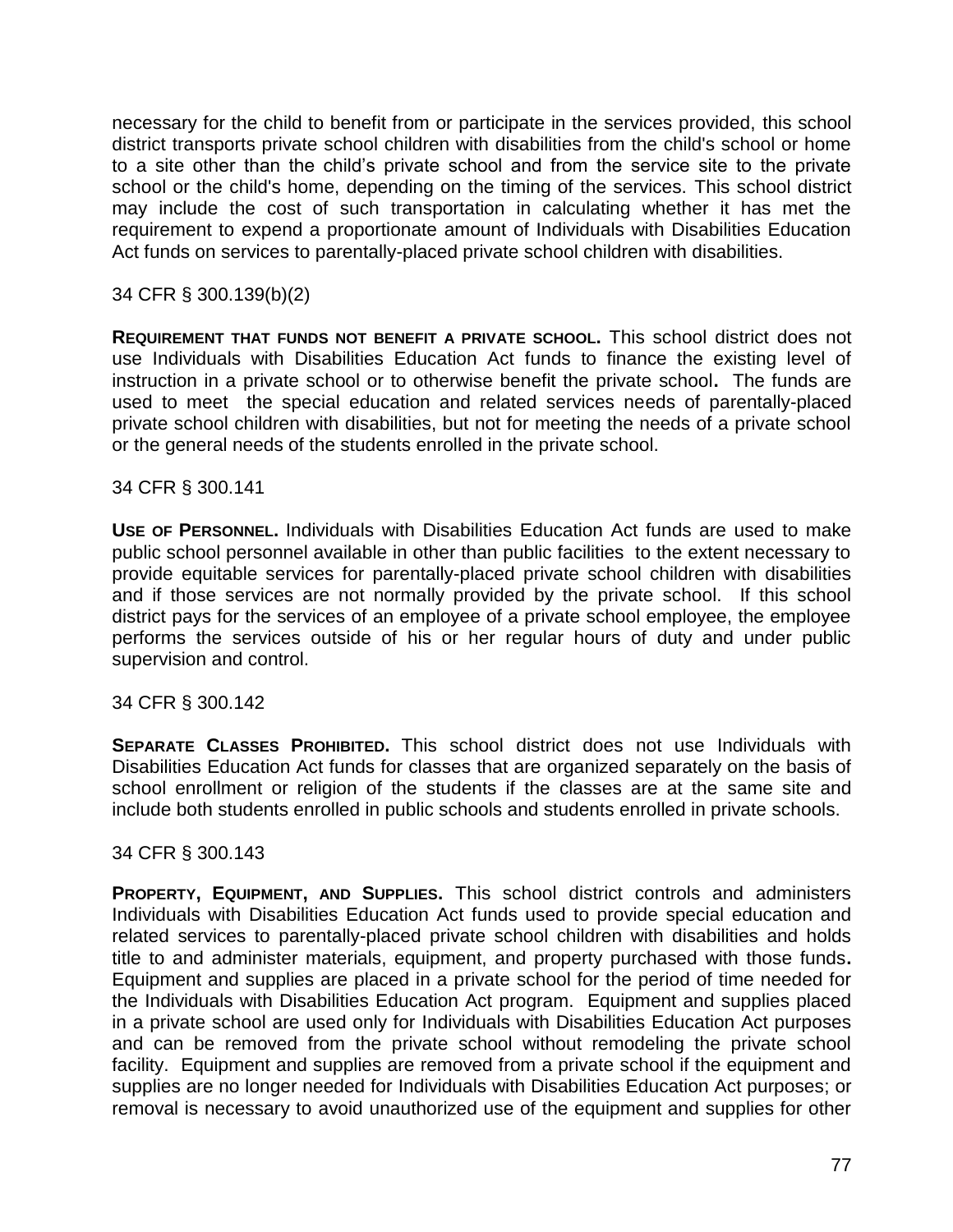than Individuals with Disabilities Education Act purposes.Individuals with Disabilities Education Act funds are not used for repairs, minor remodeling, or construction of private school facilities.

34 CFR § 300.144

**PARENTALLY PLACED CHILDREN IN PRIVATE SCHOOLS WHEN FAPE IS AT ISSUE.** The local educational agency is not required to pay for the cost of education, including special education and related services, of a child with a disability at a private school or facility if the local educational agency made FAPE available to the child and the parents elected to place the child in a private school or facility. The child is considered a parentally placed private school child with a disability.

34 CFR § 300.148

# **Children With Disabilities in Private Schools Placed or Referred by the Local Educational Agency**

When, pursuant to an IEP, a child with a disability is or has been placed in or referred to a private school or facility by the local educational agency as a means of providing special education and related services, the local educational agency ensures that the child:

- is provided special education and related services in conformance with an IEP that meets the requirements of the law and at no cost to the parents;
- is provided an education that meets the standards that apply to education provided by the Department of Public Instruction and local educational agencies including the requirements of Individuals with Disabilities Education Act, except that staff are not required to meet the highly qualified teacher requirements; and
- has all of the rights of a child with a disability who is served by a public agency.

34 CFR § 300.146

**DEVELOPMENT, REVIEW, AND REVISION OF THE IEP.** Before the local educational agency places a child with a disability in, or refers a child to, a private school or facility, the local educational agency initiates and conducts a meeting to develop an IEP for the child in accordance with the law. The local educational agency ensures a representative of the private school or facility attends the meeting. If the representative cannot attend, the local educational agency uses other methods to ensure participation by the private school or facility, including individual or conference telephone calls.

After a child with a disability enters a private school or facility, any meetings to review and revise the child's IEP may be initiated and conducted by the private school or facility at the discretion of the local educational agency. If the local educational agency permits a private school or facility to initiate and conduct meetings to review and revise IEPs, the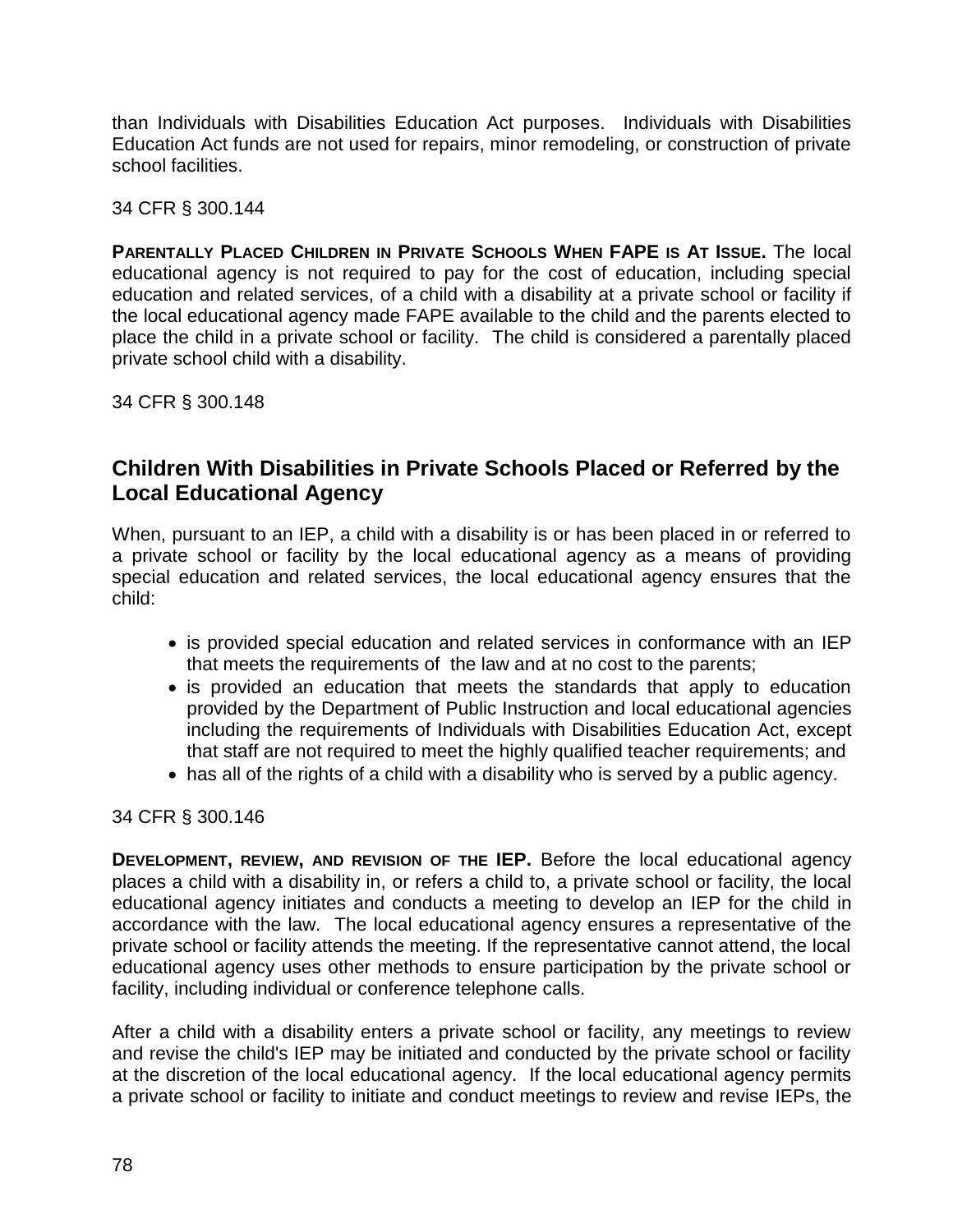local educational agency ensures the parents and a local educational agency representative are involved in any decisions about the IEP and agree to any proposed changes in the IEP before those changes are implemented. Even if a private school or facility implements a child's IEP, the local educational agency retains responsibility for compliance with the requirements of special education law.

34 CFR § 300.325

When the local educational agency places a child, in a private school as a means of providing special education and related services, the local educational agency ensures an IEP is developed and implemented for each child with a disability and the special education and related services are provided in conformance with an IEP and at no cost to the parents.

Wis. Stat. § 115.77(1m)(d)

# **Children in Residential Care Centers**

When the responsible local educational agency receives a notice from a county or a state agency that a child will be placed in a residential care center, the local educational agency does all of the following:

- if the child is a child with a disability, as soon as reasonably possible and after consulting with the county or state agency, as appropriate, the local educational agency appoints an IEP team to review and revise, if necessary, the child's IEP and develop an educational placement offer;
- if the child has not been identified as a child with a disability, the local educational agency:
	- $\triangleright$  appoints staff to review the child's education records and develop a status report;
	- $\triangleright$  sends a copy of the status report to the county or state agency within 30 days after receiving the notice that the child will be placed in a residential care center;
	- $\triangleright$  appoints an IEP team to conduct an evaluation of the child if the local educational agency has reasonable cause to believe the child is a child with a disability;
	- $\triangleright$  ensures the IEP team conducts the evaluation; and
	- $\triangleright$  ensures the IEP team develops an IEP and an educational placement offer, in consultation with the county or state agency if the IEP team determines the child is a child with a disability.

Wis. Stat. § 115.81(3)(b)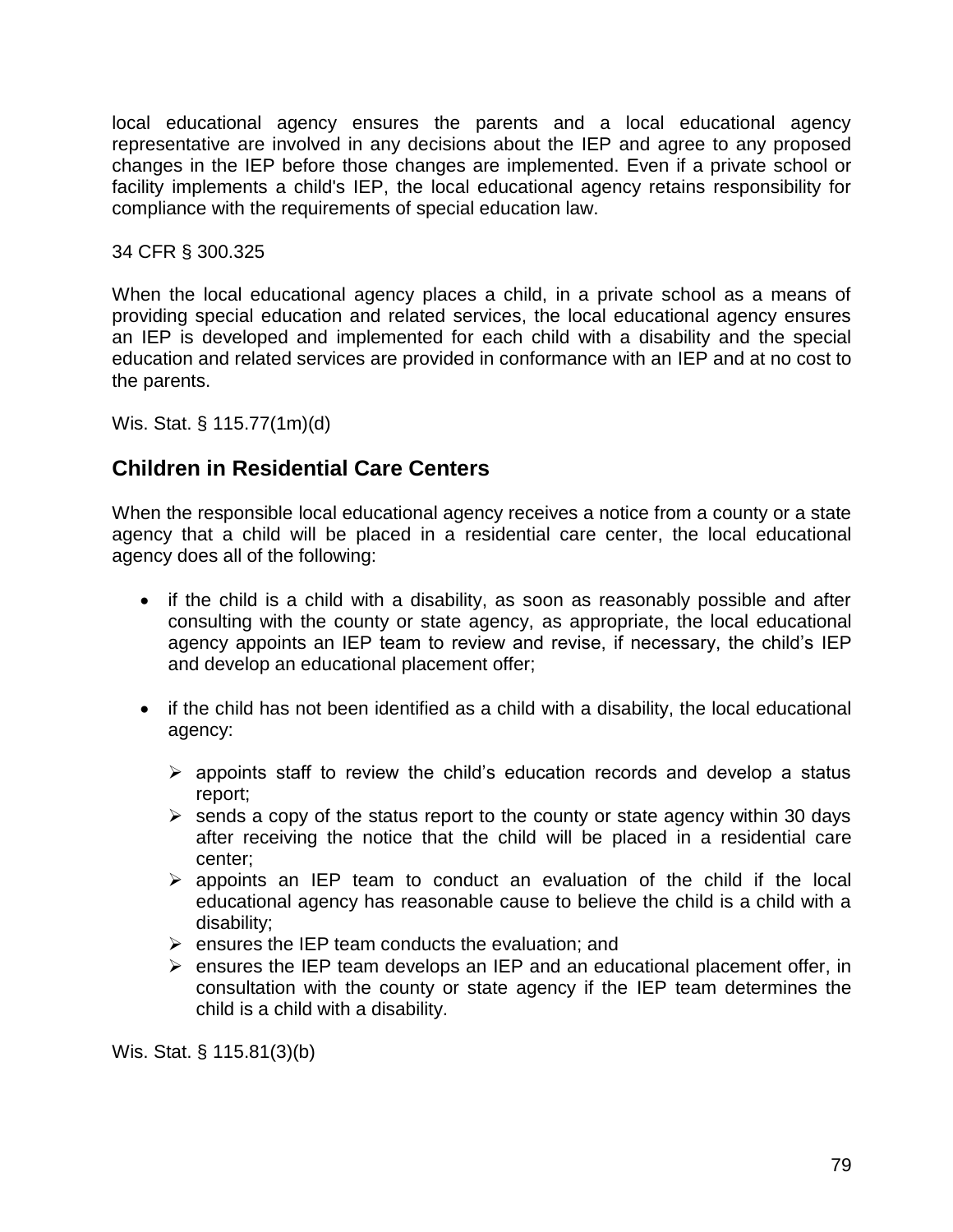When the responsible local educational agency offers an educational placement in a residential care center, the responsible local educational agency:

- ensures the child receives a free appropriate public education;
- ensures the child's treatment and security needs are considered when determining the least restrictive environment for the child;
- appoints an IEP team to reevaluate the child, as required by state law, while the child resides at the child caring institution;
- while the child resides at the residential care center, the local educational agency refers the child to another local educational agency after consulting the residential care center and a county department or state agency, if the responsible local educational agency determines that the child's special education needs may be appropriately served in a less restrictive setting in the other local educational agency; and
- assigns staff or an IEP team to develop a reintegration plan for a child leaving the residential care center, in cooperation with county and residential care center staff.

Wis. Stat. § 115.81(4)(a)

When this school district receives a referral from the responsible local educational agency because the referring responsible local educational agency believes the child's special education needs could be met in a less restrictive setting, this school district assigns staff to determine whether the child can appropriately receive special education and related services in the school district. If the assigned staff determine the child can appropriately receive special education and related services in this school district, it provides such services and may apply for state tuition payments under Wis. Stat. § 121.79(1)(a), for the child's educational expenses. If the assigned staff determines the child cannot appropriately receive special education and related services in this school district, the school district keeps a written record of the reasons for that determination.

Wis. Stat. § 115.81(4)(c)

# **Placement Disputes; School Board Referrals; Interagency Cooperation**

When a dispute arises between the local educational agency and the Wisconsin Department of Health and Family Services, the Wisconsin Department of Corrections or a county, or between local educational agencies over the placement of a child, the local educational agency seeks resolution of the dispute from the State Superintendent. This provision applies only to a placement in a nonresidential educational program made under Wis. Stat. § 48.57 (1)(c) or to a placement in a residential care center made under Wis. Stat. § 115.81.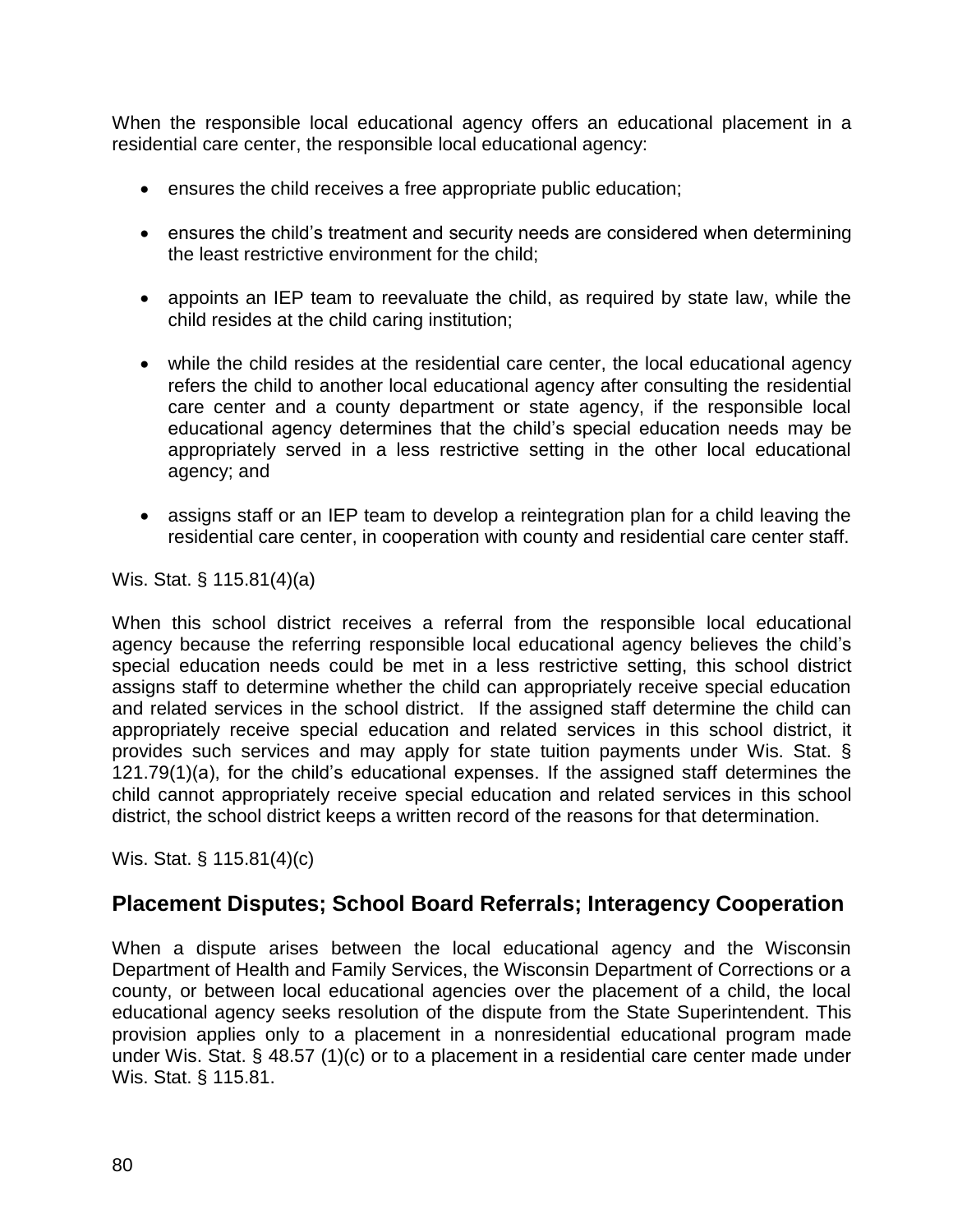Annually, on or before August 15, the local educational agency reports to the county departments under Wis. Stat. §§ 51.42 & 51.437 the names of resident children who are at least 16, are not expected to be enrolled in an educational program two years from the date of the report and may require services from the county department.

If a public agency, as defined by Wis. Stat. § 166.20(1)(i), except that it does not include a local educational agency, is required by federal or state law or by an interagency agreement to provide or pay for the location, identification or evaluation of a child with a disability, including a child with a disability who is not yet 3 years of age, or for assistive technology devices or services, supplementary aids or services, transition services or special education or related services for a child with a disability, and fails to do so, the local educational agency provides or pays for the services. The local educational agency seeks reimbursement for the cost of providing the services from the public agency.

Wis. Stat. § 115.812

# **Local Educational Agency Reporting to State**

The local educational agency, in providing for the education of children with disabilities within its jurisdiction, has established and implemented policies, procedures and programs that are consistent with state and federal special education requirements, policies and procedures. The local educational agency will modify them to the extent necessary to ensure compliance with the law if the provisions of federal or state laws or regulations are amended, if there is a new interpretation of Individuals with Disabilities Education Act by federal or state courts or if there is an official finding of noncompliance with federal or state law or regulations.

34 CFR § 300.201; Wis. Stat. § 115.77(1m)(f)

The local educational agency files with the Department of Public Instruction information to demonstrate all personnel necessary to carry out the requirements of state and federal special education law are appropriately and adequately prepared, subject to the requirements of the personnel requirements of the Individuals with Disabilities Education Act and the Elementary and Secondary Education Act.

### 34 CFR § 300.207

The local educational agency provides to the Department of Public Instruction information needed for the Department to meet its responsibilities under state and federal special education laws, including information related to the performance of children with disabilities participating in local educational agency special education programs.

34 CFR § 300.211; Wis. Stat. § 115.77(2)

The local educational agency reports its plan for providing special education and related services to children with disabilities to the Department of Public Instruction on a schedule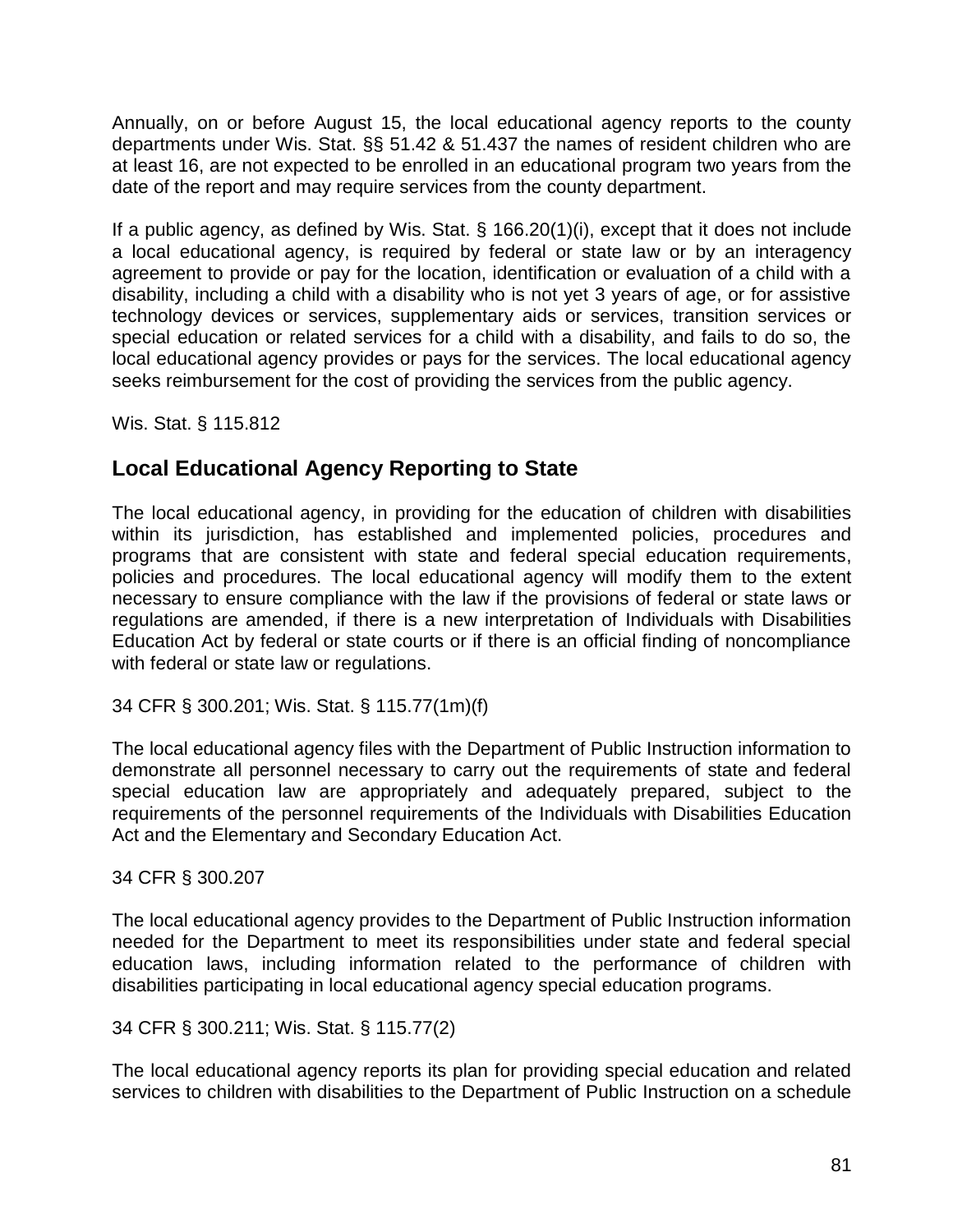and using instructions provided by the Department of Public Instruction. The plan includes:

- statements of assurance as required by applicable federal law;
- information relating to access of private school pupils to the local educational agency's special education and related services;
- assurances that the local educational agency, in providing for the children with disabilities within its jurisdiction, has in effect policies, procedures, and programs that are consistent with this subchapter and applicable federal law;
- the local educational agency's plan for ensuring that all personnel necessary to carry out the requirements of this subchapter are appropriately and adequately prepared according to applicable state and federal law;
- the data regarding children with disabilities and nondisabled children in the local educational agency that the division is required to collect or report to be in compliance with 20 USC 1400 to 1482; and
- any other information the division requires to permit its review of the plan.

34 CFR § 300.200; Wis. Stat. § 115.77(4)

When the local educational agency participates in a county children with disabilities education board program, annually by October 1, the local educational agency and the county children with disabilities education board submit a report to the state superintendent. The report includes the portion of each school day that each pupil enrolled in the county program, who is also enrolled in the local educational agency, spent in county program classes in the previous school year, and the portion of the school day that the pupil spent in the local educational agency classes in the previous school year.

Wis. Stat. § 115.817(5)(d)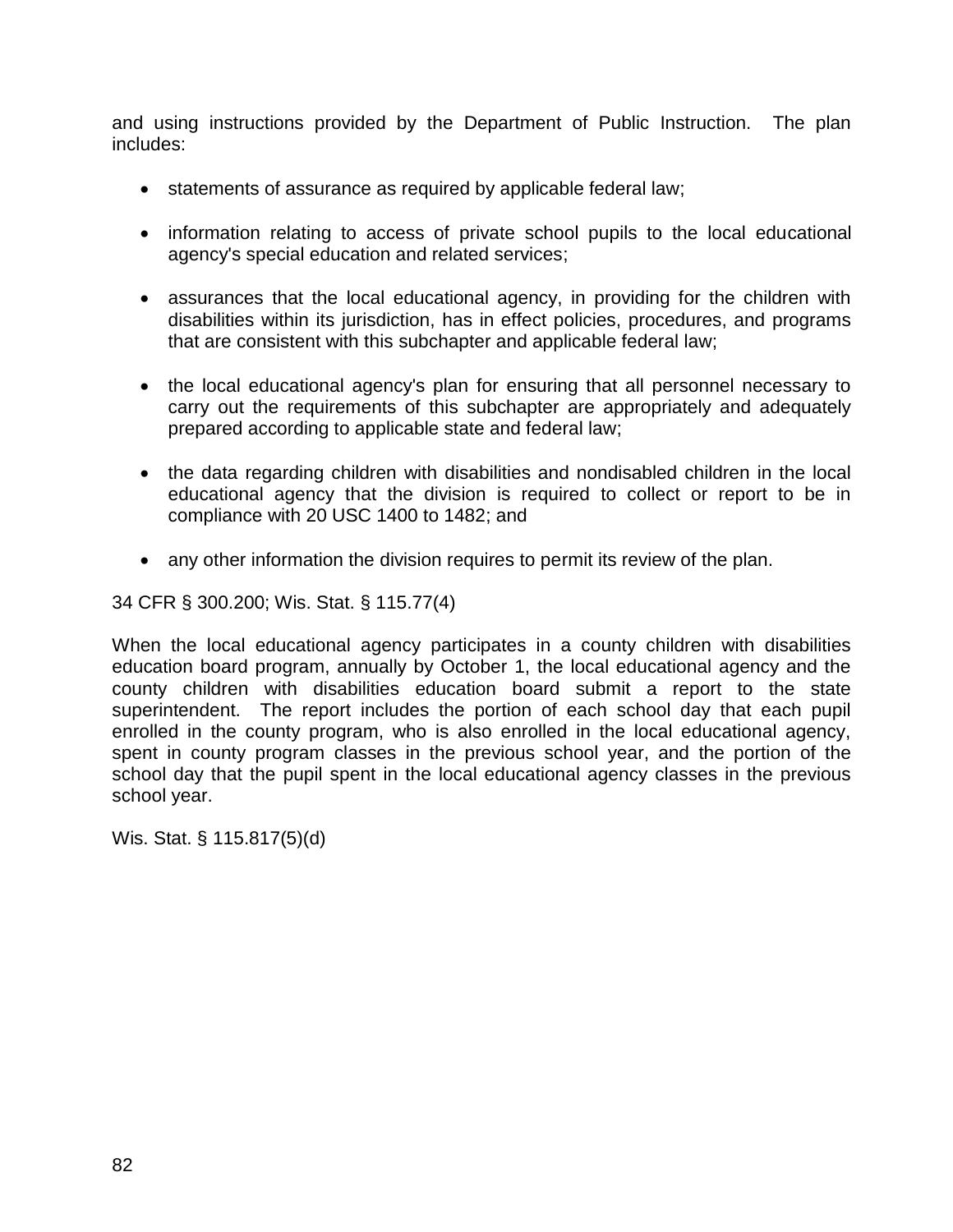#### **Appendix of federal law and regulations referenced in the Model Policies and Procedures**

### **34 CFR 99.3 - Family Educational Rights and Privacy Act of 1974 – Definition of Education Records**

- (a) The term means those records that are:
	- (1) Directly related to a student; and
	- (2) Maintained by an educational agency or institution or by a party acting for the agency or institution.
- (b) The term does not include:
	- (1) Records that are kept in the sole possession of the maker, are used only as a personal memory aid, and are not accessible or revealed to any other person except a temporary substitute for the maker of the record.
	- (2) Records of the law enforcement unit of an educational agency or institution, subject to the provisions of Sec. 99.8.
	- (3) (i) Records relating to an individual who is employed by an educational agency or institution, that:
		- (A) Are made and maintained in the normal course of business;

 (B) Relate exclusively to the individual in that individual's capacity as an employee; and

(C) Are not available for use for any other purpose.

 (ii) Records relating to an individual in attendance at the agency or institution who is employed as a result of his or her status as a student are education records and not excepted under paragraph (b)(3)(i) of this definition.

(4) Records on a student who is 18 years of age or older, or is attending an institution of postsecondary education, that are:

 (i) Made or maintained by a physician, psychiatrist, psychologist, or other recognized professional or paraprofessional acting in his or her professional capacity or assisting in a paraprofessional capacity;

 (ii) Made, maintained, or used only in connection with treatment of the student; and

 (iii) Disclosed only to individuals providing the treatment. For the purpose of this definition, ``treatment'' does not include remedial educational activities or activities that are part of the program of instruction at the agency or institution; and

 (5) Records that only contain information about an individual after he or she is no longer a student at that agency or institution.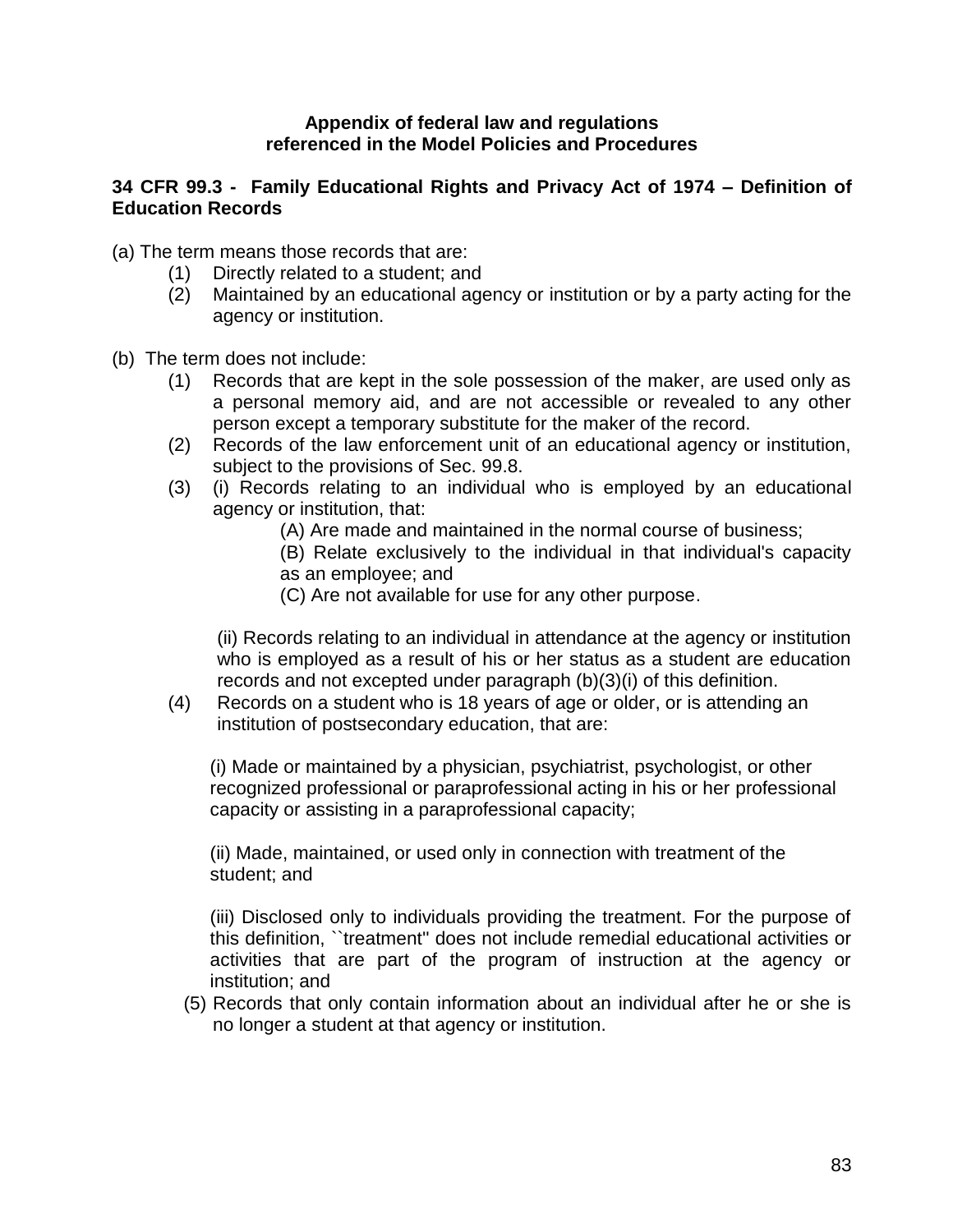### **42 USC 11434a – McKinney-Vento Homeless Assistance Act, Definition of Homeless Children**

(2) The term "homeless children and youths"—

(A) means individuals who lack a fixed, regular, and adequate nighttime residence (within the meaning of section 11302 (a)(1) of this title); and (B) includes—

(i) children and youths who are sharing the housing of other persons due to loss of housing, economic hardship, or a similar reason; are living in motels, hotels, trailer parks, or camping grounds due to the lack of alternative adequate accommodations; are living in emergency or transitional shelters; are abandoned in hospitals; or are awaiting foster care placement;

(ii) children and youths who have a primary nighttime residence that is a public or private place not designed for or ordinarily used as a regular sleeping accommodation for human beings (within the meaning of section 11302 (a)(2)(C) of this title);

(iii) children and youths who are living in cars, parks, public spaces, abandoned buildings, substandard housing, bus or train stations, or similar settings; and

(iv) migratory children (as such term is defined in section 6399 of title 20) who qualify as homeless for the purposes of this part because the children are living in circumstances described in clauses (i) through (iii).

## **18 USC 1365(h) – Definition of Serious Bodily Injury**

(3) the term "serious bodily injury" means bodily injury which involves—

(A) a substantial risk of death;

(B) extreme physical pain;

(C) protracted and obvious disfigurement; or

(D) protracted loss or impairment of the function of a bodily member, organ, or mental faculty; and

(4) the term "bodily injury" means—

(A) a cut, abrasion, bruise, burn, or disfigurement;

(B) physical pain;

(C) illness;

(D) impairment of the function of a bodily member, organ, or mental faculty; or

(E) any other injury to the body, no matter how temporary.